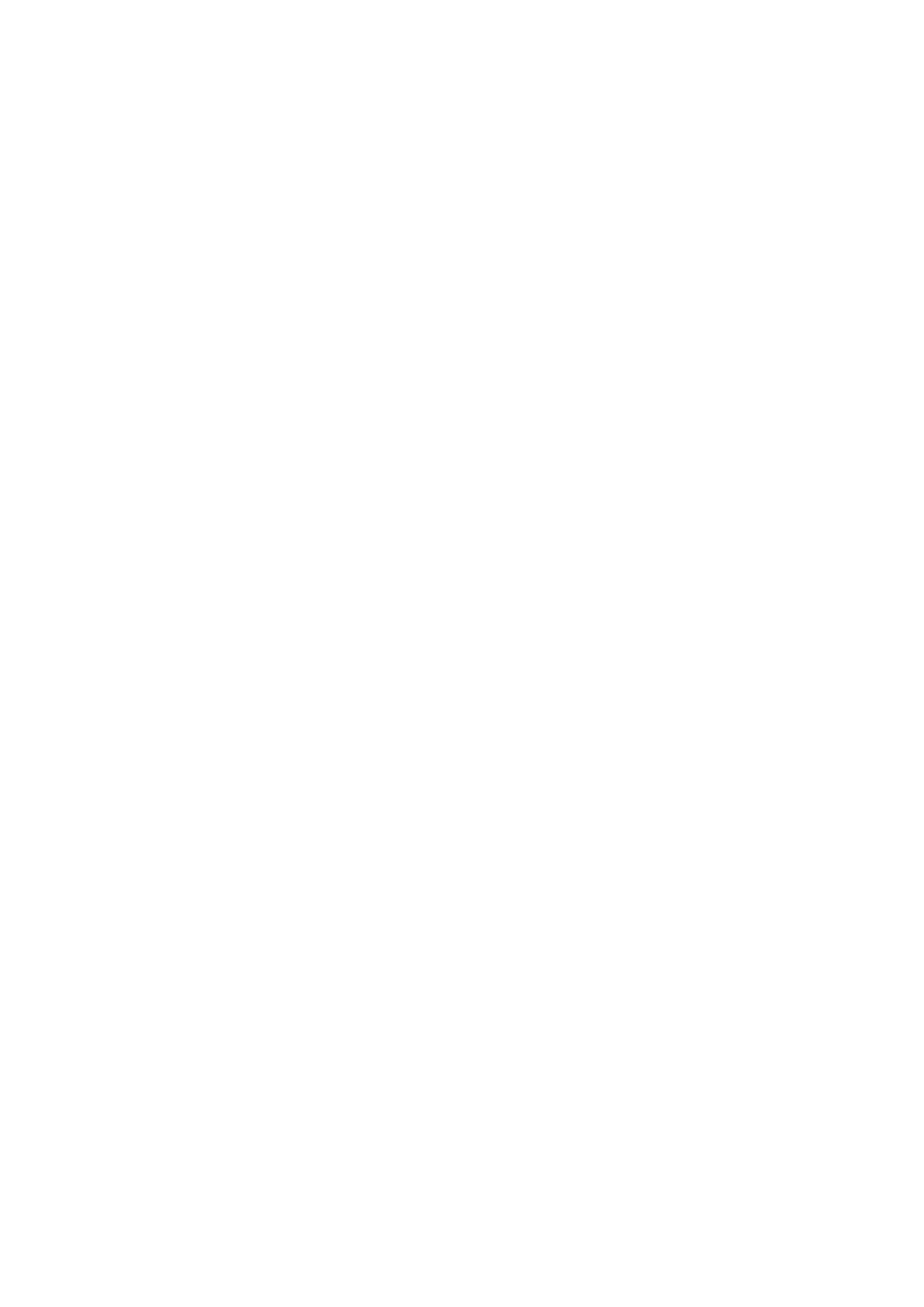

**Reprinted under the**  *Reprints Act 1984* **as at 14 September 2007**

Western Australia

# **Bail Act 1982**

**An Act to make better provision for bail in criminal proceedings.** 

Compare 14 Sep 2007 [06-a0-01] / 12 Mar 2008 [06-b0-03] page 1 Extract from www.slp.wa.gov.au, see that website for further information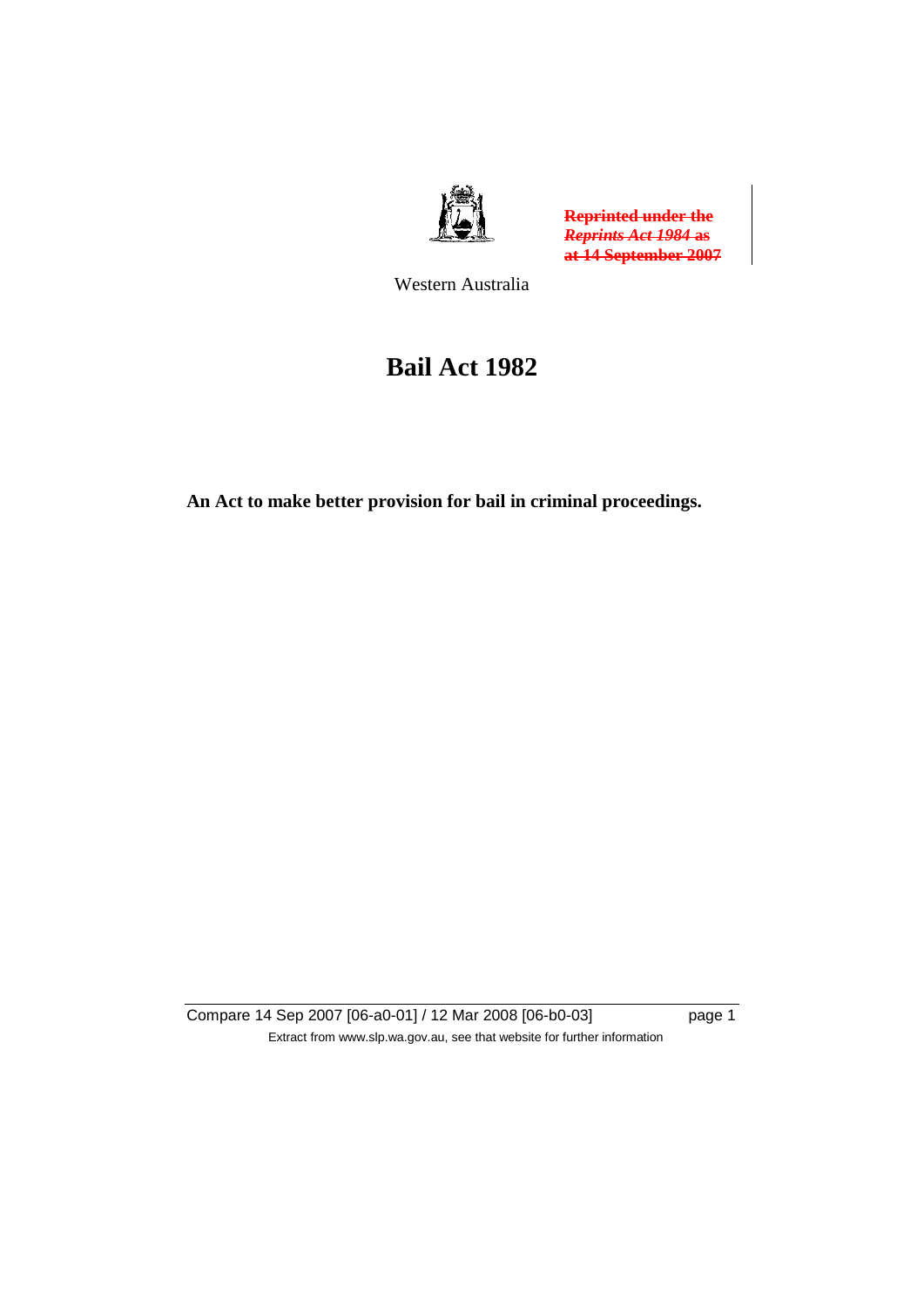## **Part I — Preliminary**

#### **1. Short title**

This Act may be cited as the *Bail Act* 1982<sup>1</sup>.

#### **2. Commencement**

This Act shall come into operation on a day to be fixed by proclamation  $<sup>1</sup>$ .</sup>

## **3. Terms used in this Act**

(1) In this Act, unless a contrary intention appears —

**"accused"** includes —

- (a) a person charged with, convicted of, or found guilty of an offence;
- (b) a person whose conviction for an offence is stayed;
- (c) a person in respect of whom an appeal relating to an offence is pending;
- (d) a person in respect of whom a new trial for an offence has been ordered;

#### **"adjournment"**—

- (a) means any order of a court by which proceedings for an offence are postponed or interrupted or are to be held at a different time or place before the same court; and
- (b) is deemed to include any order of a court, other than a committal to the Supreme Court or District Court, by which the venue of any proceedings for an offence is changed to another court or a court at another place whether by way of a remand, referral, or recommittal of the accused or otherwise;
- **"appeal"** includes an application for leave to appeal;

page 2 Compare 14 Sep 2007 [06-a0-01] / 12 Mar 2008 [06-b0-03] Extract from www.slp.wa.gov.au, see that website for further information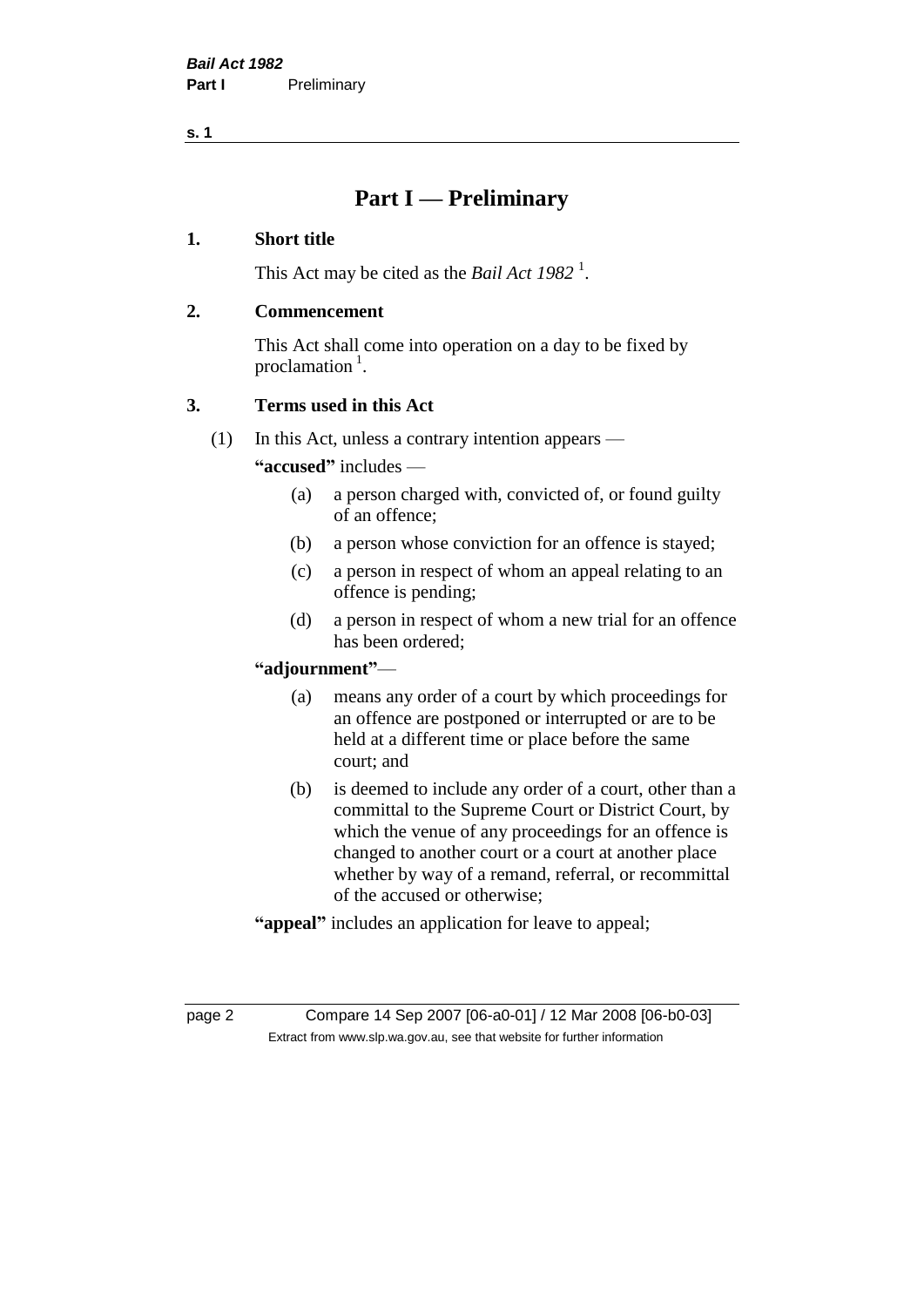#### **"appropriate judicial officer"** —

- (a) subject to paragraphs (b) and (c), means a judicial officer who is empowered to exercise jurisdiction in the court before which the accused is required to appear pursuant to his bail undertaking;
- (b) if the court is the Court of Appeal, means a judge of appeal;
- (c) except in section 49, also means a judge of the Supreme Court or a judge of the Children's Court in any case where —
	- (i) only a judge of the Supreme Court or a judge of the Children's Court has power to grant bail under section 15, or a judicial officer has exercised the power contained in section  $31(2)(d)$ ; or
	- (ii) a judge of the Supreme Court or a judge of the Children's Court has granted bail under section 14,

for the appearance in question;

- **"as soon as is practicable"** means as soon as is reasonably practicable;
- **"authorised community services officer"** means any of the following persons —
	- (a) the CEO (corrections) or a delegate of the CEO (corrections) under subsection (5);
	- (b) a registrar of the Children's Court;
	- (c) a superintendent of a detention centre under the *Young Offenders Act 1994*;
	- (d) the officer for the time being in charge of any detention centre under the *Young Offenders Act 1994*;
- **"authorised officer"** means an authorised police officer or an authorised community services officer;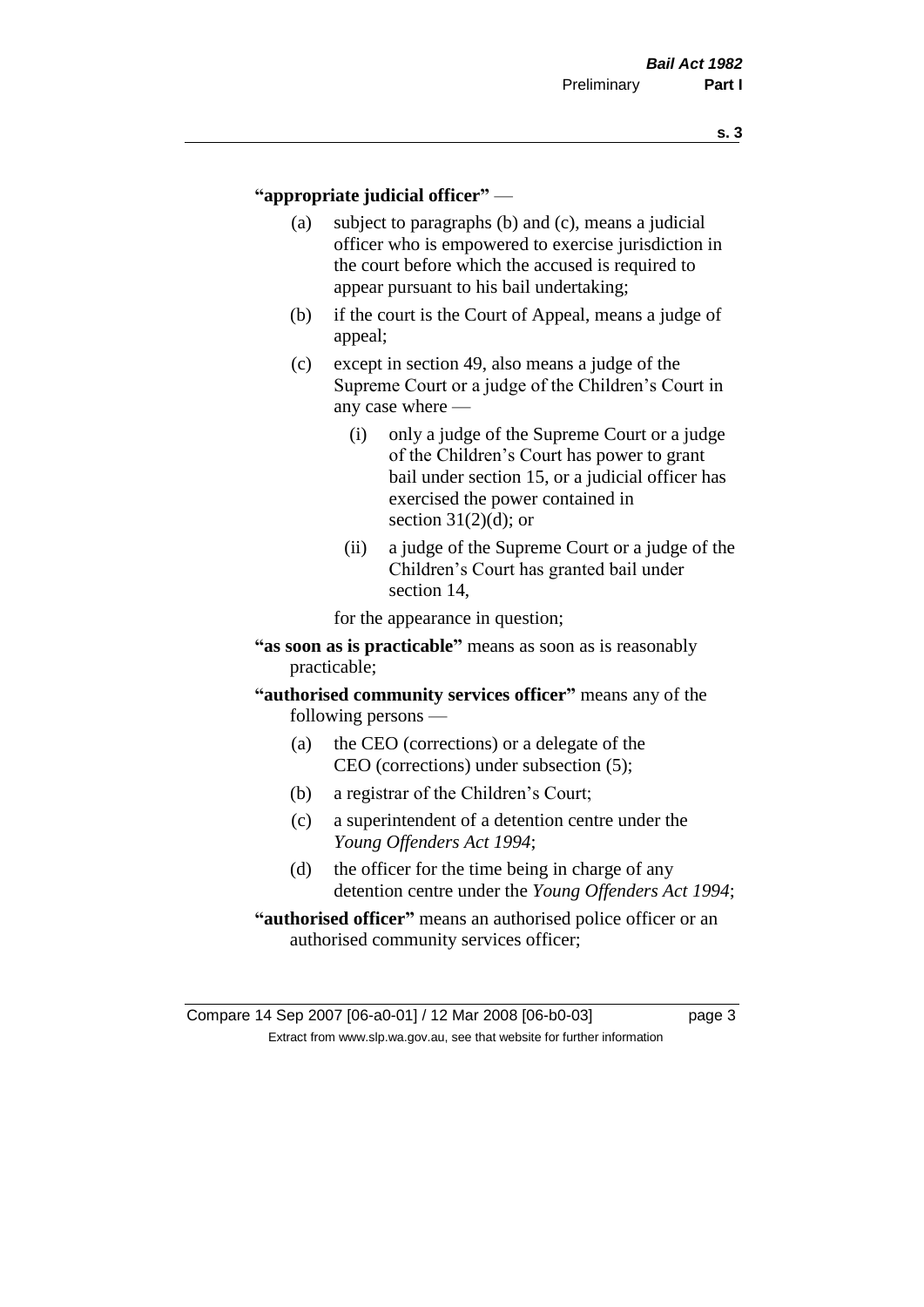- **"authorised police officer"** means a police officer who holds the rank of sergeant, or a higher rank, or is for the time being in charge of a police station or lock-up;
- **"bail undertaking"** means an undertaking described in section 28(2);
- **"CEO (corrections)"** means the chief executive officer of the Public Sector agency principally assisting the Minister administering Part 8 of the *Sentence Administration Act 2003* in its administration;
- **"child"** has the same meaning as "young person" has in the *Young Offenders Act 1994*;
- **"community corrections officer"** has the same meaning as in the *Sentence Administration Act 2003*;

**"court"** means each of the following —

- (a) the Magistrates Court;
- (b) the Children's Court;
- (c) a Coroner's Court;
- (d) the District Court;
- (e) the Supreme Court;
- (f) the Court of Appeal;
- **"early release order"** means an early release order made under the *Sentence Administration Act 1995* or *Sentence Administration Act 2003*;
- **"home detention condition"** means a home detention condition imposed under clause 3 of Part D of Schedule 1;
- **"judicial officer"** means any person empowered to exercise jurisdiction in a court whether or not he is sitting as a court, and includes a single justice;
- **"lock-up"** includes a place prescribed as a lock-up for the purposes of the *Court Security and Custodial Services Act 1999*;

page 4 Compare 14 Sep 2007 [06-a0-01] / 12 Mar 2008 [06-b0-03] Extract from www.slp.wa.gov.au, see that website for further information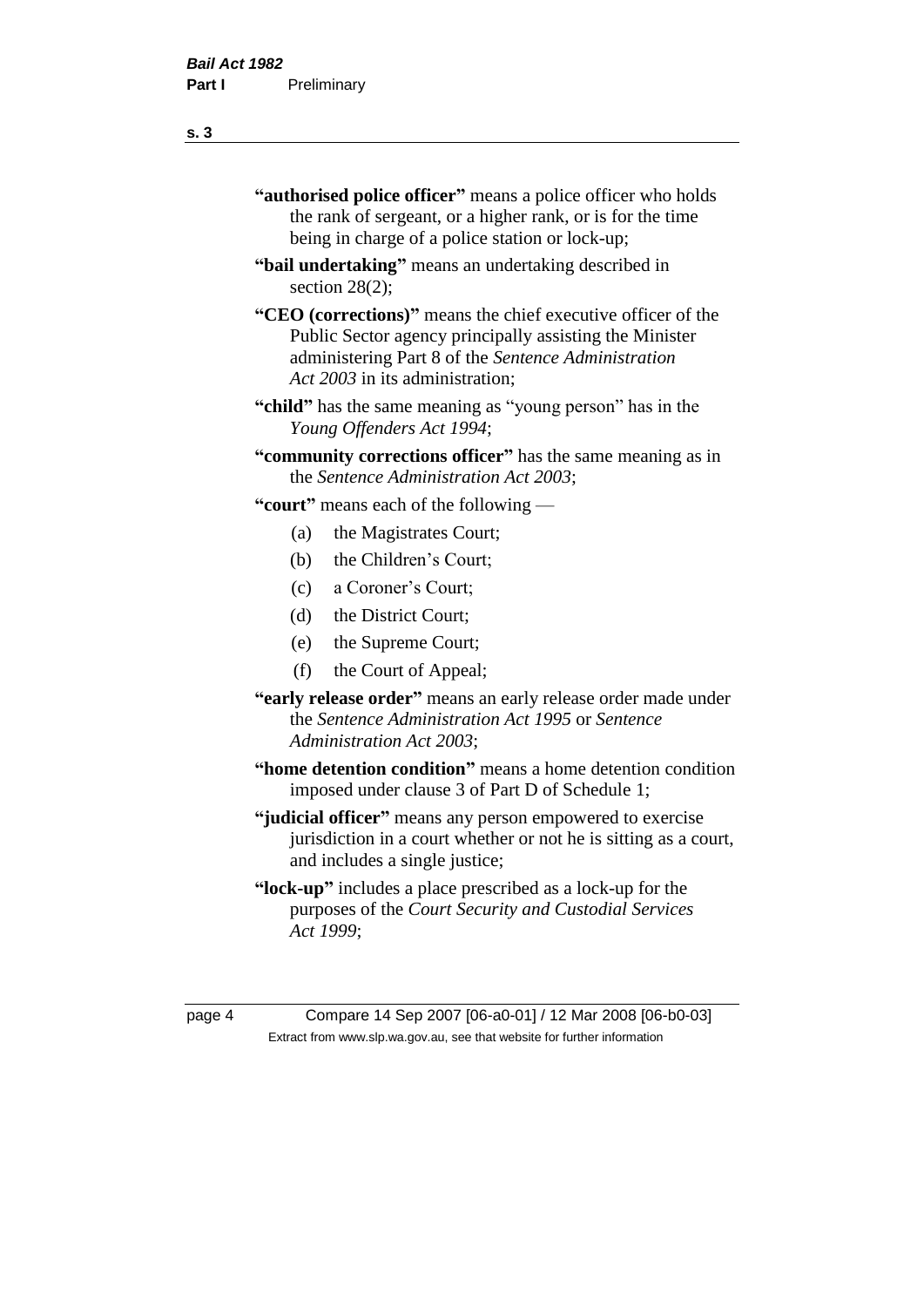- **s. 3**
- **"offence"** means any act, omission or conduct which renders the person doing the act, making the omission or engaging in the conduct liable to any punishment, and includes an alleged offence; but nothing in this definition shall limit the operation of subsection (4);
- **"police officer"** means any member of the Police Force of Western Australia;

#### **"prosecutor"** includes —

- (a) in the case of an offence charged in a prosecution notice, the prosecutor;
- (b) in the case of an offence charged in an indictment, the State or the Commonwealth, as the case may be;

#### **"serious offence"** means —

- (a) an offence against section 51(2a); and
- (b) an offence described in Schedule 2;

#### **"surety"** and **"surety undertaking"** have the meanings assigned to them by section 35;

**"trial"** means all proceedings for an offence between —

- (a) the time when the accused is called upon to plead to the prosecution notice or the indictment; and
- (b) the time when the accused is found not guilty or is sentenced.
- (2) A reference in this Act
	- (a) to a power to grant bail includes a reference to a power to refuse bail;
	- (b) to a grant of bail includes a reference to a grant of bail by the exercise of a power in section 31(2).
- (3) Where in this Act there is a reference to a requirement that an accused appear in court, the reference is to a requirement, unless a contrary intention appears, that the accused —
	- (a) surrender himself into the custody of the court or, in the case of a bail undertaking, of the court specified therein,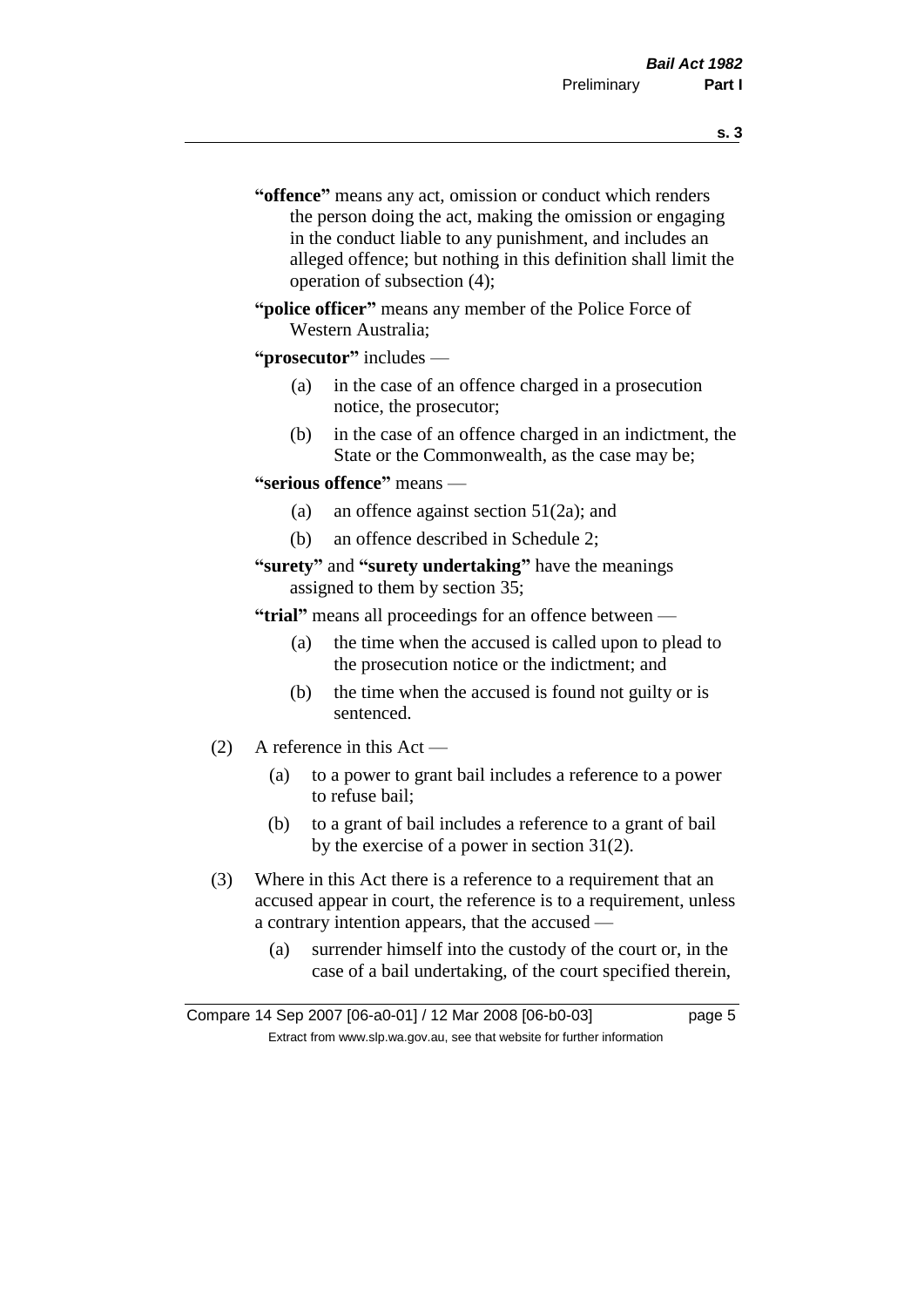or of such person as the court may direct, to be dealt with according to law;

(b) submit himself to a search of his person and any property then in his possession (which is hereby authorised) and allow to be taken from him, to be dealt with according to the relevant law and procedures, anything so found; and

- (c) remain in custody until authorised to be released therefrom.
- (4) If a person is arrested under a warrant issued
	- (a) under section 50, 79, 84E or 129 of the *Sentencing Act 1995* in connection with a possible breach of a conditional release order, a sentence of suspended imprisonment or conditional suspended imprisonment, or a community order imposed under that Act; or
	- (b) under section 43 of the *Young Offenders Act 1994* in respect of an alleged breach of a youth community based order, an intensive youth supervision order or a conditional release order made under that Act,
	- then
		- (c) the person is to be taken as having been arrested and to be in custody awaiting an appearance in court for the offence for which the sentence was imposed;
		- (d) the first appearance in court after the arrest is to be taken, for the purposes of sections  $5(1)$  and  $8(1)$  and clause 1 of Part A and clause 7 of Part C of Schedule 1, to be the initial appearance for that offence; and
		- (e) the proceedings following the arrest are to be taken to be proceedings for that offence and to be a trial for the purpose of the definition in subsection (1) of "trial".

page 6 Compare 14 Sep 2007 [06-a0-01] / 12 Mar 2008 [06-b0-03] Extract from www.slp.wa.gov.au, see that website for further information

**s. 3**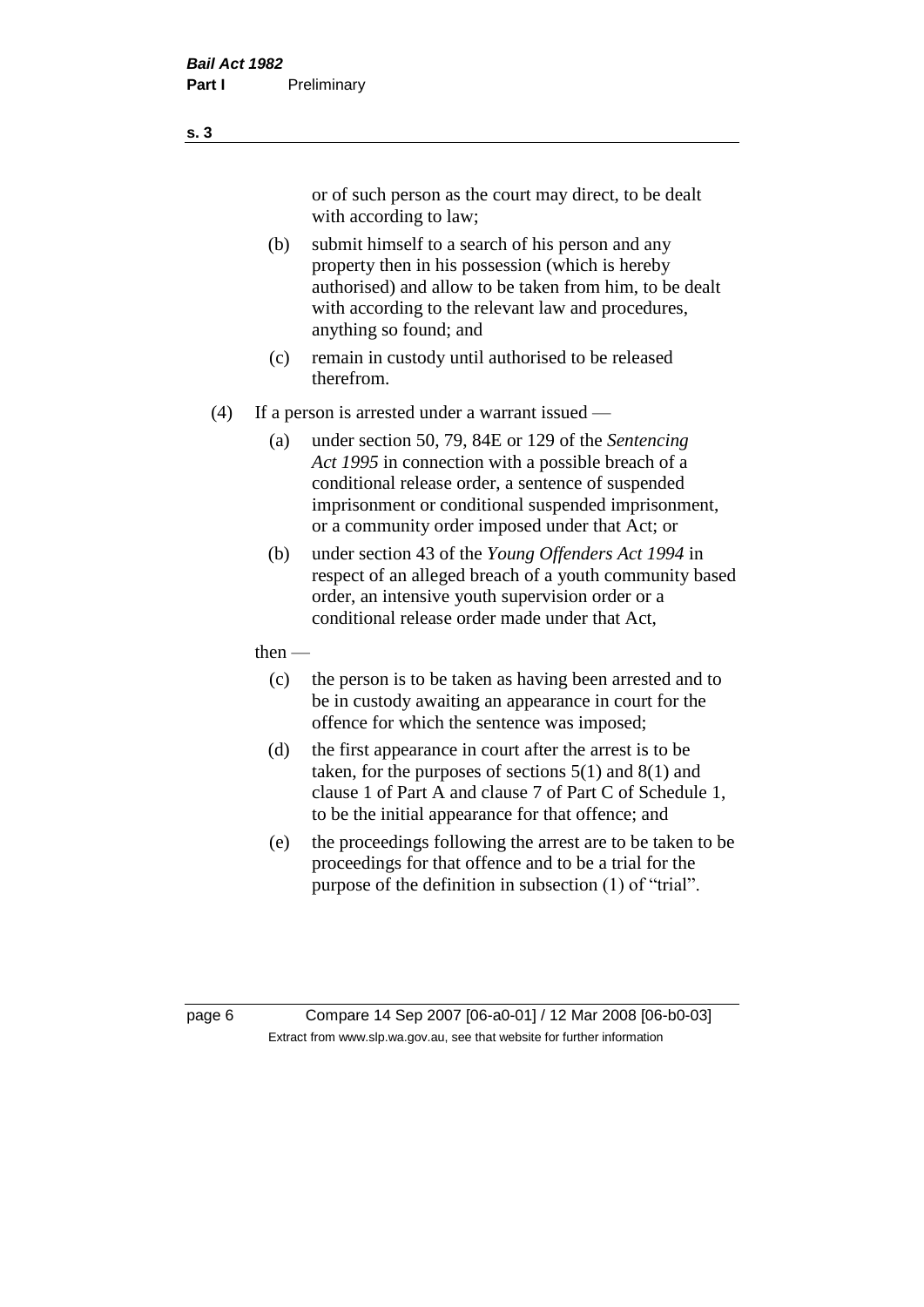- **s. 4**
- (5) The CEO (corrections) may by writing signed by him delegate to any officer of the department of which he is the chief executive officer any function he has under this Act as an authorised community services officer.

*[Section 3 amended by No. 74 of 1984 s. 3; No. 15 of 1988 s. 4; No. 49 of 1988 s. 78; No. 61 of 1990 s. 4; No. 31 of 1993 s. 6; No. 45 of 1993 s. 4 and 12; No. 78 of 1995 s. 7; No. 57 of 1997 s. 21(1); No. 54 of 1998 s. 4 and 14; No. 47 of 1999 s. 7; No. 50 of 2003 s. 29(3); No. 65 of 2003 s. 121(2); No. 27 of 2004 s. 13(2); No. 34 of 2004 s. 251; No. 45 of 2004 s. 28(4); No. 59 of 2004 s. 141; No. 84 of 2004 s. 11, 82 and 83(2); No. 65 of 2006 s. 51 and 53.]* 

## **4. Application of this Act**

The operation of this Act extends to any appearance in a court for an offence —

- (a) except to the extent that in this Act, or in the law creating the offence or applicable thereto, express provision is made excluding or limiting the operation of this Act in respect of that appearance;
- (b) whether or not that law contains a reference to the granting of bail;
- (c) however any reference in that law to the granting of bail may be expressed; and
- (d) as if any reference therein to the taking of a recognizance were to a requirement that, except where bail is dispensed with under this Act, the accused enter into a bail undertaking.

*[Section 4 amended by No. 84 of 2004 s. 82.]*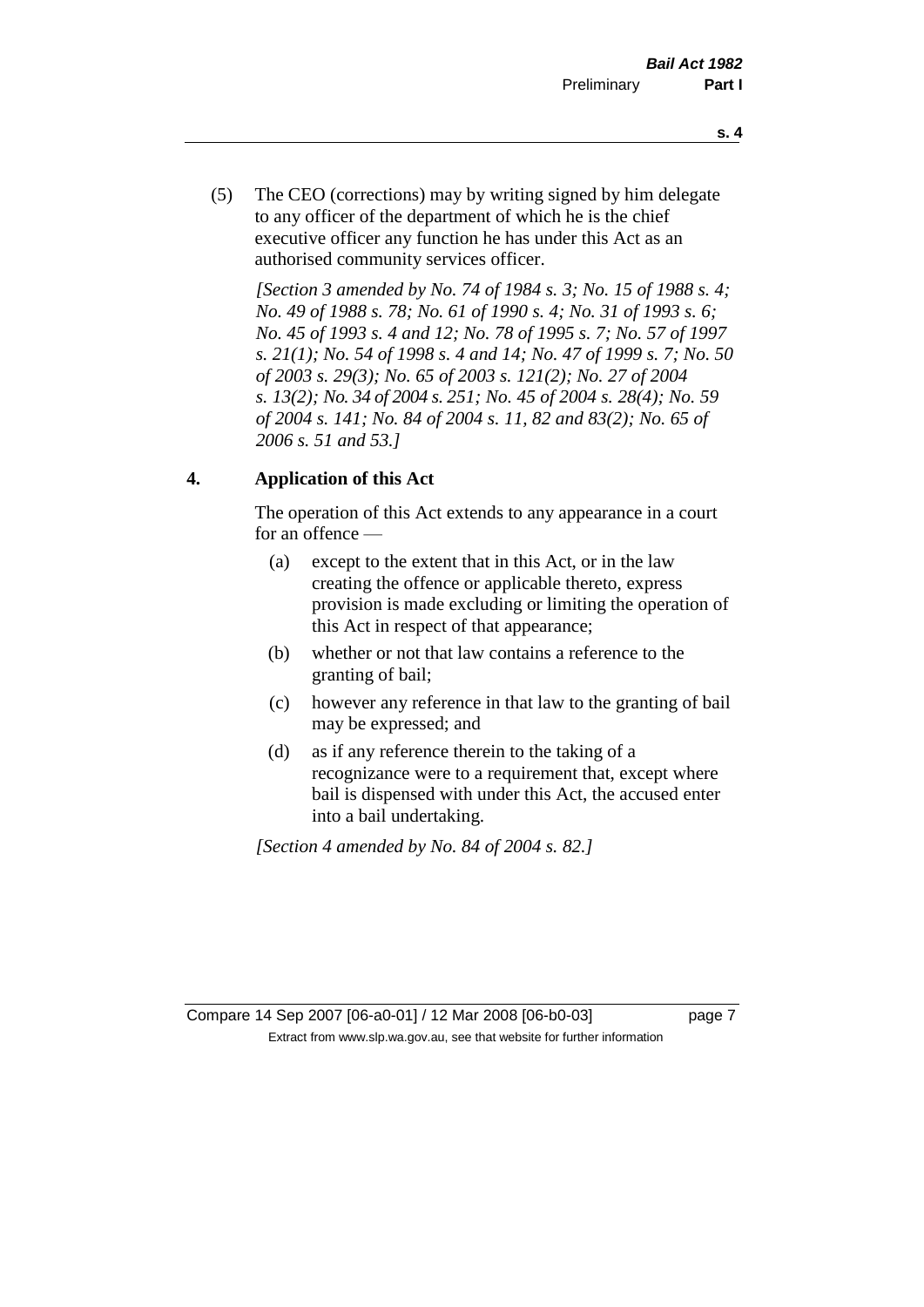## **Part II — Rights of accused in relation to bail**

*[Heading amended by No. 84 of 2004 s. 82.]* 

## **5. Right of accused to have bail considered under this Act**

- (1) An accused who is in custody for an offence awaiting his initial appearance in court therefor is entitled —
	- (a) subject to sections 9, 10, 12 and 16(2), to have his case for bail for that appearance considered under and in accordance with this Act as soon as is practicable;
	- (b) if his case is not so considered, or if he is refused bail or is not released on bail, to be brought before a court as soon as is practicable.
- (2) An accused who is in custody awaiting any appearance in court for an offence, other than an initial appearance, is entitled, subject to sections 7(3), 9 and 10, to have his case for bail for that appearance considered under and in accordance with this Act.

*[Section 5 amended by No. 74 of 1984 s. 4; No. 84 of 2004 s. 82.]* 

## **6. Duty on arresting officer and others to consider bail**

- (1) This section applies to a police officer or other person (the **"arrester"**) who —
	- (a) charges a person who is under arrest (the **"accused"**) with an offence; and
	- (b) does not release the accused unconditionally under section 142 of the *Criminal Investigation Act 2006*,

or who arrests a person under a warrant.

- (2) This section is subject to  $-$ 
	- (a) the exercise of the power conferred by section 9; and

page 8 Compare 14 Sep 2007 [06-a0-01] / 12 Mar 2008 [06-b0-03] Extract from www.slp.wa.gov.au, see that website for further information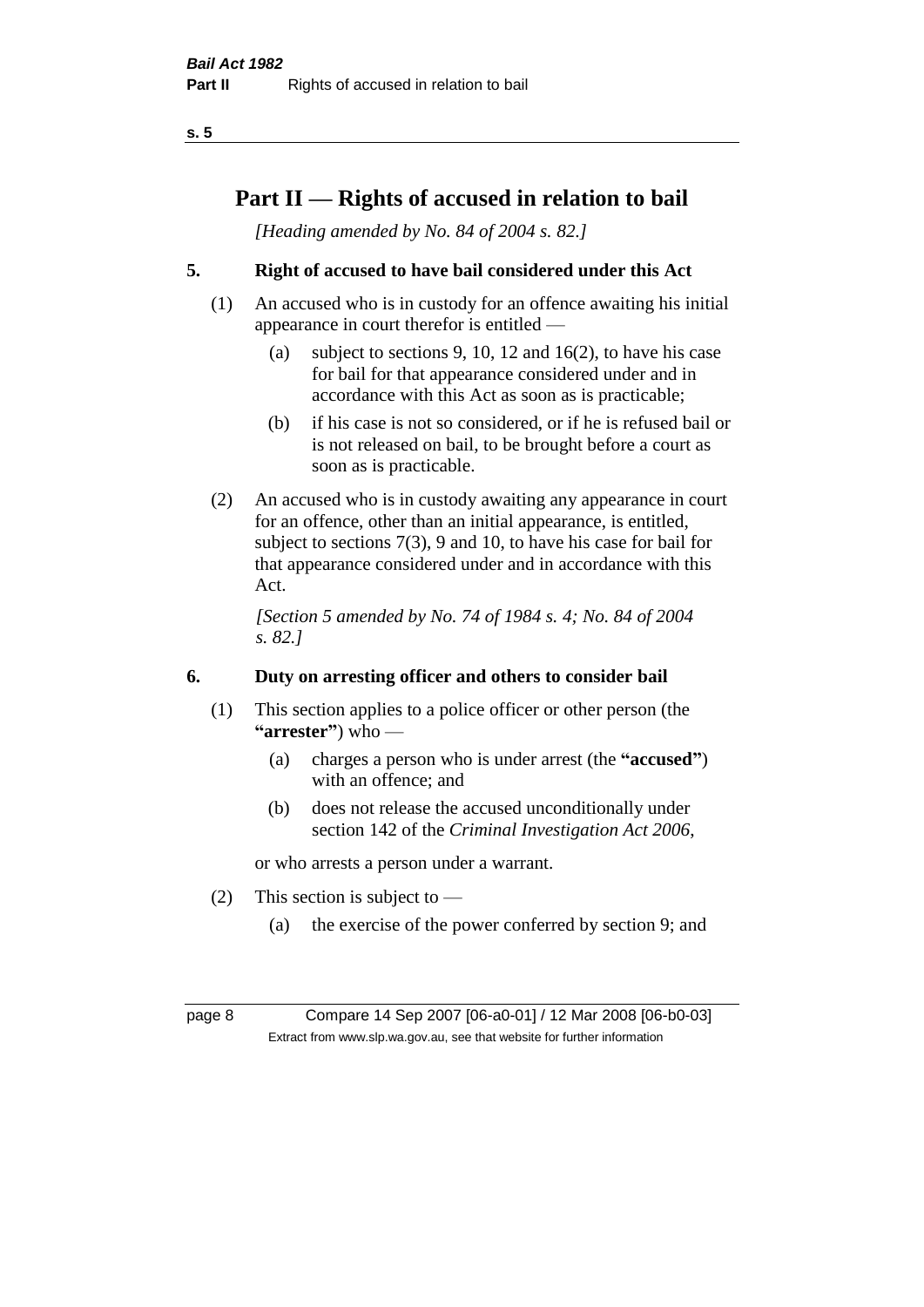- **s. 6**
- (b) sections 10, 12 and 16 and clause 3A of Part C of Schedule 1.
- (3) The duties in this section shall be performed whether or not an application for bail is made by or on behalf of the accused.
- (4) As soon as is practicable after the accused is charged, or arrested under a warrant, as the case may be, the arrester shall either —
	- (a) bring the accused or cause the accused to be brought before a court; or
	- (b) perform the other duties of the arrester under this section.
- (5) If the arrester has power to grant the accused bail, the arrester shall consider the accused's case for bail.
- (6) If the arrester does not have power to grant the accused bail, the arrester shall, unless subsection (8), (9) or (10) applies, bring or cause the accused to be brought before an authorised police officer or a justice or, in the case of a child, any authorised officer or a justice, who shall consider the accused's case for bail as soon as is practicable.
- (7) Even if the arrester has power to grant the accused bail, the arrester may, instead of complying with subsection (5), comply with subsection (6) as if the arrester did not.
- (8) If under section 15 only a judge of the Supreme Court or a judge of the Children's Court has power to grant the accused bail, the arrester shall bring the accused or cause the accused to be brought before a judge of the Supreme Court or a judge of the Children's Court, as the case requires, who shall consider the accused's case for bail as soon as is practicable.
- (9) If under section 16 only a justice has power to grant the accused bail, the arrester shall bring the accused or cause the accused to be brought before a justice, who shall consider the accused's case for bail as soon as is practicable.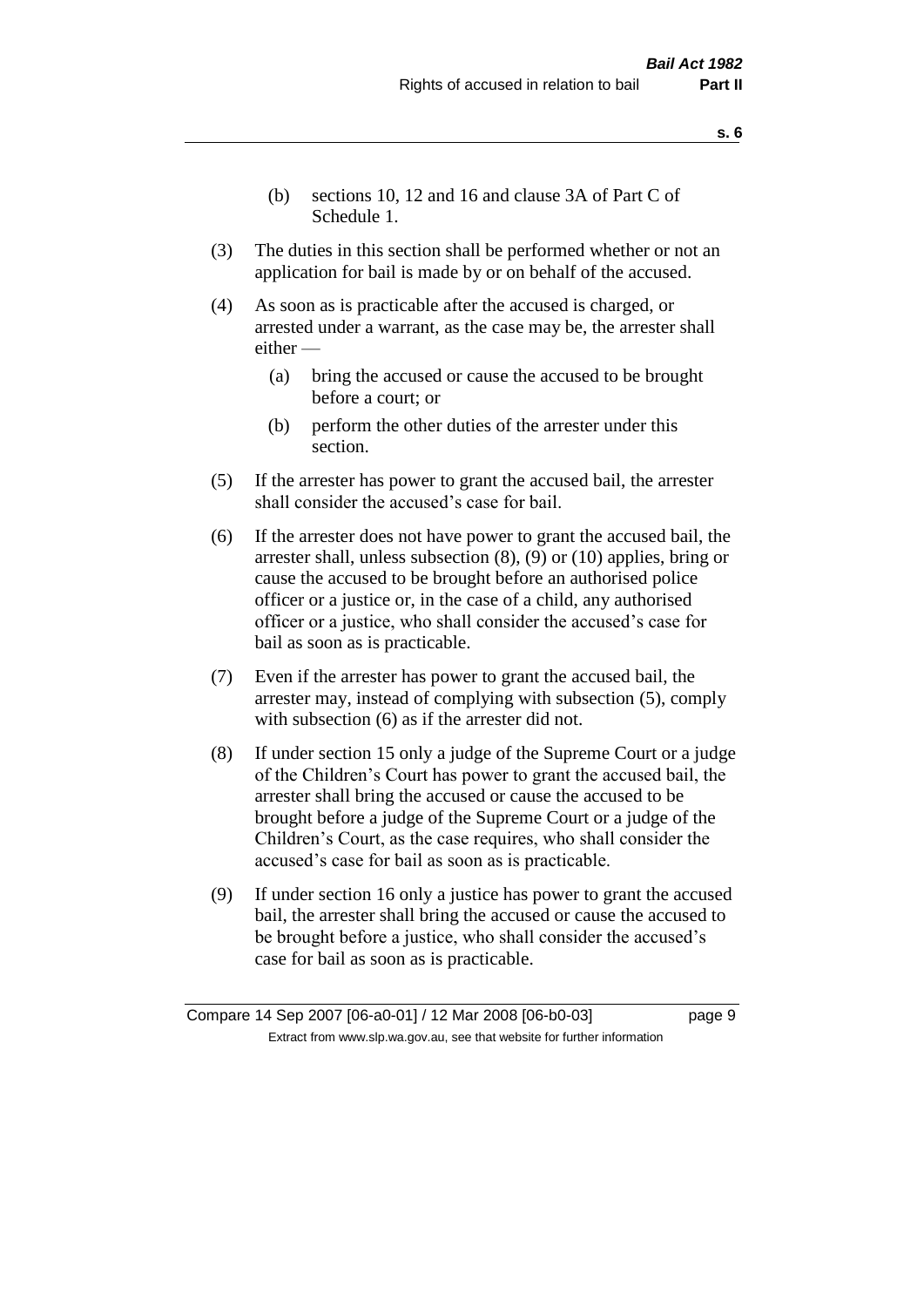#### **s. 6A**

(10) If section 16A applies, the arrester shall bring the accused or cause the accused to be brought before a court or judge referred to in section 16A(1), who shall consider the accused's case for bail as soon as is practicable.

*[Section 6 inserted by No. 59 of 2006 s. 4(1).]* 

#### **6A. Whether custody justified to be considered in certain cases**

- (1) In this section
	- **"accused"** means an accused who is under arrest, other than pursuant to a warrant;
	- **"released"** means released from custody without being required to enter into, or without having entered into, a bail undertaking;

**"serious offence"** means an indictable offence the penalty specified by a written law for which is or includes imprisonment for 5 years or more or life;

- **"summary court"** means the Magistrates Court or the Children's Court.
- (2) An authorised officer or justice who is considering an accused's case for bail for an initial appearance in a summary court on a charge of an indictable offence that is not a serious offence may order that the accused be served with a summons under the *Criminal Procedure Act 2004*, and released, in respect of the charge unless satisfied —
	- (a) that there are reasonable grounds to suspect the accused would not obey the summons if served with it; or
	- (b) that not releasing the accused is justified under subsection (4) or for any other reason.
- (3) An authorised officer or justice who is considering an accused's case for bail for an initial appearance in a summary court on a charge of a simple offence must order that the accused be served with a court hearing notice under the *Criminal Procedure*

page 10 Compare 14 Sep 2007 [06-a0-01] / 12 Mar 2008 [06-b0-03] Extract from www.slp.wa.gov.au, see that website for further information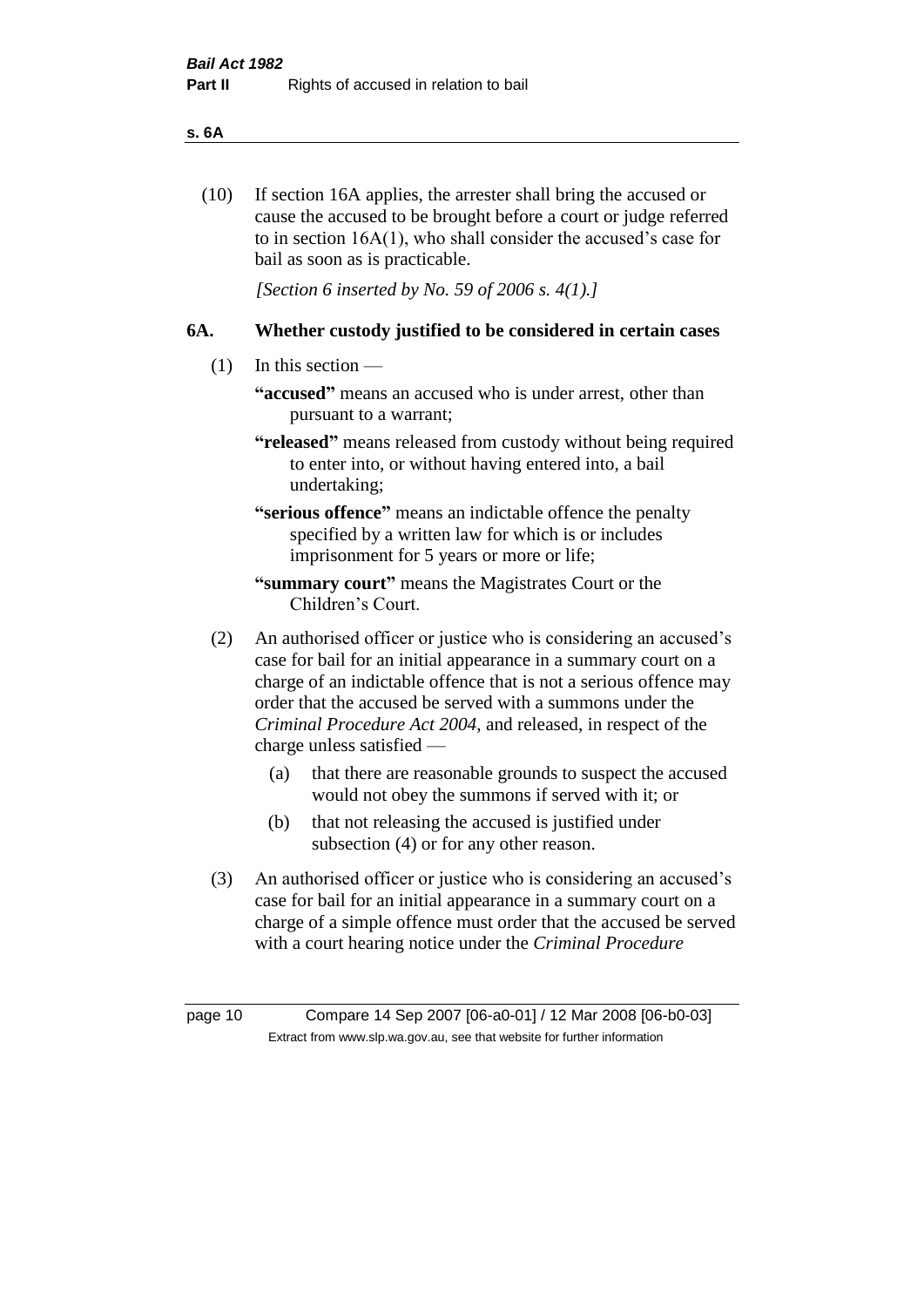*Act 2004*, and released, in respect of the charge unless satisfied —

- (a) that the presence of the accused when the charge is dealt with is likely to be necessary for any reason or for sentencing purposes; or
- (b) that not releasing the accused is justified under subsection (4) or for any other reason.
- (4) Not releasing an accused is justified if there are reasonable grounds to suspect that if the accused were released —
	- (a) the accused
		- (i) would commit an offence;
		- (ii) would continue or repeat an offence with which he or she is charged;
		- (iii) would endanger another person's safety or property; or
		- (iv) would interfere with witnesses or otherwise obstruct the course of justice, whether in relation to the accused or any other person;
		- or
	- (b) the accused's safety would be endangered.
- (5) This section does not affect the operation of section 28 or 30 of the *Criminal Procedure Act 2004*.

*[Section 6A inserted by No. 59 of 2006 s. 5.]* 

#### **7. Duty imposed on judicial officers in respect of unconvicted accused**

(1) Upon and following an accused's initial appearance in court for an offence every judicial officer who may thereafter order his detention or continued detention in custody before conviction for the offence (including detention during the period of his trial) is under a duty, unless subsection (2) applies, to consider

Compare 14 Sep 2007 [06-a0-01] / 12 Mar 2008 [06-b0-03] page 11 Extract from www.slp.wa.gov.au, see that website for further information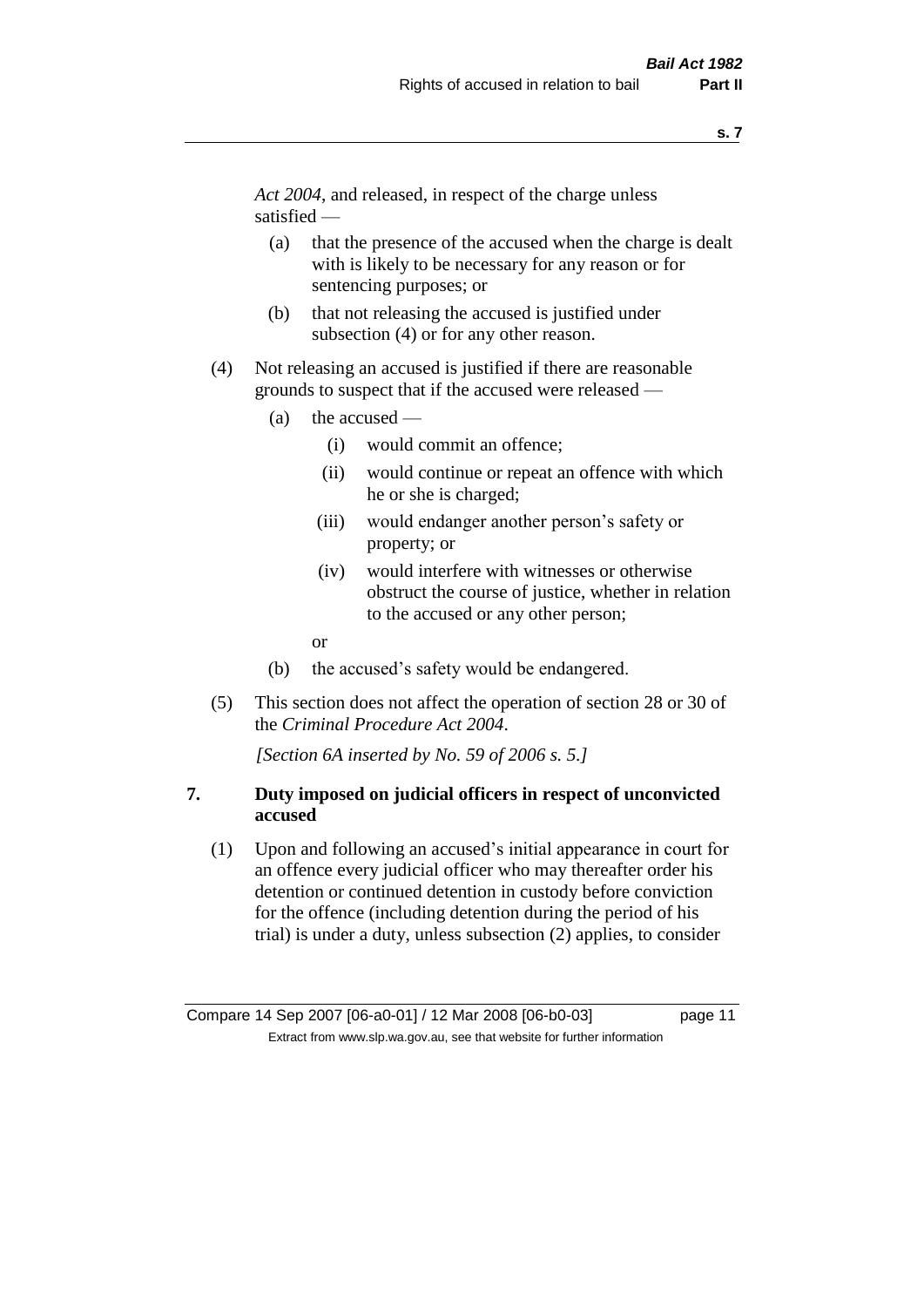the accused's case for bail, whether or not an application for bail is made by the accused or on his behalf.

- (2) Where under section 15 only a judge of the Supreme Court or a judge of the Children's Court has power to grant bail for an offence, the judicial officer referred to in subsection (1), other than a judge of the Supreme Court or a judge of the Children's Court, shall, whether or not an application for bail is made by the person or on his behalf, cause the accused to be taken as soon as is practicable before a judge of the Supreme Court or a judge of the Children's Court, as the case may require for the purpose of having the accused's case for bail considered by the judge.
- (3) Notwithstanding subsection (2), where
	- (a) the duty described in that subsection or in section 6(8) or (9) has been discharged once in relation to an accused's case for bail; and
	- (b) bail has on that occasion been refused by a judge of the Supreme Court or a judge of the Children's Court,

the accused's case for bail need not be considered on any subsequent occasion in the same case when the accused's continued detention may be ordered unless the accused satisfies the judicial officer who may order his detention that —

- (c) new facts have been discovered, new circumstances have arisen or the circumstances have changed since bail was refused on the occasion mentioned in paragraph (b); or
- (d) he failed to adequately present his case for bail on that occasion,

but if the judicial officer is so satisfied he shall cause the accused to be taken as soon as is practicable before a judge of the Supreme Court or a judge of the Children's Court as the case may require for the purpose of having the accused's case for bail considered by the judge.

page 12 Compare 14 Sep 2007 [06-a0-01] / 12 Mar 2008 [06-b0-03] Extract from www.slp.wa.gov.au, see that website for further information

**s. 7**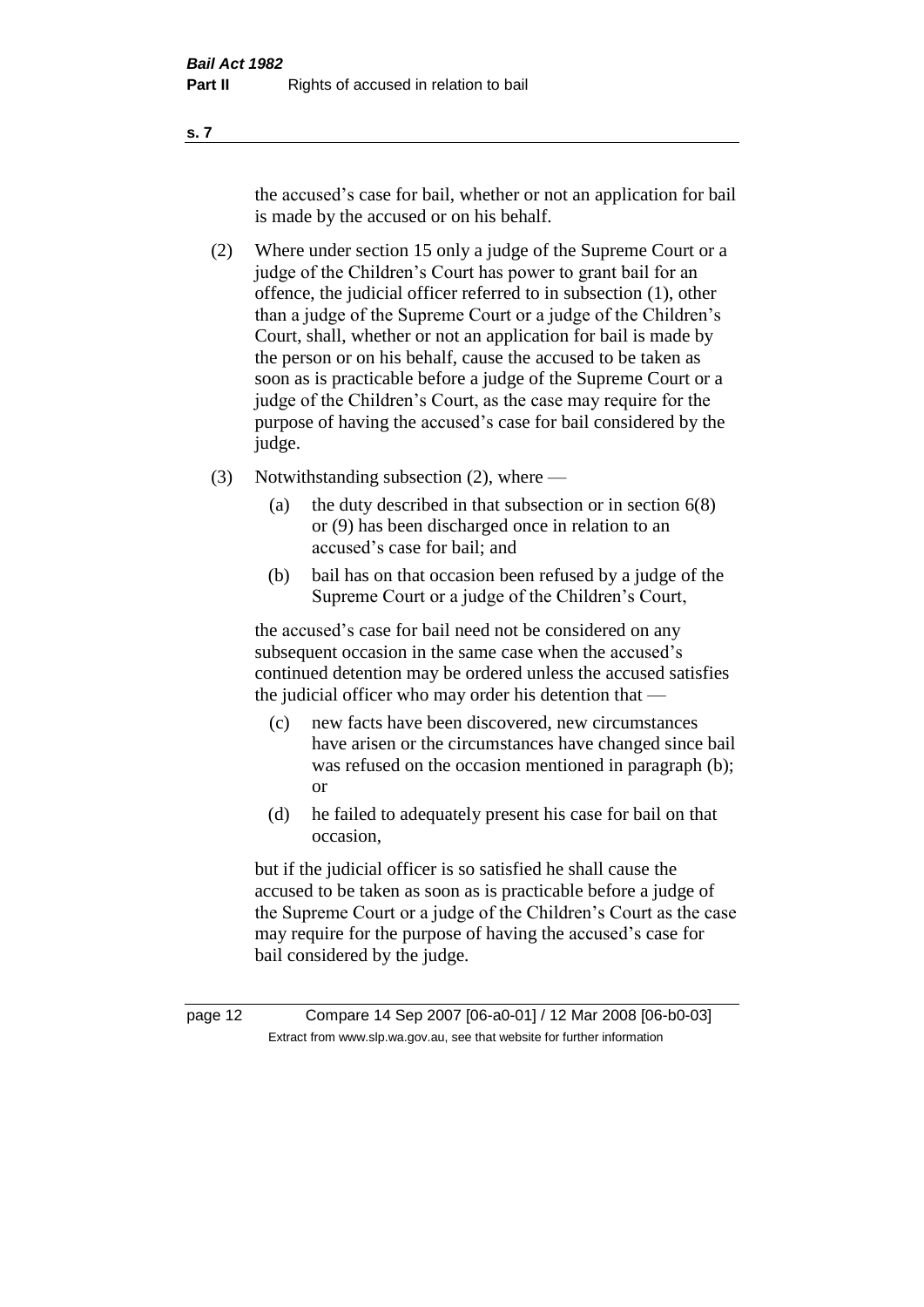- (4) Notwithstanding subsection (1), after the duty described in that subsection has been discharged once in relation to an accused's case for bail or after a judge of the Supreme Court or a judge of the Children's Court has considered the case under section 15, it is sufficient on any subsequent consideration of bail in the same case for a judicial officer, including a judge of the Supreme Court or a judge of the Children's Court acting under section 15 —
	- (a) to inquire whether any new fact has been discovered or new circumstance has arisen, or whether the circumstances have changed, since bail was previously granted or refused and whether the accused considers that he failed to adequately present his case for bail on a previous occasion; and
	- (b) unless he is satisfied that there is any reason of the kind mentioned in paragraph (a) for not doing so, to adopt the decision previously made in the case, but with power to make such variations of the terms and conditions of bail as he thinks fit.
- (5) The operation of this section is subject to the exercise of the power conferred by section 9 and to the provisions of sections 10, 12 and 16(2) and clause 3A of Part C of Schedule 1.

*[Section 7 amended by No. 74 of 1984 s. 5; No. 49 of 1988 s. 80; No. 45 of 1993 s. 6; No. 84 of 2004 s. 82; No. 59 of 2006 s. 4(2).]* 

## **7A. Bail for appeal under the** *Criminal Appeals Act 2004* **Part 2**

- (1) If a person is in custody and an appeal has been commenced under Part 2 of the *Criminal Appeals Act 2004* in connection with the decision by virtue of which the person is in custody, the person may apply for bail —
	- (a) if the appeal is to be heard and determined by the Court of Appeal or if an application has been made to the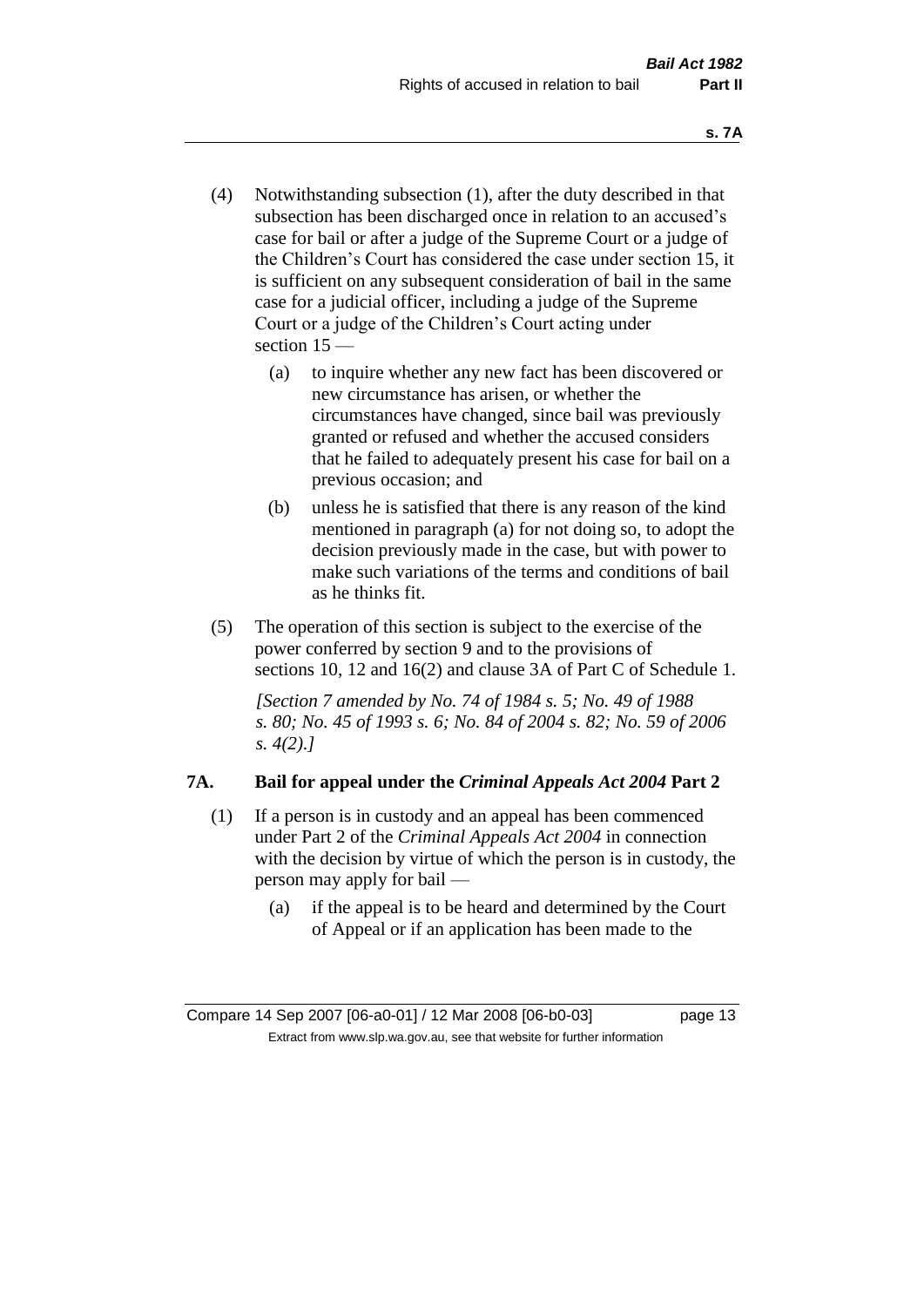Court of Appeal for leave to appeal to the Court of Appeal — to a judge of appeal; or

- (b) in any other case to a judge of the Supreme Court.
- (2) Bail shall not be granted to an applicant for bail under subsection (1) until he has given notice of his application for bail to —
	- (a) the State Solicitor; or
	- (b) the Deputy Director of Public Prosecutions (Commonwealth) in Perth,

as the case may require, and that official has been given an opportunity to be heard on the application.

*[Section 7A inserted by No. 33 of 1989 s. 18; amended by No. 65 of 2003 s. 88(2); No. 45 of 2004 s. 28(4); No. 59 of 2004 s. 141; No. 84 of 2004 s. 11.]* 

#### **8. Accused to be given information and prescribed forms**

- (1) Subject to subsection (4), a judicial officer or authorised officer who is called upon to consider an accused's case for bail, on the first occasion when it arises in relation to an offence or group of offences for which an accused is required to appear, shall ensure that the accused is, or has been, given —
	- (a) such information in writing as to the effect of this Act as is prescribed for the purposes of this paragraph;
	- (b) a prescribed form for completion, designed to disclose to the judicial officer or authorised officer all information relevant to the decision; and
	- (c) where the accused is unable or insufficiently able, to read, speak or write English, such assistance as he may reasonably require in order to have communicated to him the information mentioned in paragraph (a) and complete the form referred to in paragraph (b).

page 14 Compare 14 Sep 2007 [06-a0-01] / 12 Mar 2008 [06-b0-03] Extract from www.slp.wa.gov.au, see that website for further information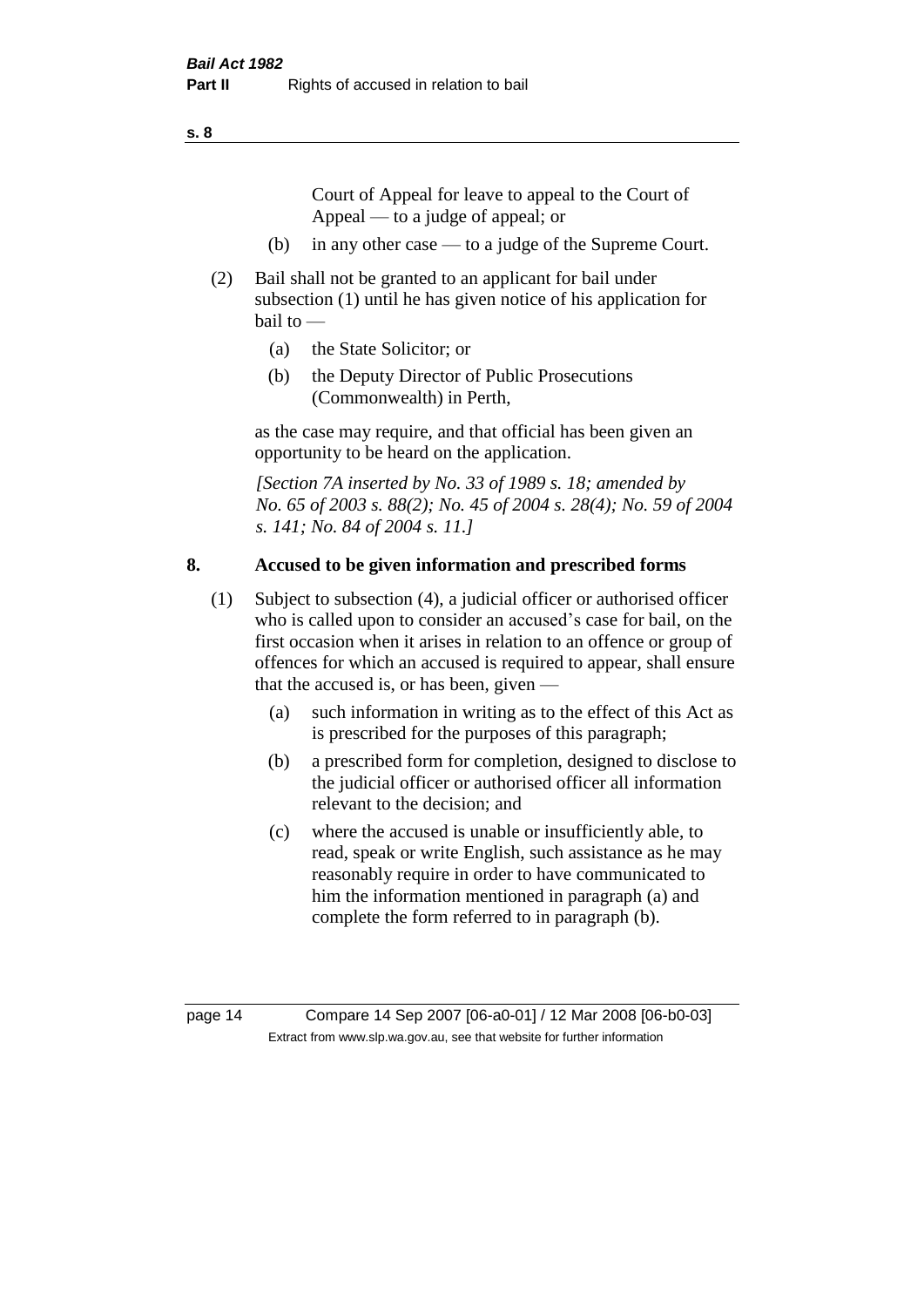- (2) After an accused case for bail has been considered once, a judicial officer or authorised officer on any subsequent consideration of bail in the same case shall —
	- (a) comply with subsection  $(1)(a)$ ; and
	- (b) either comply with subsection  $(1)(b)$  or obtain the form previously completed for the purposes of that paragraph, if any, and ensure that —
		- (i) the form is revised in order to show any changes which he is informed have occurred since it was completed; and
		- (ii) any assistance, of the kind referred to in subsection  $(1)(c)$  is given to the accused for the purpose of completing or revising the form, as the case may be.
- (3) Nothing in this section shall be read as limiting section 23.
- (3a) Notwithstanding subsection  $(1)(a)$  or  $(2)(a)$  a judicial officer or authorised officer need not comply with that paragraph if it appears to him that the accused's case for bail is such that bail is likely to be granted to him in accordance with this Act; but if it subsequently appears to him that bail will not be granted or that the accused is dissatisfied with any condition imposed on the grant of bail he shall then comply with that paragraph.
- (4) Notwithstanding subsection (1)(b) or (2)(b), a judicial officer or an authorised officer may dispense with completion or revision of the form referred to in those paragraphs if it appears to him  $that -$ 
	- (a) the accused's case for bail is such that bail is likely to be granted to him in accordance with this Act; and
	- (b) the information in the possession of the judicial officer or authorised officer is sufficient for his consideration of the case.
- (5) Where a person has applied for bail for an appeal as mentioned in section 7A(1), this section applies as if the consideration of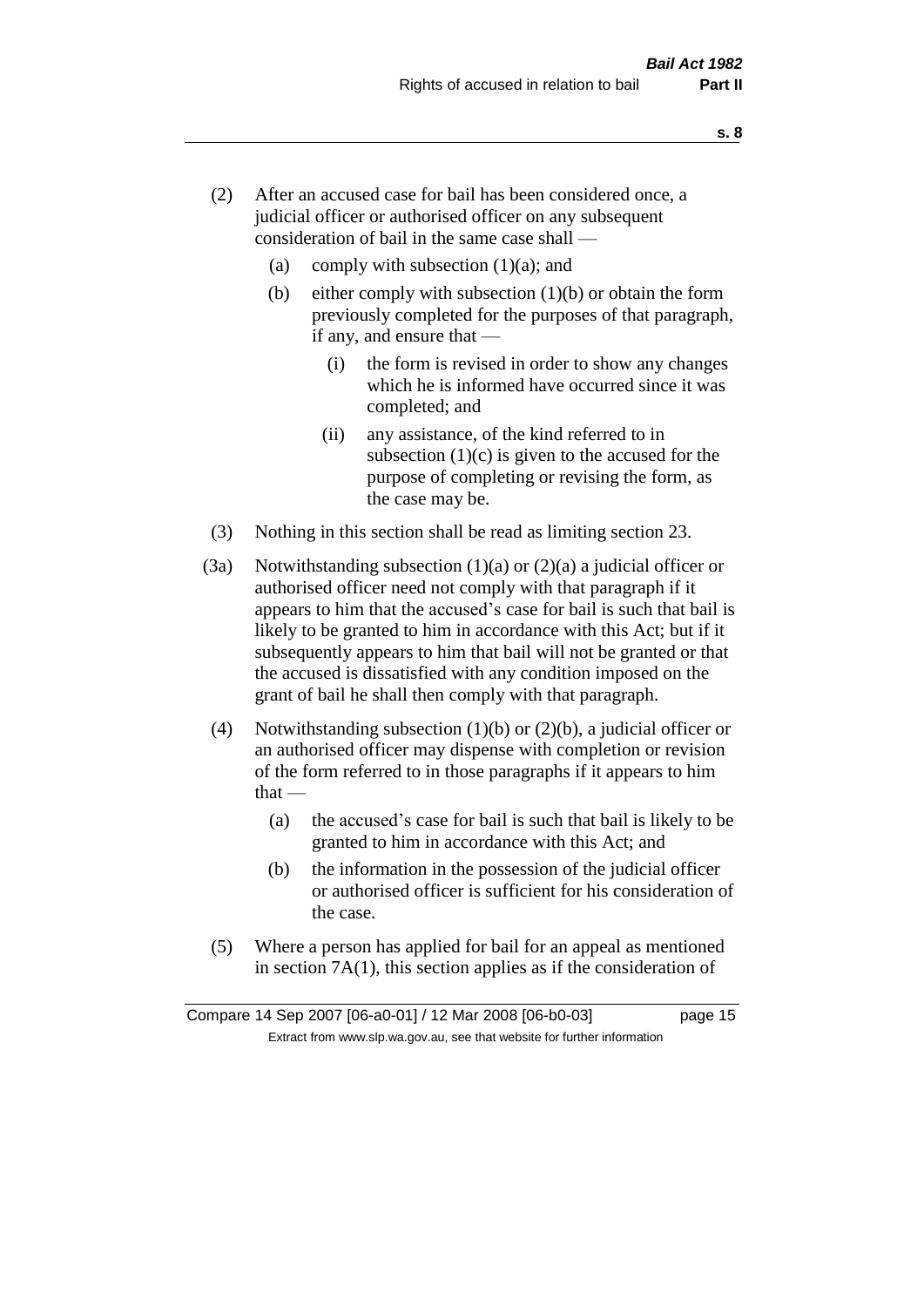#### bail for the appeal were a first consideration of bail for an offence.

*[Section 8 amended by No. 74 of 1984 s. 6; No. 15 of 1988 s. 6; No. 33 of 1989 s. 18; No. 84 of 2004 s. 82.]* 

## **9. Bail decision may be deferred until further information obtained**

- (1) Subject to section 26(2) of the *Young Offenders Act 1994*, a judicial officer or authorised officer who is called upon to consider a case for bail may defer consideration of the case for a period not exceeding 30 days if he thinks it is necessary —
	- (a) to obtain more information for the purpose of making a decision in accordance with this Act; or
	- (b) to take any step authorised by section 24(1).
- (2) Nothing in this section shall be taken to limit the right of an accused to be brought before a court as soon as is practicable if he is not released on bail.

*[Section 9 amended by No. 57 of 1997 s. 21(2); No. 84 of 2004 s. 82.]*

## **10. Sections 5, 6 and 7 do not apply where accused imprisoned for other cause**

Notwithstanding sections 5, 6 and 7, the rights conferred on an accused and the duties imposed on police officers, authorised officers and judicial officers by those sections in respect of an appearance in court for an offence do not arise where —

- (a) the accused is in custody for some other offence or reason (including the non-payment of a sum of money); and
- (b) the police officer, authorised officer or judicial officer is satisfied that the accused is likely to remain in custody for that other offence or reason until or beyond the time for the appearance for the first-mentioned offence.

**s. 9**

page 16 Compare 14 Sep 2007 [06-a0-01] / 12 Mar 2008 [06-b0-03] Extract from www.slp.wa.gov.au, see that website for further information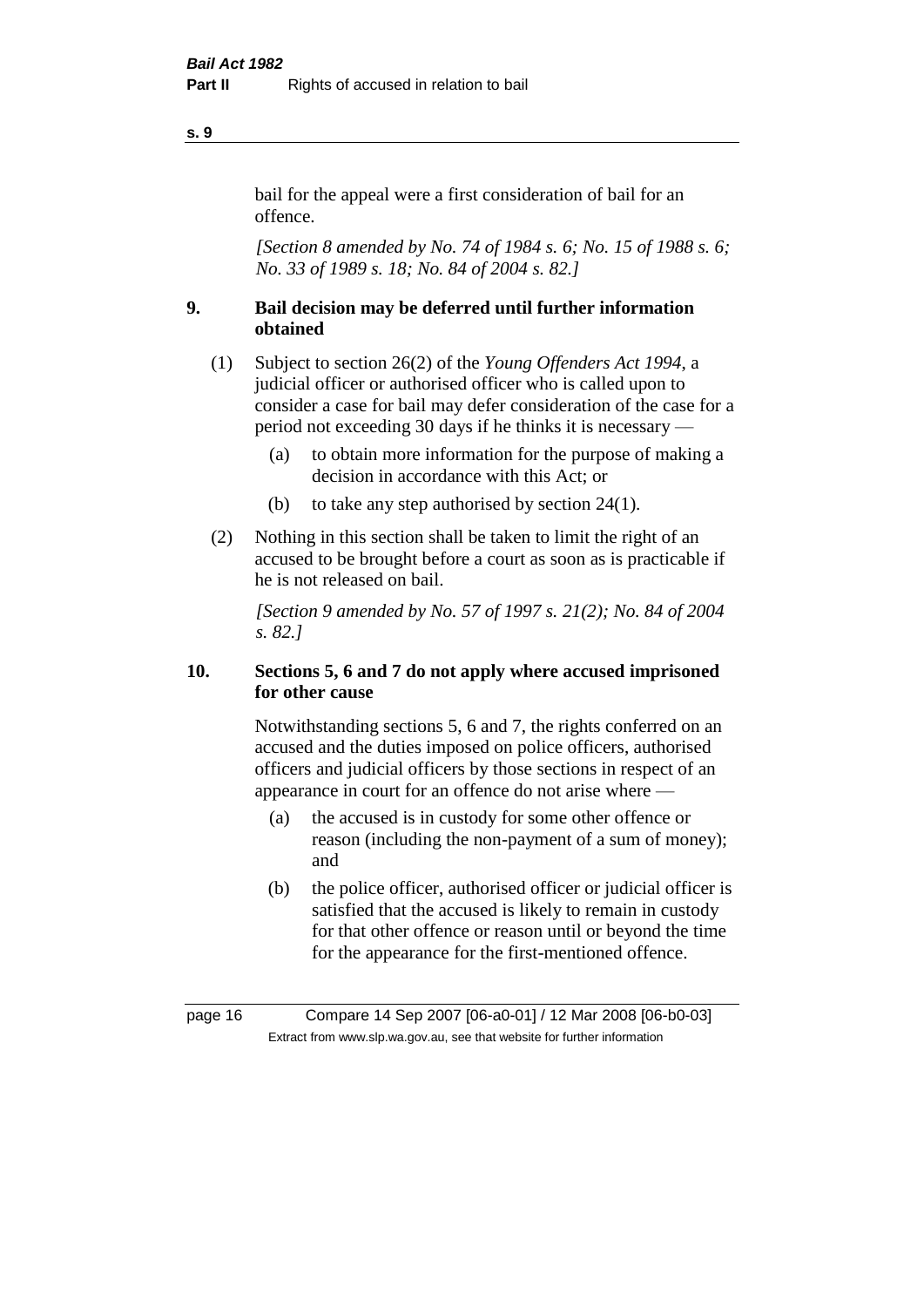*[Section 10 amended by No. 84 of 2004 s. 82.]*

#### **11. Rights following grant of bail**

- $(1)$  When
	- (a) bail has been granted to an accused for an appearance in court;
	- (b) all conditions which are to be complied with before the release of the accused have been complied with; and
	- (c) he has entered into a bail undertaking for that appearance or his bail undertaking is deemed to be amended under section 31(3),

the accused has a right to be at liberty until he is required to appear, or to next appear, before a court, but subject to —

- (d) any requirement that he be in custody for some other reason;
- (e) the exercise of the powers in sections 14(3), 17A, 46, 54 and 55; and
- (f) the limitation mentioned in section 12.
- (2) As soon as is practicable after an accused becomes entitled to be at liberty as provided in subsection  $(1)$  —
	- (a) an authorised officer, where bail was granted by an authorised officer;
	- (b) a justice who has granted bail otherwise than while sitting as a court;
	- (c) a judge's associate, where bail was granted by a judge of the District Court or the Supreme Court or the Children's Court; and
	- (d) in any other case, the registrar of the court where the judicial officer who granted bail exercises jurisdiction or a justice,

shall, where the accused is in custody in a lock-up or prison, forthwith deliver or cause to be delivered a certificate to that effect

Compare 14 Sep 2007 [06-a0-01] / 12 Mar 2008 [06-b0-03] page 17 Extract from www.slp.wa.gov.au, see that website for further information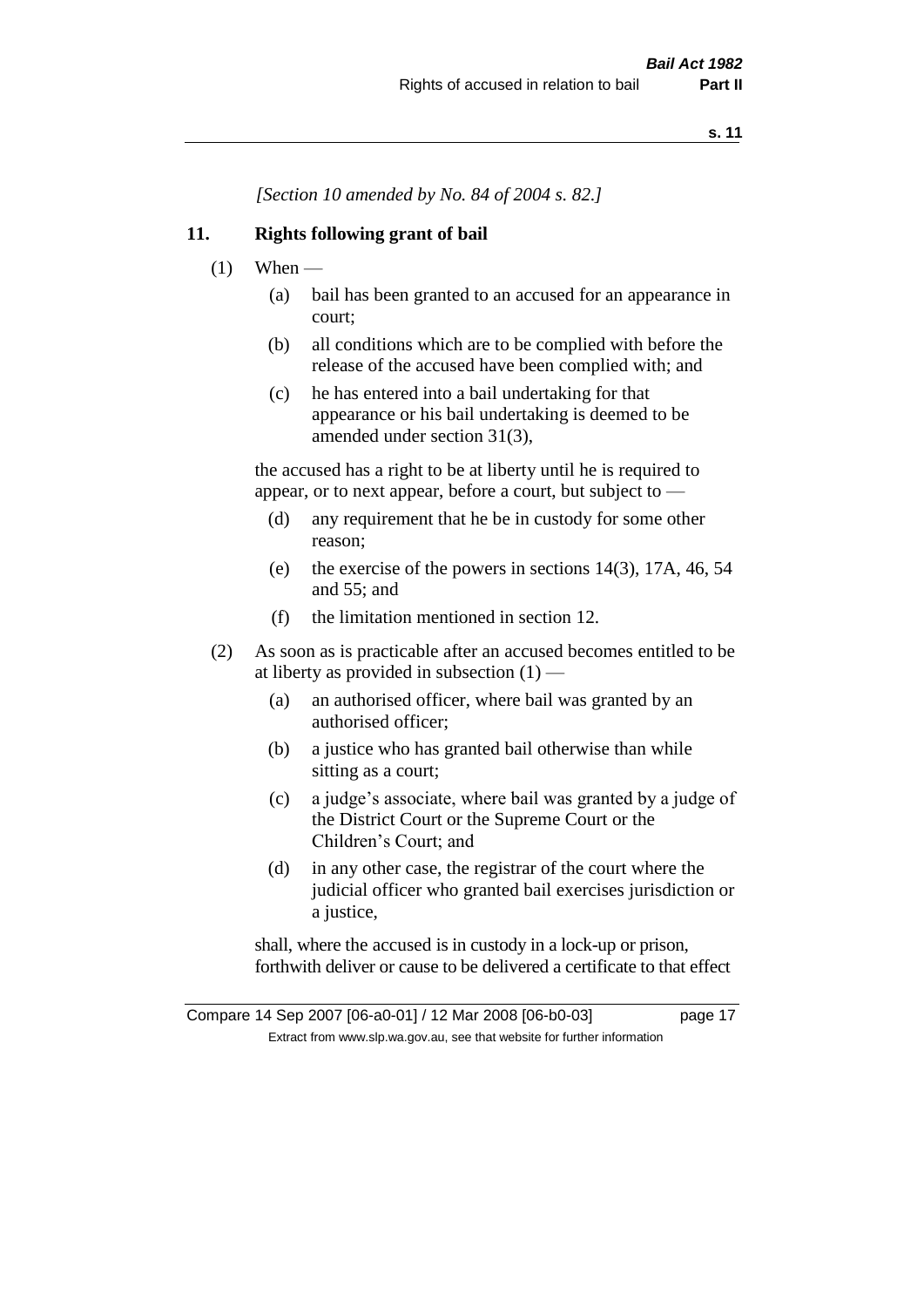in the prescribed form to the person in charge of the lock-up or prison, and that person shall release the accused from custody as soon as is practicable after he receives the certificate.

(3) In subsection (2)(a) **"authorised officer"** does not include an authorised officer who is also the person in charge of the lock-up in which the accused is in custody.

*[Section 11 amended by No. 74 of 1984 s. 7; No. 15 of 1988 s. 7; No. 49 of 1988 s. 81; No. 45 of 1993 s. 7; No. 47 of 1999 s. 8; No. 59 of 2004 s. 141; No. 84 of 2004 s. 82.]* 

#### **12. Further limitation on rights in sections 5 and 11**

The right of an accused to have his case for bail considered as soon as is practicable, his right to be at liberty as mentioned in section 11(1), and the corresponding duties created by this Part, are limited so far as is reasonably necessary for the exercise or performance by a person of any statutory power or function vested in him which requires or permits the continued custody of the accused, including the exercise of the powers set out in Part 12 of the *Criminal Investigation Act 2006* and Parts 6 and 7 of the *Criminal Investigation (Identifying People) Act 2002*.

*[Section 12 amended by No. 6 of 2002 s. 96; No. 84 of 2004 s. 82; No. 59 of 2006 s. 6.]*

page 18 Compare 14 Sep 2007 [06-a0-01] / 12 Mar 2008 [06-b0-03] Extract from www.slp.wa.gov.au, see that website for further information

**s. 12**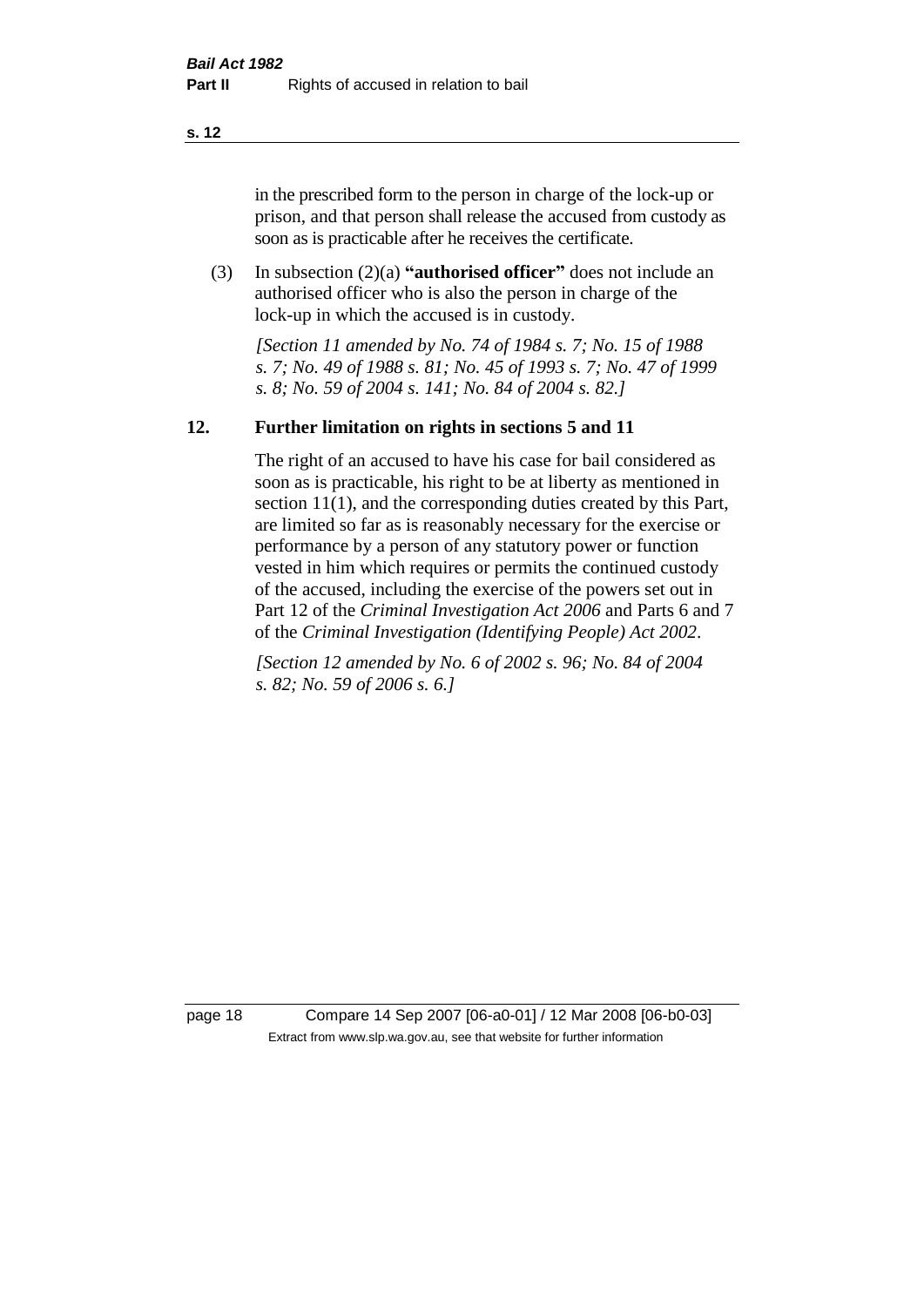## **Part III — Jurisdiction to grant bail**

#### **13. Jurisdiction to grant bail**

- (1) Jurisdiction to grant bail for any appearance described in the first column of Part A of Schedule 1 is vested in the judicial officer or authorised officer specified in the second column of that Part opposite thereto and shall be exercised subject to and in accordance with this Part and the further provisions in Parts B, C and D of Schedule 1.
- (2) A home detention condition shall not be imposed as a condition of bail except by a judicial officer.

*[Section 13 amended by No. 61 of 1990 s. 5; No. 45 of 1993 s. 12.]* 

#### **14. Supreme Court judge has jurisdiction in all cases**

- (1) A judge of the Supreme Court may, in accordance with this  $Act -$ 
	- (a) exercise a power to grant bail which is conferred upon any other judicial officer or any authorised officer by this Act; and
	- (b) revoke or vary any bail previously granted by any other such officer.
- (2) Subject to subsection (2a), the jurisdiction of a judge of the Supreme Court under subsection (1) in respect of an appearance by an accused may be invoked by application made by either the prosecutor or the accused, and whether or not any other judicial officer has —
	- (a) previously granted or refused bail; or
	- (b) exercised any power conferred on him by section 55,

in respect of that appearance.

(2a) After the jurisdiction under subsection (1) has been invoked once by an accused in relation to an offence or group of

Compare 14 Sep 2007 [06-a0-01] / 12 Mar 2008 [06-b0-03] page 19 Extract from www.slp.wa.gov.au, see that website for further information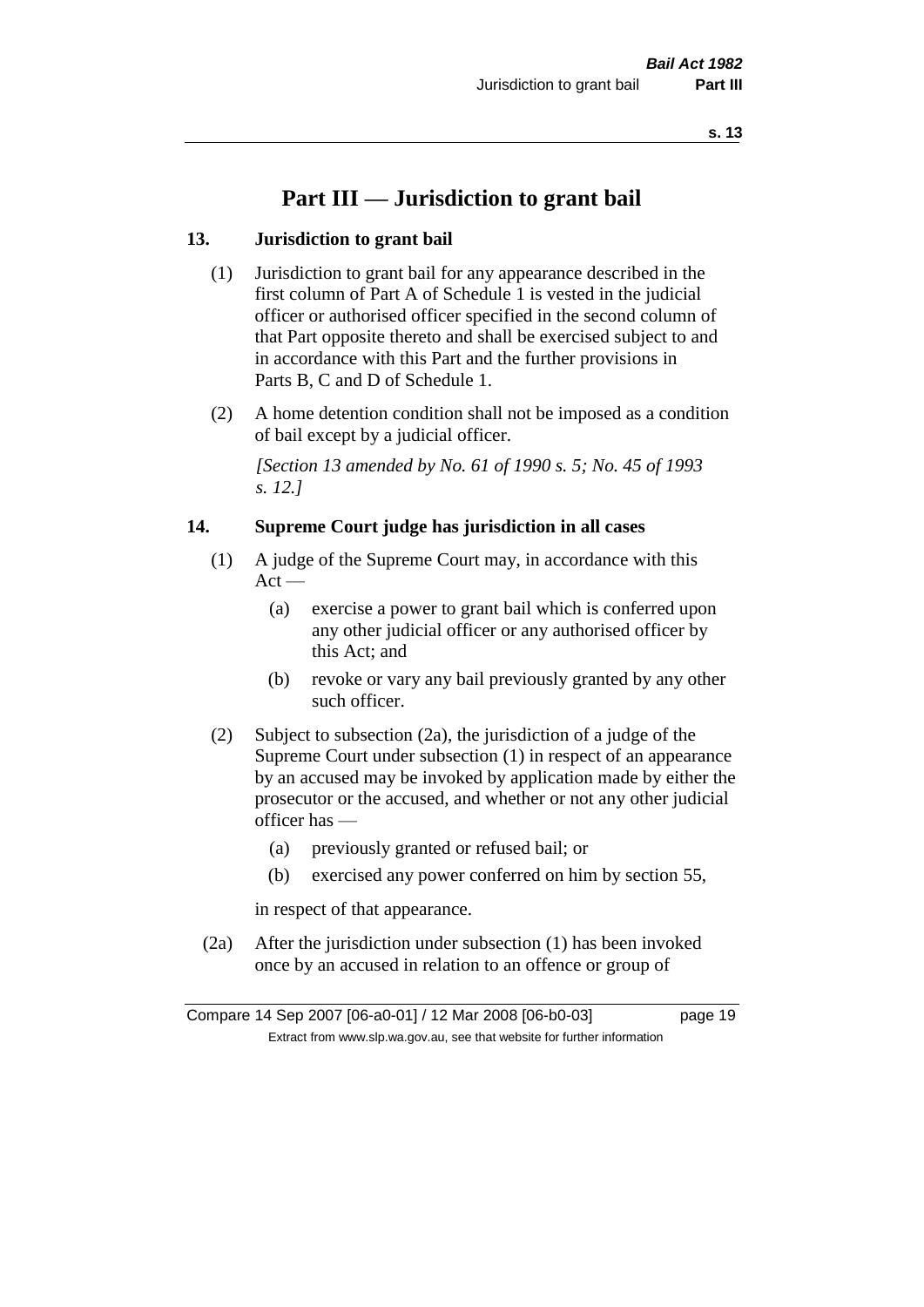offences for which he is required to appear, it may not be further invoked by that accused in relation to that offence or group of offences unless the accused satisfies a judge of the Supreme Court that —

- (a) new facts have been discovered, new circumstances have arisen or the circumstances have changed since the occasion when the jurisdiction was invoked; or
- (b) he failed to adequately present his case for bail on that occasion.
- (3) Where under subsection (1) a judge of the Supreme Court
	- (a) revokes the bail of an accused who is at liberty, he may order that the accused be returned to custody to await the appearance for which the bail was granted;
	- (b) varies the bail of such an accused, he may order that the accused be returned to custody until he becomes entitled to be at liberty pursuant to section 11,

and the judge may issue any warrant which may be necessary to carry such an order into effect.

- (4) In this section **"any other judicial officer"** means any judicial officer whose jurisdiction is inferior to that of a judge of the Supreme Court.
- (5) The powers and duties conferred on a judge of the Supreme Court by this section may in the case of a child charged with an offence before the Children's Court also be exercised by a judge of the Children's Court.

*[Section 14 amended by No. 74 of 1984 s. 8; No. 49 of 1988 s. 82; No. 84 of 2004 s. 82.]* 

#### **15. Exclusive jurisdiction of Supreme Court judge in murder cases**

(1) Where an accused is in custody for wilful murder or murder, the power to grant bail shall be exercised only by a judge of the

page 20 Compare 14 Sep 2007 [06-a0-01] / 12 Mar 2008 [06-b0-03] Extract from www.slp.wa.gov.au, see that website for further information

**s. 15**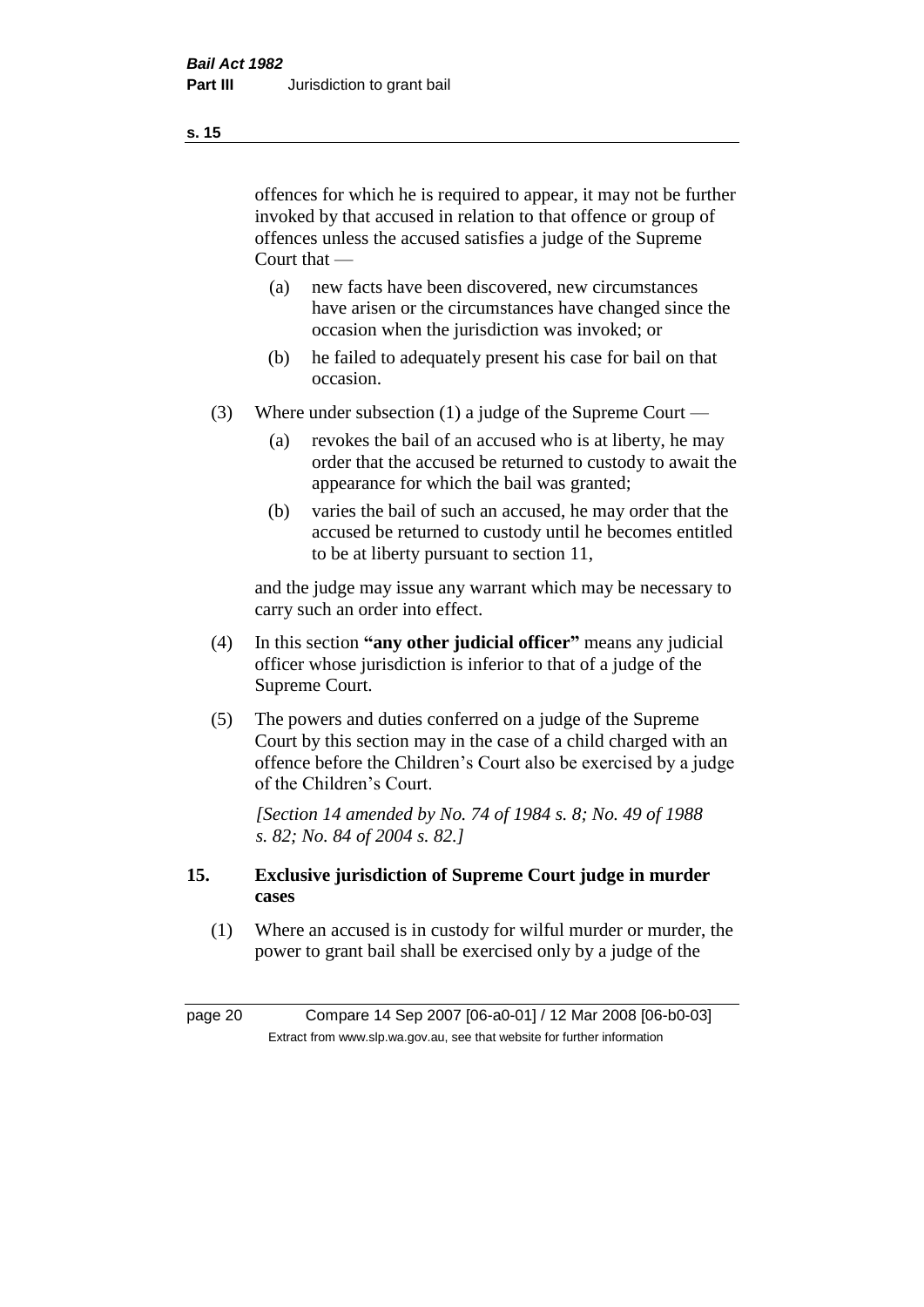Supreme Court, or in the case of an accused who is a child by a judge of the Children's Court, except —

- (a) where section  $31(2)(d)$  applies; or
- (b) to the extent that the Court of Appeal exercises its powers under Part A of Schedule 1.
- *[(2) repealed]*

*[Section 15 amended by No. 52 of 1984 s. 35; No. 74 of 1984 s. 9; No. 49 of 1988 s. 83; No. 70 of 1988 s. 45; No. 45 of 1993 s. 12; No. 45 of 2004 s. 28(4); No. 84 of 2004 s. 82.]* 

#### **16. Bail of person arrested on warrant**

- (1) Subject to sections 14 and 15 where the arrest of an accused for an offence is made pursuant to a warrant he shall not be granted bail before he is brought before a court or judicial officer as commanded by the warrant, except by a justice acting in terms of section 6(9).
- (2) Notwithstanding subsection (1) or any other provision of this Act, an accused who has been arrested pursuant to a warrant —
	- (a) issued under section 56; or
	- (b) issued under the *Criminal Procedure Act 2004* for an offence against section 51(1) or (2),

shall not have a right to have his case for bail considered, and shall not be granted bail, before he is brought before the court as commanded by the warrant.

*[Section 16 amended by No. 59 of 2004 s. 141; No. 84 of 2004 s. 11 and 82; No. 59 of 2006 s. 4(3).]*

#### **16A. Restrictions on powers of authorised officers and justices in certain cases**

(1) Where this section applies to a person who has been arrested for an offence jurisdiction does not arise under section 13 until the person is brought before —

Compare 14 Sep 2007 [06-a0-01] / 12 Mar 2008 [06-b0-03] page 21 Extract from www.slp.wa.gov.au, see that website for further information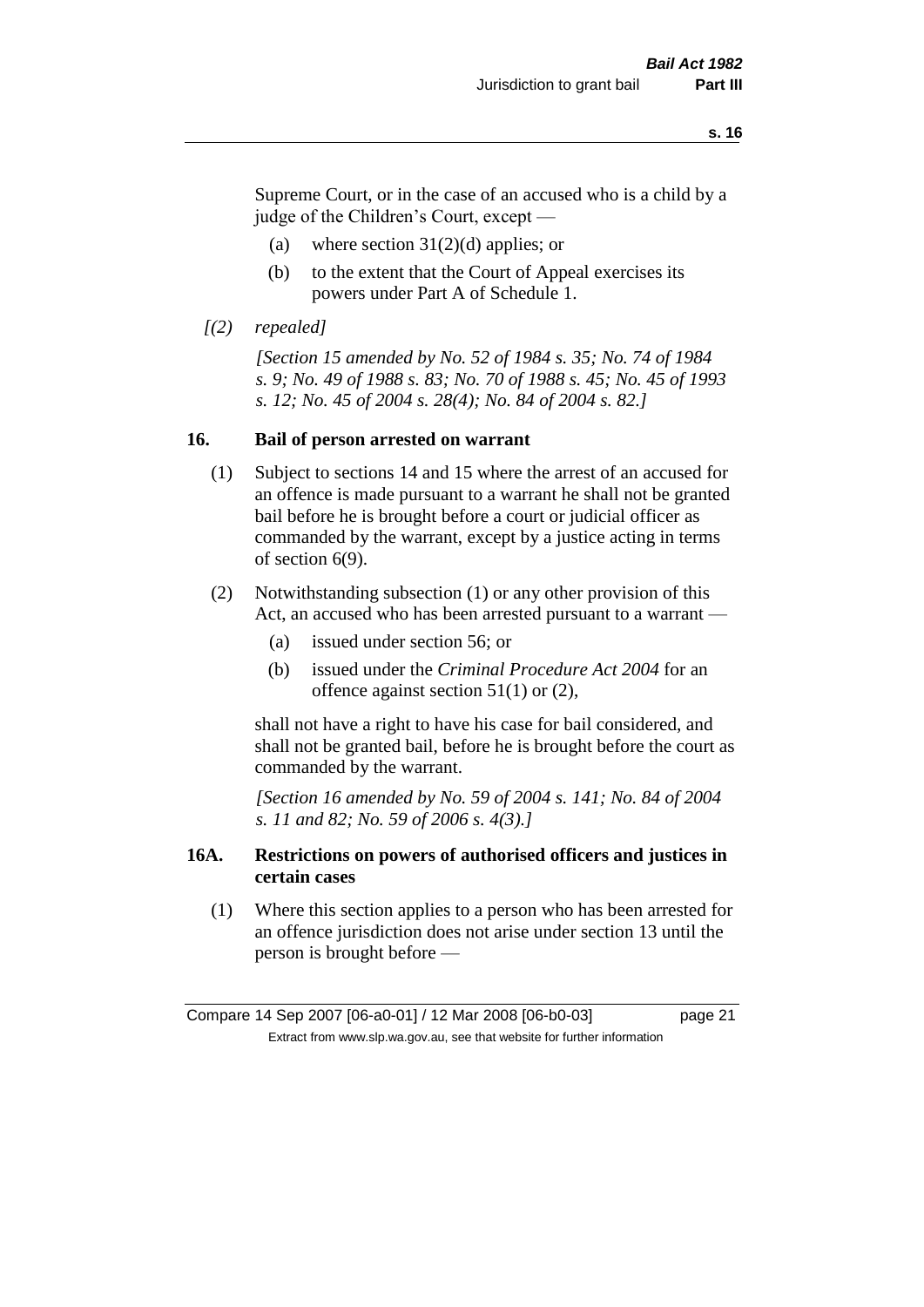#### **s. 16A**

- (a) a court constituted by or so as to include a magistrate; or
- (b) where section 15 applies, a judge of the Supreme Court or a judge of the Children's Court as the case may require.
- (2) This section applies where
	- (a) a person has been arrested in an urban area for a serious offence; and
	- (b) the serious offence is alleged to have been committed while the accused was —
		- (i) on bail for; or
		- (ii) at liberty under an early release order made in respect of,

another serious offence.

- (3) This section also applies where a person has been arrested in an urban area for an offence against section 61(1) of the *Restraining Orders Act 1997* (which creates offences for breaches of violence restraining orders).
- $(4)$  In this section —

**"urban area"** means —

- (a) the metropolitan region as defined in the *Planning and Development Act 2005* and any prescribed area that adjoins that region; and
- (b) any other prescribed area of the State, being the whole or part of, or an area adjoining, a local government district under the *Local Government Act 1995* that is designated under that Act as a city or a town.

*[Section 16A inserted by No. 54 of 1998 s. 6(1); amended by No. 38 of 2004 s. 59; No. 84 of 2004 s. 82; No. 38 of 2005 s. 15.]*

page 22 Compare 14 Sep 2007 [06-a0-01] / 12 Mar 2008 [06-b0-03] Extract from www.slp.wa.gov.au, see that website for further information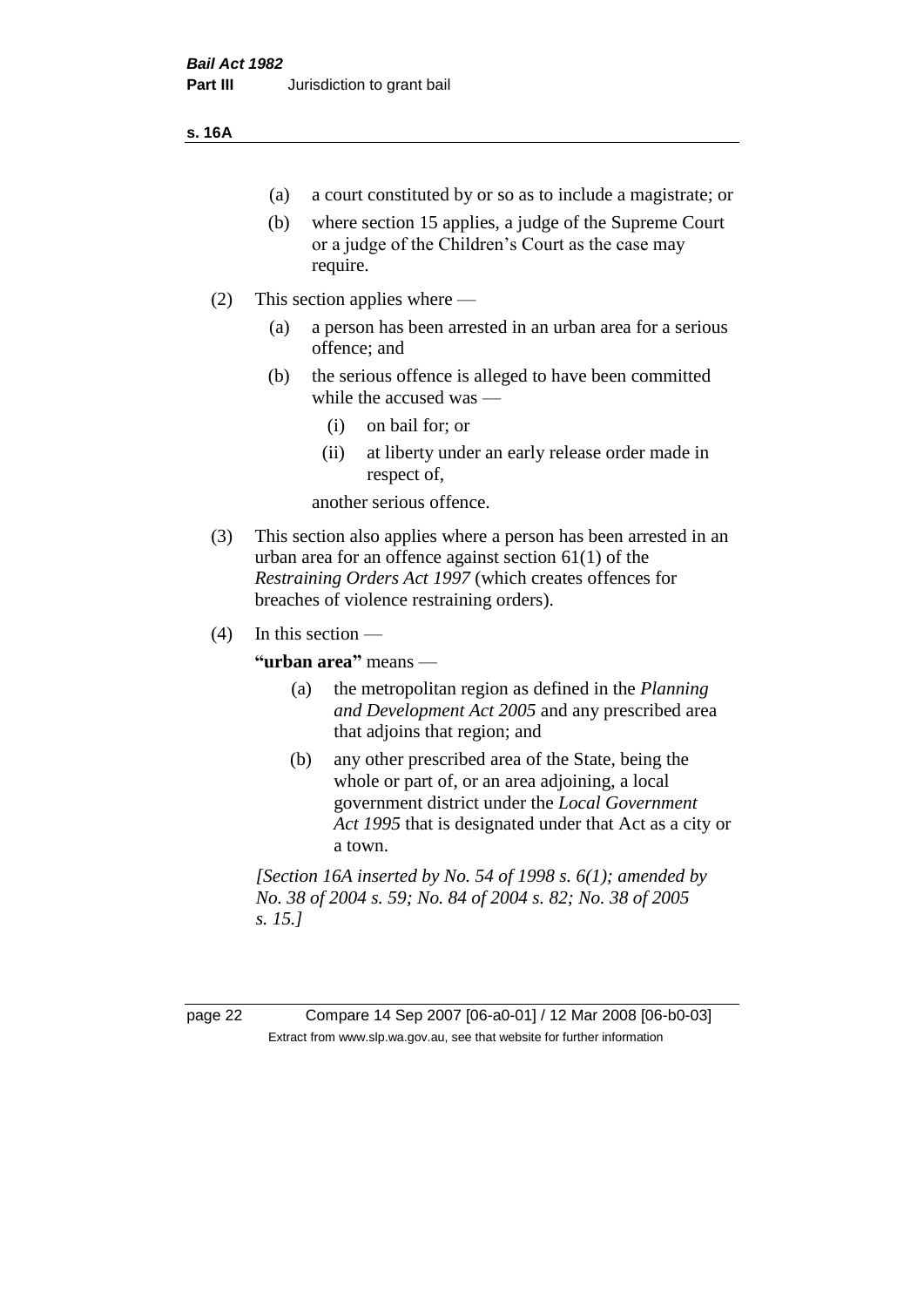#### **17. Conditions which may be imposed**

- (1) A judicial officer or authorised officer may impose conditions on a grant of bail only to the extent that he is authorised to do so by clause 2(3)(c) of Part C and Part D of Schedule 1.
- (2) Conditions imposed on a grant of bail shall not be any more onerous on the accused than the judicial officer or authorised officer considers is required in the public interest having regard to the nature of the offence for which the accused is in custody and the circumstances of the accused.

*[Section 17 amended by No. 45 of 1993 s. 8 and 12; No. 84 of 2004 s. 82.]* 

#### **17A. Further provisions as to responsible person's undertaking (Schedule 1 Part C clause 2)**

- (1) Where this section applies, an authorised police officer may
	- (a) cancel an undertaking of the kind described in clause 2(3)(c) of Part C of Schedule 1;
	- (b) approve of another person as a responsible person within the meaning in that clause; and
	- (c) detain the accused or order his detention until the person so approved enters into an undertaking of the kind mentioned in paragraph (a).
- (2) Subsection (1) applies where
	- (a) a person has entered into an undertaking referred to in paragraph (a) of that subsection;
	- (b) a judicial officer when granting bail ordered that the person may under this section be released from the undertaking by an authorised police officer; and
	- (c) the person wishes to be so released.
- (3) A police officer may, for the purpose of the exercise of the powers in subsection (1), take into custody a child accused who has been released on bail.

Compare 14 Sep 2007 [06-a0-01] / 12 Mar 2008 [06-b0-03] page 23 Extract from www.slp.wa.gov.au, see that website for further information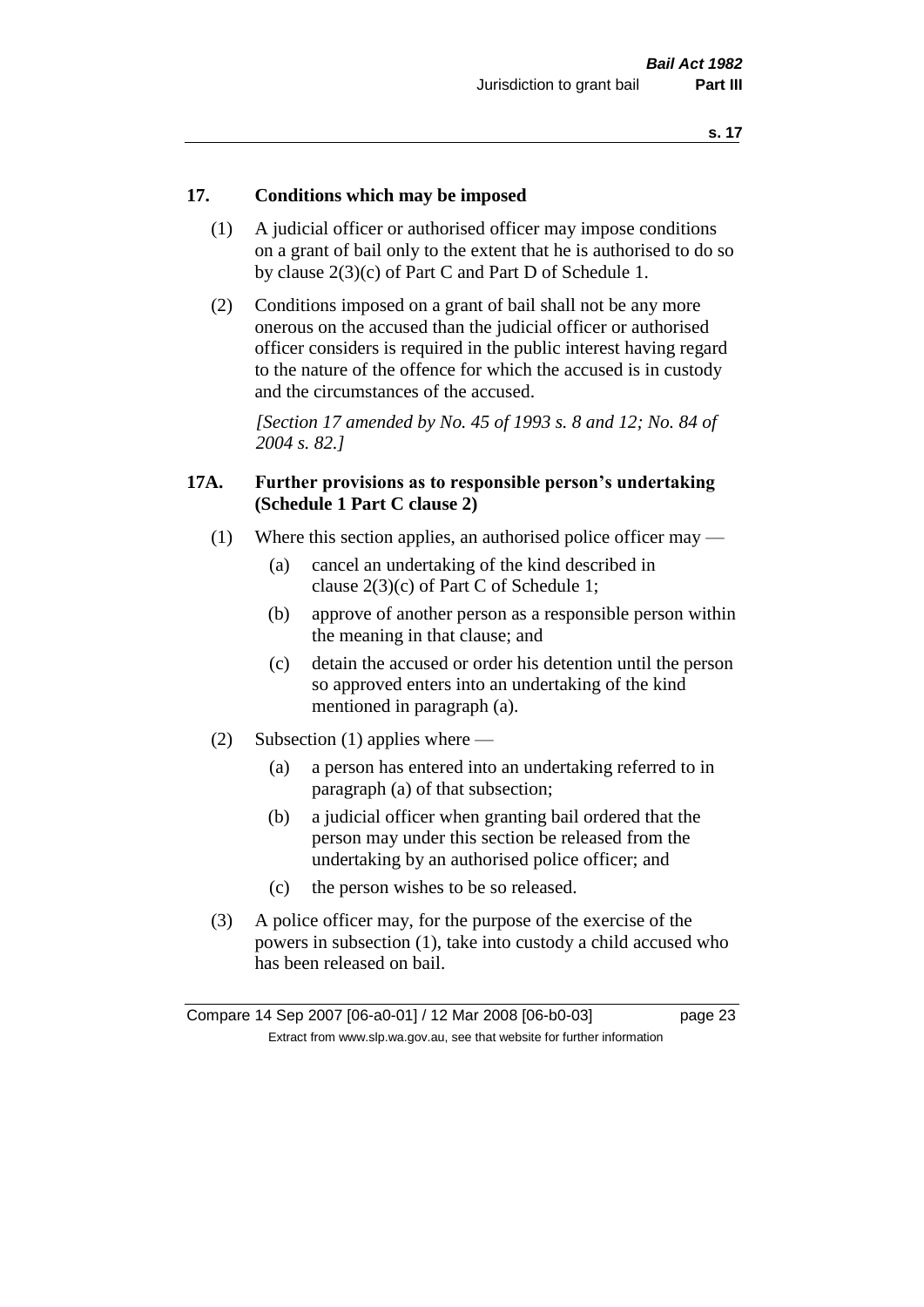#### **s. 17A**

- (4) If the police officer is not an authorised police officer he shall, as soon as is practicable, bring the accused before an authorised police officer for the purpose referred to in subsection (3).
- (5) After an undertaking has been entered into as mentioned in subsection  $(1)(c)$ , the accused, subject to this Act, has a right to be at liberty until he is required to appear before a court.

*[Section 17A inserted by No. 45 of 1993 s. 9; amended by No. 84 of 2004 s. 82.]* 

*[18-19. Repealed by No. 59 of 2006 s. 7(1).]*

page 24 Compare 14 Sep 2007 [06-a0-01] / 12 Mar 2008 [06-b0-03] Extract from www.slp.wa.gov.au, see that website for further information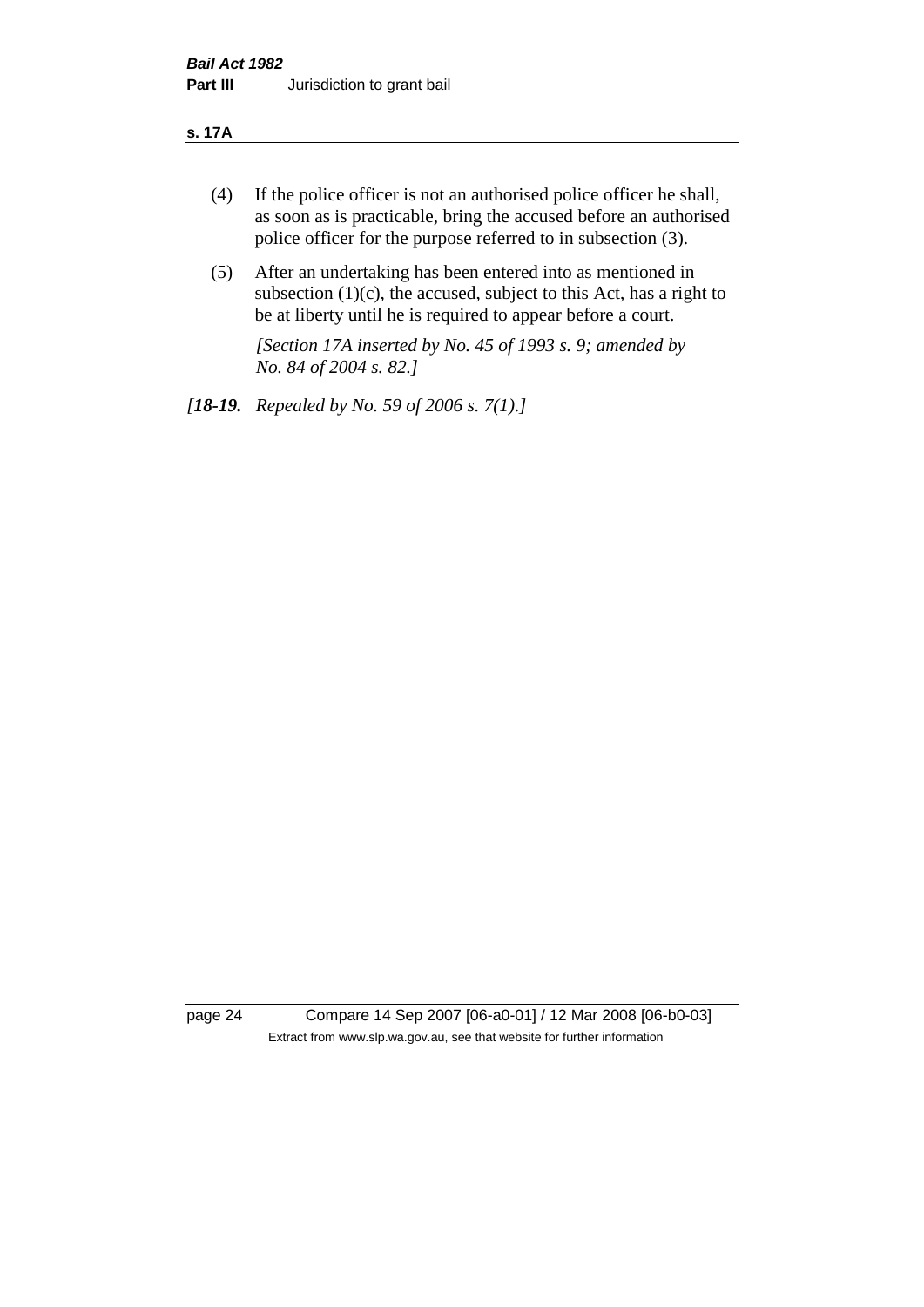## **Part IV — Hearing of case for bail, parties, and evidence**

#### **20. Power to consider bail** *in camera* **and to prohibit publication**

- (1) On the consideration by a judicial officer of a case for bail of an accused who is charged with an offence triable by jury, the judicial officer may, to avoid prejudice to either party, exercise the powers described in subsection (2), but shall only exercise the power in paragraph (b) thereof if he considers that the exercise of the power in paragraph (a) is not, on its own, likely to be sufficient to avoid prejudice.
- (2) The powers referred to in subsection (1) are to order
	- (a) that no report, or summary, of any statement, or of any specified statement, made or furnished at the hearing shall be published by any means;
	- (b) that the bail application be heard *in camera*.
- (3) Where an order is made under subsection (2)(a), no report, or summary, of any statement referred to in that paragraph shall be published by any means —
	- (a) if the offence is one that may be tried on indictment, before a court decides that it is to be tried on indictment;
	- (b) if the accused is discharged from further proceedings upon the prosecution notice or indictment brought against him for the offence, before he is so discharged; or
	- (c) if the accused is tried on indictment for the offence, before the trial is ended.
- (4) A person who, except with lawful excuse, fails to comply with an order made under this section commits an offence.

Penalty: \$1 000.

*[Section 20 amended by No. 50 of 2003 s. 37(2); No. 4 of 2004 s. 58; No. 84 of 2004 s. 11 and 82.]*

Compare 14 Sep 2007 [06-a0-01] / 12 Mar 2008 [06-b0-03] page 25 Extract from www.slp.wa.gov.au, see that website for further information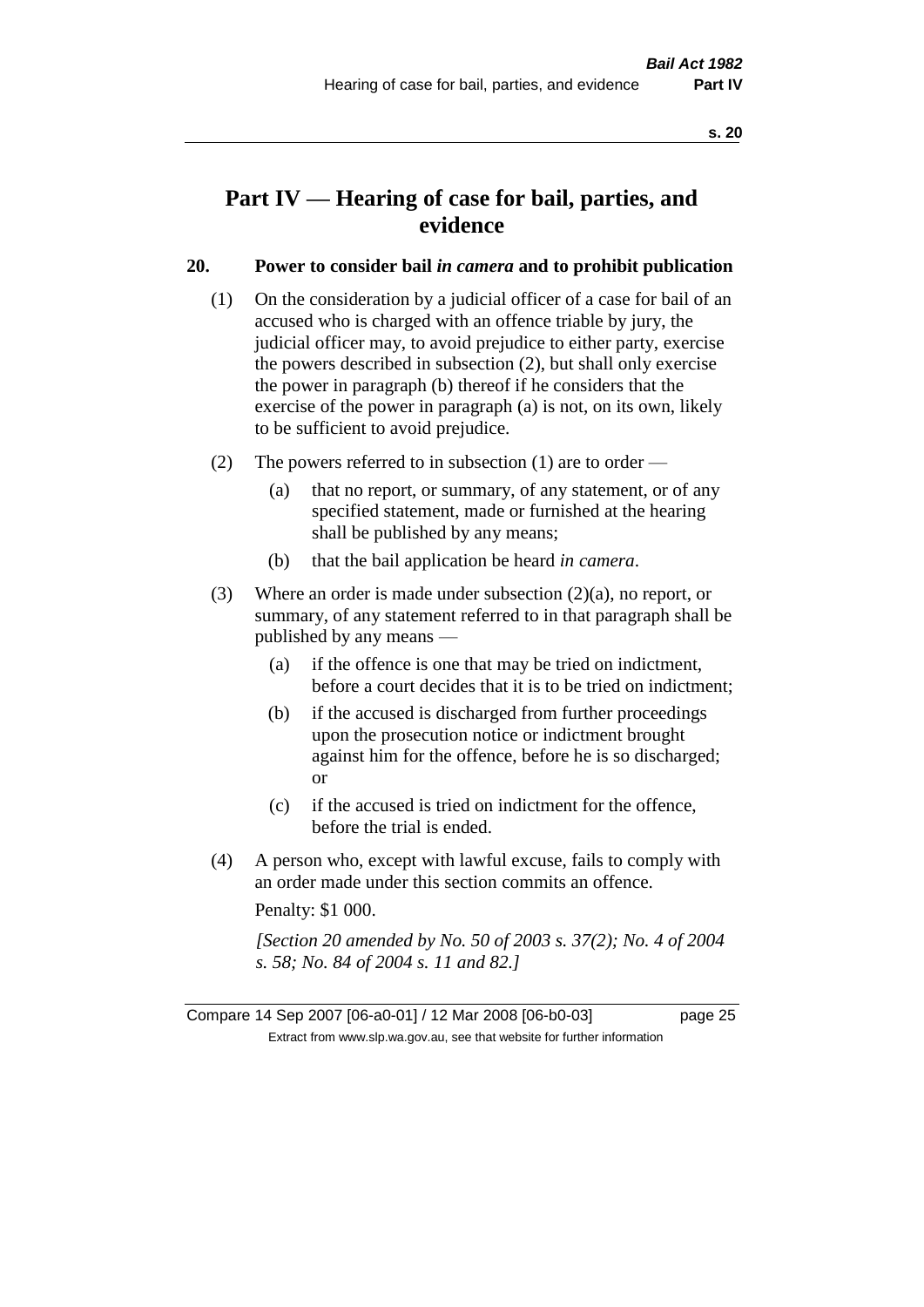#### **21. Parties**

- (1) The parties to proceedings on a case for bail are the prosecutor and the accused and, subject to subsection (2), no other person shall be a party to, or be represented at, the proceedings.
- (2) Nothing in subsection (1) affects the right of
	- (a) the Attorney General to apply for leave, or be an appellant, under Part 2 of the *Criminal Appeals Act 2004*;
	- (b) the State Solicitor or the Deputy Director of Public Prosecutions (Commonwealth) to receive notice and be heard under section 7A(2); or
	- (c) an officer referred to in section 33 of the *Children's Court of Western Australia Act 1988* to be present at and participate in proceedings concerning a child under that section.

*[Section 21 amended by No. 15 of 1988 s. 9; No. 49 of 1988 s. 84; No. 33 of 1989 s. 18; No. 31 of 1993 s. 7; No. 65 of 2003 s. 88(3); No. 59 of 2004 s. 141; No. 84 of 2004 s. 11 and 82.]* 

#### **22. Evidence**

A judicial officer or authorised person may in considering any case for bail receive and take into account such information as he thinks fit whether or not the same would normally be admissible in a court of law.

#### **23. Accused not bound to supply information**

An accused is not obliged to complete, or furnish information for, the prescribed form referred to in section  $8(1)(b)$ , or for any revision thereof, or to furnish any information, whether on oath or otherwise, for the purpose of having his case for bail considered.

*[Section 23 amended by No. 84 of 2004 s. 82.]* 

page 26 Compare 14 Sep 2007 [06-a0-01] / 12 Mar 2008 [06-b0-03] Extract from www.slp.wa.gov.au, see that website for further information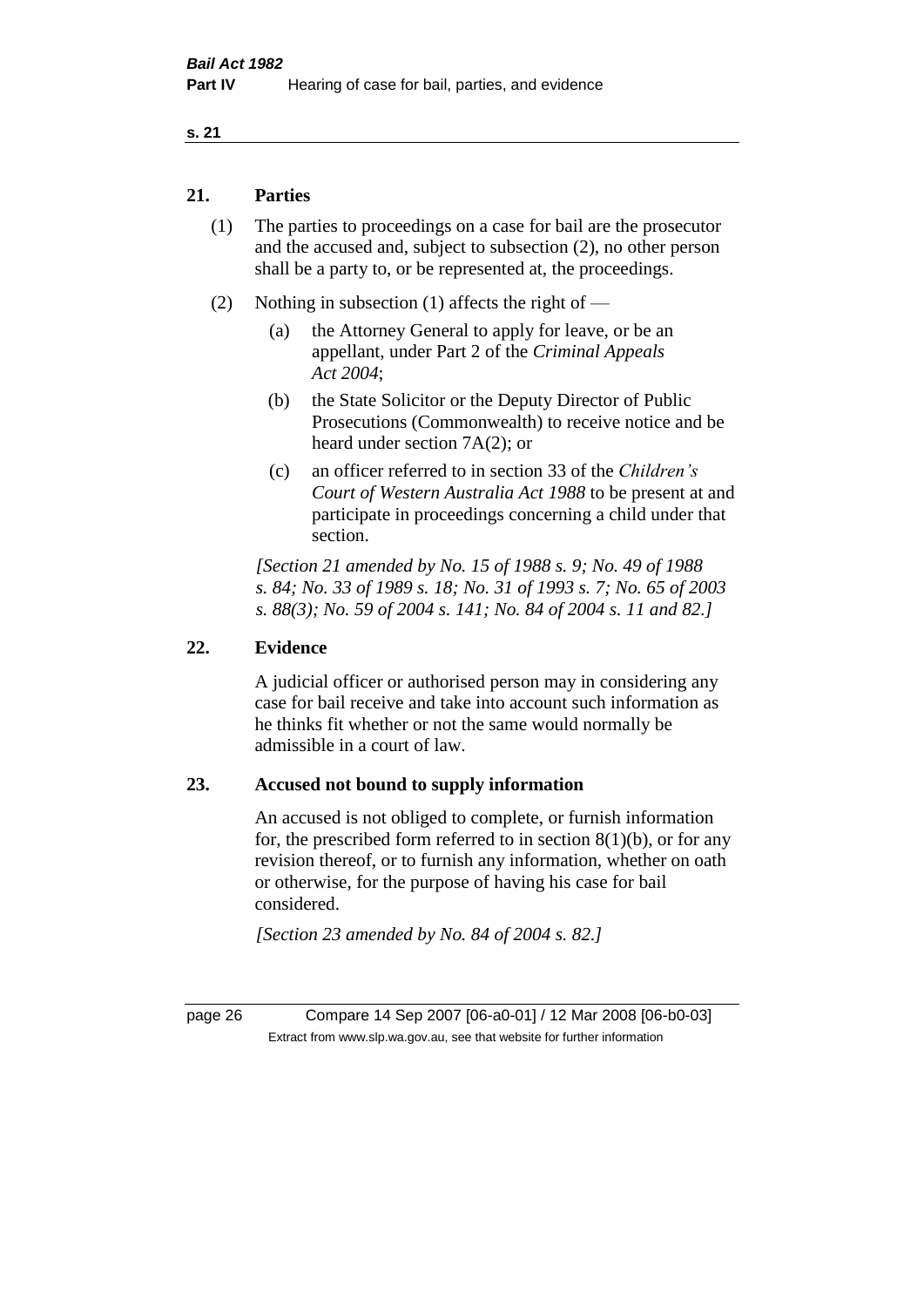### **24. Information may be referred to police officer for verification or for report**

- (1) A judicial officer or authorised officer who is called upon to consider a case for bail may —
	- (a) request that any information placed before the judicial officer or authorised officer by the accused for the purposes of the case be verified by a police officer, and to that end may refer to a police officer the prescribed form mentioned in section 8(1)(b), after it has been completed or revised;
	- (b) request that a report on any matter mentioned in Part C of Schedule 1, so far as it applies to an accused whose case is being or to be considered, be made by a police officer.
- (2) Where a reference or request is made under subsection (1) a police officer shall, as soon as is practicable —
	- (a) make a report to the judicial officer or the authorised officer accordingly; and
	- (b) furnish a copy of the report to the accused or his solicitor or counsel.

*[Section 24 inserted by No. 61 of 1990 s. 6; amended by No. 45 of 1993 s. 12; No. 84 of 2004 s. 82.]* 

#### **24A. Information may be referred to community corrections officer for verification or for report**

- (1) A judicial officer who is called upon to consider a case for bail may refer to a community corrections officer any matter referred to in section 24(1) and may request a community corrections officer to do any matter referred to in that section.
- (2) A judicial officer who is called upon to consider a case for bail and who desires to impose a home detention condition as a condition on a grant of bail, shall request that a report be made

Compare 14 Sep 2007 [06-a0-01] / 12 Mar 2008 [06-b0-03] page 27 Extract from www.slp.wa.gov.au, see that website for further information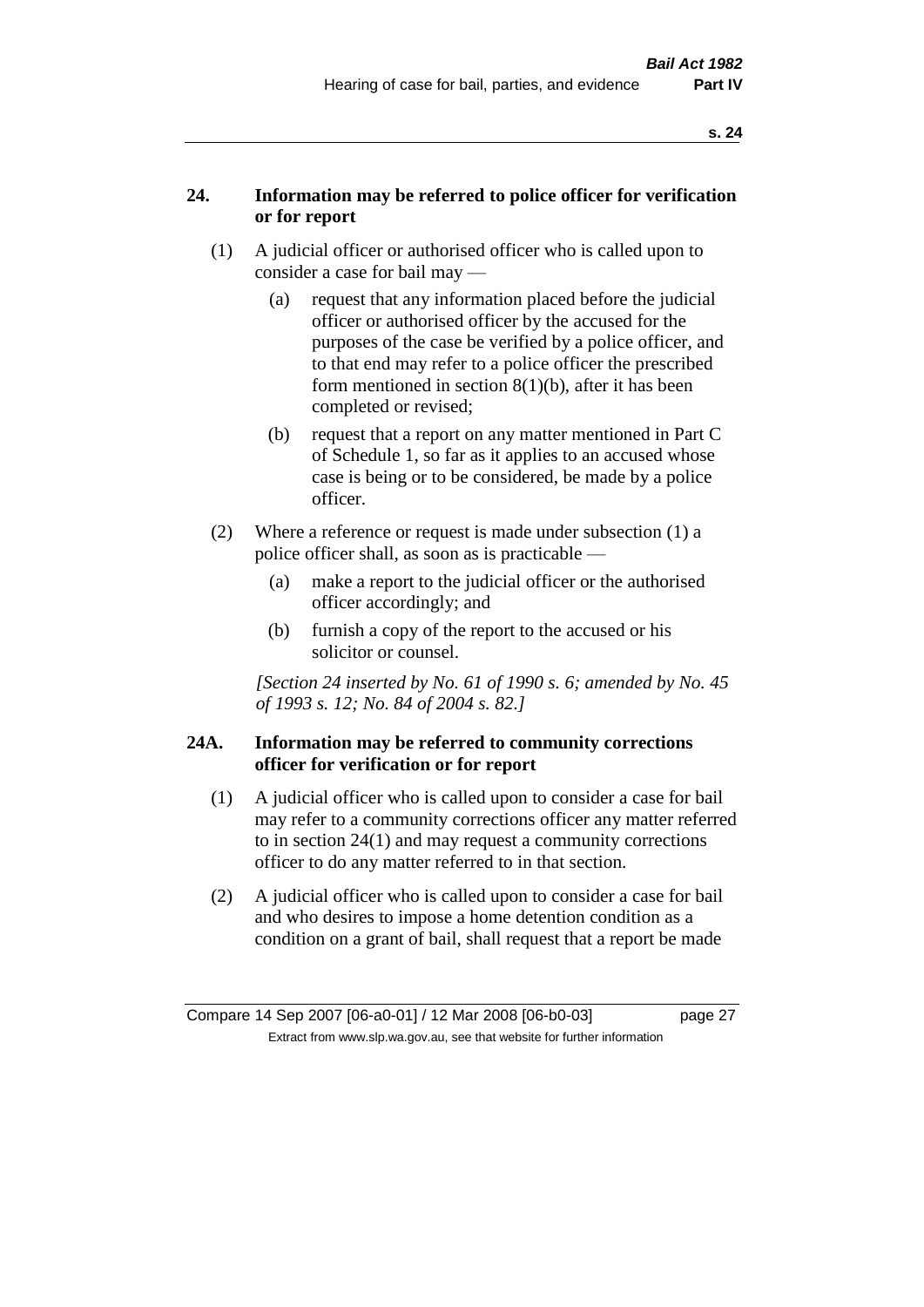by a community corrections officer about the suitability of the accused to be subject to a home detention condition.

- (3) Where a reference or a request is made under subsection (1) or a report is requested under subsection (2) a community corrections officer shall, as soon as is practicable, make a report to the judicial officer and, at the discretion of the judicial officer, copies may be made available to the prosecution or to the accused or his solicitor or counsel.
- (4) Where a community corrections officer makes a report that an accused is suitable to be subject to a home detention condition, the officer shall annex to the report and provide to the accused or his solicitor or counsel, a list of those conditions in rules made under section 50L that may be applied to the accused by the CEO (corrections) while the accused is subject to the home detention condition.

*[Section 24A inserted by No. 61 of 1990 s. 7; amended by No. 31 of 1993 s. 9; No. 84 of 2004 s. 82; No. 65 of 2006 s. 53.]* 

## **25. Protection of accused as to information given for bail purposes**

A statement made by an accused to a judicial officer or authorised officer for the purpose of a decision whether bail should be granted to him for any appearance in court for an offence shall not be admissible in evidence against him at his trial for that offence.

*[Section 25 amended by No. 84 of 2004 s. 82.]* 

## **26. Record of decision and reasons**

- (1) A bail record form shall be completed by an authorised officer or a justice if he —
	- (a) refuses to grant bail to an accused;
	- (b) grants bail to an accused in the circumstances referred to in clause 3 of Part B of Schedule 1; or

page 28 Compare 14 Sep 2007 [06-a0-01] / 12 Mar 2008 [06-b0-03] Extract from www.slp.wa.gov.au, see that website for further information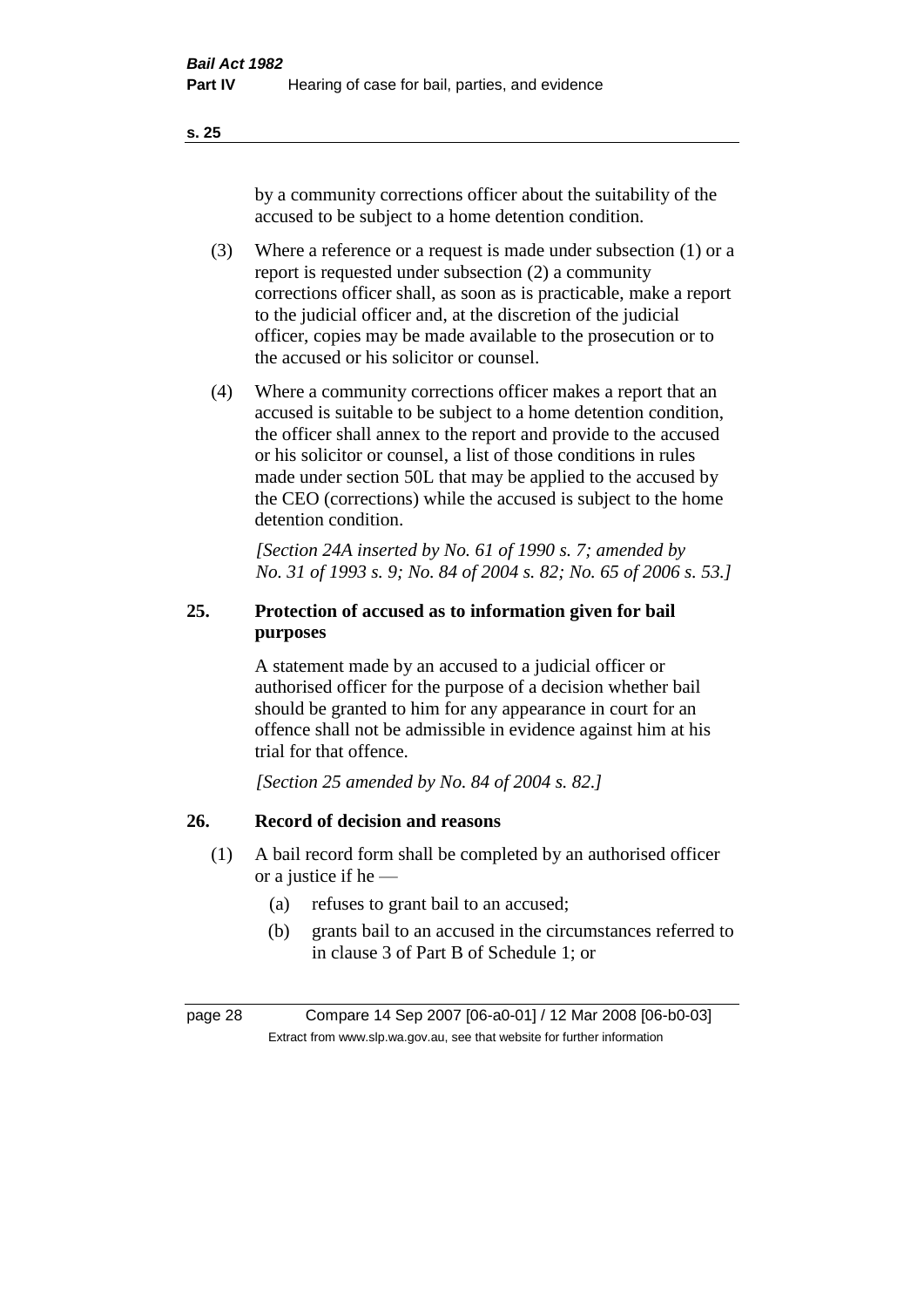- (c) imposes any condition on a grant of bail and it appears to him that the accused is dissatisfied with the condition.
- (2) Where a judicial officer, other than a justice
	- (a) refuses to grant bail to an accused; or
	- (b) imposes any condition on a grant of bail and it appears to him that the accused is dissatisfied with the condition,

a record of the decision and of the reasons therefor shall be made.

- (3) The accused, the prosecutor or an intending prosecutor shall be entitled, upon request, to be furnished with a copy of the bail record form or, where subsection (2) applies, of the record made.
- (4) For the purposes of this section
	- (a) references to a justice do not include a magistrate or a judge of the District Court or the Supreme Court or the Children's Court who is a justice; and
	- (b) a bail record form is a prescribed form designed to contain a summary of the matters relevant to the decision as to the bail of an accused, including those matters set out in Part C of Schedule 1, the decision made, and the reasons for the decision.

*[Section 26 inserted by No. 15 of 1988 s. 10; amended by No. 49 of 1988 s. 85; No. 45 of 1993 s. 12; No. 59 of 2004 s. 141; No. 84 of 2004 s. 82.]* 

## **27. Transmission of relevant papers to court**

(1) An authorised officer and a judicial officer who consider an accused's case for bail for an appearance for an offence and a person before whom a bail undertaking or a surety undertaking is entered into shall ensure that the relevant papers are sent as soon as is practicable, to the court before which the accused is required to appear.

Compare 14 Sep 2007 [06-a0-01] / 12 Mar 2008 [06-b0-03] page 29 Extract from www.slp.wa.gov.au, see that website for further information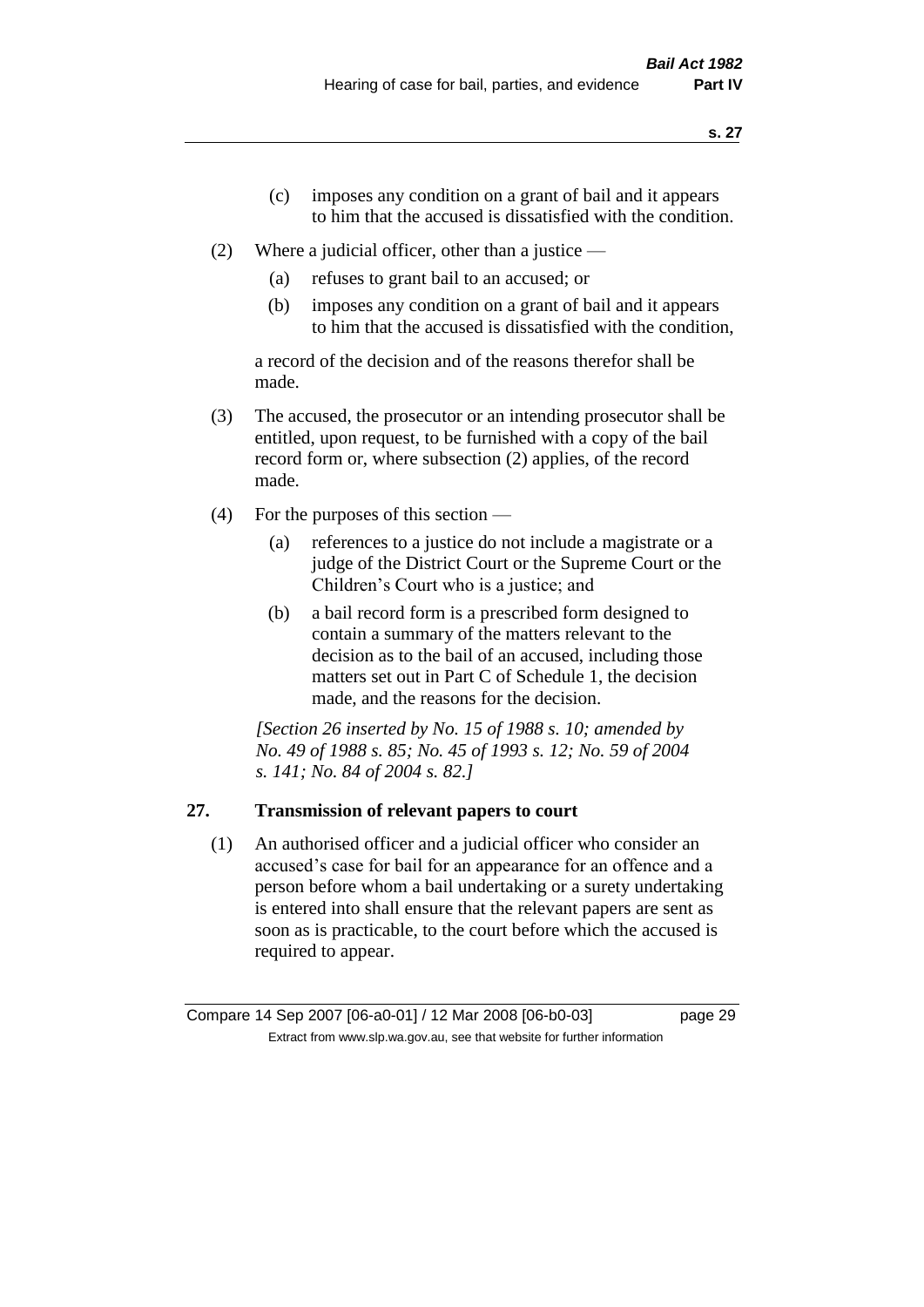#### **s. 27A**

(2) In subsection (1) **"the relevant papers"** in relation to any particular officer or person means such papers as are prescribed to be sent by that officer or person.

*[Section 27 amended by No. 84 of 2004 s. 82; No. 59 of 2006 s. 7(2).]* 

#### **27A. Transmission of papers to CEO (corrections)**

A judicial officer who grants bail subject to a home detention condition shall ensure that a copy of the bail record form and of the bail undertaking are sent as soon as is practicable to the CEO (corrections).

*[Section 27A inserted by No. 61 of 1990 s. 8; amended by No. 31 of 1993 s. 9; No. 65 of 2006 s. 53.]* 

page 30 Compare 14 Sep 2007 [06-a0-01] / 12 Mar 2008 [06-b0-03] Extract from www.slp.wa.gov.au, see that website for further information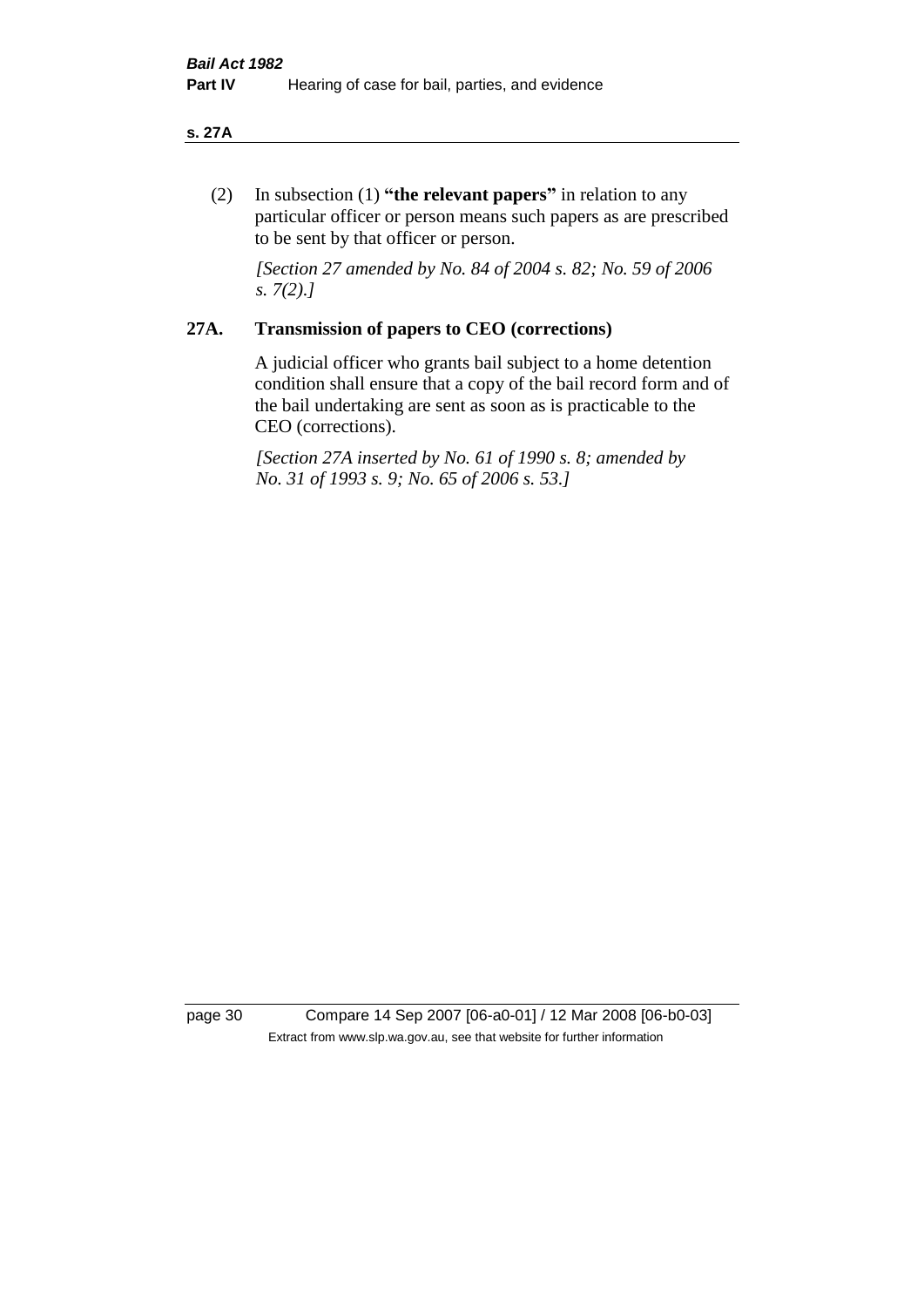## **Part V — Bail undertakings**

#### **28. Bail undertaking**

- (1) A person shall not be released on bail for an appearance in court unless he has entered into a bail undertaking for that appearance or is deemed to have done so under section 31(3).
- (2) A bail undertaking is an undertaking in writing by an accused in the prescribed form —
	- (a) that he will appear at a time and place specified, or deemed by section 31(3) to be specified, in the undertaking;
	- (b) that if he fails to appear at that time and place he will as soon as is practicable —
		- (i) notify the registrar of the court at which he is required to appear of the cause of his failure; and
		- (ii) appear at that court when the court is sitting;
	- (c) that he will comply with such conditions as may be imposed on him under clause 2 of Part D of Schedule 1;
	- (d) that he will comply with any home detention condition which may be imposed as a condition on a grant of bail to him pursuant to clause 3 of Part D of Schedule 1,

and containing any agreement as to forfeiture of money by the accused which may be required pursuant to clause 1 of that Part.

- (3) A bail undertaking for any appearance may be entered into in respect of more than one offence.
- (4) The undertakings mentioned in subsection  $(2)(a)$  and (b) are, subject to section 34, enforceable under sections 51, 57 and 58.

*[Section 28 amended by No. 61 of 1990 s. 9; No. 45 of 1993 s. 12; No. 59 of 2004 s. 141; No. 84 of 2004 s. 82.]* 

Compare 14 Sep 2007 [06-a0-01] / 12 Mar 2008 [06-b0-03] page 31 Extract from www.slp.wa.gov.au, see that website for further information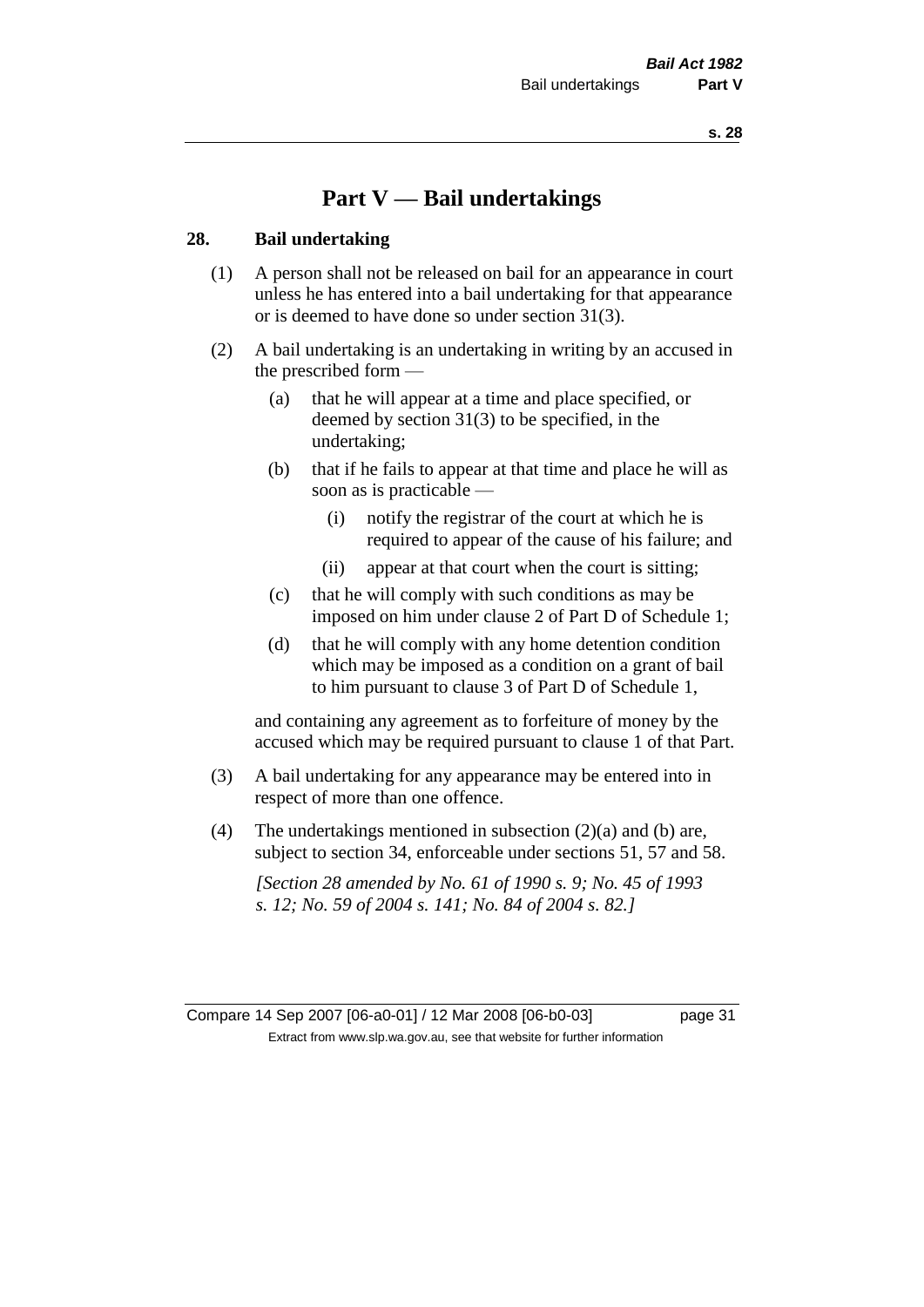#### **29. Before whom bail undertaking may be entered into**

A bail undertaking need not be entered into before the judicial officer or authorised officer who granted bail but may be entered into before any of the following persons —

- (a) a judicial officer;
- (b) the Principal Registrar or a registrar of the Supreme Court;
- (c) the registrar or a deputy registrar of the District Court;
- (d) a registrar of the Magistrates Court;
- (da) a registrar of the Children's Court;
- (e) a coroner's registrar within the meaning of the *Coroners Act 1996*;
- (f) an authorised police officer;
- (g) an associate of a judge of the Supreme Court or of the District Court or of the Children's Court;
- (h) where the accused is in prison, any person for the time being in charge of the prison;
- (i) where the accused is a child, any authorised community services officer.

*[Section 29 amended by No. 15 of 1988 s. 11; No. 49 of 1988 s. 86; No. 2 of 1996 s. 61; No. 59 of 2004 s. 141; No. 84 of 2004 s. 82.]* 

#### **30. Duties of person before whom bail undertaking is entered into**

- (1) The person before whom a bail undertaking is to be entered into by an accused shall before it is entered into —
	- (a) (i) read the undertaking to the accused; or
		- (ii) be informed by the accused that the accused has read it; or
		- (iii) if necessary, have the undertaking translated to the accused;

and

page 32 Compare 14 Sep 2007 [06-a0-01] / 12 Mar 2008 [06-b0-03] Extract from www.slp.wa.gov.au, see that website for further information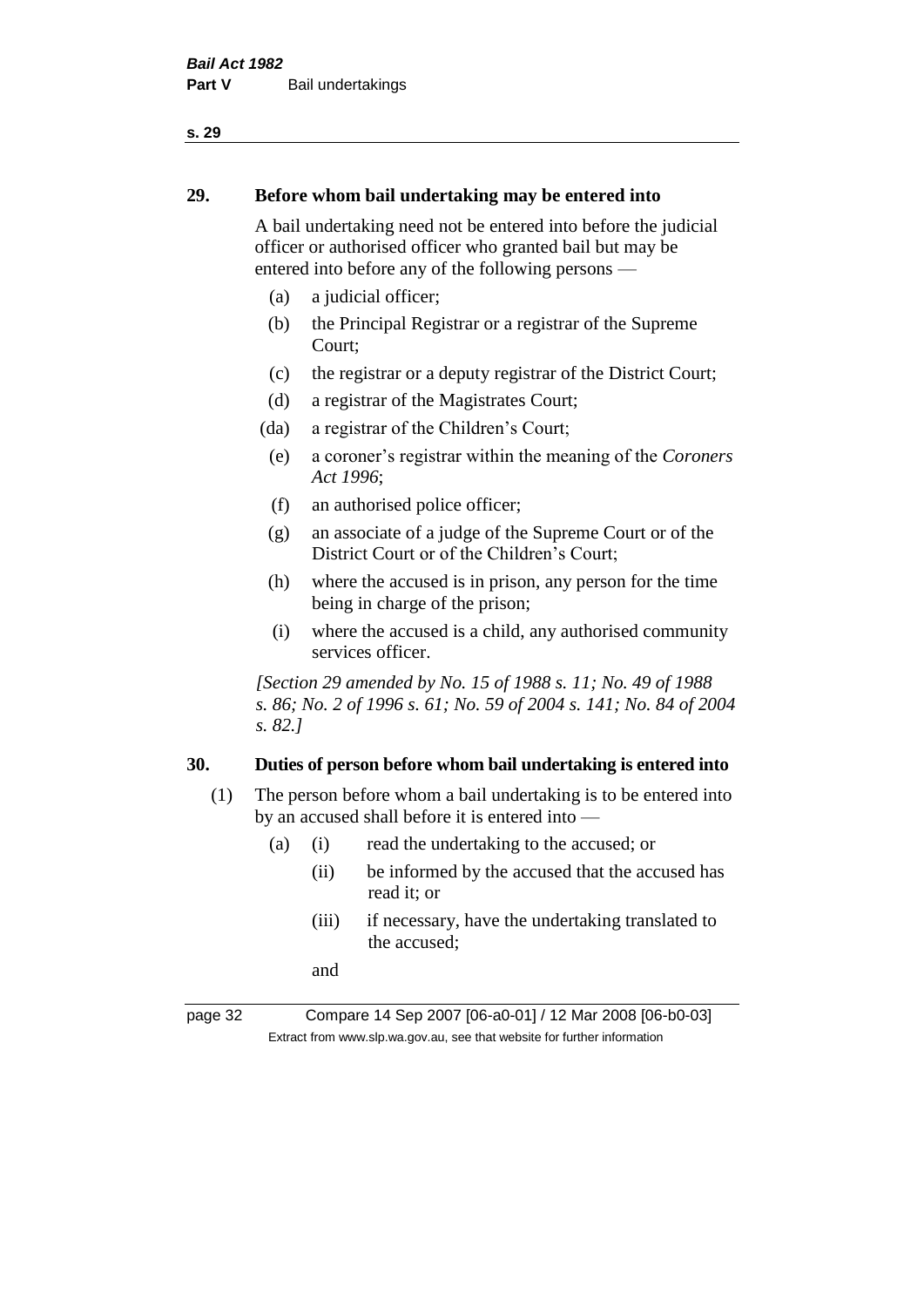- (b) ensure that all conditions which are to be complied with before the release of the accused have been complied with.
- (2) The person before whom a bail undertaking is entered into by an accused shall give to him, or cause to be given to him —
	- (a) a copy of the bail undertaking as duly completed; and
	- (b) a notice in writing in the prescribed form showing
		- (i) his obligations pursuant to the undertaking; and
		- (ii) the consequences of his failure to comply with them.
- (3) The person before whom a bail undertaking is entered into by an accused shall enquire of the accused whether he requires the notice referred to in subsection (2)(b) to be read or translated to him and shall take such steps as are necessary to comply with any such requirement of the accused.

*[Section 30 inserted by No. 15 of 1988 s. 12; amended by No. 84 of 2004 s. 82.]* 

#### **31. Different time and place for appearance may be substituted**

- (1) A different time or a different time and place may be substituted in accordance with this section for the time and place for appearance specified, or deemed by this section to be specified, in a bail undertaking.
- (2) A different time, or a different time and place, for the appearance by the accused may be substituted as mentioned in subsection  $(1)$  —
	- (a) upon an adjournment of proceedings at which the accused is present, by the judicial officer, if he has power to grant bail for that appearance, fixing a time and place for the resumed proceedings and notifying the accused orally thereof;

Compare 14 Sep 2007 [06-a0-01] / 12 Mar 2008 [06-b0-03] page 33 Extract from www.slp.wa.gov.au, see that website for further information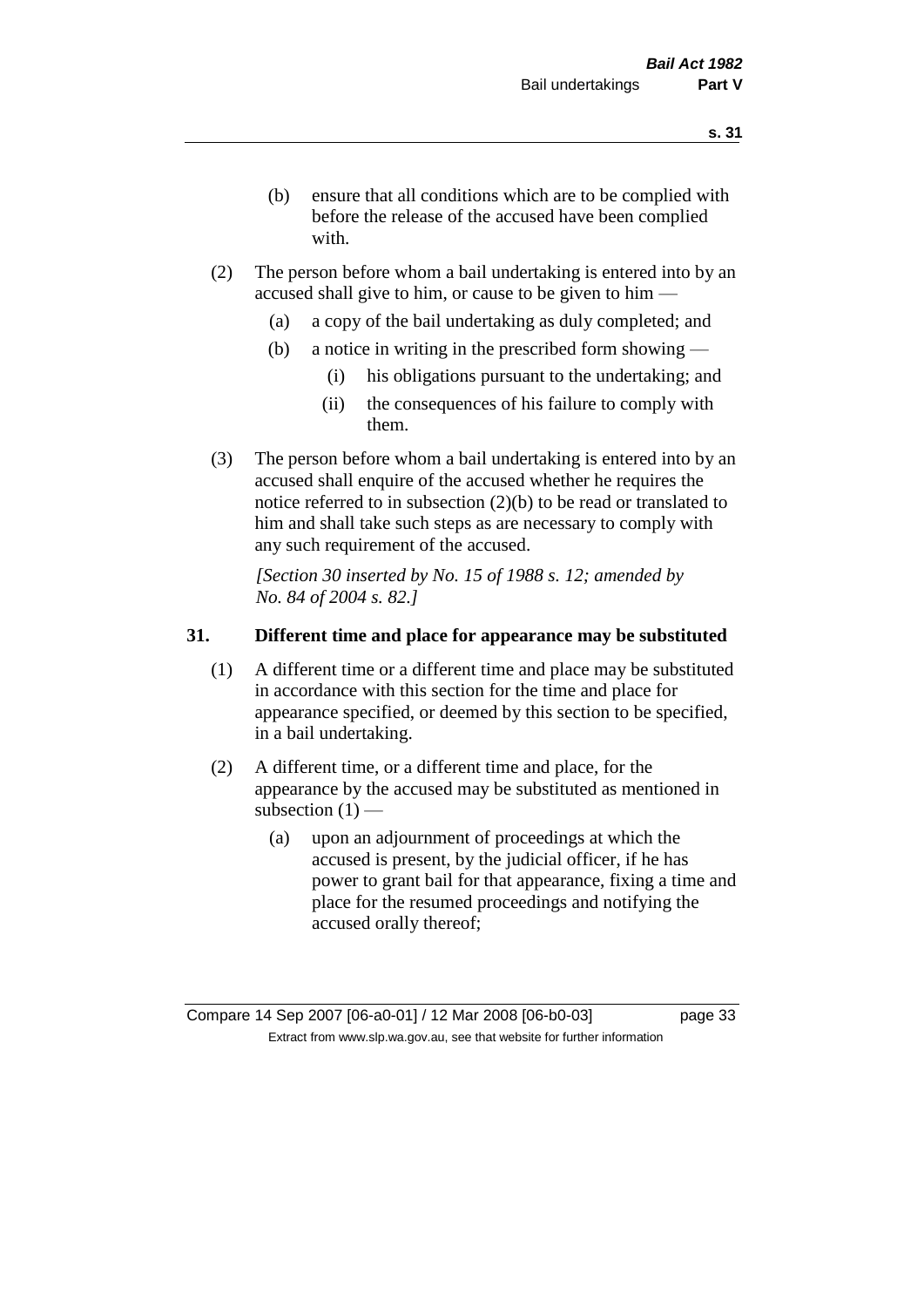- (b) upon an adjournment of proceedings from which the accused is absent for reasonable cause, by the judicial officer, if he has power to grant bail for that appearance, fixing a time and place for the resumed proceedings and directing the registrar of the court to give written notice thereof to the accused;
- $(c)$  where
	- (i) a judge of the Supreme Court or a judge of the Children's Court has granted bail to an accused under section 15; and
	- (ii) a judicial officer, other than such a judge, has committed the accused to the Supreme Court,

by a judge of the Supreme Court notifying the accused orally, or directing the registrar of the court to give written notice to the accused of the time or time and place for the proceedings;

- $(d)$  where
	- (i) a judge of the Supreme Court or a judge of the Children's Court has granted bail to an accused under section 15;
	- *[(ii) deleted]*
	- (iii) the judicial officer is satisfied that there has been no material change in the facts or circumstances which applied on the grant of bail,

by the judicial officer notifying the accused orally, or directing the registrar of the court to give written notice to the accused, of the time or time and place for the resumed proceedings;

(e) upon a committal to the Supreme Court or District Court, by a judicial officer, if he has power to grant bail for that appearance, fixing a specified day in a specified sitting or session of that court and directing the registrar of the court to give written notice thereof to the accused;

page 34 Compare 14 Sep 2007 [06-a0-01] / 12 Mar 2008 [06-b0-03] Extract from www.slp.wa.gov.au, see that website for further information

**s. 31**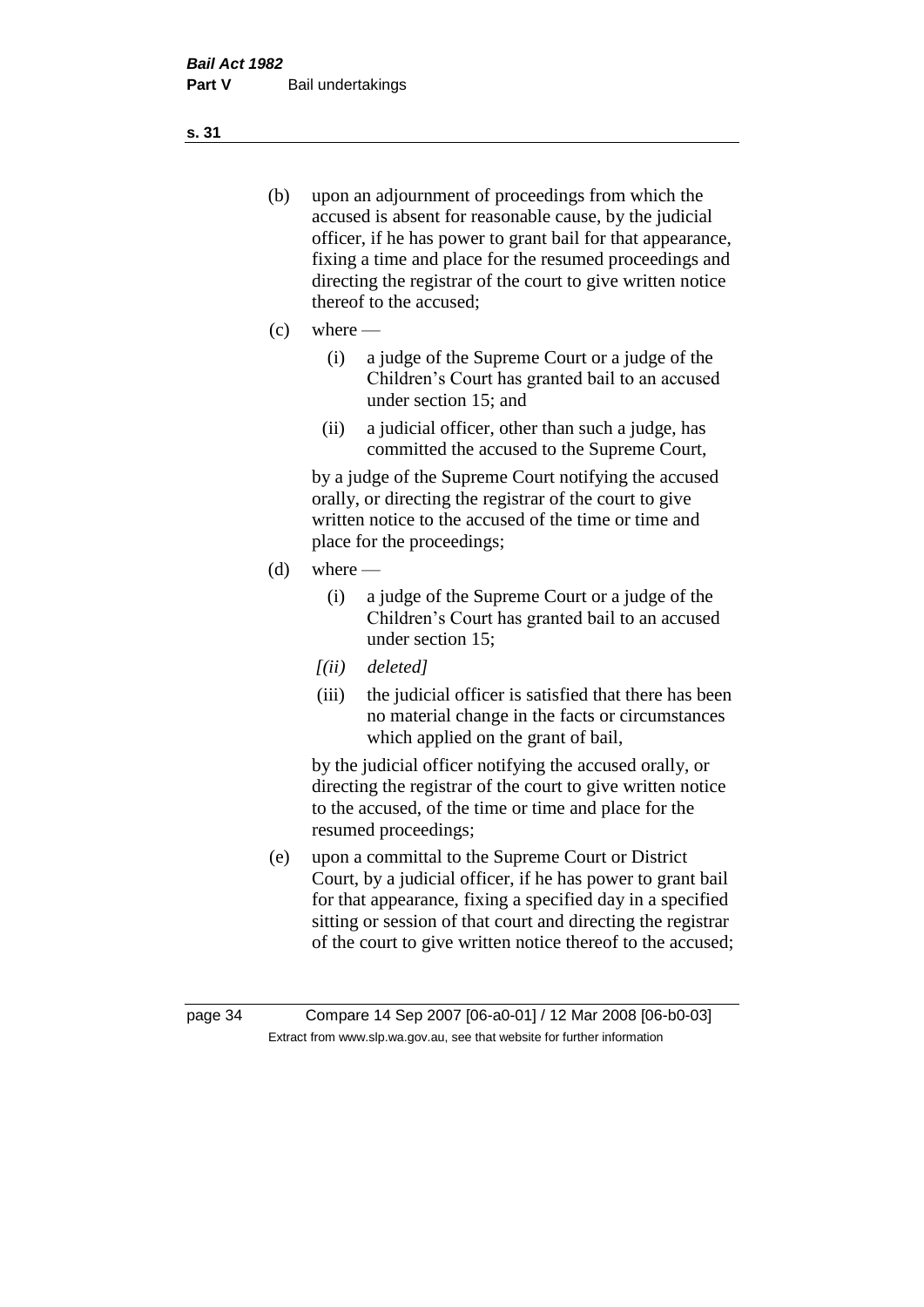- (f) where an accused has been committed for trial in the Supreme Court or the District Court in a specified sitting or session thereof or on a specified day in a specified sitting or session thereof, by an officer of the court fixing a time for the trial in that sitting or session and giving written notice thereof to the accused;
- (g) if the parties agree to a different time or a different time and place for the proceedings, by an officer of the court giving written notice thereof to the accused.
- (3) Where a different time or a different time and place is notified to an accused pursuant to subsection (2) the bail undertaking shall be deemed to be amended to specify that time or that time and place for appearance, and the terms and conditions thereof shall continue to apply as so amended as if the accused had entered into the bail undertaking in that form.
- (4) Where the power in subsection  $(2)(b)$  is exercised upon an adjournment of proceedings the right of the accused to be at liberty under section 11(1) does not lapse by reason only that there is an interval between the adjournment of the proceedings and the time when he is notified of the time and place for the resumed proceedings.

*[Section 31 amended by No. 15 of 1988 s. 13; No. 49 of 1988 s. 87; No. 27 of 2002 s. 21; No. 59 of 2004 s. 141; No. 84 of 2004 s. 82.]* 

#### **32. Giving and proof of notices under section 31**

- (1) A written notice to an accused under section 31(2), shall be given to him personally or sent to him by registered post or telegram at his address appearing in his bail undertaking or notified under section 60.
- (2) Without limiting section 75(2) of the *Interpretation Act 1984*, **"registered post"** in subsection (1) includes any method of post whereby an acknowledgment of receipt is obtained from the person to whom a letter is addressed; and if a notice is sent to a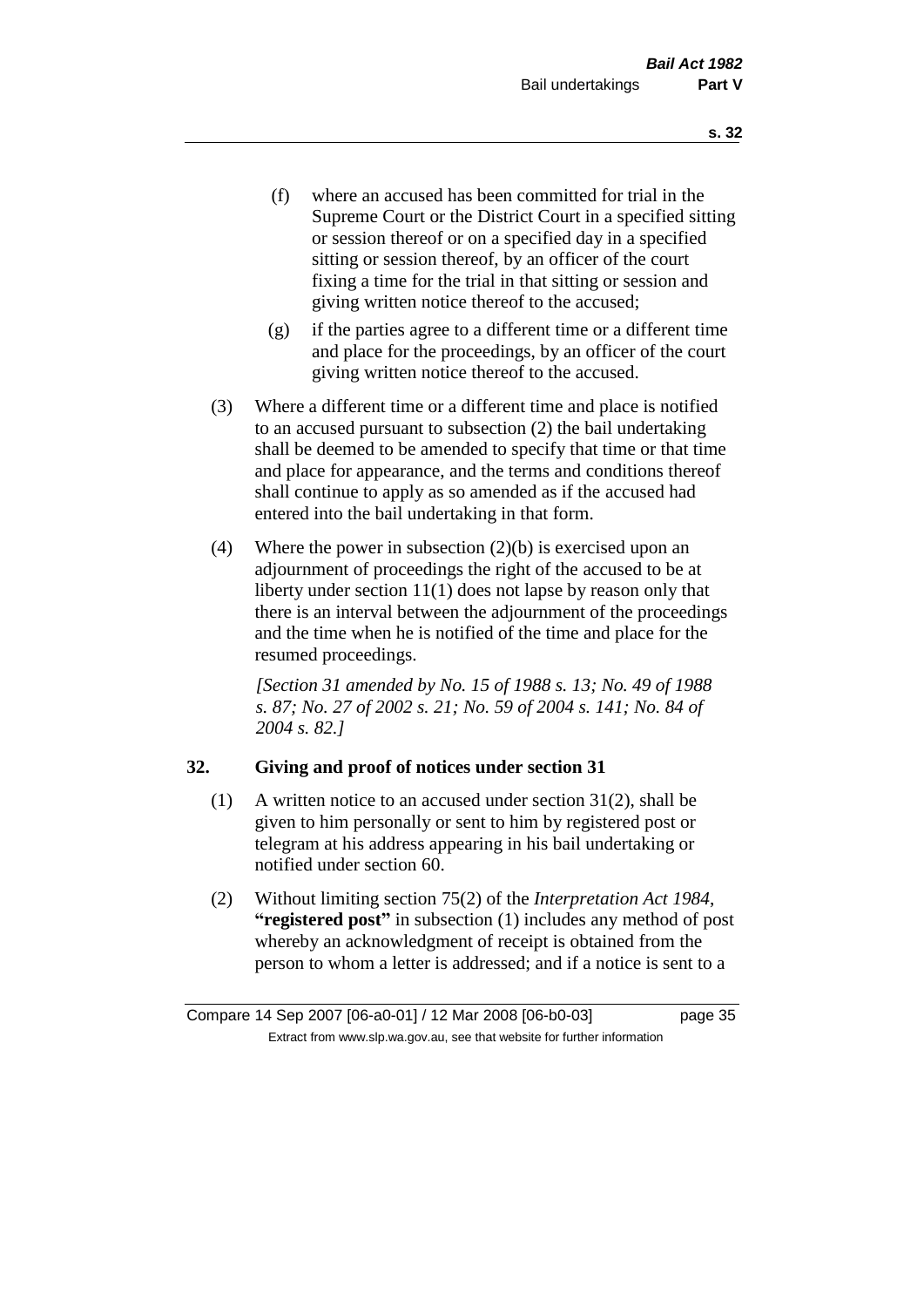person by that method, production of an acknowledgment purporting to be signed by that person shall be evidence of his receipt of the same.

- (3) If notice is sent by registered post (otherwise than as mentioned in subsection (2)) or by telegram it shall be presumed, unless the contrary is shown, to have been received and at the time when, in the ordinary course of events, the letter or telegram would have been delivered.
- (4) The judicial officer who under section  $31(2)(a)$  notifies an accused of the time and place for resumed proceedings shall endorse on the accused's bail undertaking a certificate showing details of such time and place and that he notified the accused thereof.
- (5) In any proceedings
	- (a) a document purporting to be a copy of a notice referred to in subsection (1) shall be evidence of the terms of the notice;
	- (b) an endorsement on a bail undertaking purporting to be a certificate referred to in subsection (4) shall be evidence of the matters appearing therein without proof of the signature of the judicial officer who made it.

*[Section 32 amended by No. 74 of 1984 s. 12; No. 84 of 2004 s. 82.]* 

## **33. Judicial officer may order accused to enter into bail undertaking**

(1) Where bail is granted to an accused by a judicial officer, whether with or without any condition being attached thereto, and the accused fails or refuses to enter into a bail undertaking in terms of the grant, the judicial officer who granted bail may, subject to subsection (3), order that the accused enter into the bail undertaking within such time as he may specify.

page 36 Compare 14 Sep 2007 [06-a0-01] / 12 Mar 2008 [06-b0-03] Extract from www.slp.wa.gov.au, see that website for further information

**s. 33**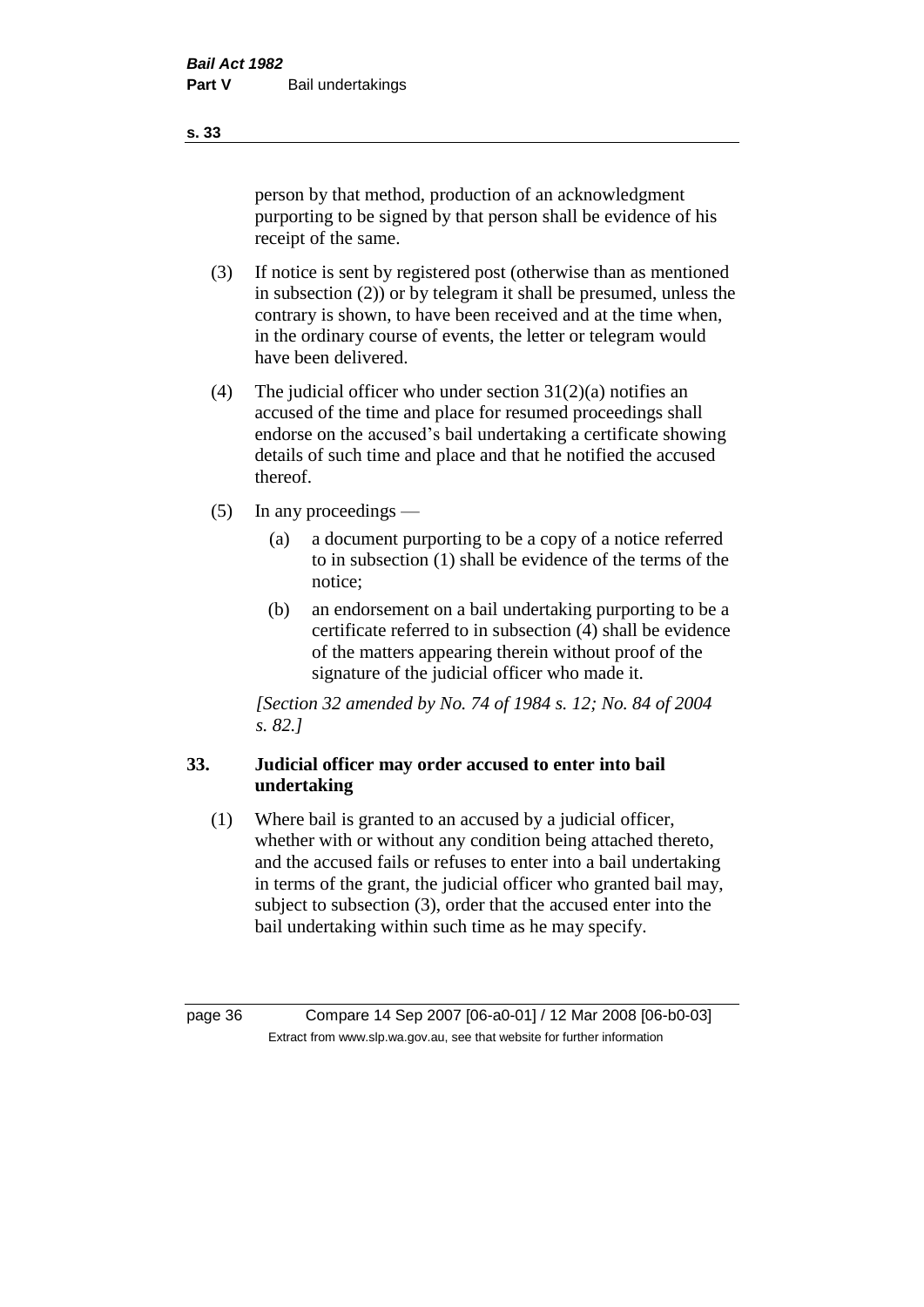- (2) If an accused does not comply with an order under subsection (1), the judicial officer may, subject to subsection (3), further order that a bail undertaking, in such form as the judicial officer may approve, shall be deemed to have been entered into by the accused on the date of such further order, and thereupon that undertaking shall be treated as if it had been duly entered into by the accused for the purposes of this Act.
- (3) A judicial officer shall not
	- (a) make an order under subsection (2) unless he has personally informed the accused of the terms and effect of the order made under subsection (1);
	- (b) exercise any of the powers conferred on him by this section unless he is satisfied that the accused has the capacity to enter into and comply with the undertaking.

*[Section 33 amended by No. 84 of 2004 s. 82.]* 

#### **34. Cessation and suspension of bail undertaking**

A bail undertaking ceases to have effect —

- (a) upon the revocation of bail under section 55;
- (b) upon the death of the accused, but only if no order has been made under section 57;
- (c) subject to section 31, upon the appearance in court by the accused as required by his bail undertaking;
- (d) upon the discharge of the accused according to law from any further proceedings for the offence, or all of the offences, to which the bail undertaking relates;
- (e) during any period before the time at which the accused is required to appear in court when he is in custody for any other offence or reason.

*[Section 34 amended by No. 84 of 2004 s. 82.]* 

Compare 14 Sep 2007 [06-a0-01] / 12 Mar 2008 [06-b0-03] page 37 Extract from www.slp.wa.gov.au, see that website for further information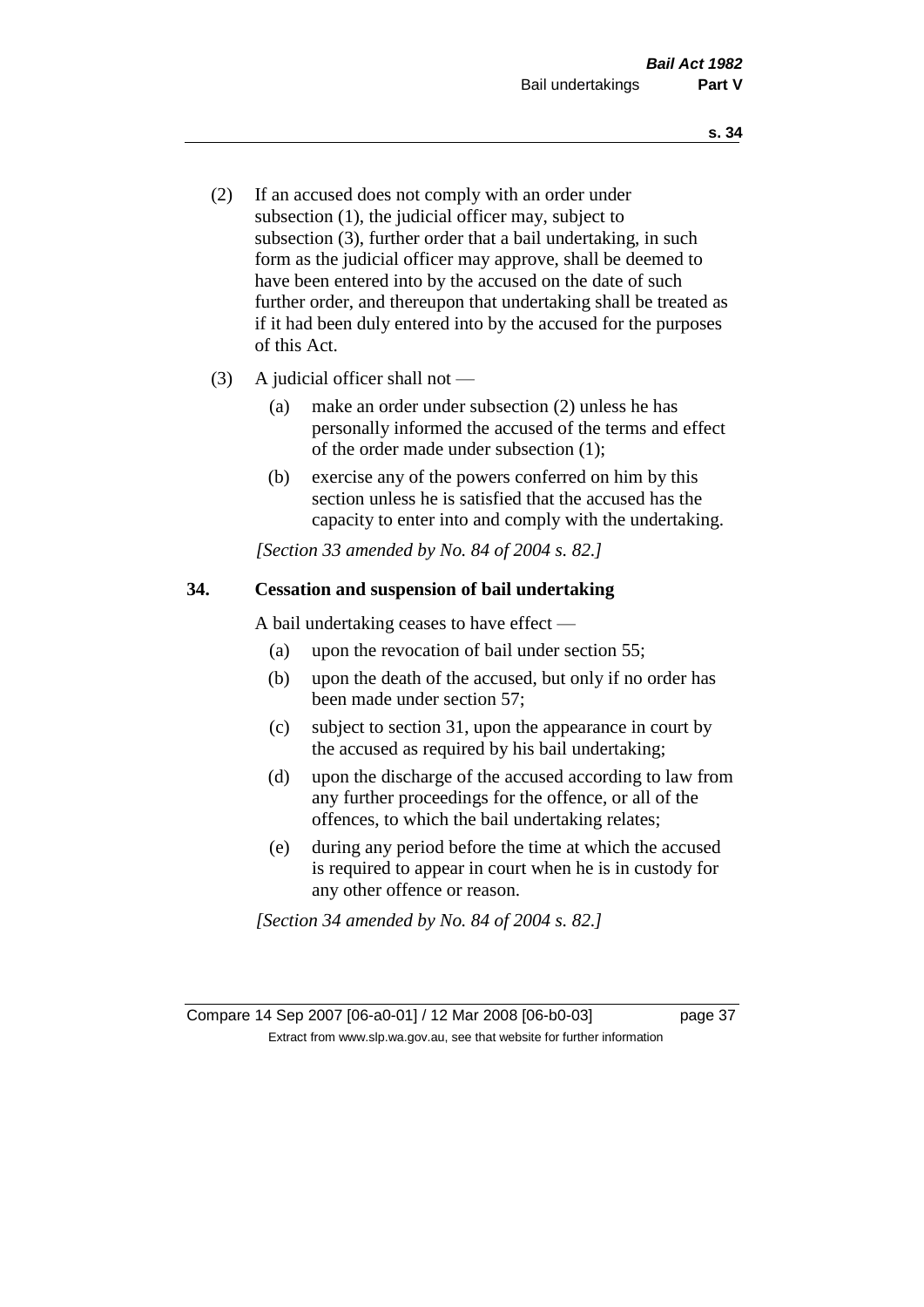**s. 35**

# **Part VI — Sureties and surety undertakings**

# **35. Meaning of surety and surety undertaking**

- (1) A surety is a person who, as a condition of the grant of bail to an accused, enters into a surety undertaking, that is to say, undertakes in writing that he will, subject to this Act, forfeit a specified amount of money if the accused fails to comply with any requirement of his bail undertaking mentioned in section  $28(2)(a)$  and  $(b)(ii)$ .
- (2) A surety is required to be approved under section 40.
- (3) A forfeiture of money by a surety as mentioned in subsection (1) is enforceable as provided in section 49 but not otherwise.

*[Section 35 amended by No. 84 of 2004 s. 82.]* 

#### **36. Authority to approve sureties**

- (1) The decision whether an applicant should be approved as a surety in any case shall be made, on notice to the prosecutor in the prescribed manner —
	- (a) where a judicial officer imposed the requirement for a surety in that case, by that judicial officer or by a judicial officer whose jurisdiction is co-extensive with that judicial officer's;
	- (b) where an authorised officer imposed the requirement for a surety in that case, by that or any other authorised officer; or
	- (c) where subsection (2) applies, by an officer of the court authorised under that subsection.
- (2) A judicial officer when granting bail to an accused subject to a requirement for a surety or sureties may authorise a justice, a registrar of any court or an associate of a judge of the Supreme Court or of the District Court or of the Children's Court, by

page 38 Compare 14 Sep 2007 [06-a0-01] / 12 Mar 2008 [06-b0-03] Extract from www.slp.wa.gov.au, see that website for further information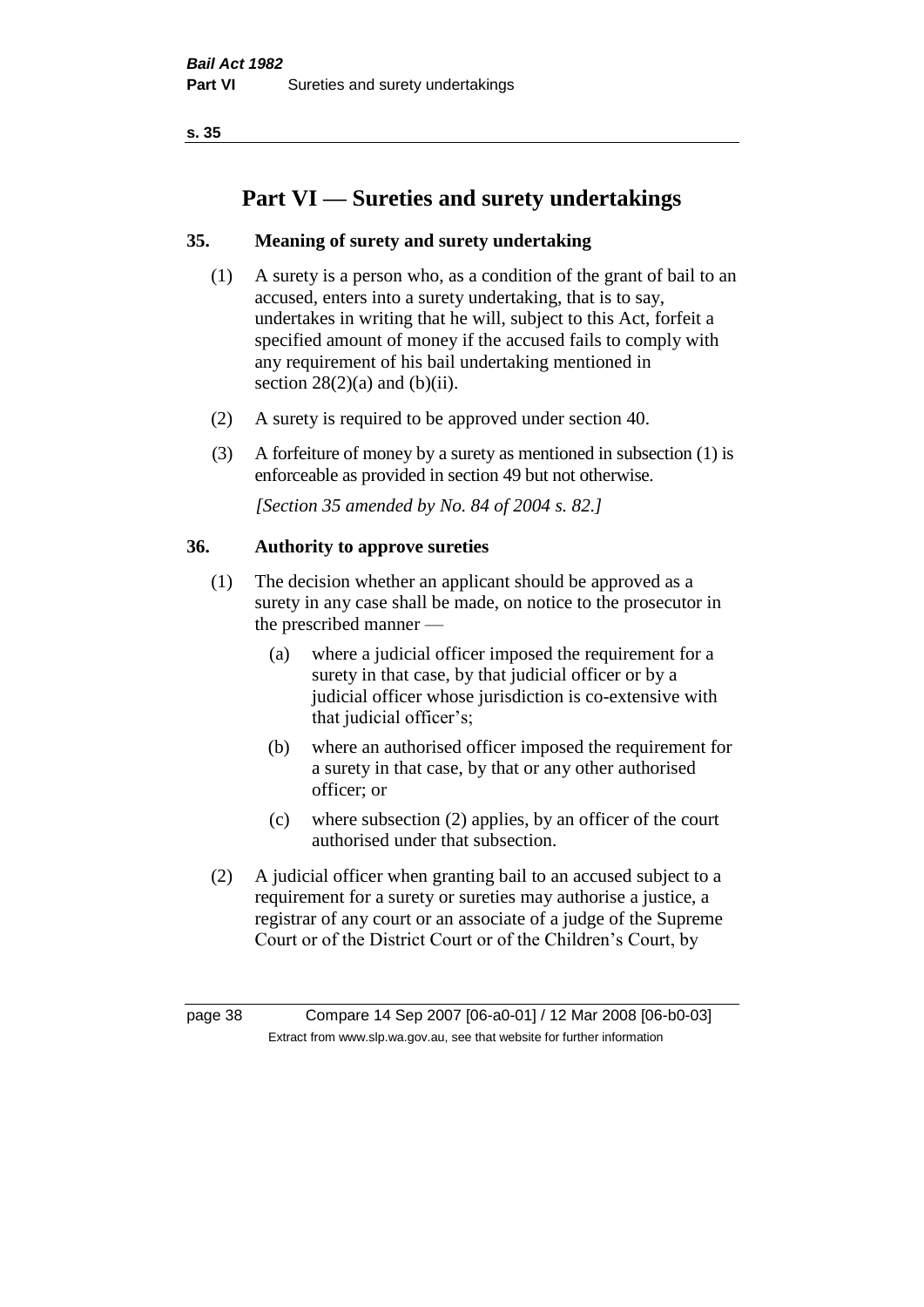#### **s. 37**

name or office, to decide whether any applicant should be approved as a surety in that case.

*[Section 36 amended by No. 15 of 1988 s. 14; No. 49 of 1988 s. 88; No. 59 of 2004 s. 141; No. 84 of 2004 s. 82.]* 

#### **37. Proposed surety to receive certain information and prescribed form for completion**

- (1) Whenever an officer referred to in section 36(1) is called upon to decide whether an applicant should be approved as a surety, he shall ensure that the applicant is, or has been, given —
	- (a) a duly completed notice in the prescribed form showing details of the terms and conditions on which bail has been granted to the accused in whose case the surety is required;
	- (b) such information in writing as to the effect of this Act in relation to the rights, obligations and liabilities of sureties as is prescribed for the purposes of this paragraph; and
	- (c) a prescribed form of declaration for completion designed to disclose to the officer all information relevant to the decision.
- (2) Before he makes his decision, the officer shall ensure that the applicant furnishes to him the declaration referred to in subsection (1)(c) duly completed.

*[Section 37 amended by No. 84 of 2004 s. 82.]* 

#### **38. Persons disqualified from being sureties**

- (1) A person is not qualified to be approved as a surety if  $-$ 
	- (a) he is under 18 years of age; or
	- (b) subject to subsection (2), the value of his assets, after provision is made for his debts and liabilities, is less than the amount which he might become liable to forfeit under his proposed surety undertaking; or

Compare 14 Sep 2007 [06-a0-01] / 12 Mar 2008 [06-b0-03] page 39 Extract from www.slp.wa.gov.au, see that website for further information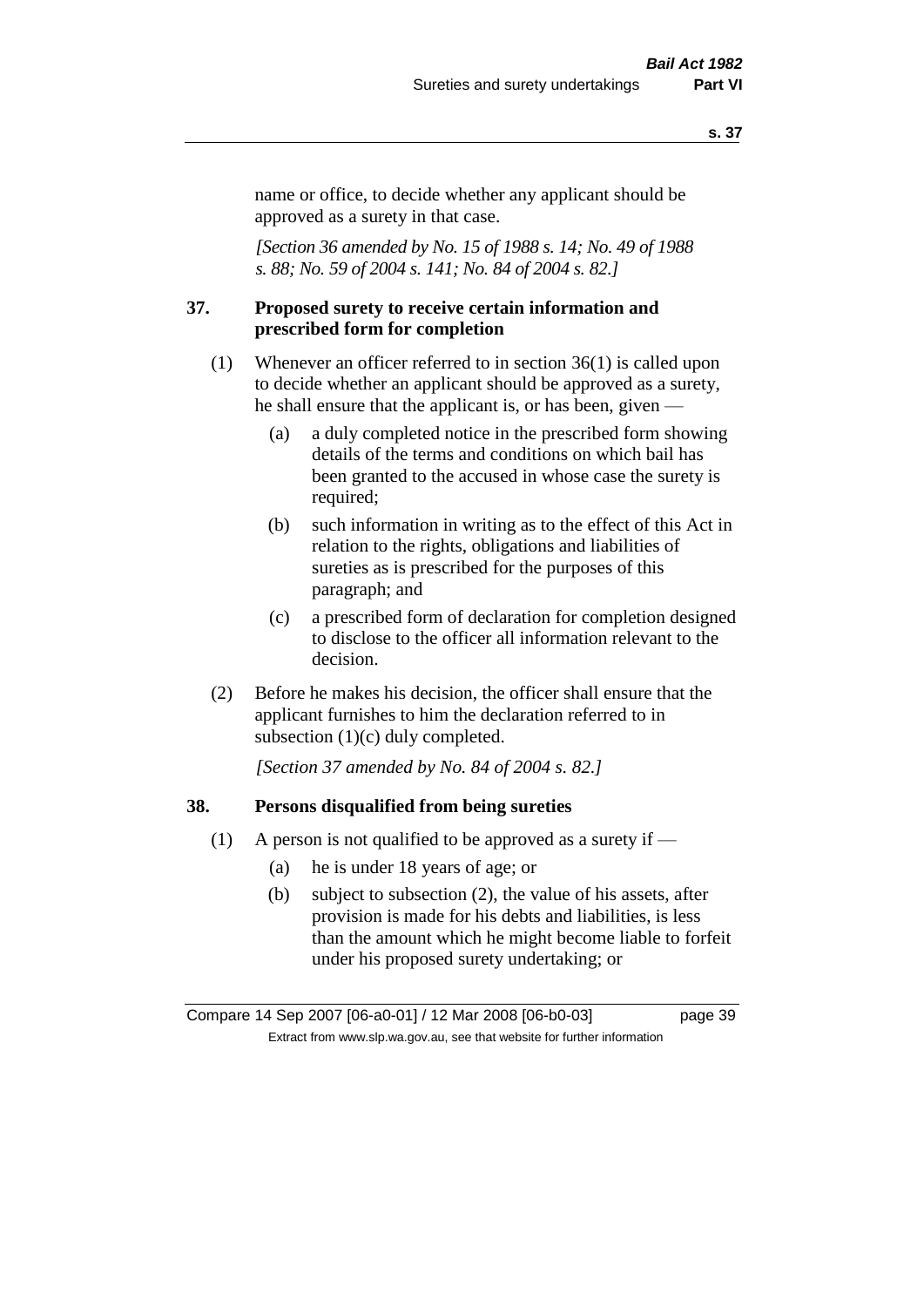(c) there are reasonable grounds for believing that he has been, or will be, indemnified by any person against any forfeiture referred to in paragraph (b).

(2) Subsection (1)(b) does not apply where the applicant for approval is required to give security sufficient to cover the amount which he might become liable to forfeit.

#### **39. Matters relevant to approval of sureties**

In determining whether an applicant is suitable to be a surety an officer referred to in section 36(1) shall have regard to all matters which appear to him to be relevant including, as well as any others, the following —

- (a) the character and antecedents of the applicant;
- (b) his proximity to or connection with the accused, whether by kinship, place of residence or otherwise; and
- (c) his ability to pay, or give security for, the amount which he might become liable to forfeit under his proposed surety undertaking, without excessive hardship to himself or his dependants.

*[Section 39 amended by No. 84 of 2004 s. 82.]* 

#### **40. Decision on application by proposed surety**

- (1) Upon receipt of the duly completed declaration referred to in section  $37(1)(c)$ , the officer shall, after making any enquiries which he thinks desirable, make a decision, as soon as is practicable, either to approve or not to approve of the applicant as a surety in that case.
- (2) If the officer does not approve of the applicant as a surety he shall record the reasons for his doing so and inform the applicant and the accused thereof, or cause them to be so informed.

*[Section 40 amended by No. 15 of 1988 s. 15; No. 84 of 2004 s. 82.]* 

page 40 Compare 14 Sep 2007 [06-a0-01] / 12 Mar 2008 [06-b0-03] Extract from www.slp.wa.gov.au, see that website for further information

**s. 39**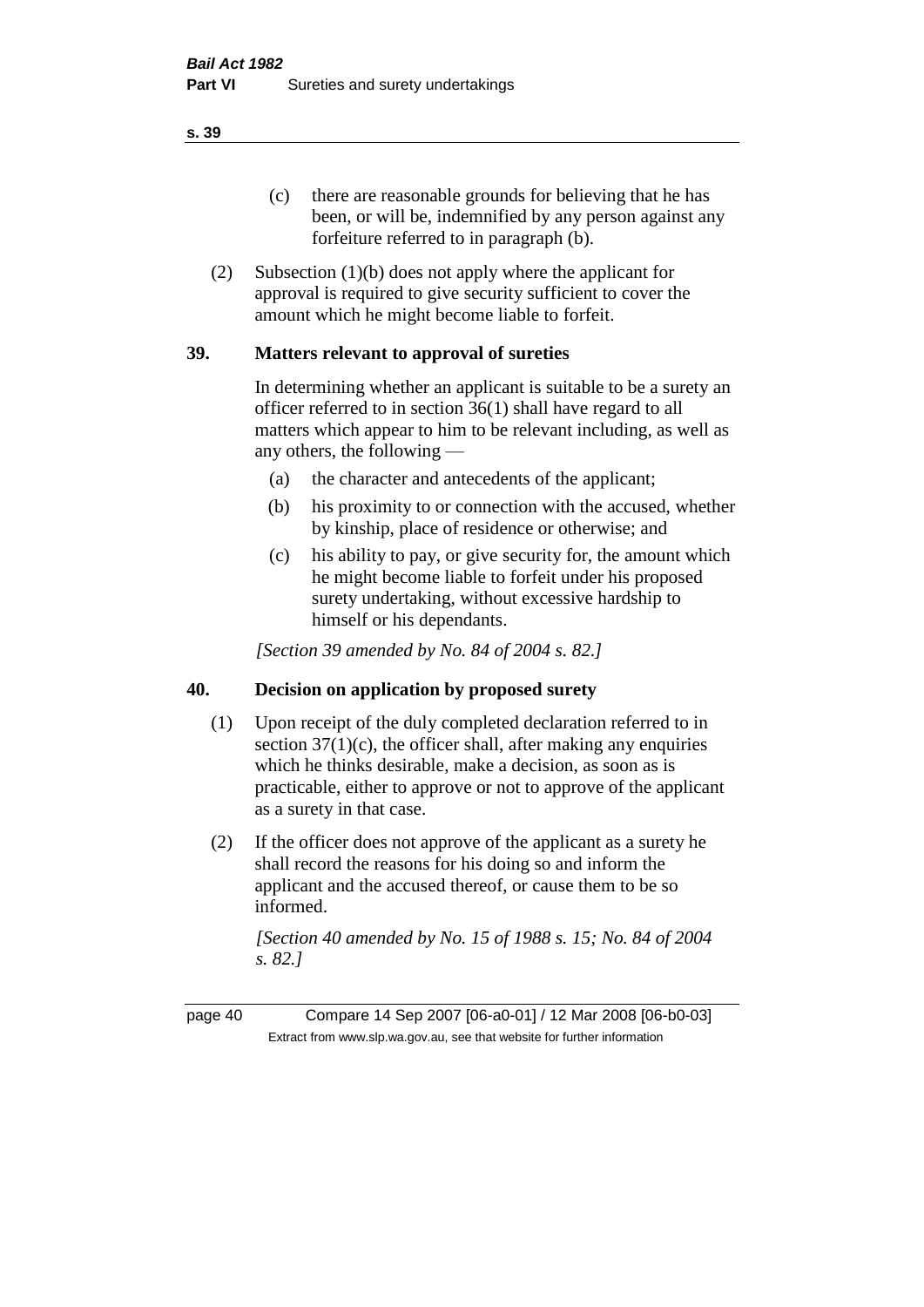#### **41. Finality of decision to refuse approval**

- (1) A decision by an officer referred to in section 36(1) not to approve of the applicant as a surety is final unless the applicant becomes entitled to re-apply under subsection (2).
- (2) An applicant who is refused approval as a surety may re-apply for approval to the officer who made that decision, or if he is absent or unavailable to another officer acting in his position, on the ground that —
	- (a) new facts have been discovered, new circumstances have arisen or the circumstances have changed since he was refused approval; or
	- (b) he failed to adequately present his case for approval on his previous application,

and the provisions of this Act, except section 37, shall, with necessary modifications, apply to any such further application and the decision thereon.

#### **42. Before whom surety undertaking may be entered into**

A surety undertaking need not be entered into before the officer who approved the surety but may be entered into before any person before whom the accused for whose appearance the surety is approved might enter into his bail undertaking under section 29.

*[Section 42 amended by No. 84 of 2004 s. 82.]* 

#### **43. Duties of persons before whom surety undertaking is entered into**

A person before whom a surety undertaking is to be entered into —

- $(a)$  shall
	- (i) read to the surety;
	- (ii) be informed by the surety that he has read; or

Compare 14 Sep 2007 [06-a0-01] / 12 Mar 2008 [06-b0-03] page 41 Extract from www.slp.wa.gov.au, see that website for further information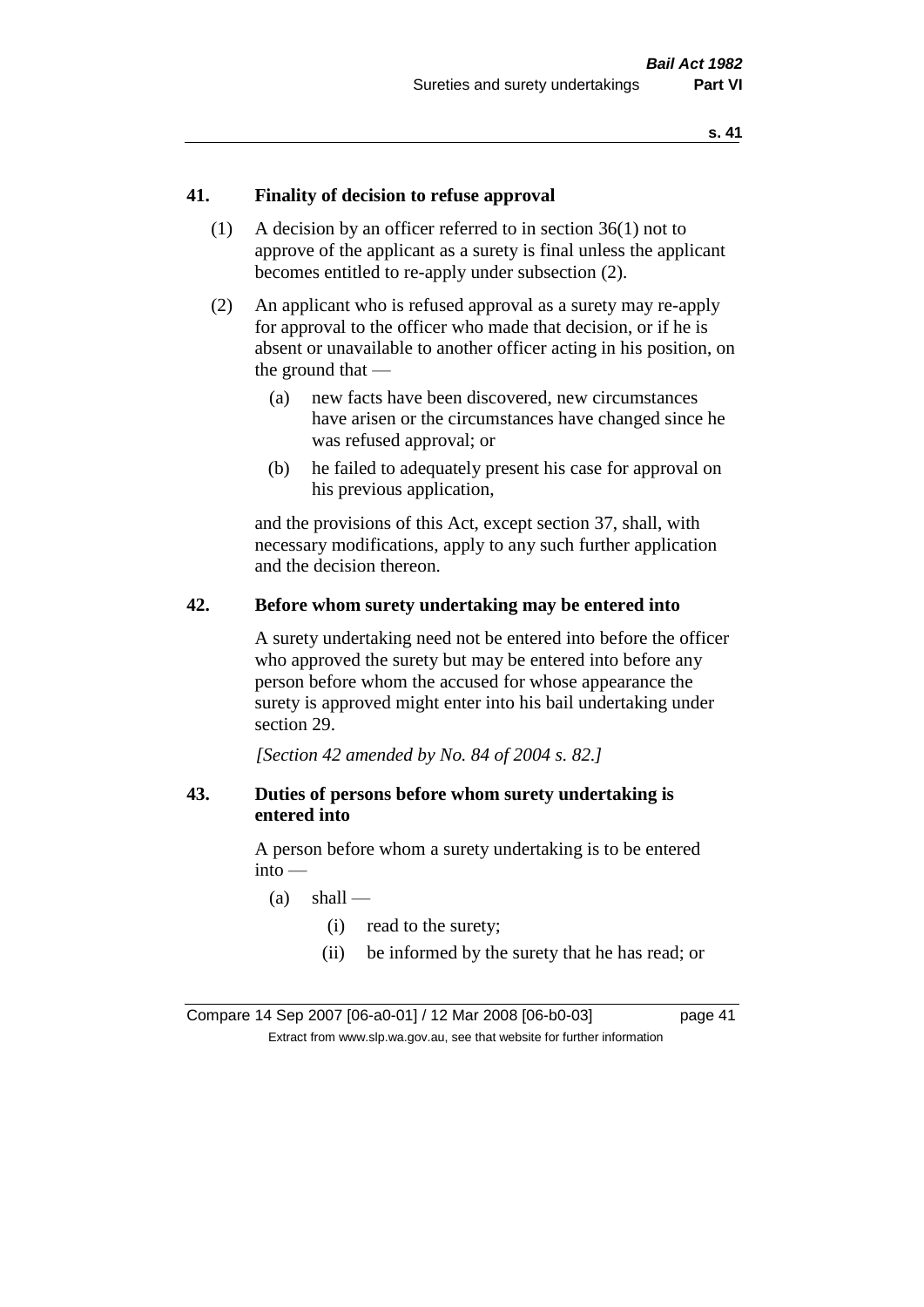(iii) if necessary, have translated to the surety, the documents described in section  $37(1)(a)$  and (b), and the surety undertaking, before the surety enters into the undertaking;

- (b) shall ensure that all conditions which are to be complied with by the surety have been complied with before the surety enters into his undertaking; and
- (c) shall give to the surety a copy of his surety undertaking as duly completed.

*[Section 43 amended by No. 74 of 1984 s. 13.]* 

## **44. Surety undertaking extends to adjourned hearing only by consent**

- (1) A surety undertaking does not extend to the failure by the accused to appear at a different time or a different time and place pursuant to section 31 unless —
	- (a) his surety undertaking contains a provision that it does so extend; and
	- (b) where applicable, pursuant to subsection (2), he has received notice as mentioned in that subsection.
- (2) A surety undertaking may, at the option of the surety, also contain a provision that, where a different time or a different time and place for the accused's appearance is substituted pursuant to section 31, the surety's liability shall only arise if he is given notice, as soon as is practicable, of the different time or the different time and place.

*[Section 44 amended by No. 74 of 1984 s. 14; No. 84 of 2004 s. 82.]* 

# **45. Giving and proof of notices under section 44**

- (1) For the purposes of section 44(2) notice to a surety may be given —
	- (a) orally to the surety by the judicial officer when he fixes a time and place for the proceedings or the resumed

page 42 Compare 14 Sep 2007 [06-a0-01] / 12 Mar 2008 [06-b0-03] Extract from www.slp.wa.gov.au, see that website for further information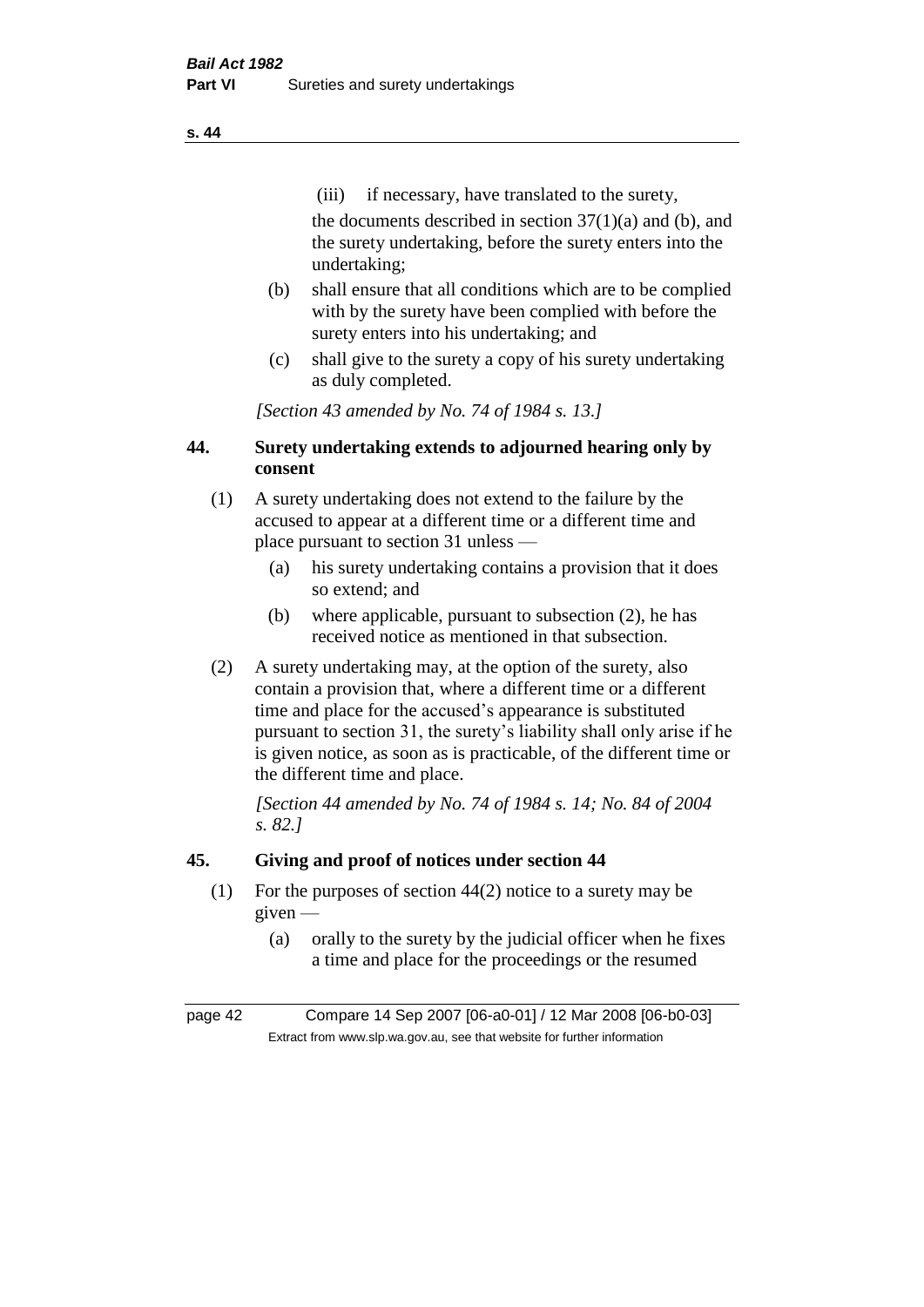proceedings;

- (b) in the prescribed form to the surety personally; or
- (c) by the registrar of the court sending the prescribed form by registered post or telegram to him at his address appearing in his undertaking or notified under section 60.
- (2) Section 32(2) and (3) shall apply to the service and proof of service of a notice under subsection (1)(c).
- (3) A judicial officer who, under subsection  $(1)(a)$ , notifies a surety of the time and place for the proceedings or the resumed proceedings shall endorse on the surety's undertaking a certificate showing details of such time and place and that he notified the surety thereof.
- (4) In any proceedings
	- (a) a document purporting to be a copy of a notice referred to in section 44(2) shall be evidence of the terms of the notice;
	- (b) an endorsement on a surety undertaking purporting to be a certificate referred to in subsection (3) shall be evidence of the matters appearing therein without proof of the signature of the judicial officer who made it.

*[Section 45 amended by No. 74 of 1984 s. 15; No. 59 of 2004 s. 141.]* 

#### **46. Power of surety to apprehend accused**

- (1) A surety may arrest an accused for whose appearance in court he has entered into a surety undertaking if the surety has reasonable grounds to believe that —
	- $(a)$  the accused
		- (i) is not likely to comply with the requirements of his bail undertaking mentioned in section  $28(2)(a)$  or (b);

Compare 14 Sep 2007 [06-a0-01] / 12 Mar 2008 [06-b0-03] page 43 Extract from www.slp.wa.gov.au, see that website for further information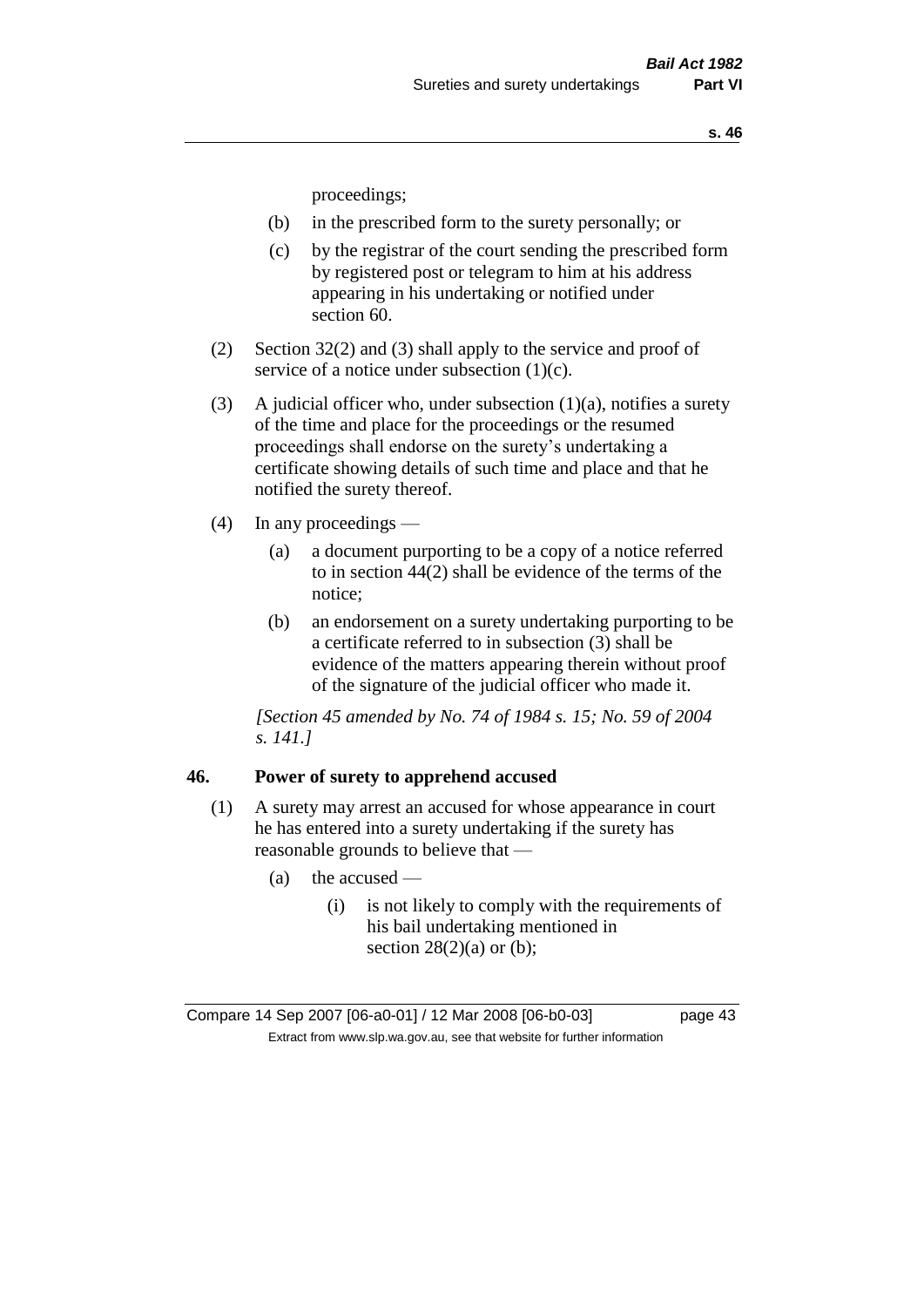- (ii) is, or has been, in breach of any condition of his bail undertaking mentioned in section 28(2)(c); or
- (iii) is, or has been, in breach of a home detention condition mentioned in section 28(2)(d);

and

- (b) it is not expedient to invoke the assistance of a police officer under section 54(1) because the delay occasioned by doing so would defeat the purpose of that section.
- (2) A surety who arrests an accused under subsection (1) shall, as soon as is practicable, deliver him into the custody of a police officer and thereafter he shall be dealt with under section 54(4) and section 55, and those provisions shall apply, as if he had been arrested by a police officer under section 54(2).

*[Section 46 amended by No. 74 of 1984 s. 16; No. 61 of 1990 s. 10; No. 84 of 2004 s. 82.]* 

#### **47. Cessation and suspension of surety undertaking**

A surety undertaking ceases to have effect —

- (a) upon the revocation of bail under section  $55(1)$ ;
- (b) upon the release of an accused under section 55(2) if the surety does not consent to the continuance in force of his surety undertaking;
- (c) upon its being cancelled under section 48(4) (and as from the time fixed therefor) by an appropriate judicial officer;
- (d) upon the death of the surety, but only if no order under section 49(1) has been made before then;
- (e) subject to sections 31 and 44, upon the appearance in court by the accused as required by his bail undertaking;
- (f) upon the discharge of the accused according to law from any further proceedings for the offence, or all of the offences, to which the surety undertaking relates; or

page 44 Compare 14 Sep 2007 [06-a0-01] / 12 Mar 2008 [06-b0-03] Extract from www.slp.wa.gov.au, see that website for further information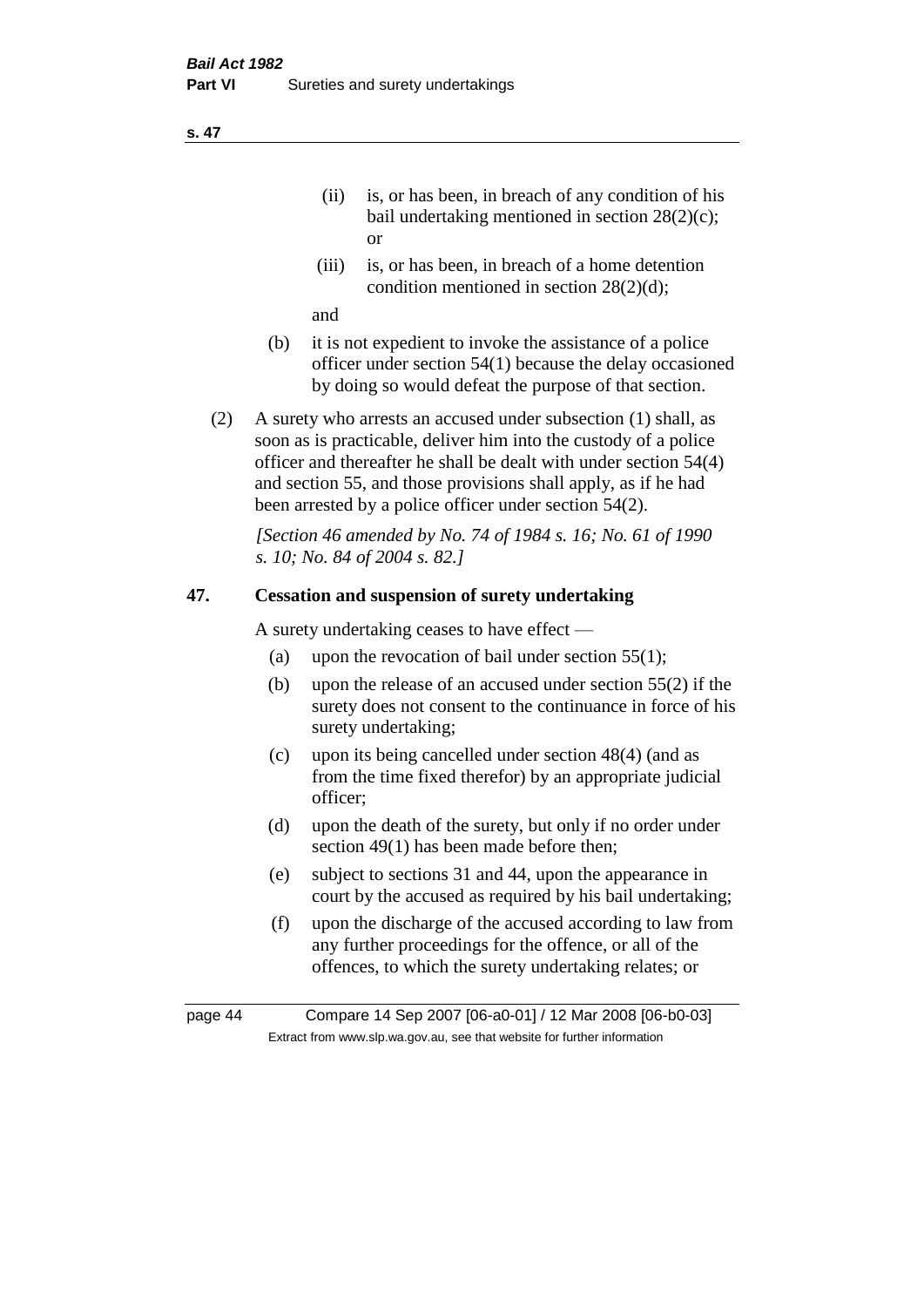(g) during any period before the time at which the accused is required to appear in court when he is in custody for any other offence or reason.

*[Section 47 amended by No. 84 of 2004 s. 82.]* 

#### **48. Surety may apply for cancellation of his undertaking**

- (1) A surety may apply to an appropriate judicial officer for cancellation of his undertaking.
- (2) An application under subsection (1) may be made at any time before that specified, or deemed by section 31(3) to be specified, in the accused's bail undertaking for his appearance in court.
- (3) Upon an application being made under subsection (1) an appropriate judicial officer shall cause the accused to appear before him or another such officer and may issue a warrant or summons for that purpose.
- (4) Upon the appearance of the accused before the time mentioned in subsection (2) an appropriate judicial officer shall —
	- (a) cancel the surety undertaking; and
	- (b) exercise one of the powers set out in section  $55(1)(d)$ or (e).
- (5) An application under subsection (1) must be made, and proceedings on it are to be conducted —
	- (a) in a court of summary jurisdiction in accordance with regulations made under the *Criminal Procedure Act 2004*;
	- (b) in the Supreme Court or the District Court  $-\text{in}$ accordance with rules of court made under the *Criminal Procedure Act 2004*.

*[Section 48 amended by No. 59 of 2004 s. 141; No. 84 of 2004 s. 7 and 82.]*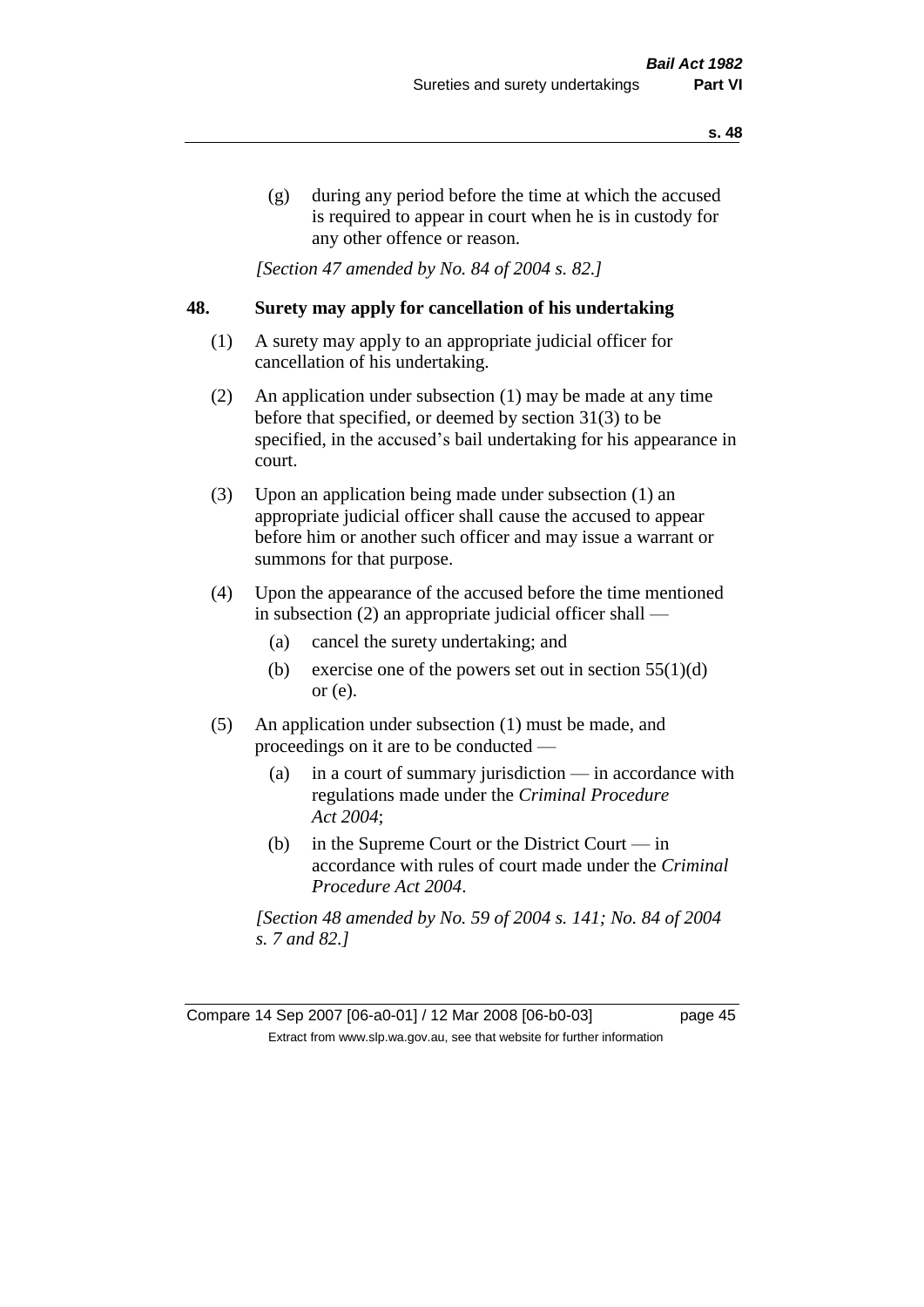#### **s. 49**

### **49. Forfeiture of money under surety's undertaking**

- (1) Where an accused has failed to comply with any requirement of his bail undertaking mentioned in section 28(2)(a) or (b)(ii) the following provisions of this section apply for the purpose of enforcing payment to the State of any sum thereupon payable by a surety in terms of his surety undertaking —
	- (a) the registrar of the court before which the accused failed to appear may apply to an appropriate judicial officer for an order that the sum be paid;
	- (b) that judicial officer shall summon the surety to appear before the court in which the judicial officer exercises jurisdiction to show cause why an order of forfeiture should not be made under this section;
	- (c) on the hearing of the application and upon proof of the surety's liability in terms of his undertaking, the judicial officer shall order forfeiture of the full amount specified in the undertaking unless the surety attends at the hearing and shows to the satisfaction of the judicial officer that there was reasonable cause for the failure of the accused to comply with the requirement to which the application relates;
	- (d) notwithstanding paragraph (c), the judicial officer may decline to make an order under that paragraph or may order forfeiture in part only where the surety attends and shows to the satisfaction of the judicial officer —
		- (i) that, by reason of a change of circumstances since the undertaking was entered into, an order for forfeiture, or for forfeiture in full (as the case may be), would cause excessive hardship to the surety or his dependants; and
		- (ii) that such hardship would not be relieved by the exercise of one or more of the powers conferred by section 59;

page 46 Compare 14 Sep 2007 [06-a0-01] / 12 Mar 2008 [06-b0-03] Extract from www.slp.wa.gov.au, see that website for further information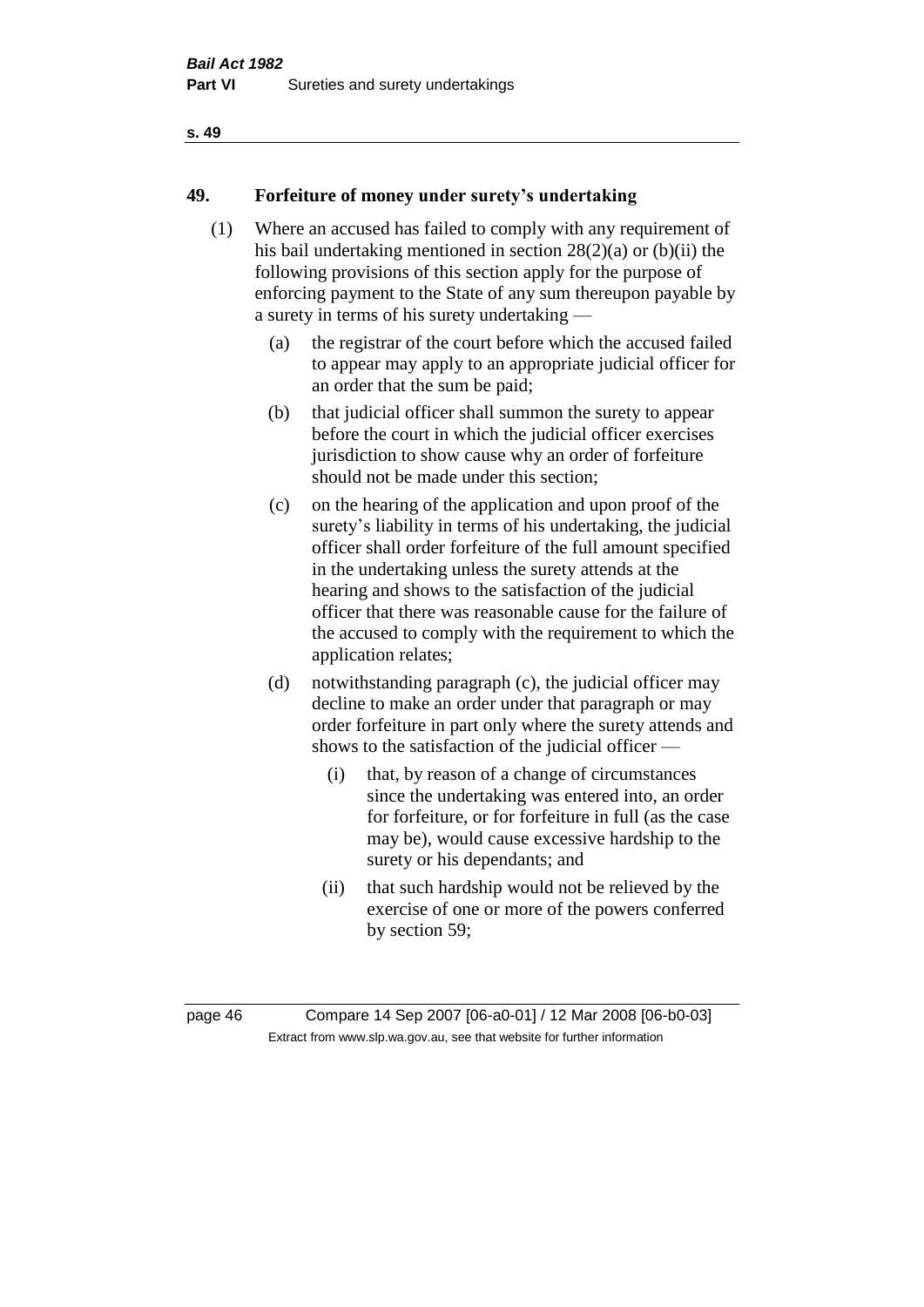- (e) an order may be made under this section whether or not the accused has been convicted of an offence against section 51(1) or (2) but if, after an order has been made, the surety satisfies the Governor that new facts have been discovered or new circumstances have arisen which show that there was reasonable cause for the failure of the accused as mentioned in paragraph (c), the Governor may exercise the power in section 139 of the *Sentencing Act 1995* as if the forfeiture were one to which that section applied.
- (2) An application under subsection (1) must be made, and proceedings on it are to be conducted —
	- (a) in a court of summary jurisdiction in accordance with regulations made under the *Criminal Procedure Act 2004*;
	- (b) in the Supreme Court or the District Court in accordance with rules of court made under the *Criminal Procedure Act 2004*.
- (3) Without prejudice to the recovery of such an amount as a civil debt due to the State, any amount to be paid under an order made under this section is to be paid, and its payment may be enforced under Part 5 of the *Fines, Penalties and Infringement Notices Enforcement Act 1994*, unless an order has been made under subsection (4).
- (4) If under this section the Supreme Court or the District Court makes an order requiring the payment of money, the court may make an order under section 59 of the *Sentencing Act 1995* in respect of the amount payable and for that purpose that section, with any necessary changes, applies as if the amount were a fine imposed on the surety.

*[Section 49 amended by No. 74 of 1984 s. 17; No. 92 of 1994 s. 5; No. 78 of 1995 s. 8; No. 65 of 2003 s. 121(3); No. 74 of 2003 s. 29; No. 59 of 2004 s. 141; No. 84 of 2004 s. 8, 11 and 82.]* 

Compare 14 Sep 2007 [06-a0-01] / 12 Mar 2008 [06-b0-03] page 47 Extract from www.slp.wa.gov.au, see that website for further information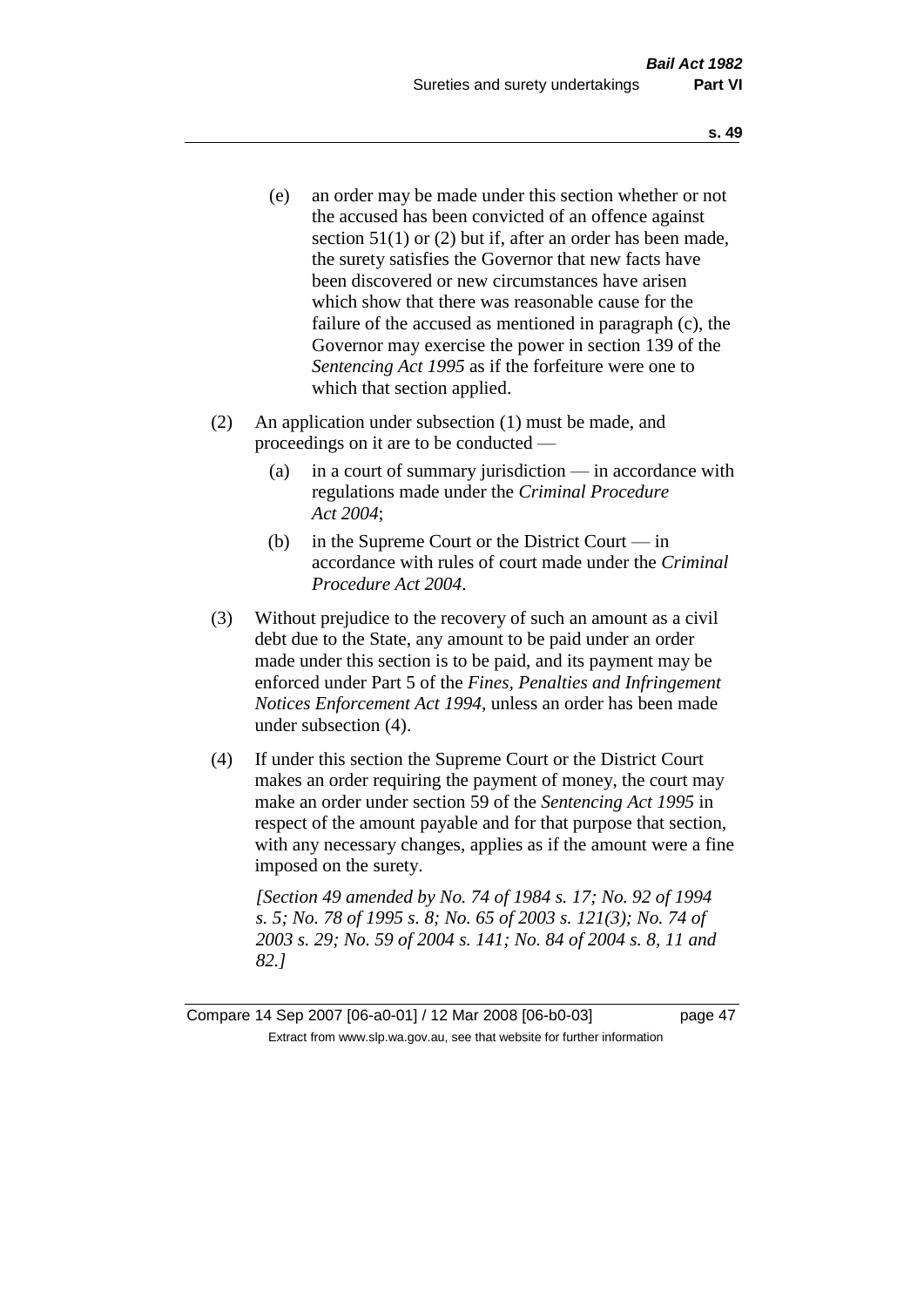#### **s. 50**

#### **50. Offence to indemnify surety**

(1) If a person indemnifies, or agrees to indemnify, a surety or proposed surety against any liability which the surety or proposed surety may incur under this Act (including this section) he and the surety or proposed surety and any person with whom he agrees as aforesaid each commits an offence.

Penalty: \$1 000 or imprisonment for 12 months or both.

- (2) An offence is committed under subsection  $(1)$ 
	- (a) whether the agreement is made before or after the surety undertaking is entered into and whether or not a proposed surety actually becomes a surety; and
	- (b) whether the compensation is to be in money or in money's worth.
- (3) An offence is not committed under subsection (1) by a surety or proposed surety if he shows —
	- (a) that he had no knowledge of an agreement within the meaning of subsection (1) proposed to be entered into between 2 other persons; or
	- (b) that having such knowledge he took all steps reasonably available to him to prevent the agreement being entered into.

*[Section 50 amended by No. 74 of 1984 s. 18.]* 

page 48 Compare 14 Sep 2007 [06-a0-01] / 12 Mar 2008 [06-b0-03] Extract from www.slp.wa.gov.au, see that website for further information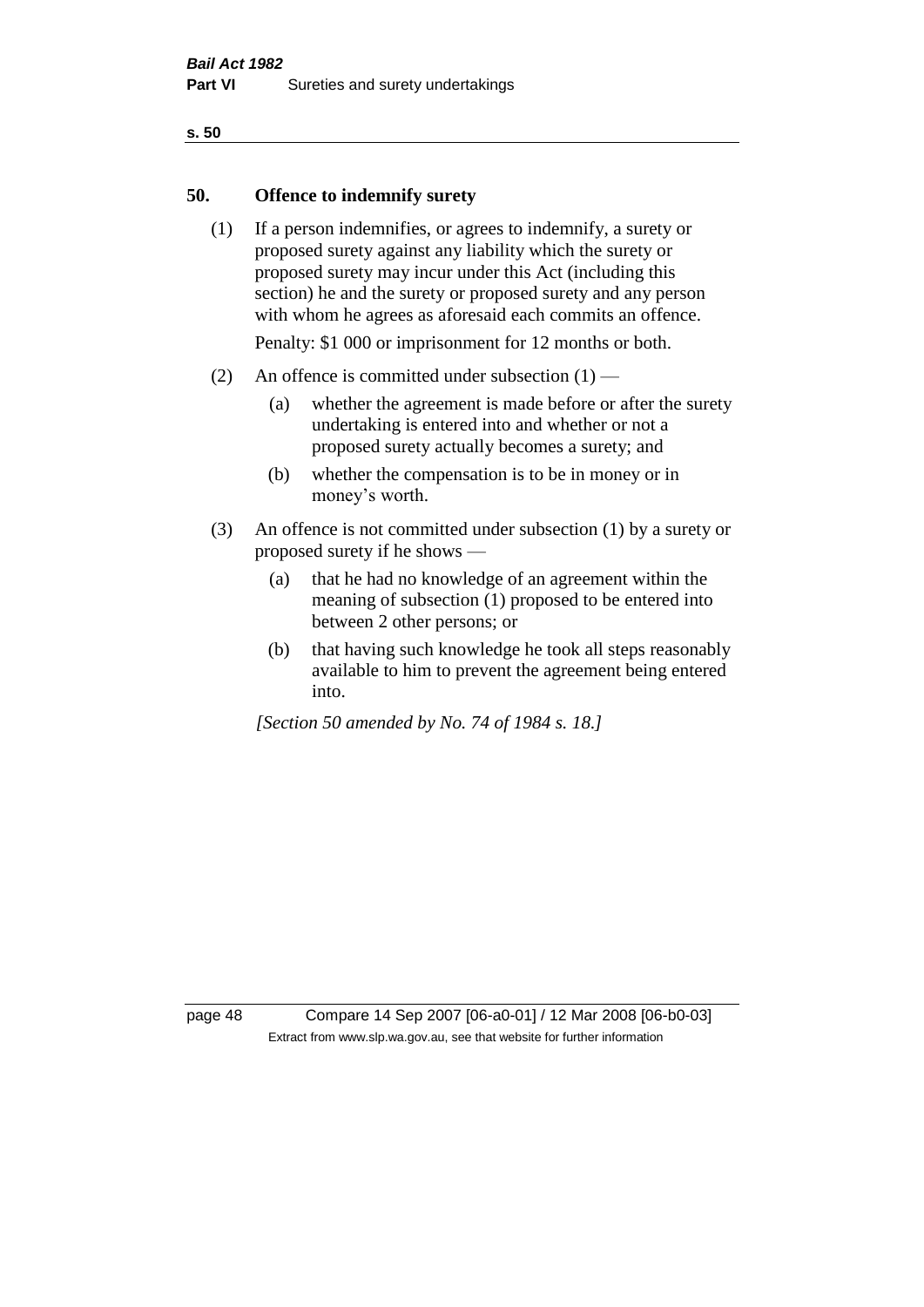#### **s. 50A**

# **Part VIA — Administration of home detention conditions**

*[Heading inserted by No. 61 of 1990 s. 11.]* 

#### **50A. Powers of CEO (corrections)**

The CEO (corrections) has all of the powers conferred under this Act on a community corrections officer and may review, vary, or rescind a direction given by a community corrections officer.

*[Section 50A inserted by No. 61 of 1990 s. 11; amended by No. 31 of 1993 s. 9; No. 65 of 2006 s. 53.]* 

*[50B. Repealed by No. 78 of 1995 s. 8.]* 

#### **50C. Powers and duties of community corrections officers**

- (1) A community corrections officer may give such reasonable directions to an accused subject to a home detention condition as are necessary for the proper administration of the condition and any other condition imposed on the grant of bail to the accused including, without limiting the generality of the foregoing, directions as to —
	- (a) when the accused may leave the place where he is required by the home detention condition to remain;
	- (b) the period of any authorised absence from the place where he is required by the home detention condition to remain;
	- (c) when the accused shall return to the place where he is required by the home detention condition to remain;
	- (d) the method of travel to be used by the accused during any absence from the place where he is required by the home detention condition to remain; and
	- (e) the manner in which the accused shall report his whereabouts.

Compare 14 Sep 2007 [06-a0-01] / 12 Mar 2008 [06-b0-03] page 49 Extract from www.slp.wa.gov.au, see that website for further information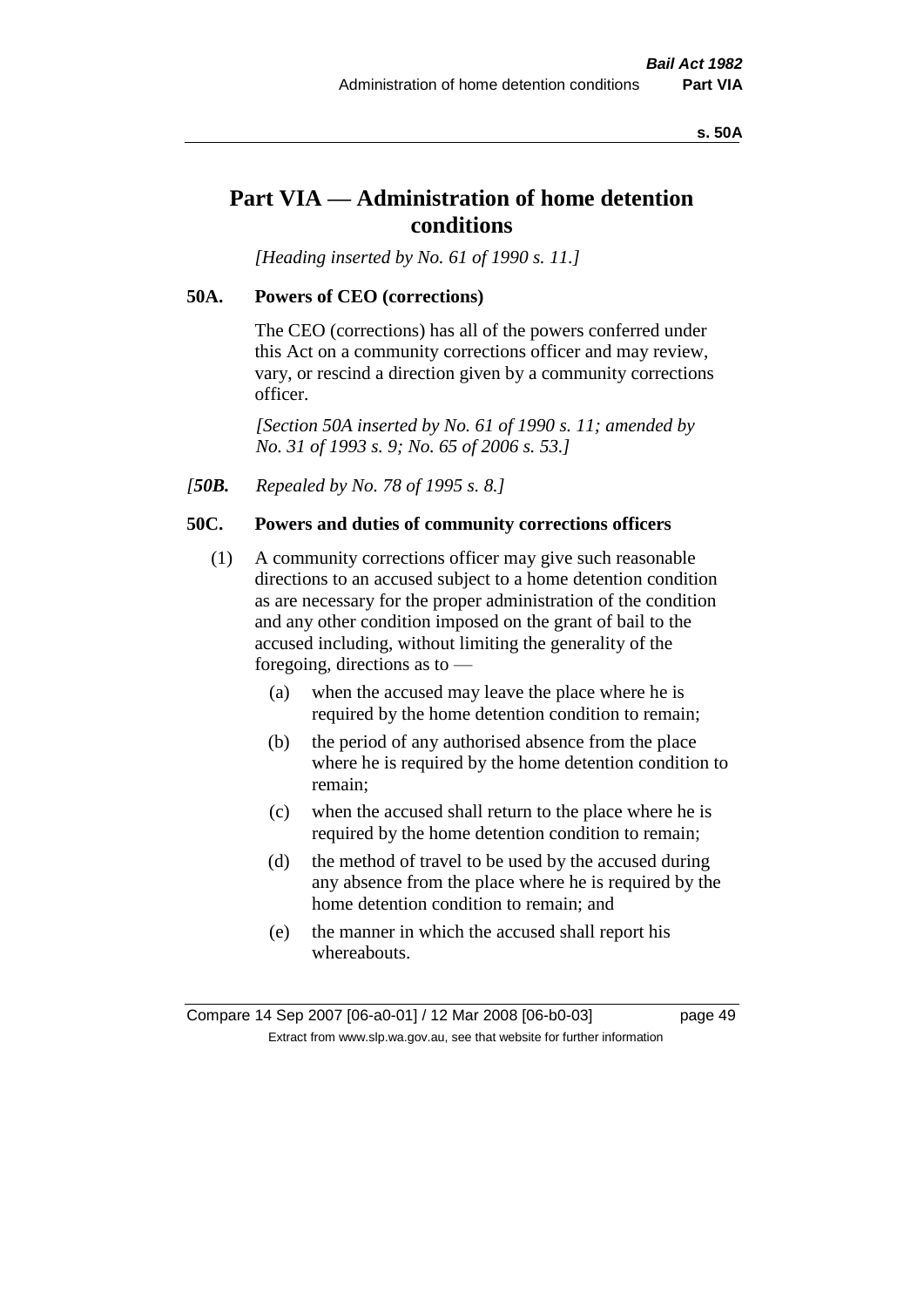**s. 50C**

| (2)     | For the purpose of ascertaining whether or not an accused is<br>complying with a home detention condition or any direction<br>given pursuant to subsection (1), a community corrections<br>officer may, at any time — |                                                                                                                                                                              |  |  |
|---------|-----------------------------------------------------------------------------------------------------------------------------------------------------------------------------------------------------------------------|------------------------------------------------------------------------------------------------------------------------------------------------------------------------------|--|--|
|         | (a)                                                                                                                                                                                                                   | enter or telephone the place where the accused is<br>required by a home detention condition to remain;                                                                       |  |  |
|         | (b)                                                                                                                                                                                                                   | enter or telephone the accused's place of employment or<br>any other place where the accused is permitted or<br>required to attend; or                                       |  |  |
|         | (c)                                                                                                                                                                                                                   | question any person at any place referred to in<br>paragraph $(a)$ or $(b)$ .                                                                                                |  |  |
| (3)     | A person who $-$                                                                                                                                                                                                      |                                                                                                                                                                              |  |  |
|         | (a)                                                                                                                                                                                                                   | hinders a person exercising powers under subsection (2);<br><sub>or</sub>                                                                                                    |  |  |
|         | (b)                                                                                                                                                                                                                   | fails to answer a question put pursuant to<br>subsection $(2)(c)$ or gives an answer that the person<br>knows is false or misleading in a material particular,               |  |  |
|         | commits an offence.                                                                                                                                                                                                   |                                                                                                                                                                              |  |  |
|         | Penalty: \$2 000 and imprisonment for 12 months.                                                                                                                                                                      |                                                                                                                                                                              |  |  |
| (4)     | A community corrections officer —                                                                                                                                                                                     |                                                                                                                                                                              |  |  |
|         | (a)                                                                                                                                                                                                                   | shall keep such records and make such returns and<br>reports in relation to accused persons subject to home<br>detention conditions as the CEO (corrections) directs;<br>and |  |  |
|         | (b)                                                                                                                                                                                                                   | shall make any records relating to a defendant subject to<br>a home detention condition available on the request of<br>the CEO (corrections) to him.                         |  |  |
|         |                                                                                                                                                                                                                       | [Section 50C inserted by No. 61 of 1990 s. 11; amended by<br>No. 31 of 1993 s. 9; No. 50 of 2003 s. 37(3); No. 84 of 2004<br>s. 82 and 83(3); No. 65 of 2006 s. 53.]         |  |  |
|         |                                                                                                                                                                                                                       |                                                                                                                                                                              |  |  |
| page 50 |                                                                                                                                                                                                                       | Compare 14 Sep 2007 [06-a0-01] / 12 Mar 2008 [06-b0-03]<br>Extract from www.slp.wa.gov.au, see that website for further information                                          |  |  |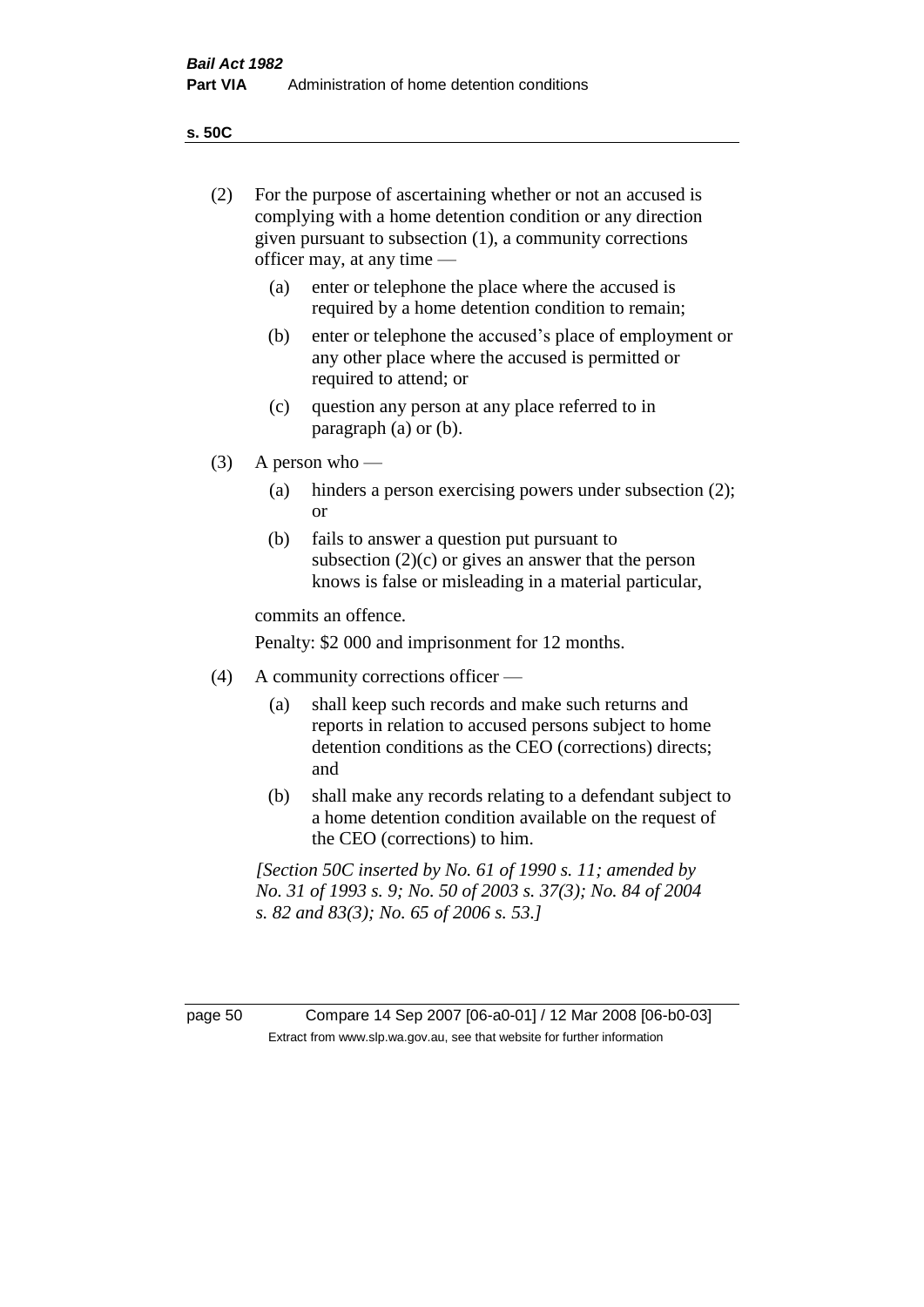#### **50D. Powers of members of the Police Force**

- (1) For the purpose of ascertaining whether or not an accused is complying with a home detention condition, a member of the Police Force may —
	- (a) require the accused to produce a copy of his bail undertaking and any notice by the CEO (corrections) under section 50E(a) for inspection; and
	- (b) require the accused to explain why he is absent from the place where he is required by the home detention condition to remain.
- (2) An accused who fails to comply with subsection  $(1)(a)$  or who fails to explain when required to do so under subsection (1)(b) or who gives an explanation that the accused knows is false or misleading in a material particular, commits an offence.

Penalty: \$2 000.

*[Section 50D inserted by No. 61 of 1990 s. 11; amended by No. 31 of 1993 s. 9; No. 50 of 2003 s. 37(4); No. 84 of 2004 s. 82; No. 65 of 2006 s. 53.]* 

#### **50E. CEO (corrections) may substitute a different place of detention and apply conditions**

The CEO (corrections) may, at any time, by notice in writing given to an accused granted bail subject to a home detention condition —

- (a) substitute a different place for the place where an accused is required by a home detention condition to remain;
- (b) require the accused to comply with such of the conditions specified in the list provided to the accused under section 24A(4) as are specified in the notice.

*[Section 50E inserted by No. 61 of 1990 s. 11; amended by No. 31 of 1993 s. 9; No. 84 of 2004 s. 82; No. 65 of 2006 s. 53.]*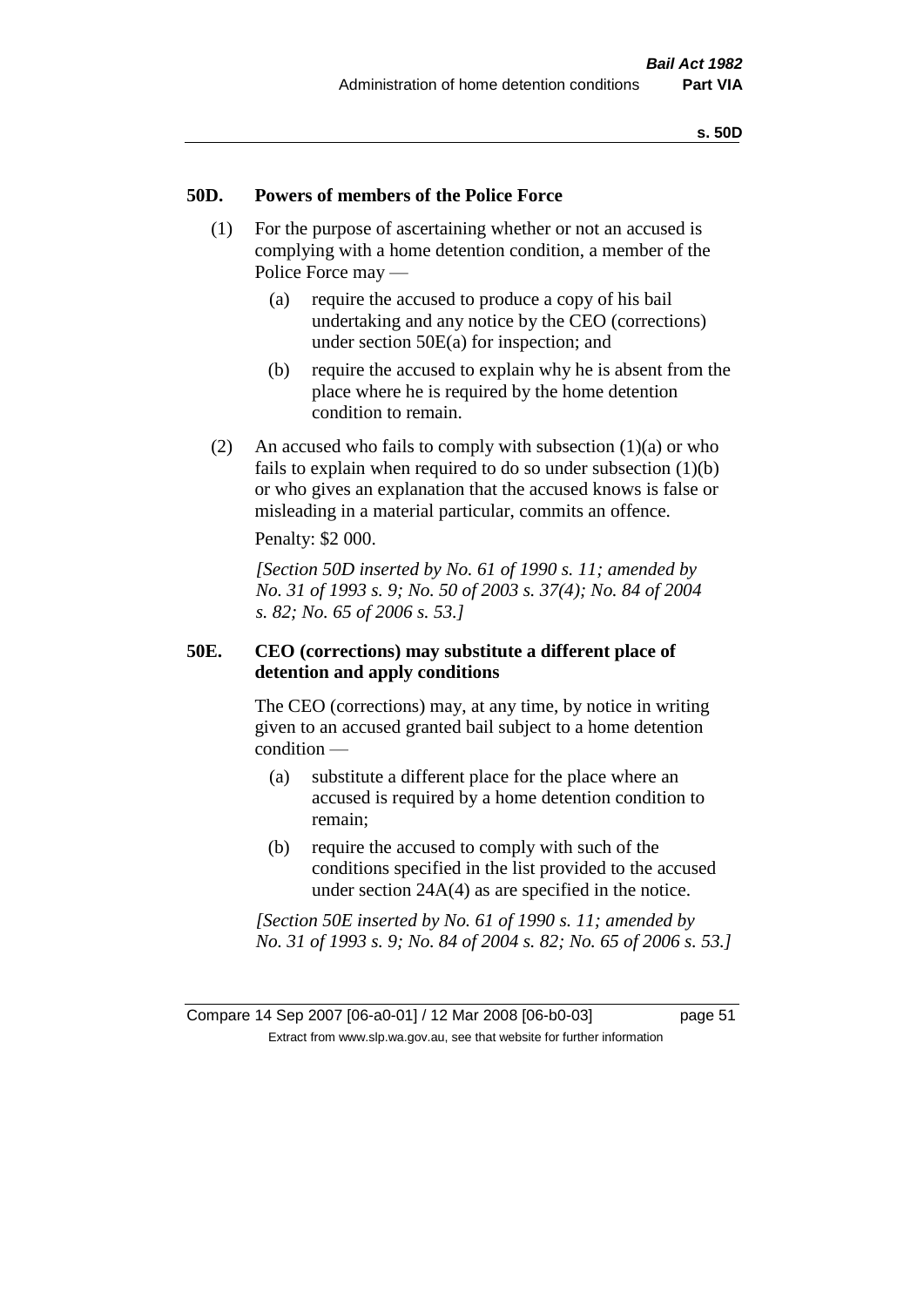| ۰.<br>×<br>-<br>۰.<br>× |  |
|-------------------------|--|
|-------------------------|--|

#### **50F. CEO (corrections) may revoke bail**

- (1) Where a home detention condition has been imposed as a condition on a grant of bail to an accused the CEO (corrections) may, in his absolute discretion, by instrument signed by him and if practicable, given to the accused, revoke the bail.
- (2) Without limiting the generality of subsection (1), the power to revoke bail may be exercised where the accused —
	- (a) is not likely to comply with any requirement of his bail undertaking mentioned in section  $28(2)(a)$  or (b); or
	- (b) is, or has been, or is likely to be in breach of any condition of his bail undertaking mentioned in section  $28(2)(c)$ .
- (3) Subject to subsection (4), where the CEO (corrections) revokes bail he shall include a statement of his reasons for the cancellation in the instrument cancelling the bail.
- (4) Where the CEO (corrections) is of the opinion that it would be in the interest of the accused or any other person, or the public, to withhold from the accused any or all of the reasons referred to in subsection (3), the CEO (corrections) may so withhold the reason or reasons.
- (5) Where the CEO (corrections) revokes bail, he may, whenever necessary, issue a warrant directed to all members of the Police Force to have the accused arrested and brought before an appropriate judicial officer.

*[Section 50F inserted by No. 61 of 1990 s. 11; amended by No. 31 of 1993 s. 9; No. 84 of 2004 s. 82; No. 65 of 2006 s. 53.]* 

#### **50G. Procedure on arrest after revocation of bail**

(1) An accused arrested pursuant to a warrant issued under section 50F shall be taken as soon as is practicable before an appropriate judicial officer unless he is arrested less than

page 52 Compare 14 Sep 2007 [06-a0-01] / 12 Mar 2008 [06-b0-03] Extract from www.slp.wa.gov.au, see that website for further information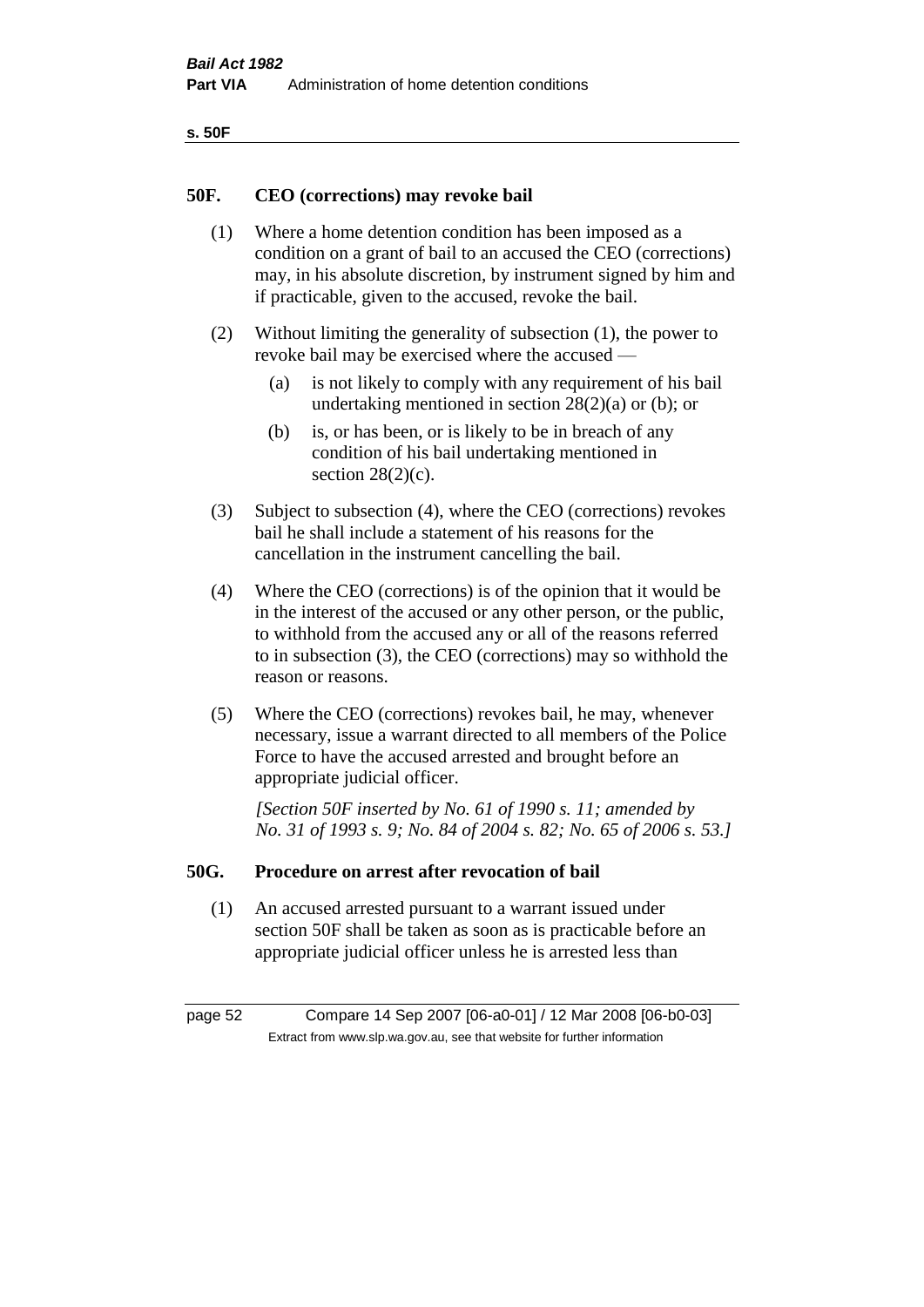24 hours before the time at which he is due to appear in accordance with his bail undertaking, in which case he shall be held in custody and brought before an appropriate judicial officer at that time.

- (2) The judicial officer before whom an accused appears under this section may —
	- (a) remand the accused in custody to appear at the time and place specified, or deemed by section 31(3) to be specified, in his bail undertaking; or
	- (b) grant fresh bail to the accused in accordance with this Act, other than clause 2 of Part B of Schedule 1.

*[Section 50G inserted by No. 61 of 1990 s. 11; amended by No. 45 of 1993 s. 12; No. 84 of 2004 s. 82.]* 

#### **50H. Exclusion of the rules of natural justice**

The rules known as the rules of natural justice (including any duty of procedural fairness) do not apply to or in relation to the doing or omission of any act, matter or thing under this Part by the CEO (corrections).

*[Section 50H inserted by No. 61 of 1990 s. 11; amended by No. 31 of 1993 s. 9; No. 65 of 2006 s. 53.]* 

#### **50J. Delegation by CEO (corrections)**

The CEO (corrections) may, either generally or as otherwise provided by the instrument of delegation, by writing signed by him, delegate to any person any power or duty under this Part, other than this power of delegation.

*[Section 50J inserted by No. 61 of 1990 s. 11; amended by No. 31 of 1993 s. 9; No. 65 of 2006 s. 53.]* 

### **50K. Retrieval of monitoring equipment**

If under rules made under section 50L any device or equipment has been installed at the place where an accused is required by a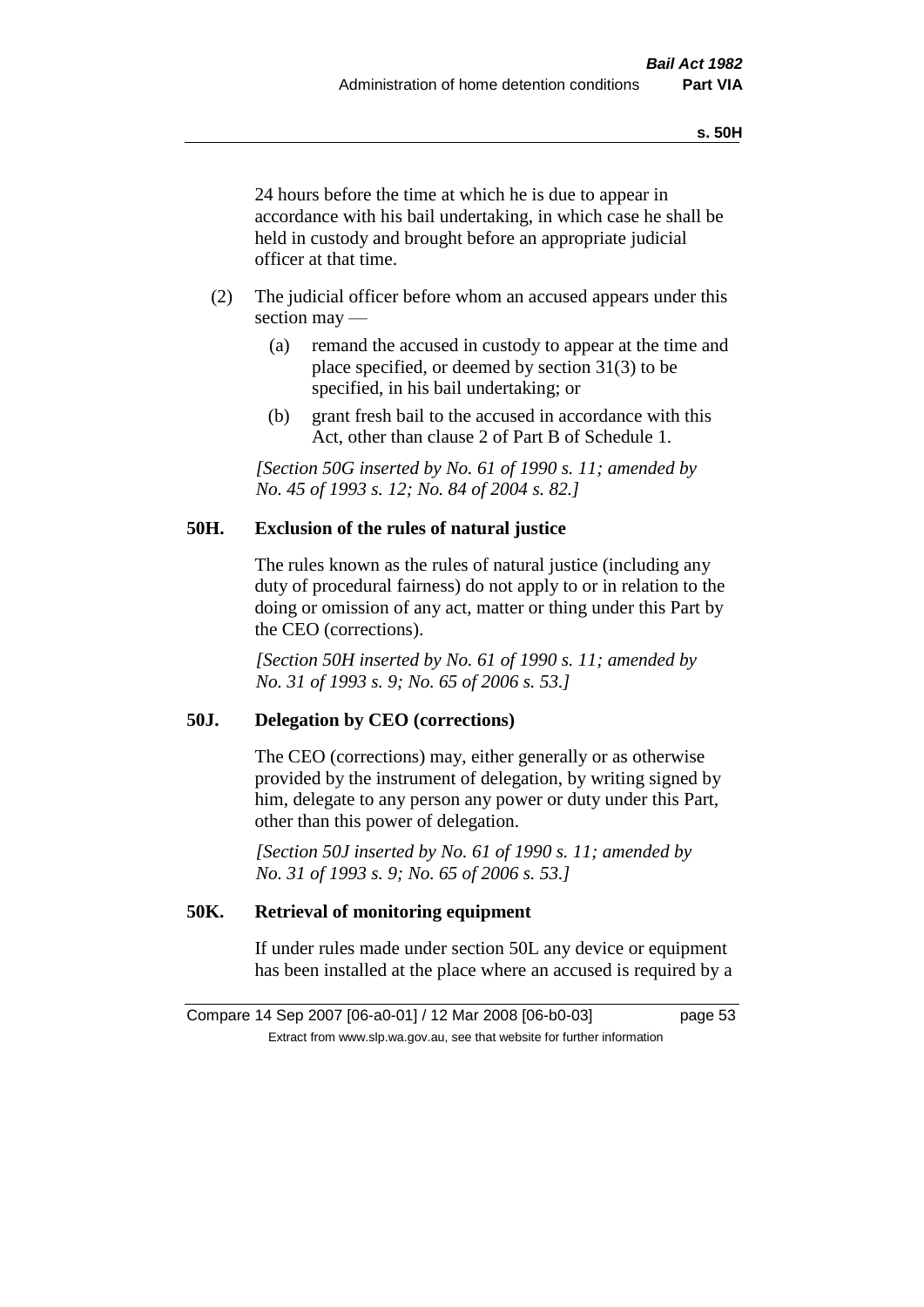#### **s. 50L**

home detention condition to remain, section 118 of the *Sentence Administration Act 2003* applies.

*[Section 50K inserted by No. 78 of 1995 s. 8; amended by No. 50 of 2003 s. 29(3); No. 84 of 2004 s. 82.]* 

#### **50L. Rules**

- (1) The CEO (corrections) may, with the approval of the Minister, make rules for the purposes of this Part which may provide for the manner of ensuring that accused persons are complying with home detention conditions and for conditions to be applied to accused persons granted bail subject to home detention conditions including conditions —
	- (a) requiring a defendant to wear any device;
	- (b) requiring a defendant to permit the CEO (corrections) to install any device or equipment at the place where the defendant is required by a home detention condition to remain.
- (2) Rules made under this section may confer a discretionary authority on any person or class of persons.
- (3) Sections 41 and 42 of the *Interpretation Act 1984* do not apply to rules made under this section.

*[Section 50L inserted by No. 61 of 1990 s. 11; amended by No. 31 of 1993 s. 9; No. 84 of 2004 s. 82 and 83(3); No. 65 of 2006 s. 53.]* 

page 54 Compare 14 Sep 2007 [06-a0-01] / 12 Mar 2008 [06-b0-03] Extract from www.slp.wa.gov.au, see that website for further information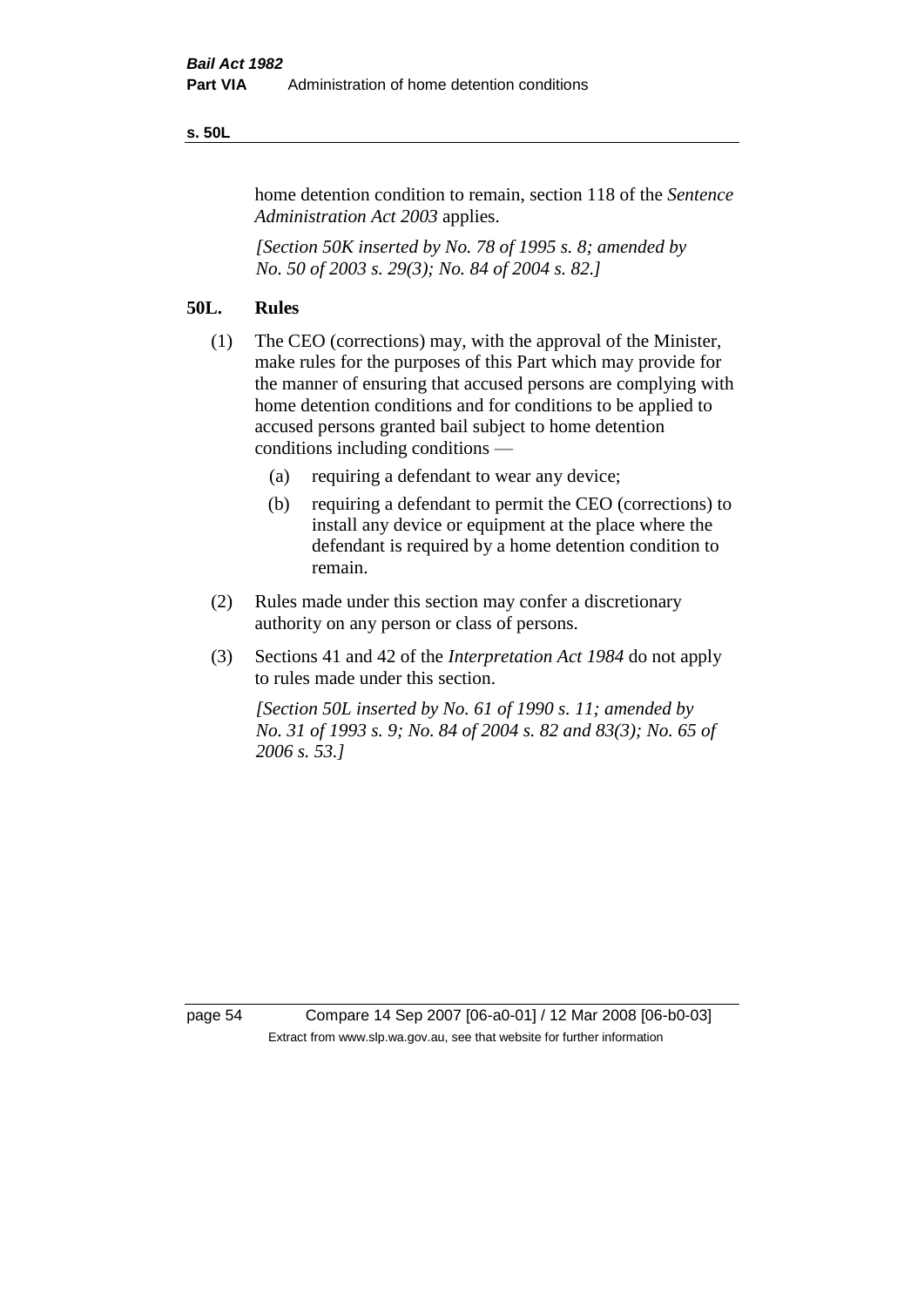# **Part VII — Enforcement of bail undertakings**

### **51. Offence to fail to comply with bail undertaking**

- (1) An accused who, without reasonable cause, fails to comply with the requirement of his bail undertaking mentioned in section 28(2)(a) commits an offence.
- (2) An accused who fails to comply with the requirement of his bail undertaking mentioned in section  $28(2)(b)(ii)$  commits an offence.
- $(2a)$  An accused
	- (a) whose bail undertaking includes any condition imposed for a purpose mentioned in clause  $2(2)(c)$  or (d) of Part D of Schedule 1; and
	- (b) who fails to comply with the condition,

commits an offence.

- (3) An accused shall not be convicted in his absence of an offence against this section.
- (4) An accused who is charged with an offence against subsection (1) or (2) may be convicted of the other of those offences if that other offence is proved by the evidence.
- (5) A prosecution for an offence against subsection (1), (2) or (2a) may be brought at any time.
- (6) A person who is convicted of an offence against subsection (1), (2) or (2a) is liable to a fine not exceeding \$10 000 or imprisonment for a term not exceeding 3 years, or both.
- (7) A court which convicts an accused of an offence against this section may, in addition to any penalty which it may impose, order that the accused pay such sum as it may fix in or towards defraying the costs and expenses of and consequent upon his apprehension following the failure to comply with his bail undertaking for which he was convicted.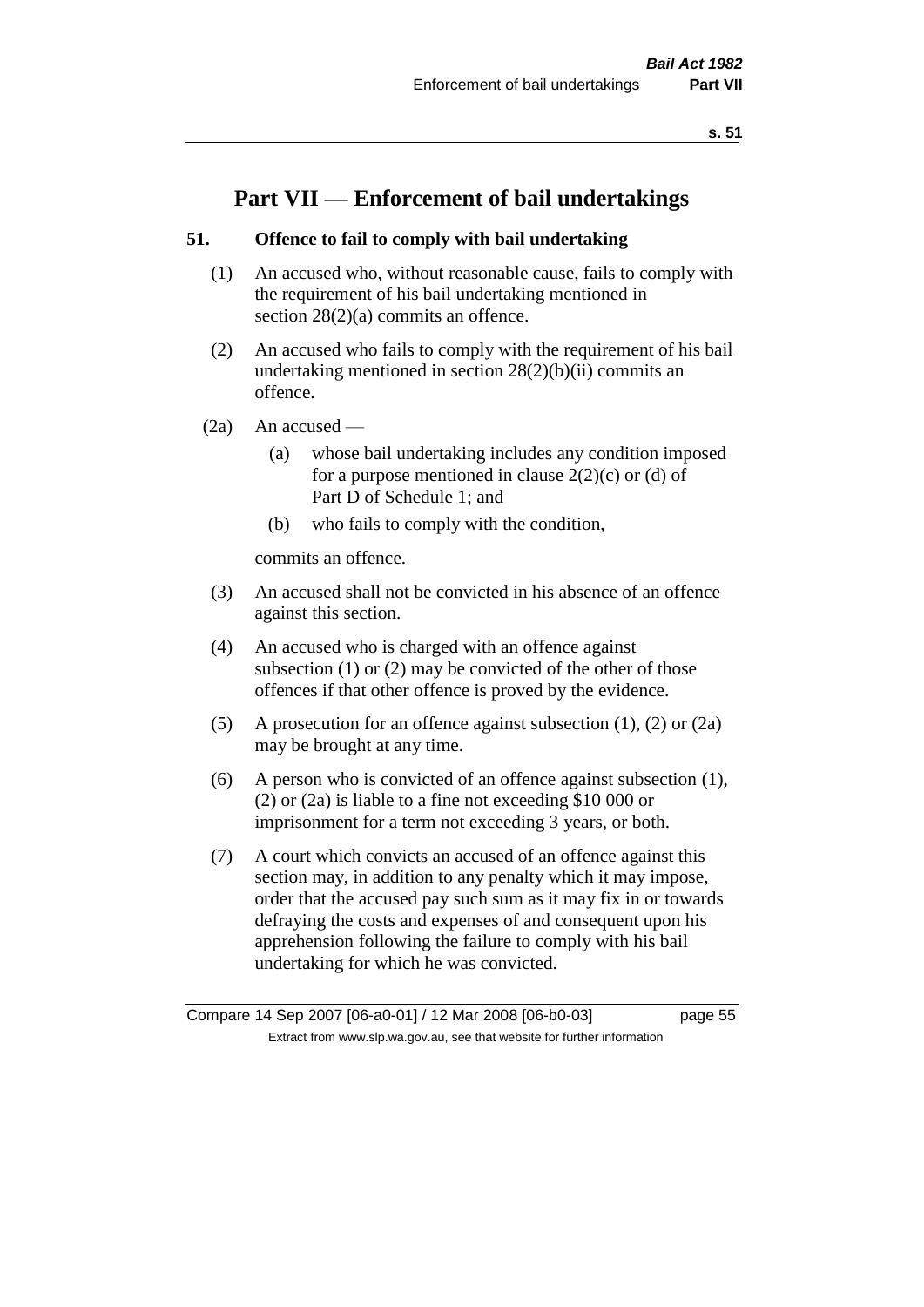#### **s. 52**

- (8) An order made under subsection (7)
	- (a) shall specify to whom and in what manner the sum shall be paid; and
	- (b) may be enforced as though the sum were a penalty imposed under this section.

*[Section 51 amended by No. 54 of 1998 s. 9; No. 59 of 2004 s. 141; No. 84 of 2004 s. 11 and 82.]*

#### **52. Provisions as to summary proceedings before superior courts for an offence under section 51**

- (1) This section applies, notwithstanding any other Act, for the purpose of prosecuting an offence against section 51(1), (2) or (2a) where the court before which the accused is bound to appear at the time when he fails to comply with his bail undertaking is the Supreme Court or the District Court.
- (2) Where this section applies, the accused shall be dealt with summarily for the offence and shall be so dealt with —
	- (a) by a judge of the Supreme Court in any case where the accused was bound to appear before the General Division of the Supreme Court;
	- (ab) by a judge of appeal in any case where the accused was bound to appear before the Court of Appeal;
	- (b) by a judge of the District Court in any case where the accused was bound to appear before that Court.
- (3) A prosecution for an offence which is to be dealt with under this section shall be commenced by the authorised officer (as defined in section 80 of the *Criminal Procedure Act 2004*) who was conducting the proceedings in which the accused failed to comply with his bail undertaking —
	- (a) where subsection  $(2)(a)$  or (ab) applies, in the Supreme Court; and
	- (b) where subsection (2)(b) applies, in the District Court.

page 56 Compare 14 Sep 2007 [06-a0-01] / 12 Mar 2008 [06-b0-03] Extract from www.slp.wa.gov.au, see that website for further information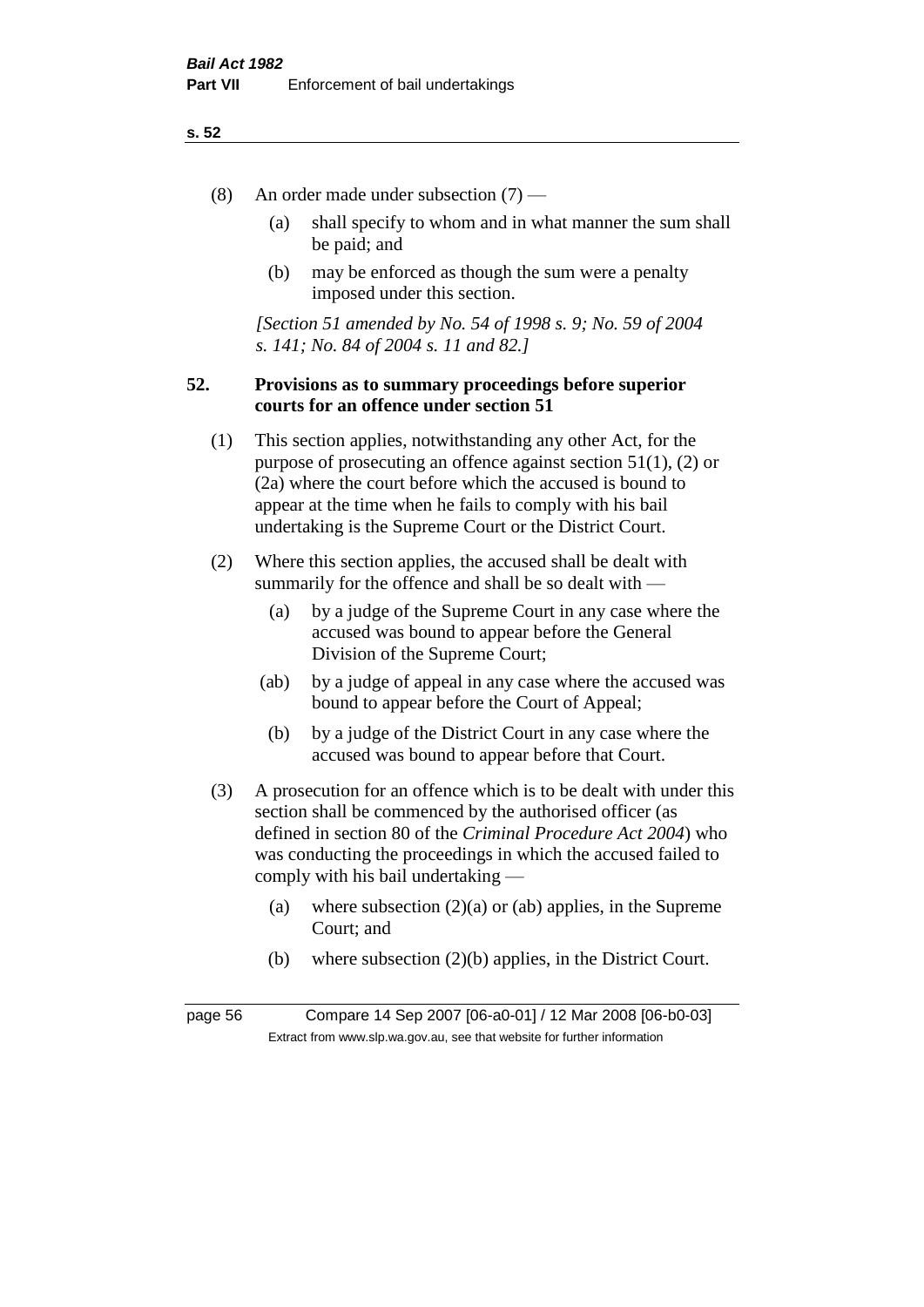- (4) Subject to section 51(3) and (5), a prosecution for an offence which is to be dealt with under this section is to be commenced and conducted under the *Criminal Procedure Act 2004* as if it were a prosecution of a simple offence in a court of summary jurisdiction.
- (5) If under section 51(6) or (7) the Supreme Court or the District Court imposes a pecuniary penalty the court may make an order under section 59 of the *Sentencing Act 1995* in respect of the amount payable.

*[Section 52 amended by No. 92 of 1994 s. 6; No. 78 of 1995 s. 8; No. 54 of 1998 s. 10; No. 45 of 2004 s. 28(2) and (4); No. 59 of 2004 s. 141; No. 84 of 2004 s. 11 and 82.]* 

#### **53. Appeals against decisions made under s. 52**

- (1) A person who is dissatisfied with a decision (as defined in section 6 of the *Criminal Appeals Act 2004*) made under section 52 may, with the leave of the Court of Appeal, appeal against it.
- (2) For the purposes of subsection (1), Part 2 of the *Criminal Appeals Act 2004*, with any necessary changes, applies as if —
	- (a) the decision referred to in subsection (1) were a decision of a court of summary jurisdiction;
	- (b) a reference in that Part to a court of summary jurisdiction were a reference to the court that made the decision referred to in subsection (1); and
	- (c) a reference in that Part to commencing an appeal were a reference to applying for leave to appeal.
- (3) Despite section 13(1) of the *Criminal Appeals Act 2004*, the appeal is to be dealt with by the Court of Appeal.

*[Section 53 inserted by No. 45 of 2004 s. 28(3); amended by No. 84 of 2004 s. 11 and 82.]*

Compare 14 Sep 2007 [06-a0-01] / 12 Mar 2008 [06-b0-03] page 57 Extract from www.slp.wa.gov.au, see that website for further information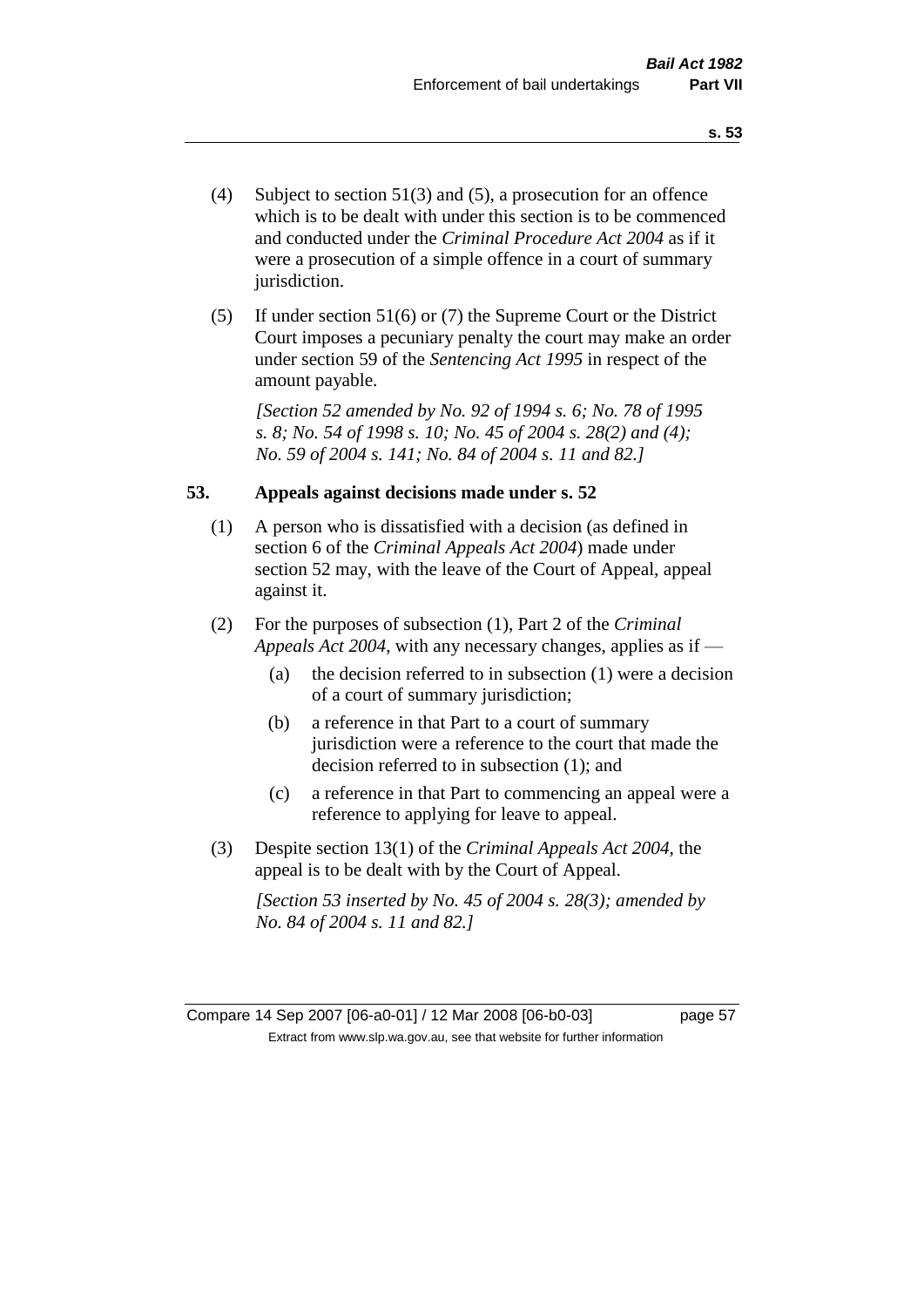#### **s. 54**

## **54. Accused on bail may be taken before a judicial officer for variation or revocation of bail**

- (1) A police officer may cause an accused who has been released on bail to appear before an appropriate judicial officer to show cause why his bail should not be varied or revoked if the police officer —
	- (a) has reasonable grounds to believe, or is notified in writing by a surety for the accused that the surety has reasonable grounds to believe, that the accused —
		- (i) is not likely to comply with any requirement of his bail undertaking mentioned in section  $28(2)(a)$  or (b);
		- (ii) is, or has been, or is likely to be in breach of any condition of his bail undertaking mentioned in section  $28(2)(c)$ ; or
		- (iii) is, or has been, in breach of a home detention condition mentioned in section 28(2)(d);
	- (b) has reasonable grounds to believe that
		- (i) any surety for the accused's appearance is no longer suitable under section 39 to be a surety, or is dead;
		- (ii) for any reason any security required under Part D of Schedule 1 is no longer sufficient; or
		- (iii) in a case where the accused has been granted bail for the purposes of an appeal, the accused has discontinued the appeal or has not prosecuted it with all due diligence.
- (2) For the purpose of causing an accused to appear before an appropriate judicial officer as provided in subsection (1) a police officer may —
	- (a) arrest the accused without warrant and bring him before an appropriate judicial officer; or

page 58 Compare 14 Sep 2007 [06-a0-01] / 12 Mar 2008 [06-b0-03] Extract from www.slp.wa.gov.au, see that website for further information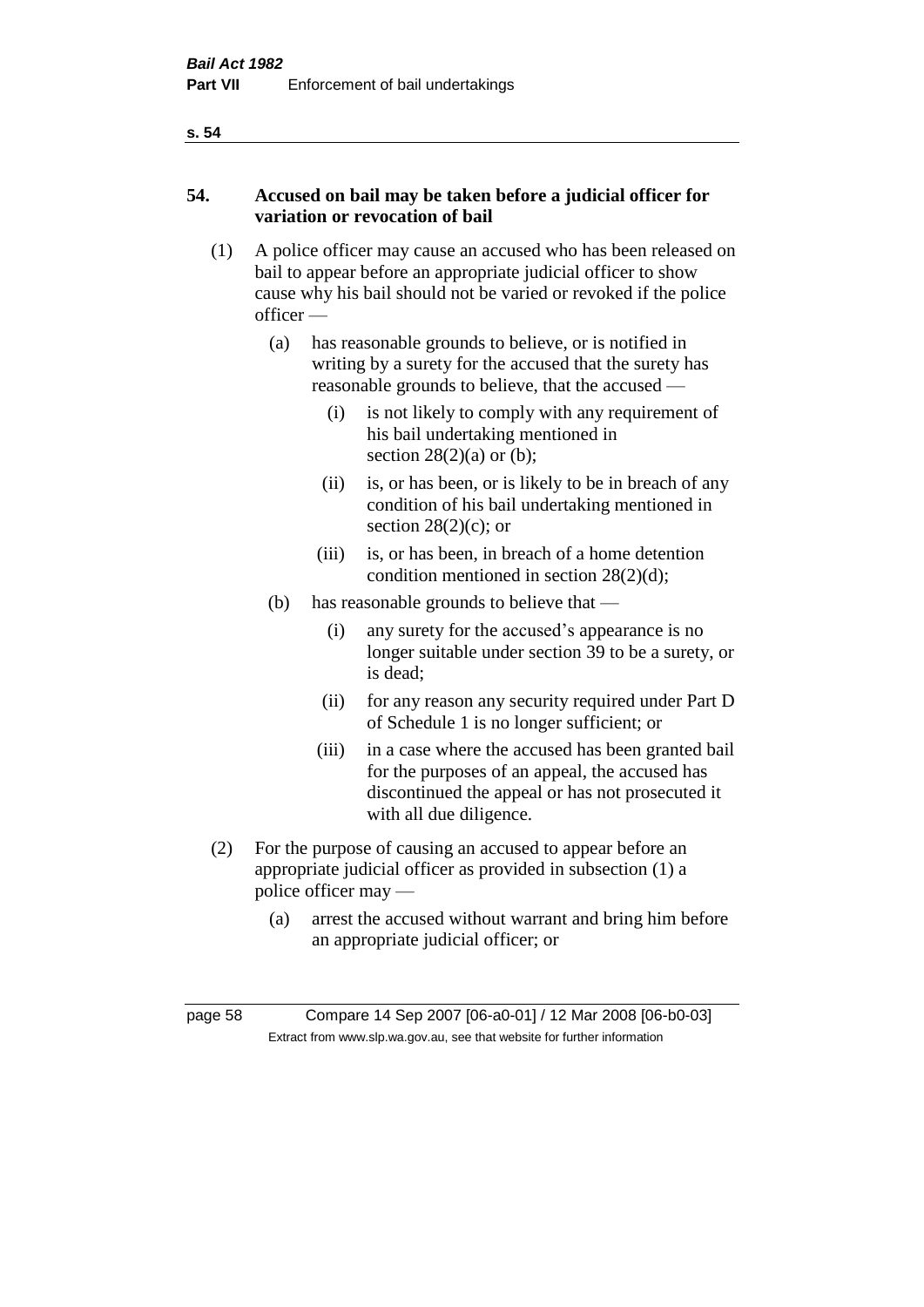- (b) apply to an appropriate judicial officer for a summons or warrant on any ground specified in subsection  $(1)$ .
- (3) An application under subsection (2)(b) must be made, and proceedings on it are to be conducted —
	- (a) in a court of summary jurisdiction in accordance with regulations made under the *Criminal Procedure Act 2004*;
	- (b) in the Supreme Court or the District Court  $-\text{in}$ accordance with rules of court made under the *Criminal Procedure Act 2004*.
- (4) An accused arrested under this section shall be taken as soon as is practicable before an appropriate judicial officer unless he is arrested less than 24 hours before the time at which he is due to appear in accordance with his bail undertaking, in which case he shall be held in custody and brought before an appropriate judicial officer at that time.

*[Section 54 amended by No. 33 of 1989 s. 18; No. 61 of 1990 s. 12; No. 45 of 1993 s. 12; No. 59 of 2004 s. 141; No. 84 of 2004 s. 9, 11 and 82.]* 

#### **55. Powers of judicial officer to revoke or vary bail**

- (1) If the judicial officer before whom an accused appears under section 54 is satisfied that —
	- (a) the accused is not likely to comply with any requirement of his bail undertaking mentioned in section 28(2)(a) or (b);
	- (b) he is, or has been, or is likely to be, in breach of any condition of his bail undertaking mentioned in section  $28(2)(c)$ ;
	- (ba) he is, or has been, in breach of a home detention condition mentioned in section 28(2)(d); or
		- (c) any of the grounds set out in section  $54(1)(b)$  has been established,

Compare 14 Sep 2007 [06-a0-01] / 12 Mar 2008 [06-b0-03] page 59 Extract from www.slp.wa.gov.au, see that website for further information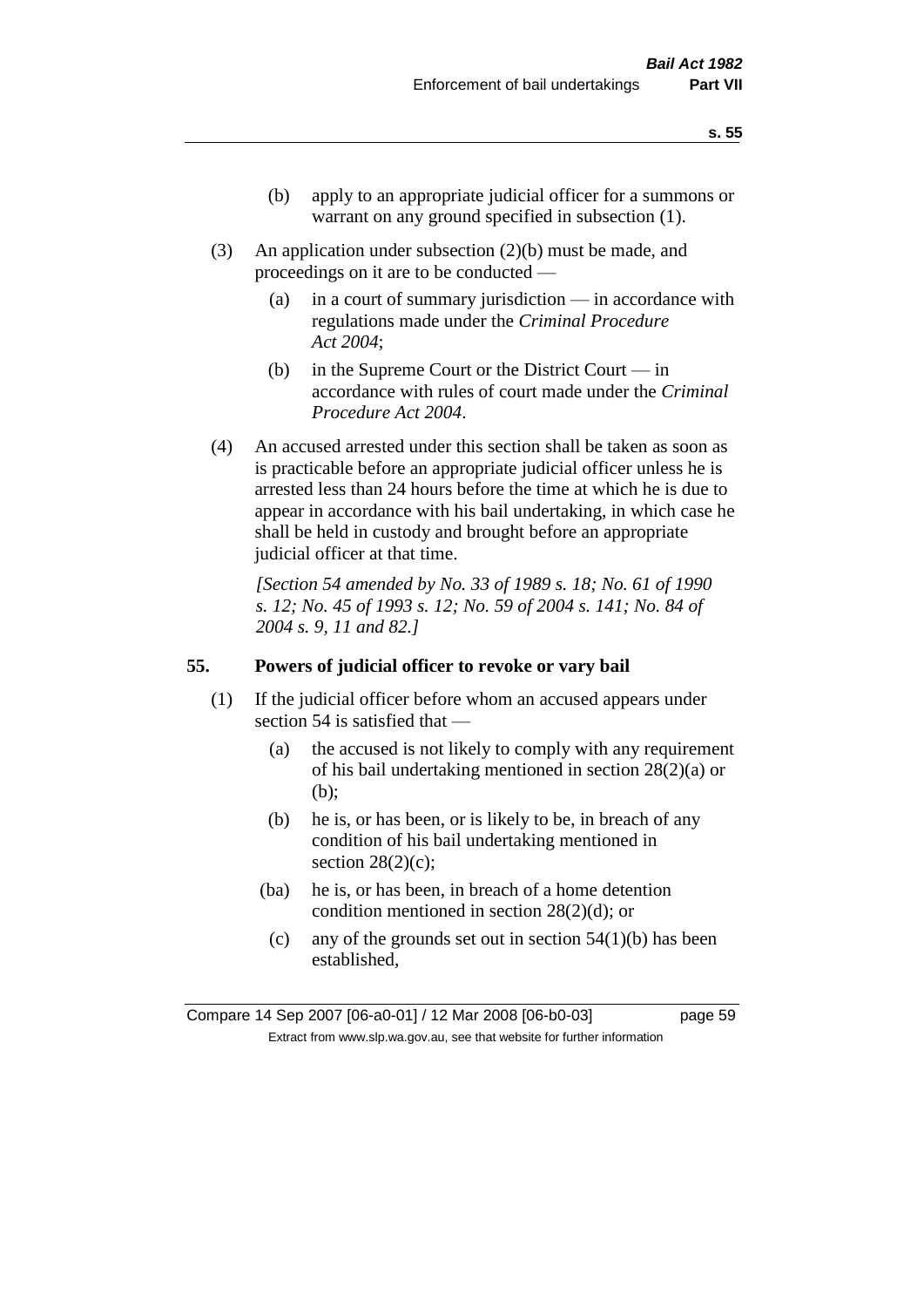he may —

- (d) revoke the bail and remand the accused in custody to appear at the time and place specified, or deemed by section 31(3) to be specified, in his bail undertaking; or
- (e) revoke the bail and grant fresh bail to the accused in accordance with this Act, other than clause 2 of Part B of Schedule 1.
- (2) If the judicial officer before whom the accused so appears is not satisfied as to any of the matters mentioned in subsection  $(1)(a)$ , (b), or (c) he shall release the accused on his existing bail undertaking and, with the consent in writing of the surety, on any existing surety undertaking.

*[Section 55 amended by No. 61 of 1990 s. 13; No. 45 of 1993 s. 12; No. 84 of 2004 s. 82.]* 

# **56. Warrant for arrest of absconding accused**

Where at any time after that specified in his bail undertaking for his appearance an accused has failed to comply with the requirements of his bail undertaking mentioned in section  $28(2)(a)$  or (b), the court before which he was required to appear may issue a warrant to arrest the accused and bring him before that court or a court of like jurisdiction.

*[Section 56 amended by No. 15 of 1988 s. 16; No. 84 of 2004 s. 82.]* 

# **57. Forfeiture of money under bail undertaking**

(1) Where an accused is convicted of an offence against section  $51(1)$ ,  $(2)$  or  $(2a)$ , the court by which he is convicted shall, whether or not an application is made therefor by the prosecutor, order that the full amount agreed to be forfeited, in the accused's bail undertaking, be forfeited to the State.

page 60 Compare 14 Sep 2007 [06-a0-01] / 12 Mar 2008 [06-b0-03] Extract from www.slp.wa.gov.au, see that website for further information

**s. 56**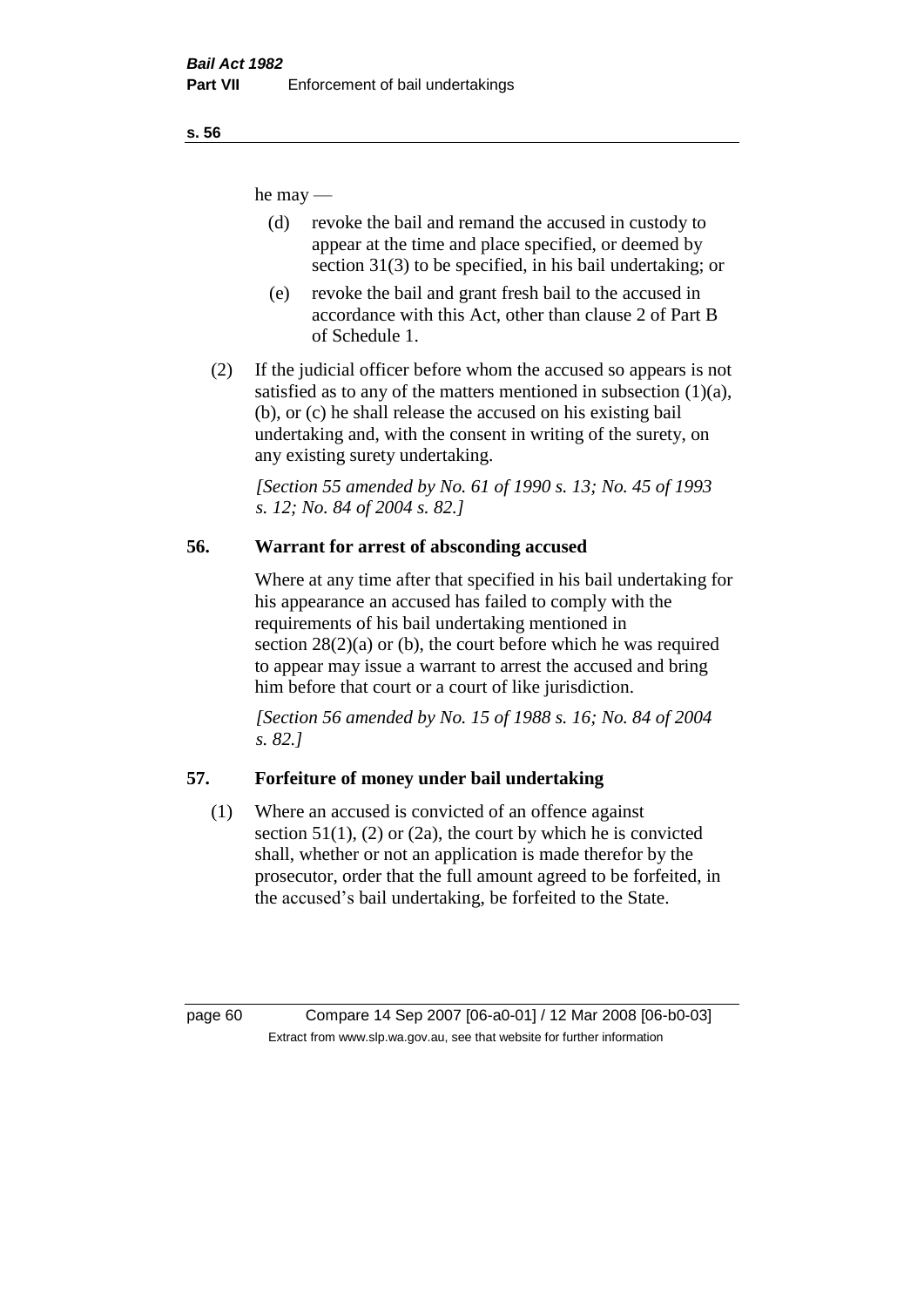- (2) Notwithstanding subsection (1), the court may decline to make an order thereunder or may order forfeiture in part only where the accused shows to the satisfaction of the judicial officer —
	- (a) that, by reason of a change of circumstances since the bail undertaking was entered into, an order for forfeiture, or for forfeiture in full (as the case may be), would cause excessive hardship to the accused or his dependants; and
	- (b) that such hardship would not be relieved by the exercise of one of the powers conferred by section 59.
- (3) Without prejudice to the recovery of such an amount as a civil debt due to the State, any amount to be paid under an order made under this section is to be paid, and its payment may be enforced under Part 5 of the *Fines, Penalties and Infringement Notices Enforcement Act 1994*, unless an order has been made under subsection (4).
- (4) If under this section the Supreme Court or the District Court makes an order requiring the payment of money, the court may make an order under section 59 of the *Sentencing Act 1995* in respect of the amount payable and for that purpose that section, with any necessary changes, applies as if the amount were a fine imposed on the accused.

*[Section 57 amended by No. 74 of 1984 s. 19; No. 92 of 1994 s. 7; No. 78 of 1995 s. 8; No. 54 of 1998 s. 11; No. 65 of 2003 s. 121(3); No. 84 of 2004 s. 82.]* 

## **58. Automatic forfeiture on expiration of one year after absconding**

- (1) If after the expiration of one year from the day on which the accused is required to appear in court in accordance with the requirement of his bail undertaking mentioned in section  $28(2)(a)$  he has not —
	- (a) been arrested under section 56; or
	- (b) appeared in court in accordance with the requirement of his bail undertaking mentioned in section 28(2)(b)(ii); or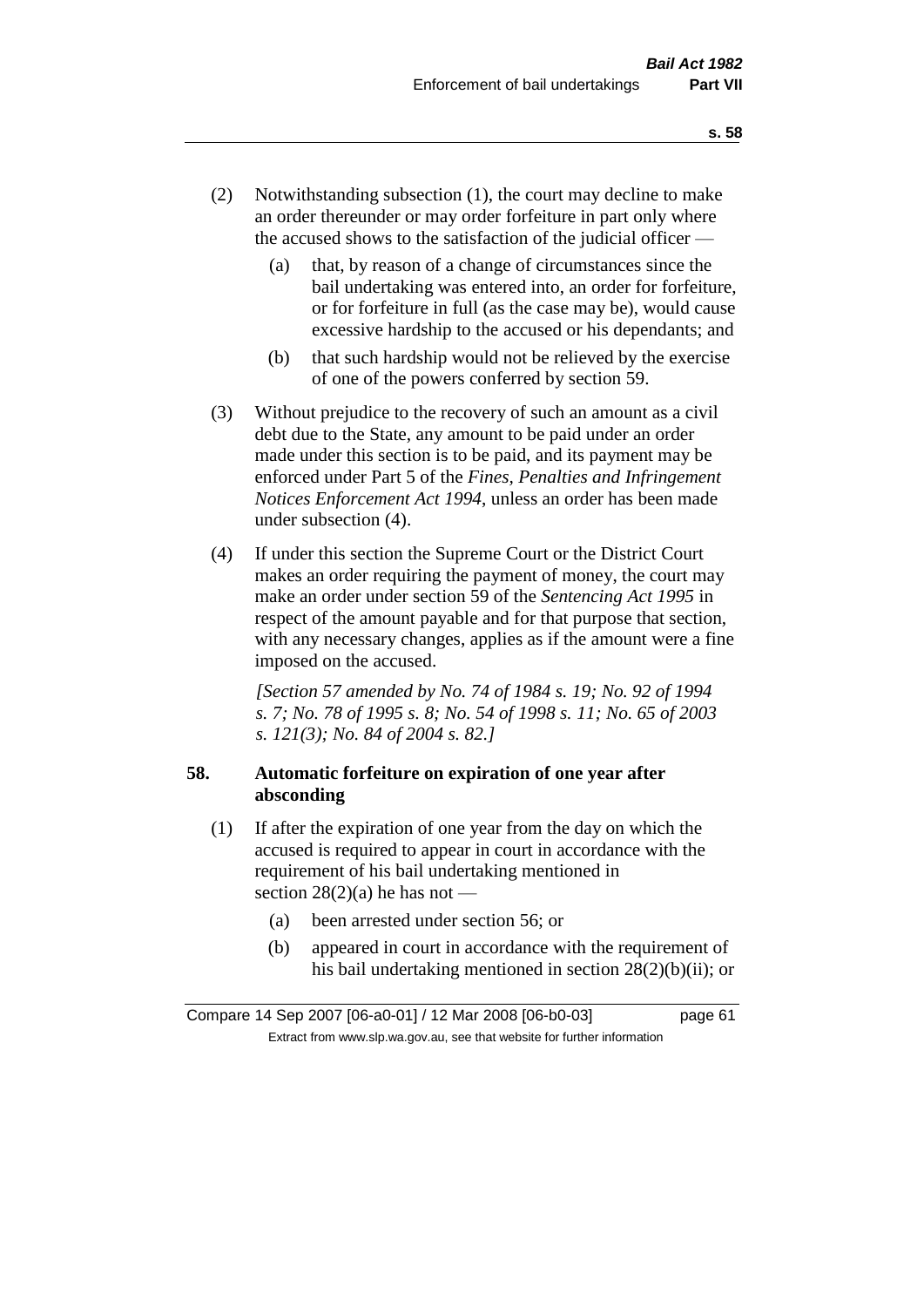(c) otherwise surrendered himself or been taken into custody to be dealt with on the charge or charges for which the bail undertaking was entered into,

the full amount specified in the bail undertaking shall, on the expiration of the said period, be forfeited to the State by virtue of this section without any order of the court or other formality.

(2) Upon the occurrence of a forfeiture under subsection (1) any security given by the accused may be resorted to by the State as if an order of forfeiture had been made under section 57(1).

*[Section 58 amended by No. 65 of 2003 s. 121(3); No. 84 of 2004 s. 82.]*

page 62 Compare 14 Sep 2007 [06-a0-01] / 12 Mar 2008 [06-b0-03] Extract from www.slp.wa.gov.au, see that website for further information

**s. 58**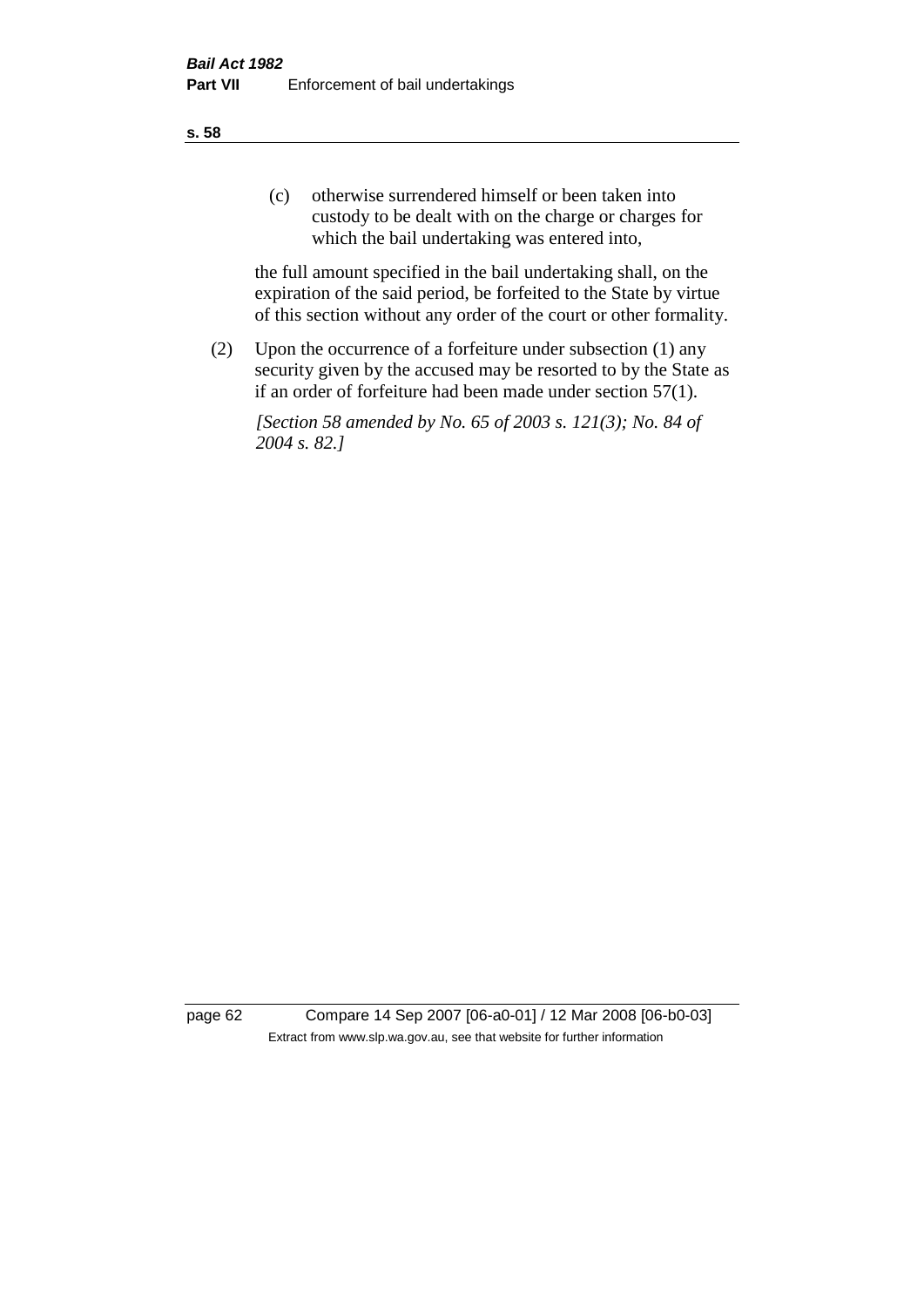# **Part VIII — Miscellaneous**

### **59. Further power of judicial officer in relation to enforcement of undertakings**

A court or an appropriate judicial officer who makes an order for forfeiture under section 49 or 57 may, when doing so, or at any time thereafter, further order —

- (a) that payment of any sum be made by specified instalments or be postponed to a specified date;
- (b) that any security given be applied in or towards payment of the sum forfeited; or
- (c) that the accused or the surety, as the case may be, do all such things and execute all such documents as may be necessary, or as may be specified in the order, for the purpose of vesting any security in the State or enabling the State to realize the same or to resort thereto to recover the sum forfeited,

and the court or an appropriate judicial officer may at any time vary or revoke an order made under paragraph (a), (b), or (c).

*[Section 59 amended by No. 65 of 2003 s. 121(3); No. 84 of 2004 s. 82.]*

## **60. Accused and surety to notify any change of address**

Where —

- (a) an accused who has been released on bail; or
- (b) a surety,

changes his place of residence, employment, or business from that appearing on his bail undertaking or surety undertaking he shall forthwith, in writing, notify details of the change to the registrar of the court before which, at the time when the change occurs, the accused is required to appear, and if without reasonable cause he fails to do so he commits an offence.

#### Penalty: \$1 000.

*[Section 60 amended by No. 50 of 2003 s. 37(5); No. 59 of 2004*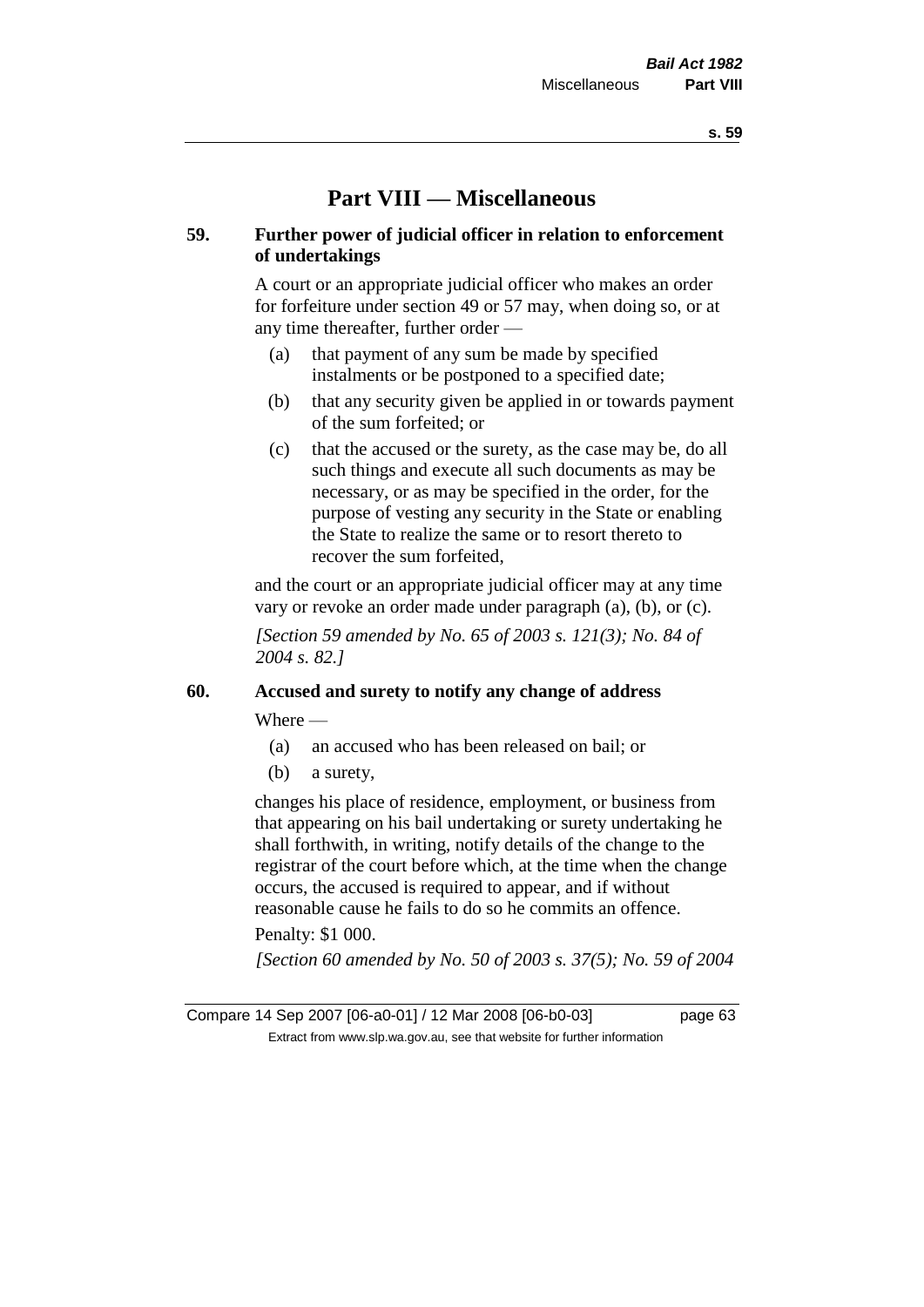**s. 61**

*s. 141; No. 84 of 2004 s. 82.]*

# **61. Offence of failing to bring arrested person before court or person able to grant bail**

- (1) A person to whom this section applies commits an offence if, having arrested another for an offence, he wilfully and without reasonable excuse fails to take that other person, or cause him to be taken, as soon as is practicable —
	- (a) before an authorised officer or judicial officer empowered by this Act to grant bail for that offence; or
	- (b) before a court.

Penalty: \$1 000 or imprisonment for 12 months or both.

- (2) This section applies to a person who
	- (a) is not empowered by this Act to grant bail for the offence or by reason of section 16; or
	- (b) being so empowered, elects to act under section 6(7).

*[Section 61 amended by No. 15 of 1988 s. 17; No. 59 of 2006 s. 4(4).]* 

# **62. Offence to give false information for bail purposes**

A person who for the purpose of obtaining —

- (a) a grant of bail for himself or a variation of the terms and conditions thereof; or
- (b) approval of himself as a surety,

makes any statement which he knows is false in a material particular, or recklessly makes any statement which is false in a material particular, commits an offence.

Penalty: \$1 000 or imprisonment for 12 months or both.

# **63. Protection of persons carrying out this Act**

A person shall not be liable in civil proceedings on account of anything done, or omitted to be done, by him in good faith in

page 64 Compare 14 Sep 2007 [06-a0-01] / 12 Mar 2008 [06-b0-03] Extract from www.slp.wa.gov.au, see that website for further information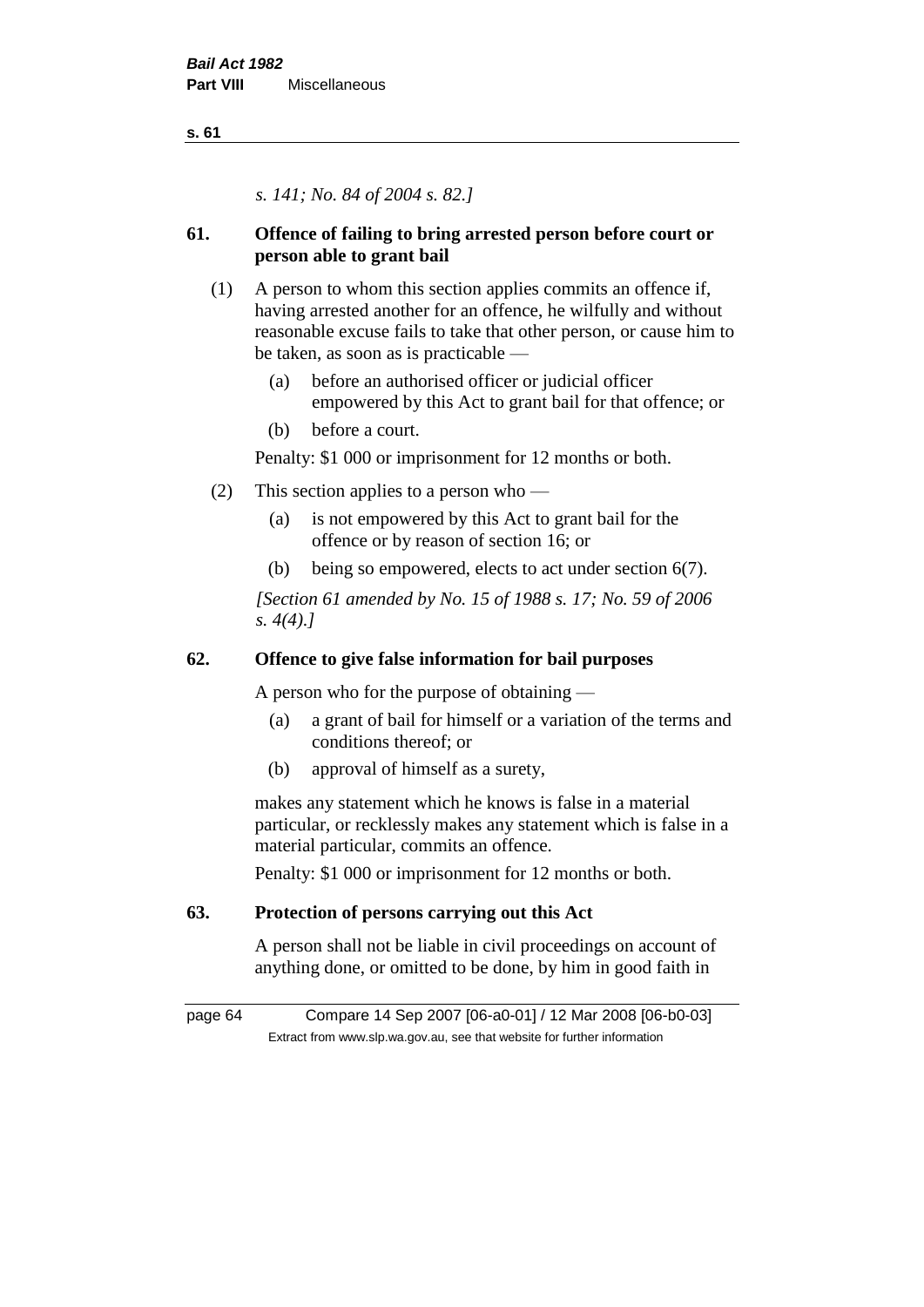the course of carrying out any provision of this Act, or purporting to be so done or omitted; but the liability (if any) of any other person (including the State or the Commonwealth) as his employer is not affected by this section and shall be determined as if it had not been passed.

*[Section 63 amended by No. 65 of 2003 s. 121(4).]*

#### **64. Evidence of non-appearance etc. by an accused**

Where it is required for the purposes of this Act to prove —

- (a) that an accused did not appear before a particular court, at a particular place, on a particular day, at a particular time or during a particular period; or
- (b) the day, time or period when or during which an accused did appear before a particular court at a particular place,

a certificate as to any such matter, purporting to be signed by a judicial officer or registrar of the court before which the accused was required to appear, shall be evidence of the matter so certified.

*[Section 64 amended by No. 59 of 2004 s. 141; No. 84 of 2004 s. 82.]* 

### **65. Bail undertakings by minors**

A bail undertaking entered into by a person who is under the age of 18 years shall bind him as if he were of full age.

#### **66. Abolition of other powers to grant bail**

- (1) Any power or duty that, at the commencement of this Act, exists apart from statute to grant bail to an accused awaiting an appearance in court for an offence, is abolished.
- (2) Subsection (1) has effect notwithstanding anything in section 16 of the *Supreme Court Act 1935*.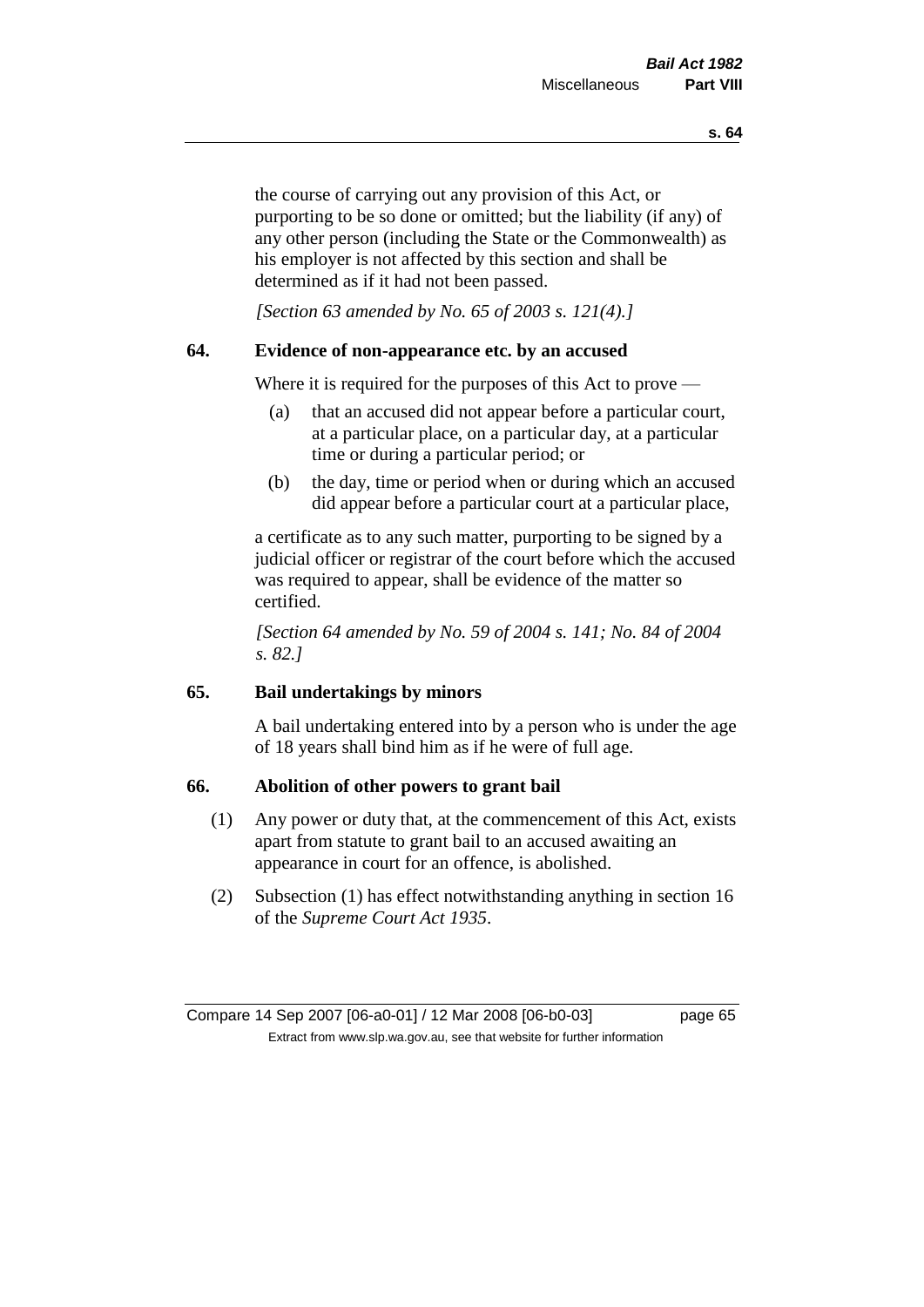#### **s. 66A**

(3) In subsection (1) **"statute"** means an Act of the Parliament of Western Australia, other than the *Supreme Court Act 1935*.

*[Section 66 amended by No. 84 of 2004 s. 82.]*

# **66A. Delegation by registrar**

- (1) The registrar of a court may, either generally or as otherwise provided by the instrument of delegation, by instrument signed by him, delegate to an officer of that court any function conferred on him by or under this Act other than —
	- (a) this power of delegation; or
	- (b) any function that a judicial officer has required him to perform personally.
- (2) The superintendent of a detention centre under the *Young Offenders Act 1994* may, either generally or as otherwise provided by the instrument of delegation, by instrument signed by him, delegate to an officer of the Public Sector agency principally assisting the Minister administering that Act in its administration any function conferred on him by or under this Act, other than this power of delegation.

*[Section 66A inserted by No. 15 of 1988 s. 18; amended by No. 49 of 1988 s. 89; No. 31 of 1993 s. 8; No. 59 of 2004 s. 141; No. 65 of 2006 s. 52.]* 

# **67. Regulations**

- (1) The Governor may make regulations, not inconsistent with this Act, prescribing such things as are required or permitted by this Act to be prescribed or as it is necessary or expedient to prescribe for the purposes thereof.
- (2) Without limiting the generality of subsection (1) regulations  $may$ —
	- (a) make provision for or with respect to the making of applications —
		- (i) for or in relation to bail;

page 66 Compare 14 Sep 2007 [06-a0-01] / 12 Mar 2008 [06-b0-03] Extract from www.slp.wa.gov.au, see that website for further information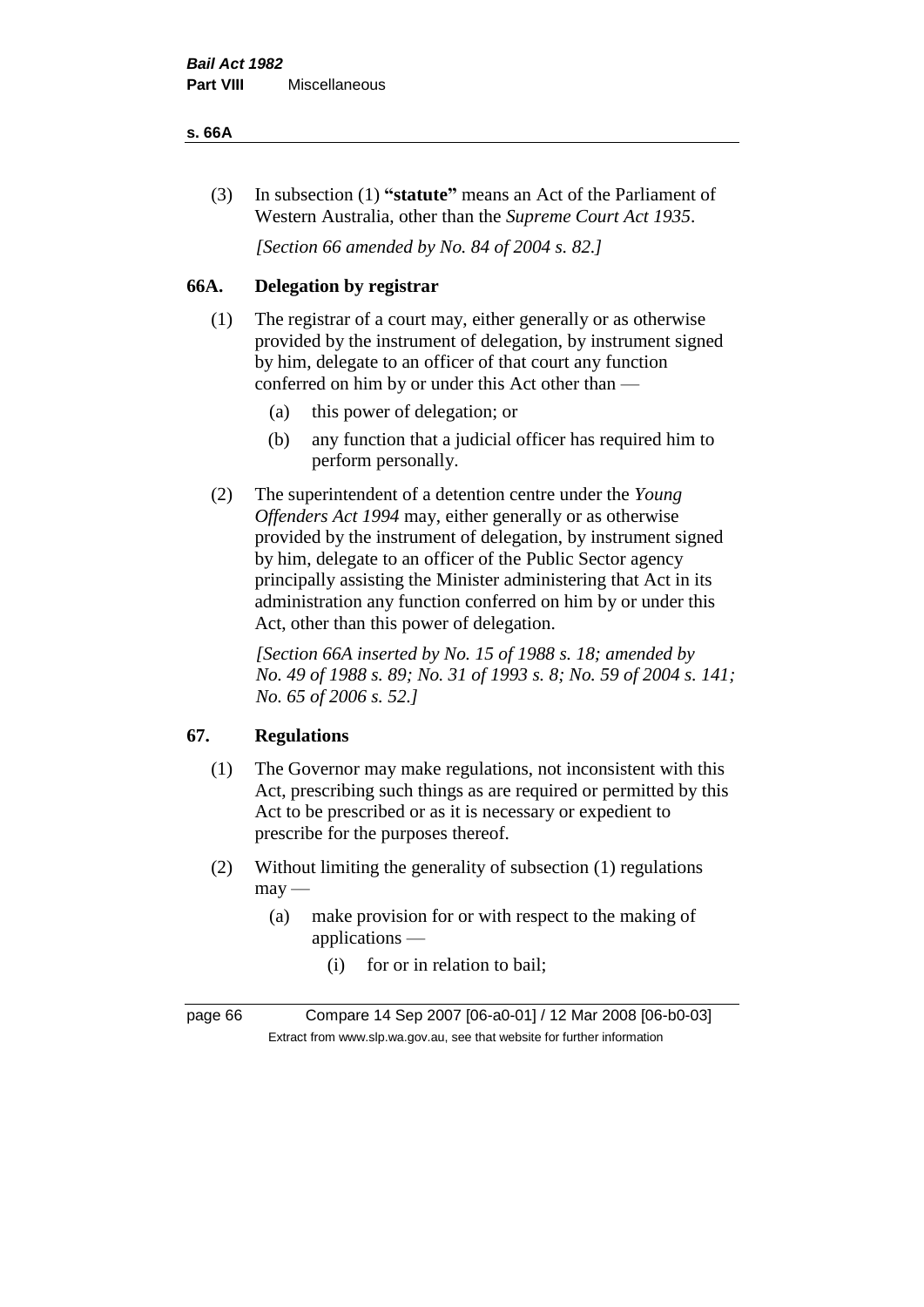- (ii) for the approval of sureties;
- (iii) for the approval of security to be given by accused persons and sureties;
- (iv) for the cancellation of a surety undertaking,

and for the manner in which such applications are to be made and the procedure to be followed on such applications;

- (b) for the purposes of clause 5 of Part A of Schedule 1, prescribe the officer or officers who may grant bail for any prescribed appearance or class of appearance in court by a defendant who is in custody;
- (c) make provision for, or with respect to the management, control, supervision and good order of premises established for the accommodation of persons to whom bail has been granted.
- (3) Regulations made under this section may provide that a contravention or failure to comply with a regulation constitutes an offence and may provide for penalties not exceeding a fine of \$500 for offences against the regulations.

*[Section 67 amended by No. 45 of 1993 s. 12; No. 84 of 2004 s. 83(3).]* 

*[68. Omitted under the Reprints Act 1984 s. 7(4)(g).]*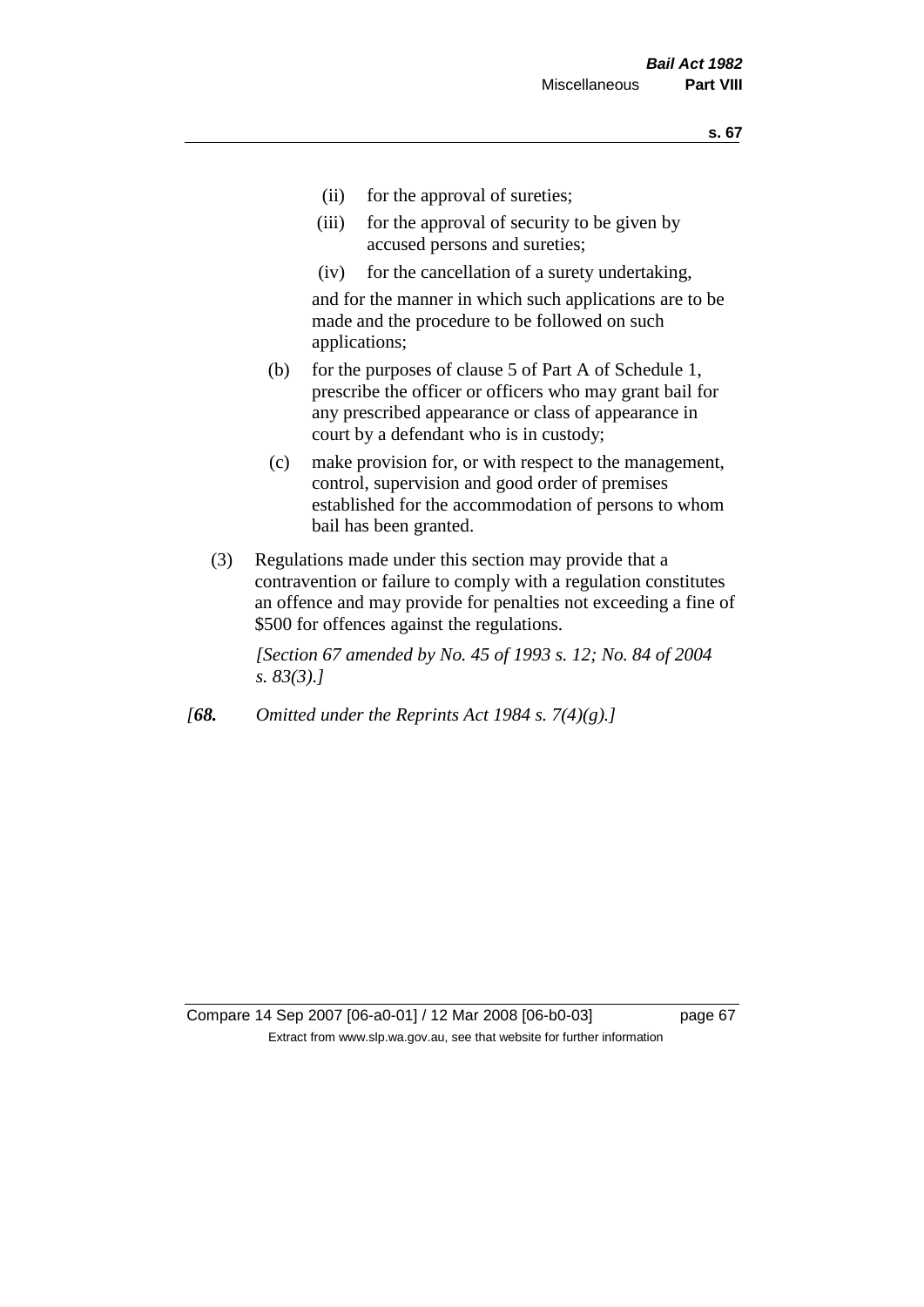# **Schedule 1**

*[Heading amended by No. 45 of 1993 s. 10(1).]*

[Sections 13 and 17]

# **Part A — Jurisdiction to grant bail**

| <b>First Column</b>           | <b>Second Column</b> |  |
|-------------------------------|----------------------|--|
| Appearances in court referred | By whom bail may be  |  |
| to in section 13              | granted              |  |

### **1. Initial appearance**

| (1)        | The initial appearance in a<br>court of summary<br>jurisdiction or the Children's<br>Court by an accused in, or in<br>connection with,<br>proceedings for an offence. | In any case $-$<br>a justice; or<br>(a)<br>an authorised police<br>(b)<br>officer; and<br>in addition, in the case of a child,<br>an authorised community<br>services officer. |
|------------|-----------------------------------------------------------------------------------------------------------------------------------------------------------------------|--------------------------------------------------------------------------------------------------------------------------------------------------------------------------------|
| $\sqrt{2}$ |                                                                                                                                                                       |                                                                                                                                                                                |

(2) The initial appearance in the A judge of the District Court or a District Court or the Supreme Court, not being the initial appearance to which clause 3 applies.

judge of the Supreme Court, as the case requires.

*[Clause 1 amended by No. 15 of 1988 s. 19; No. 49 of 1988 s. 90(a)(i); No. 59 of 2004 s. 141; No. 84 of 2004 s. 10(1) and 82.]*

**2. Appearance after adjournment**

Appearance in any court or before The judicial officer who orders a judicial officer by an accused after any adjournment of proceedings for an offence, not being a committal under clause 3. the adjournment.

*[Clause 2 amended by No. 84 of 2004 s. 82.]*

page 68 Compare 14 Sep 2007 [06-a0-01] / 12 Mar 2008 [06-b0-03] Extract from www.slp.wa.gov.au, see that website for further information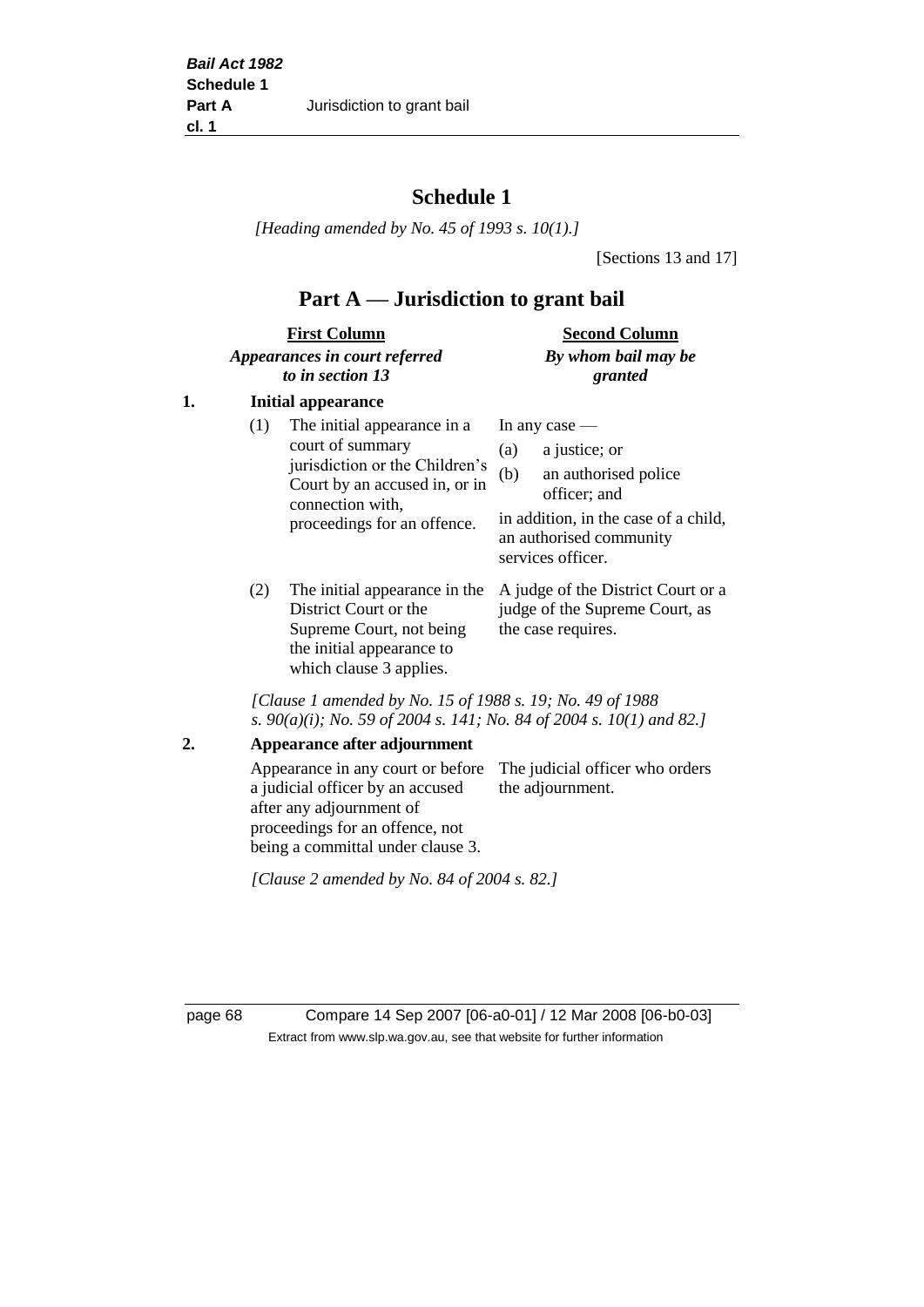# **First Column** *Appearances in court referred to in section 13*

### **Second Column** *By whom bail may be granted*

### **3. Appearance on committal to Supreme Court or District Court**

The initial appearance by an accused in the Supreme Court or District Court after he has been committed thereto under any Act to be tried or sentenced or otherwise dealt with.

The judicial officer who orders the committal.

*[Clause 3 amended by No. 84 of 2004 s. 82.]*

#### **4. Appearance in connection with appeal etc.**

| (1) | Appearance in connection<br>with an application or appeal<br>made under the <i>Criminal</i><br><i>Appeals Act 2004</i> or with<br>any order made in<br>determining the application<br>or appeal. | If the appeal is being determined<br>by a single judge of the Supreme<br>Court, a single judge of the<br>Supreme Court;<br>If the appeal is being determined<br>by the Court of Appeal, the Court<br>of Appeal or a single judge of<br>appeal. |
|-----|--------------------------------------------------------------------------------------------------------------------------------------------------------------------------------------------------|------------------------------------------------------------------------------------------------------------------------------------------------------------------------------------------------------------------------------------------------|
| (2) | Appearance in connection<br>with a rehearing of<br>proceedings ordered under<br>section 28 of the <i>Children's</i><br>Court of Western Australia<br>Act 1988.                                   | The Children's Court.                                                                                                                                                                                                                          |
| (3) | Appearance in connection<br>with the reconsideration of<br>an order under section 40 of<br>the Children's Court of<br>Western Australia Act 1988.                                                | The Children's Court constituted<br>by the President.                                                                                                                                                                                          |

*[Clause 4 inserted by No. 84 of 2004 s. 10(2).]*

Compare 14 Sep 2007 [06-a0-01] / 12 Mar 2008 [06-b0-03] page 69 Extract from www.slp.wa.gov.au, see that website for further information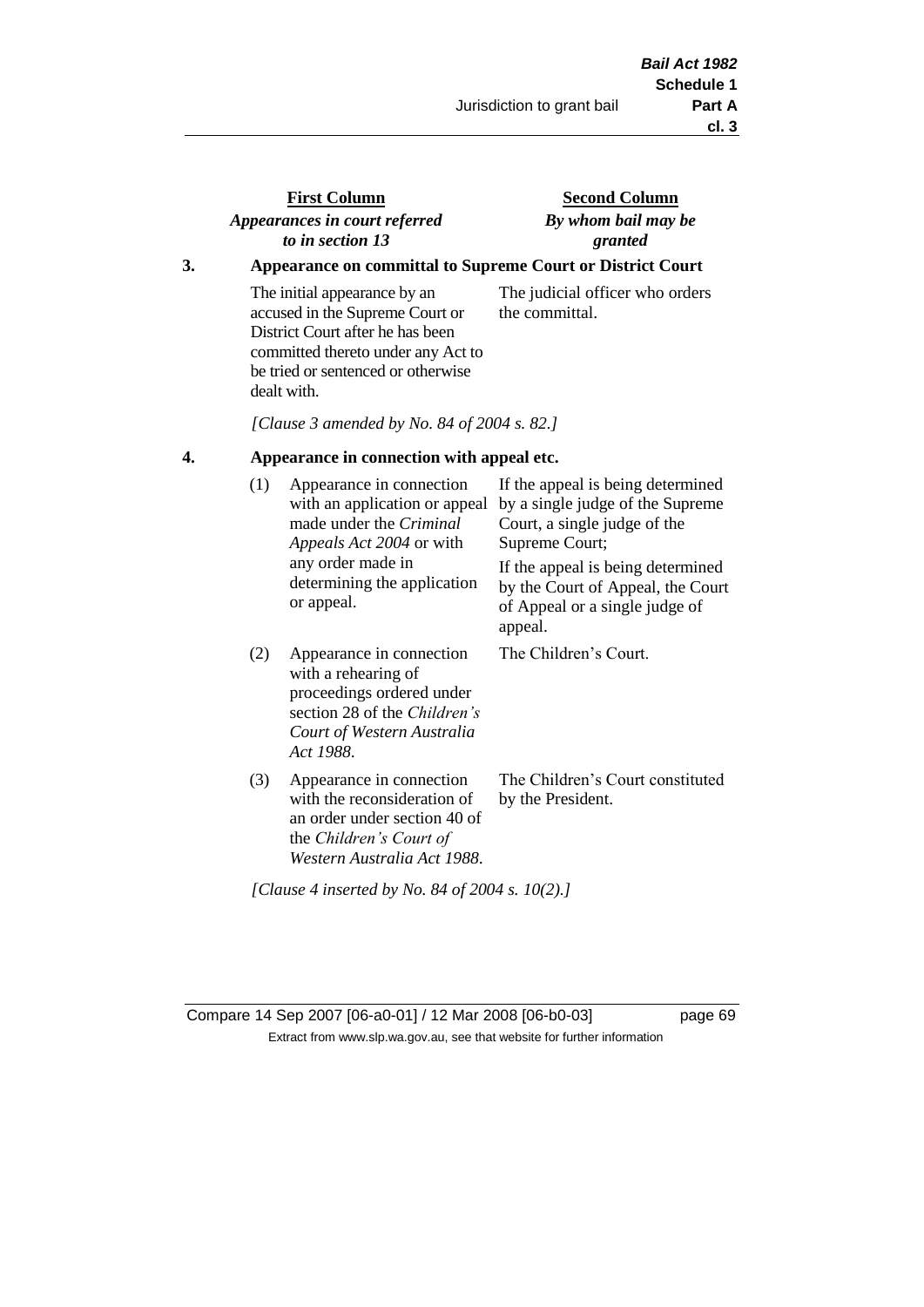|    | <b>First Column</b><br>Appearances in court referred<br>to in section 13                                                         | <b>Second Column</b><br>By whom bail may be<br>granted              |  |
|----|----------------------------------------------------------------------------------------------------------------------------------|---------------------------------------------------------------------|--|
| 5. | Appearance prescribed by regulation                                                                                              |                                                                     |  |
|    | Appearance in a court for any<br>other purpose or following any<br>other occurrence prescribed by<br>regulations under this Act. | The judicial or other officer<br>prescribed by such regulations.    |  |
| 6. | Appearances not otherwise provided for                                                                                           |                                                                     |  |
|    | Any appearance in a court not<br>otherwise provided for in this<br>Part or by regulations under this<br>Act.                     | The judicial officer who, or court<br>which, orders the appearance. |  |
| 7. | <b>Term used in this Part</b>                                                                                                    |                                                                     |  |
|    | In this Part, unless the contrary intention appears —                                                                            |                                                                     |  |
|    | $\mu$ is the contract of $\alpha$ in the contract of $\alpha$ is the contract of $\alpha$ is the contract of $\alpha$            |                                                                     |  |

**"proceedings for an offence"** in clause 2 (but not in clause 1) includes any of the following proceedings relating to that offence —

- (a) appeal proceedings;
- (b) proceedings on a writ of *habeas corpus*; and
- (c) proceedings on the re-appearance of an offender under section 50 of the *Sentencing Act 1995*.

*[Clause 7 inserted by No. 84 of 2004 s. 10(3).]*

# **Part B — Cessation of power to grant bail**

#### **1. Upon decision by judge, power of other officers ceases**

After a judge of the Supreme Court has granted or refused bail for an appearance by an accused the power to grant bail for that appearance ceases to be vested in any judicial officer whose jurisdiction is inferior to that of such judge or in any authorised officer.

*[Clause 1 amended by No. 84 of 2004 s. 82.]*

page 70 Compare 14 Sep 2007 [06-a0-01] / 12 Mar 2008 [06-b0-03] Extract from www.slp.wa.gov.au, see that website for further information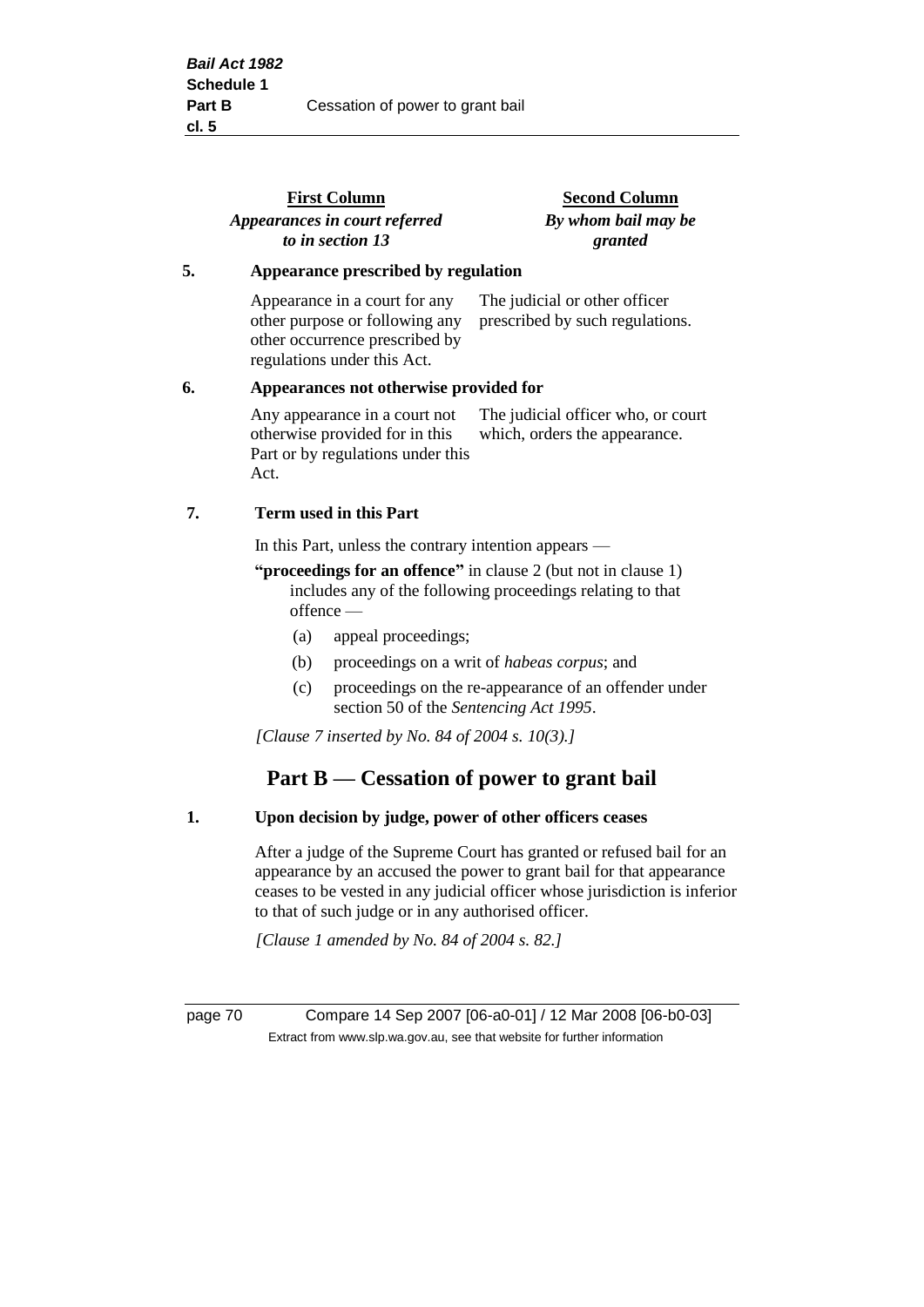## **2. Upon decision by judicial officer, his power and that of his peers ceases**

Except where clause 4 applies, the power to grant bail for an appearance by an accused ceases to be vested in any judicial officer (including a judge of the Supreme Court) after he, or another judicial officer whose jurisdiction is co-extensive with his, has granted or refused bail for that appearance.

*[Clause 2 amended by No. 84 of 2004 s. 82.]*

#### **3. Upon refusal by justice power of authorised officer or justice ceases**

After a justice has refused bail for an initial appearance by an accused, the power to grant bail for that appearance ceases to be vested in an authorised officer or another justice, but an authorised officer or a justice may grant bail for an initial appearance notwithstanding that one or more other authorised officers have previously refused bail for that appearance.

*[Clause 3 amended by No. 34 of 1988 s. 90(b); No. 59 of 2004 s. 141; No. 84 of 2004 s. 82.]*

#### **4. Judicial officer's powers where accused proves new facts or changed circumstances**

Notwithstanding clause 2, where an accused has been refused bail for an appearance or has been granted bail therefor on terms or conditions with which he is unable or unwilling to comply, the judicial officer who granted or refused bail or another judicial officer whose jurisdiction is co-extensive with his has power to grant bail for that appearance or to vary the terms or conditions of bail previously granted therefor if the accused makes application and satisfies him  $that -$ 

- (a) new facts have been discovered, new circumstances have arisen or the circumstances have changed since bail was previously granted or refused for that appearance;
- (b) he failed to adequately present his case for bail on the previous occasion when it was considered; or

Compare 14 Sep 2007 [06-a0-01] / 12 Mar 2008 [06-b0-03] page 71 Extract from www.slp.wa.gov.au, see that website for further information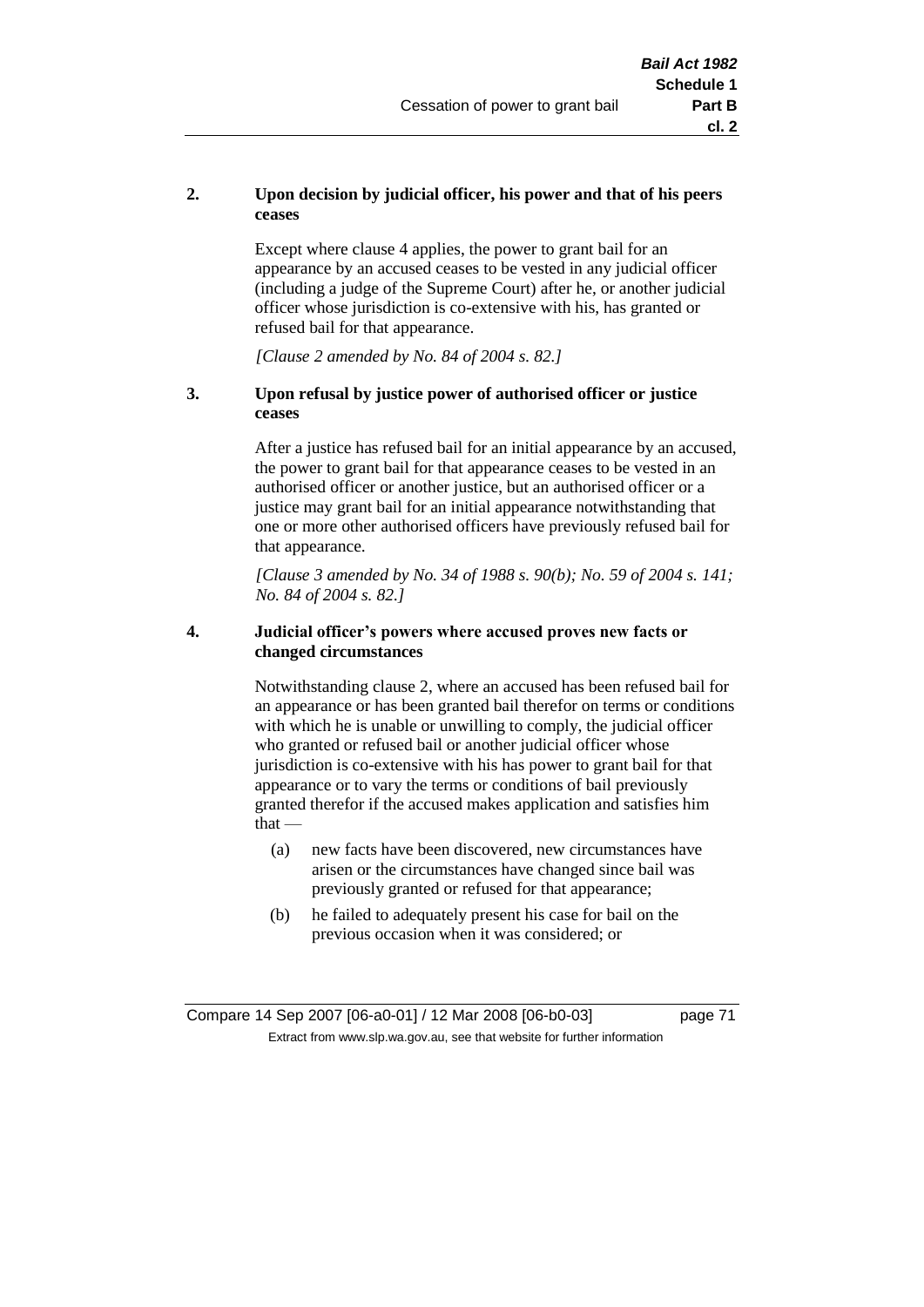(c) where bail was granted subject to a home detention condition, he has, since the previous occasion when his case for bail was considered, complied with the home detention condition for a period of one month or more.

*[Clause 4 amended by No. 61 of 1990 s. 14; No. 84 of 2004 s. 82.]*

# **Part C — Manner in which jurisdiction to be exercised**

Principles governing grant or refusal of bail

## **1. Bail before conviction to be at discretion of bail authority, except for a child**

Subject to clause 3A, the grant or refusal of bail to an accused, other than a child, who is in custody awaiting an appearance in court before conviction for an offence shall be at the discretion of the judicial officer or authorised officer in whom jurisdiction is vested, and that discretion shall be exercised having regard to the following questions as well as to any others which he considers relevant —

- (a) whether, if the accused is not kept in custody, he may
	- (i) fail to appear in court in accordance with his bail undertaking;
	- (ii) commit an offence;
	- (iii) endanger the safety, welfare, or property of any person; or
	- (iv) interfere with witnesses or otherwise obstruct the course of justice, whether in relation to himself or any other person;
- (b) whether the accused needs to be held in custody for his own protection;
- (c) whether the prosecutor has put forward grounds for opposing the grant of bail;
- (d) whether, as regards the period when the accused is on trial, there are grounds for believing that, if he is not kept in custody, the proper conduct of the trial may be prejudiced;
- (e) whether there is any condition which could reasonably be imposed under Part D which would —

page 72 Compare 14 Sep 2007 [06-a0-01] / 12 Mar 2008 [06-b0-03] Extract from www.slp.wa.gov.au, see that website for further information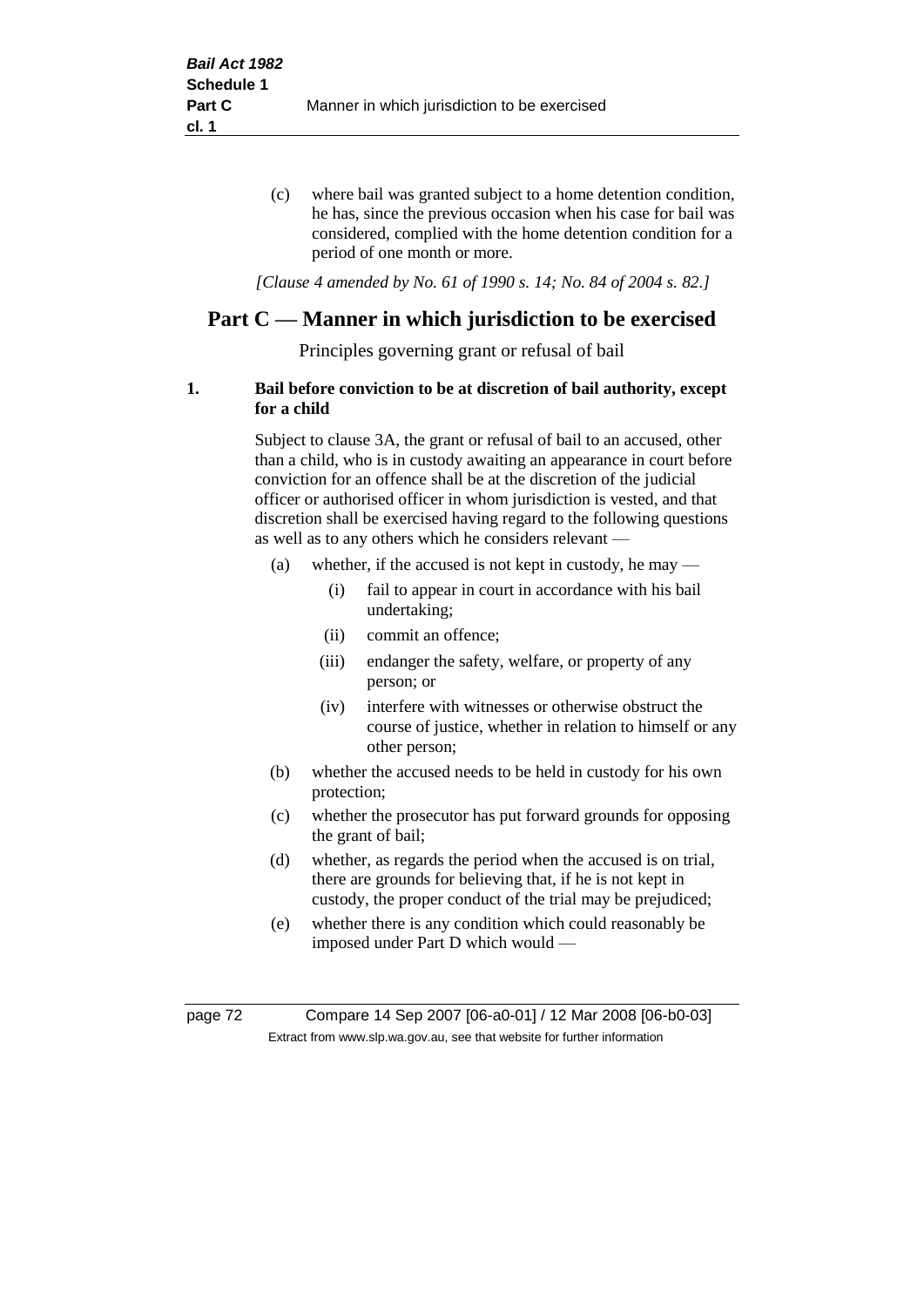- (i) sufficiently remove the possibility referred to in paragraphs (a) and (d);
- (ii) obviate the need referred to in paragraph (b); or
- (iii) remove the grounds for opposition referred to in paragraph (c);
- (f) where the accused is charged with an offence that is alleged to have been committed in respect of a child, whether a condition should be imposed under Part D requiring the accused to reside at a place other than the place where the child resides;
- (g) whether the alleged circumstances of the offence or offences amount to wrongdoing of such a serious nature as to make a grant of bail inappropriate.

*[Clause 1 amended by No. 14 of 1992 s. 11; No. 45 of 1993 s. 10(2)(a); No. 54 of 1998 s. 8(a) and (b); No. 84 of 2004 s. 82.]*

#### **2. Child to have qualified right to bail**

- $(1)$  In this clause
	- **"responsible person"** means a parent, relative, employer or other person who, in the opinion of the judicial officer or authorised officer, is in a position to both influence the conduct of the child and provide the child with support and direction.
- (2) Subject to subclause (3), a child accused who is in custody awaiting an appearance in court before conviction for an offence has a right to be granted bail unless —
	- (a) in the opinion of the judicial officer or authorised officer in whom jurisdiction is vested —
		- (i) one or more of the questions set out in clause  $1(a)$ , (b), (d) and (g) must be answered in the affirmative; and
		- (ii) there is no condition which he could reasonably impose under Part D which would satisfy the relevant provision of clause 1(e);
		- or
	- (b) there is no responsible person willing to enter into an undertaking of the kind described in subclause  $(3)(c)$ ,

Compare 14 Sep 2007 [06-a0-01] / 12 Mar 2008 [06-b0-03] page 73 Extract from www.slp.wa.gov.au, see that website for further information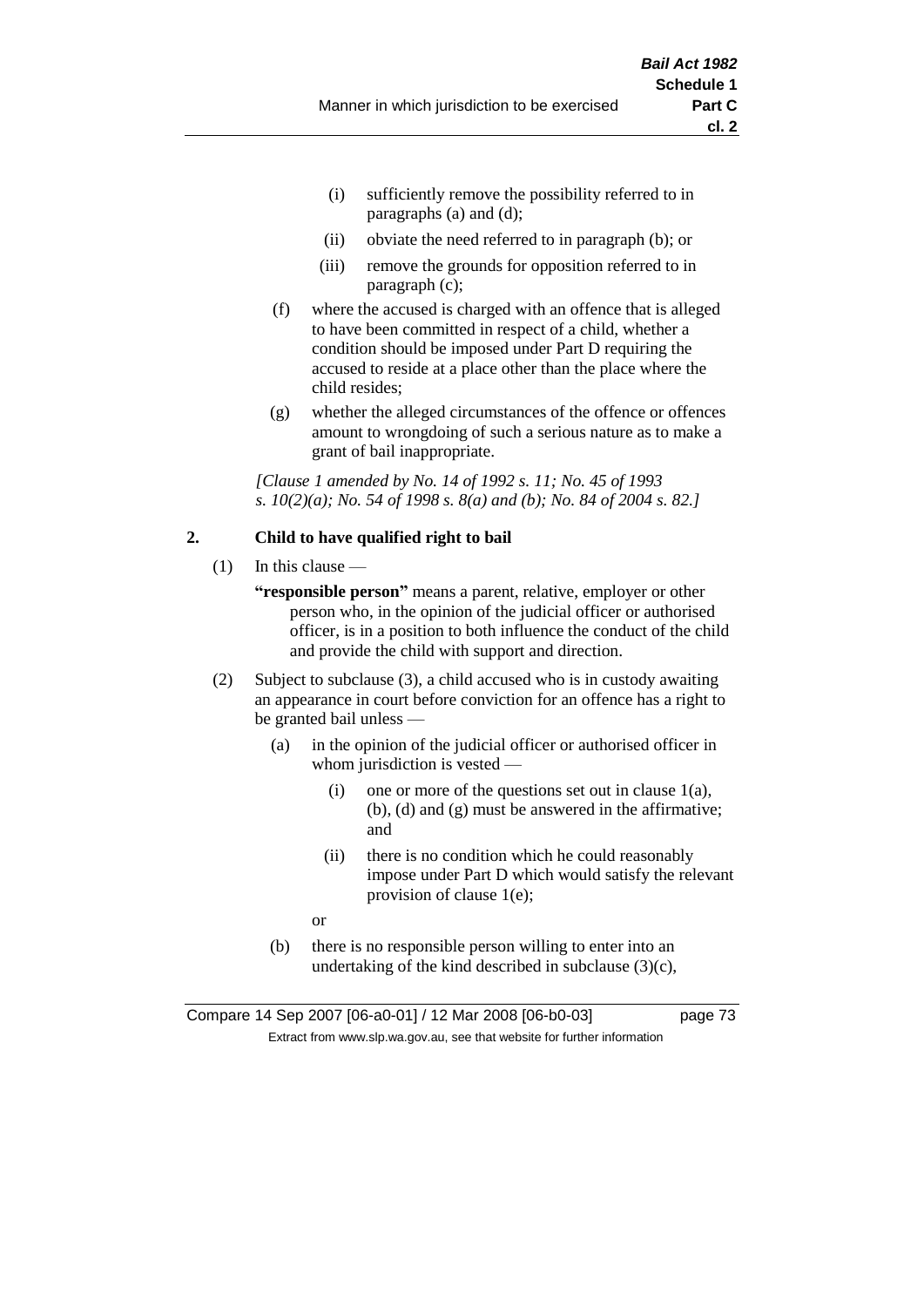and if the child is refused bail he shall be dealt with in accordance with section 19(2) of the *Young Offenders Act 1994*.

- (3) The right of a child accused under subclause (2) is subject to  $-$ 
	- (a) clause 3A; and
	- *[(b) deleted]*
	- (c) there being imposed as a condition on the grant of bail a requirement that before the release of the child on bail a responsible person undertakes in writing in the prescribed form to ensure that the child complies with any requirement of his bail undertaking mentioned in section 28(2)(a), (b), (c) and (d).
- (4) Subclauses (2)(b) and (3)(c) do not apply to a child accused if it appears to the judicial officer or authorised officer that the accused —
	- (a) is over the age of 17 years; and
	- (b) has sufficient maturity to live independently without the guidance or control of a parent or guardian.
- (5) For the purposes of this clause, the provisions of sections 46, 47, 48, 54, 55(2), 60 and  $67(2)(a)(iv)$  apply with all necessary changes as  $if -$ 
	- (a) references in those provisions to a surety and a surety undertaking were references to a responsible person and to an undertaking referred to in subclause (3)(c) respectively; and
	- (b) section  $54(1)(b)(i)$  read as follows
		- $\ddot{a}$
- (i) a person who has entered into an undertaking referred to in clause 2(3)(c) of Part C of Schedule 1 should no longer be regarded as a responsible person for the purposes of that clause, or is dead;

".

page 74 Compare 14 Sep 2007 [06-a0-01] / 12 Mar 2008 [06-b0-03] Extract from www.slp.wa.gov.au, see that website for further information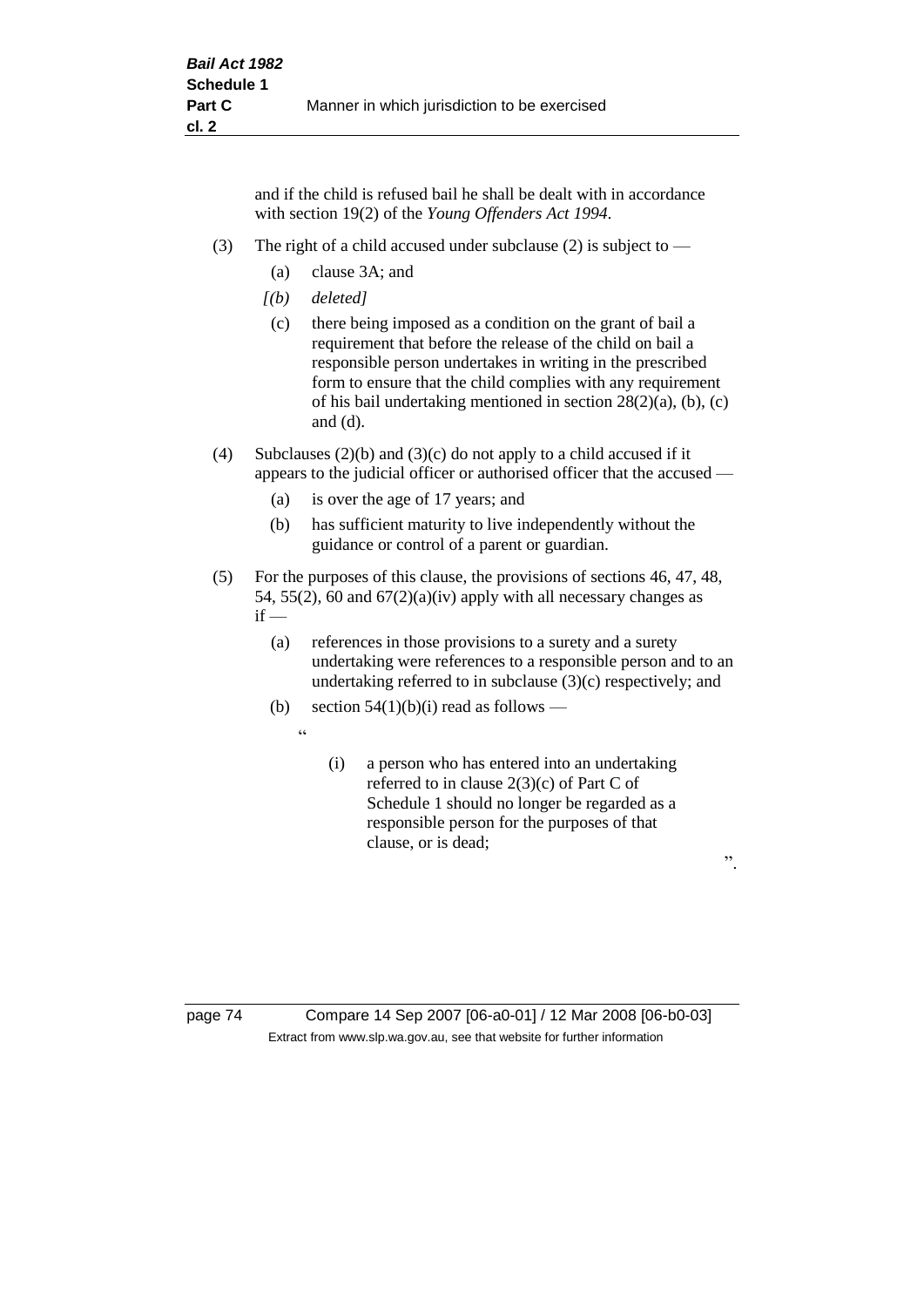(6) Where a child accused is released on bail his right to be at liberty is subject to the exercise of the powers in section 17A.

*[Clause 2 inserted by No. 45 of 1993 s. 10(2)(b); amended by No. 57 of 1997 s. 21(3)(a); No. 54 of 1998 s. 8(c); No. 34 of 2004 s. 251; No. 84 of 2004 s. 82.]*

#### **3. Matters relevant to consideration of clause 1(a)**

In considering whether an accused may do any of the things mentioned in clause 1(a), the judicial officer or authorised officer shall have regard to the following matters, as well as to any others which he considers relevant —

- (a) the nature and seriousness of the offence or offences (including any other offence or offences for which he is awaiting trial) and the probable method of dealing with the accused for it or them, if he is convicted;
- (b) the character, previous convictions, antecedents, associations, home environment, background, place of residence, and financial position of the accused;
- (c) the history of any previous grants of bail to him; and
- (d) the strength of the evidence against him.

*[Clause 3 amended by No. 84 of 2004 s. 82.]*

#### **3A. Bail where serious offence committed while accused on bail for another serious offence**

- (1) Notwithstanding clause 1 or 2 or any other provision of this Act, where —
	- (a) an accused is in custody awaiting an appearance in court before conviction for a serious offence; and
	- (b) the serious offence is alleged to have been committed while the accused was —
		- (i) on bail for; or
		- (ii) at liberty under an early release order made in respect of,

another serious offence,

Compare 14 Sep 2007 [06-a0-01] / 12 Mar 2008 [06-b0-03] page 75 Extract from www.slp.wa.gov.au, see that website for further information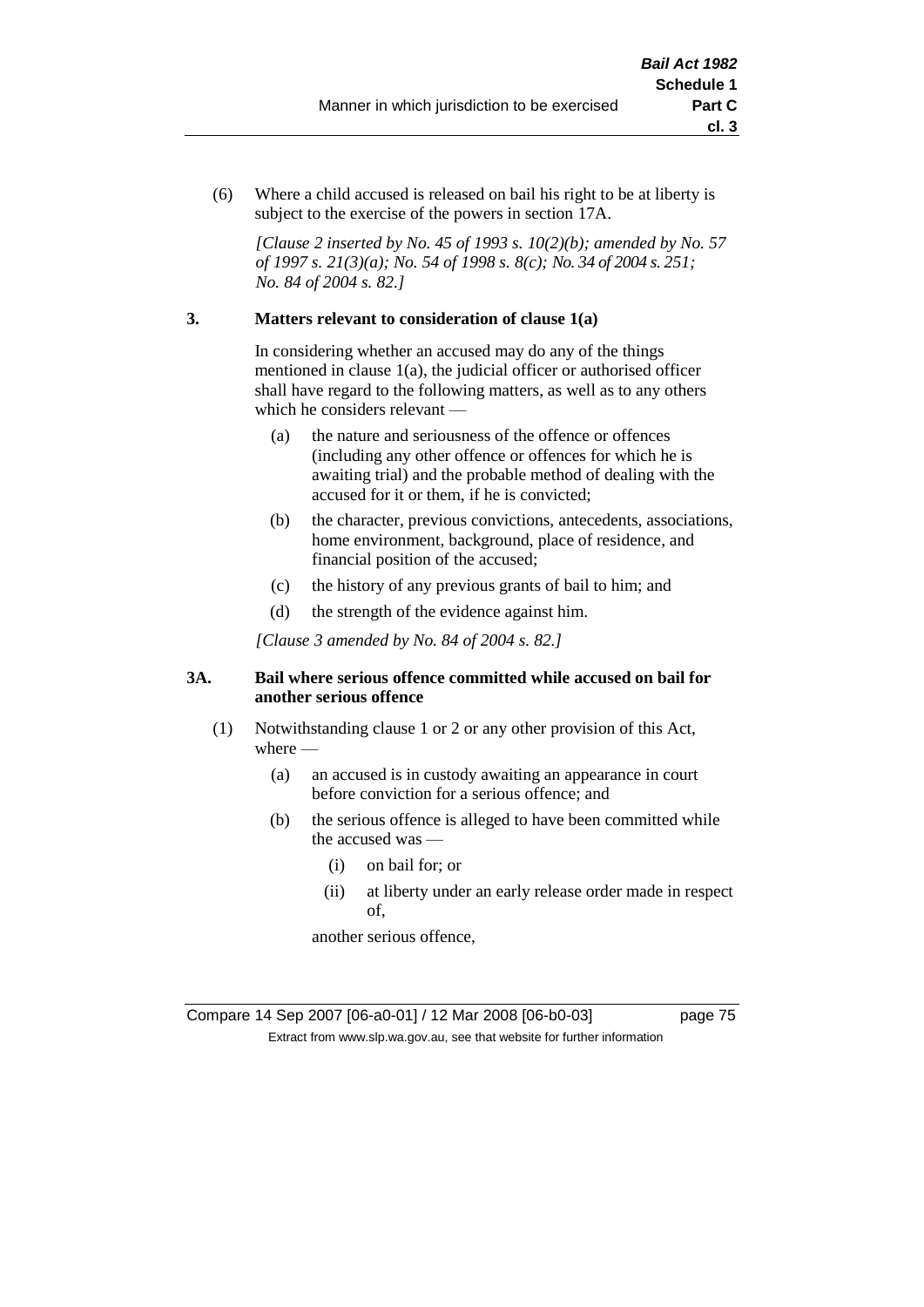the judicial officer or (if section 16A does not apply) the authorised officer in whom jurisdiction is vested shall refuse to grant bail for the serious offence referred to in paragraph (a) unless the judicial officer or authorised officer —

- (c) is satisfied that there are exceptional reasons why the accused should not be kept in custody and, if clause 3B applies, is so satisfied only after complying with that clause; and
- (d) is also satisfied that bail may properly be granted having regard to the provisions of clauses 1 and 3 or, in the case of a child accused, clauses 2 and 3.
- (2) Notwithstanding section 7(1), where an accused is refused bail under subclause (1) for an appearance for a serious offence his case for bail need not be considered again under that subsection for an appearance for that offence unless he satisfies the judicial officer who may order his detention that —
	- (a) new facts have been discovered, new circumstances have arisen or the circumstances have changed since bail was refused; or
	- (b) he failed to adequately present his case for bail on the occasion of that refusal.
- (3) Where a child accused is refused bail under subclause (1) he shall be dealt with in accordance with section 19(2) of the *Young Offenders Act 1994*.

*[Clause 3A inserted by No. 45 of 1993 s. 10(2)(c); amended by No. 57 of 1997 s. 21(3)(b); No. 54 of 1998 s. 7 and 13(1); No. 84 of 2004 s. 82.]*

## **3B. Determination of exceptional reasons under clause 3A(1)**

- (1) This clause applies where it appears to the judicial officer or (if section 16A does not apply) the authorised officer that all or any of the acts alleged to constitute a serious offence referred to in clause 3A(1)(b) would, if proved in the appropriate proceedings, amount to a breach by the accused of a protective condition or order.
- (2) The judicial officer or authorised officer shall, before making a decision that there are exceptional reasons for the purposes of

page 76 Compare 14 Sep 2007 [06-a0-01] / 12 Mar 2008 [06-b0-03] Extract from www.slp.wa.gov.au, see that website for further information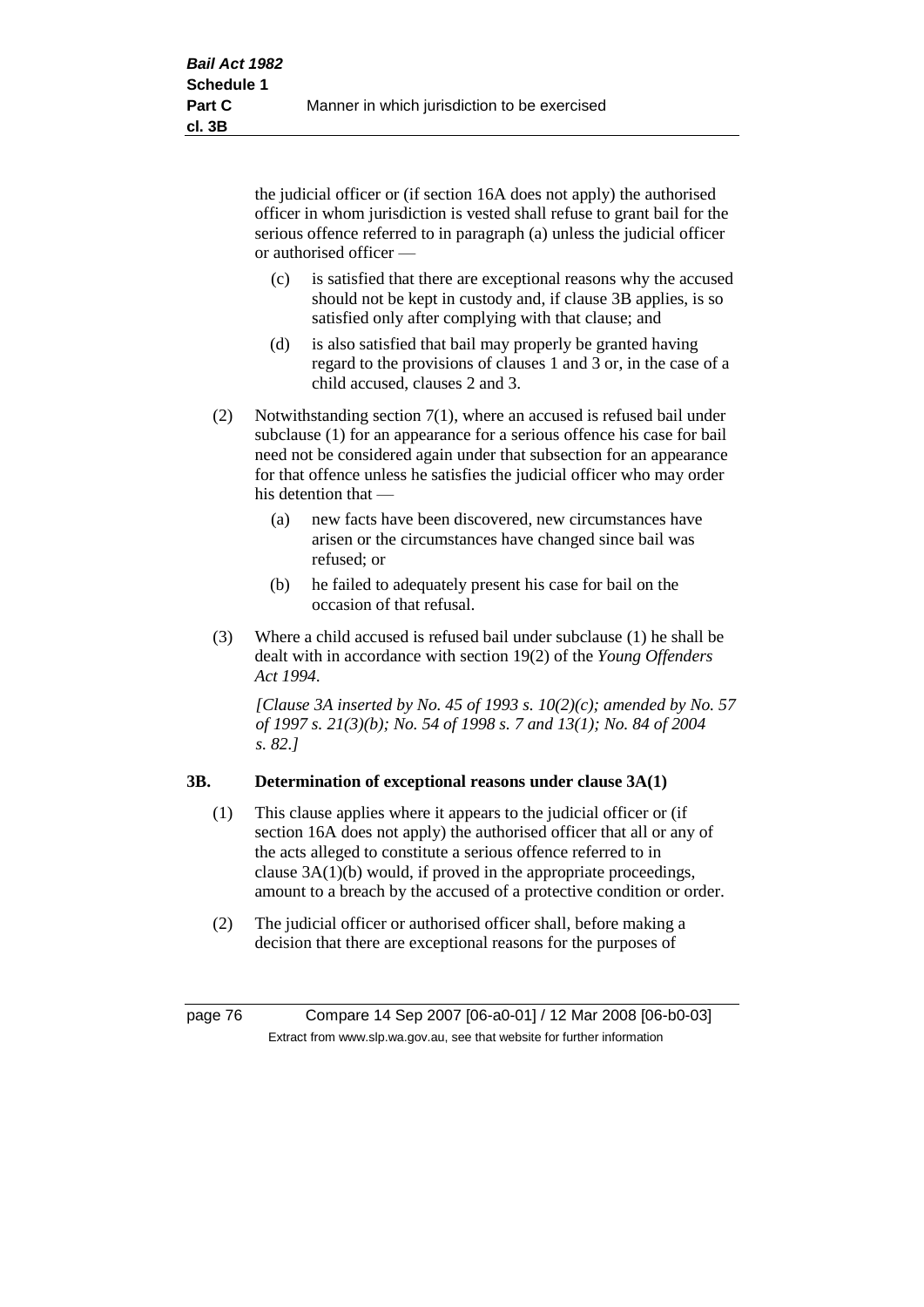clause  $3A(1)(c)$ , make enquiry, or cause enquiry to be made, whether there has already been —

- (a) any breach by the accused of the protective condition or order that has been proved in proceedings;
- (b) any alleged breach by the accused of the protective condition or order that has not been so proved, including an allegation that has not been the subject of a prosecution or any other communication to any relevant official; or
- (c) any alleged breach by the accused of any other protective condition or order that has been the subject of a prosecution.
- (3) On becoming aware of any such alleged breach, the judicial officer or authorised officer shall give each person for whose protection a protective condition or order referred to in subclause (2) was imposed or made (a **"relevant person"**) a reasonable opportunity to give evidence by affidavit on matters relating to that protective condition or order.
- (4) The judicial officer or authorised officer shall in making any decision for the purposes of clause  $3A(1)(c)$  —
	- (a) give due weight to  $-$ 
		- (i) any evidence given under subclause (3);
		- (ii) any adverse effect that a grant of bail to the accused would have on a relevant person; and
		- (iii) any difficulty that a relevant person might have in proving any future breach of a protective condition or order;
	- (b) consider whether it would be appropriate to refuse bail and make a hospital order under section 5 of the *Criminal Law (Mentally Impaired Accused) Act 1996*;
	- (c) in the case of a condition imposed for a purpose mentioned in clause 2(2)(c) or (d) of Part D, treat any alleged breach of the condition as a serious matter even if the conduct alleged to amount to the breach in itself appears to be trivial; and

Compare 14 Sep 2007 [06-a0-01] / 12 Mar 2008 [06-b0-03] page 77 Extract from www.slp.wa.gov.au, see that website for further information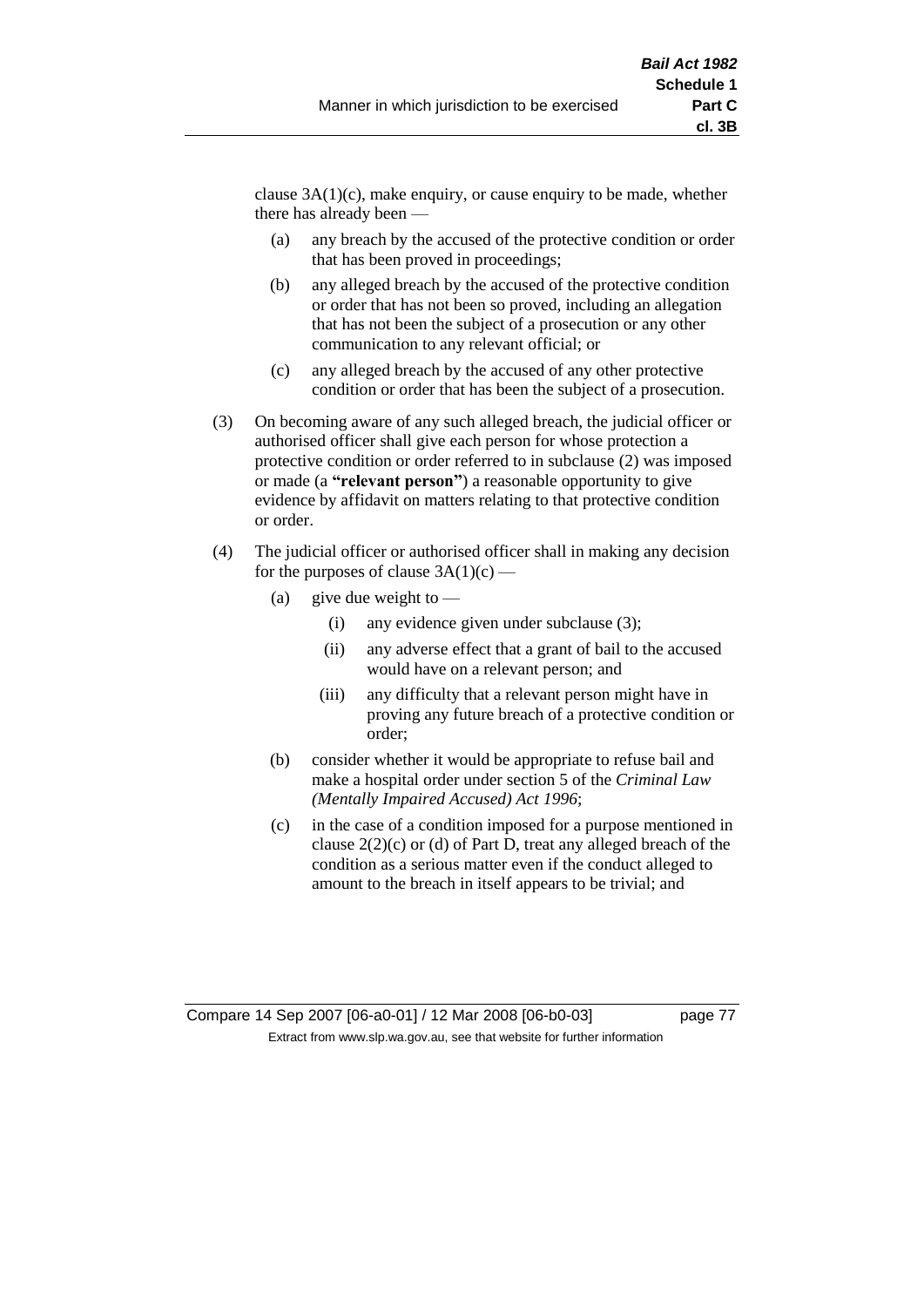- (d) consider whether any alleged breach of a protective condition or order that has occurred shows that the purpose of the condition or order has not been achieved and that the accused should be kept in custody.
- (5) The provisions of this clause do not limit the matters that the judicial officer or authorised officer may take into account for the purposes of clause  $3A(1)(c)$ .
- (6) In this clause —

#### **"protective condition or order"** means —

- (a) a condition imposed for a purpose mentioned in clause  $2(2)(c)$  or (d) of Part D;
- (b) a violence restraining order or a police order under the *Restraining Orders Act 1997*; or
- (c) a Part VII order under the *Justices Act*  $1902^{2}$ 
	- (i) that under section 86 of the *Restraining Orders Act 1997* is taken to be a misconduct restraining order under that Act; and
	- (ii) that shows on the face of the order that the causing or threatening of personal injury by the accused was a ground for the making of the order.

*[Clause 3B inserted by No. 54 of 1998 s. 13(2); amended by No. 38 of 2004 s. 60; No. 59 of 2004 s. 141; No. 84 of 2004 s. 11 and 82.]*

#### **4. When bail to be granted after conviction**

In deciding whether or not to grant bail to an accused who is in custody waiting to be sentenced or otherwise dealt with for an offence of which he has been convicted or awaiting the disposal of appeal proceedings, the judicial officer shall, subject to clauses 5 and 6, consider whether -

- (a) in the case of an accused waiting to be sentenced, there is a strong likelihood that he will impose a non-custodial sentence; or
- (b) in either case, there are exceptional reasons why the accused should not be kept in custody,

page 78 Compare 14 Sep 2007 [06-a0-01] / 12 Mar 2008 [06-b0-03] Extract from www.slp.wa.gov.au, see that website for further information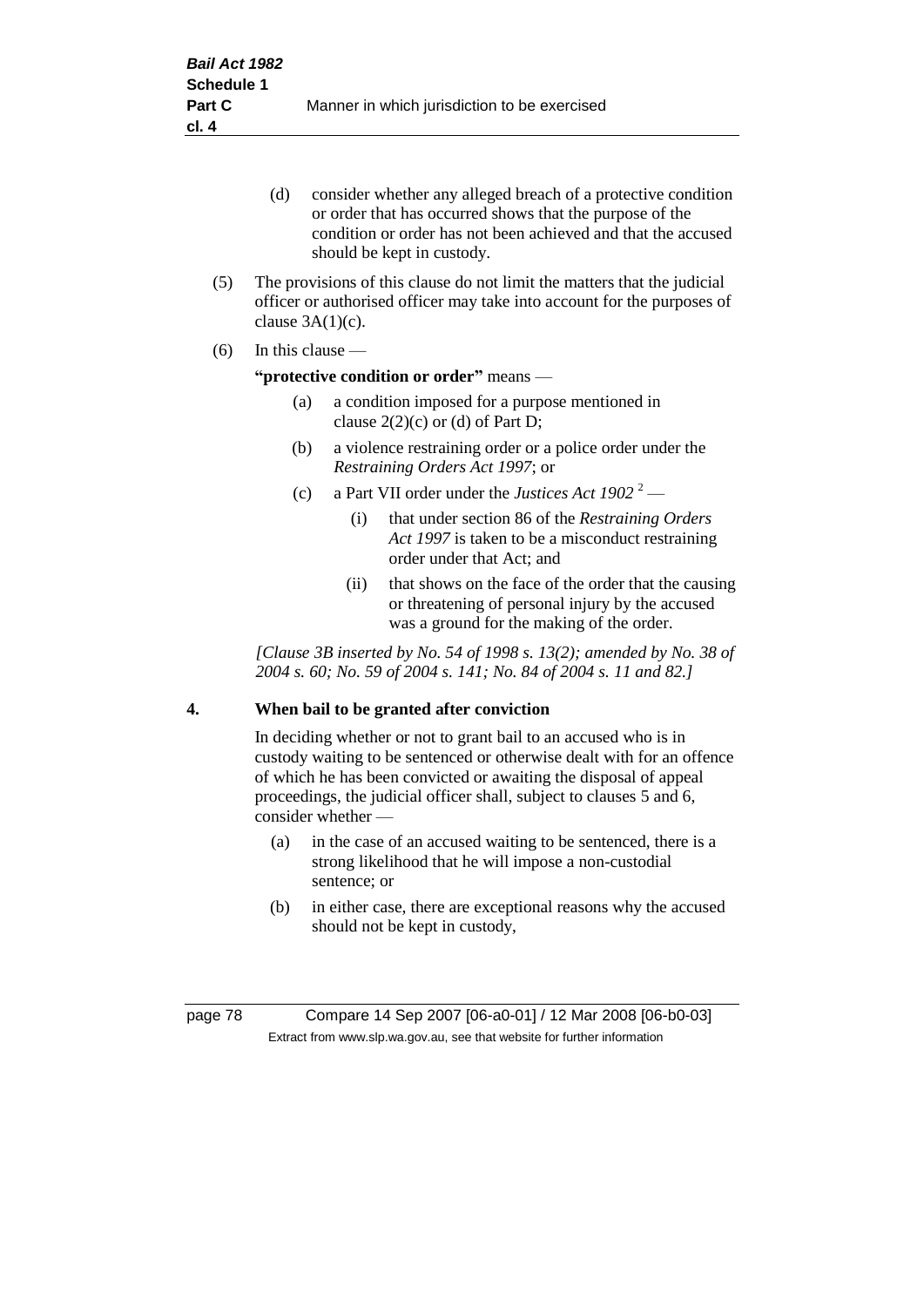**cl. 5**

and shall only grant bail to him if he is satisfied that —

- (c) in the case of an accused waiting to be sentenced, at least one of those reasons exists and, in the case of an appellant, the reason mentioned in paragraph (b) exists; and
- (d) he may properly do so having regard to the provisions of clauses 1 and 3 or, in the case of a child, clauses 2 and 3.

*[Clause 4 amended by No. 84 of 2004 s. 82.]*

#### **5. Exception for bail for an appeal under the** *Criminal Appeals Act 2004* **Part 2**

Clause 4 does not apply to the bail of a person who is awaiting the disposal of appeal proceedings under Part 2 of the *Criminal Appeals Act 2004*; such a person shall be deemed for the purposes of this Part to be awaiting an appearance in court before conviction for an offence.

*[Clause 5 inserted by No. 33 of 1989 s. 18; amended by No. 59 of 2004 s. 141; No. 84 of 2004 s. 11.]*

#### **6. Bail of people on community orders etc.**

For the purpose of determining whether clause 4 applies, a person in custody —

- (a) under section 50, 79, 84E, 128, 129 or 132 of the *Sentencing Act 1995* in connection with a possible breach of a conditional release order, a sentence of suspended imprisonment or conditional suspended imprisonment or a community order imposed under that Act; or
- (b) under section 43 of the *Young Offenders Act 1994* in respect of an alleged breach of a youth community based order, an intensive youth supervision order or a conditional release order made under that Act,

is to be taken as not having been convicted of the offence for which the sentence was imposed.

*[Clause 6 inserted by No. 78 of 1995 s. 8; amended by No. 27 of 2004 s. 13(3).]*

Compare 14 Sep 2007 [06-a0-01] / 12 Mar 2008 [06-b0-03] page 79 Extract from www.slp.wa.gov.au, see that website for further information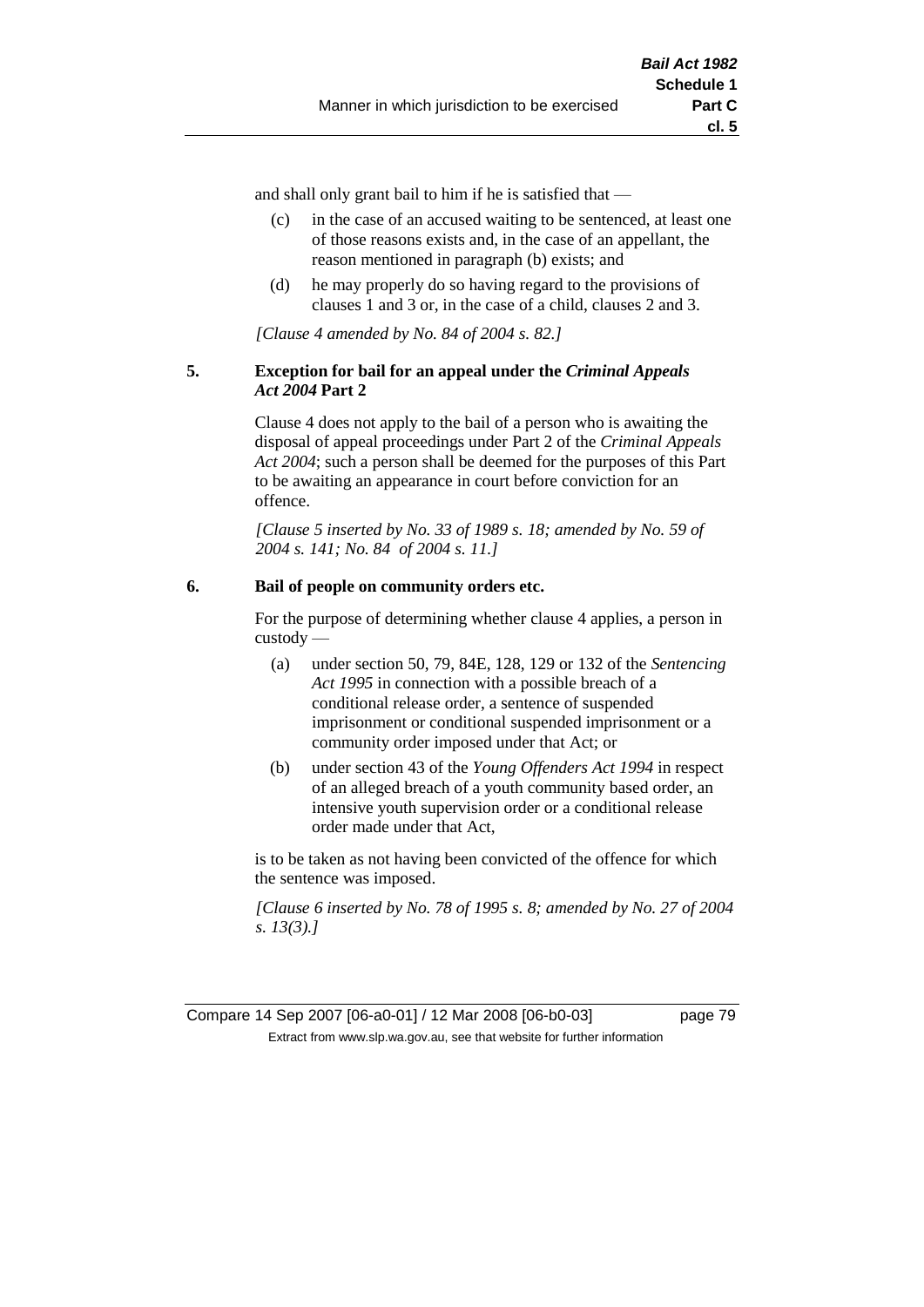Limitation on period of bail

## **7. Bail for initial appearance to be for not more than 7 days**

In fixing the terms of bail of an accused for his initial appearance in court for an offence, a justice or an authorised officer shall require him to make the appearance within the period of 7 days commencing on and including the day on which the accused was arrested for the offence.

*[Clause 7 amended by No. 84 of 2004 s. 82.]*

#### **8. Bail on adjournment in court of summary jurisdiction to be for not more than 30 days except by consent**

In fixing the terms of bail of an accused for an appearance in court after an adjournment of proceedings for an offence, a judicial officer sitting as a court of summary jurisdiction shall require him to make the appearance within the period of 30 days commencing on and including the day on which the proceedings are adjourned, unless the accused consents to appear on a later day.

*[Clause 8 amended by No. 49 of 1988 s. 90(c); No. 59 of 2004 s. 141; No. 84 of 2004 s. 82.]*

#### **9. Provision as to calculation of time**

The periods specified in clauses 7 and 8 shall be calculated to include any Sunday or public holiday.

# **Part D — Conditions which may be imposed on a grant of bail**

## **1. Conditions as to forfeiture and giving security may be imposed on the accused and sureties**

- (1) A judicial officer or authorised officer, on a grant of bail, may impose conditions under this clause if he considers that it is desirable to do so to ensure the performance of the accused's bail undertaking.
- (2) If a judicial officer or authorised officer considers that it is desirable as mentioned in subclause (1), he may in addition to releasing the

page 80 Compare 14 Sep 2007 [06-a0-01] / 12 Mar 2008 [06-b0-03] Extract from www.slp.wa.gov.au, see that website for further information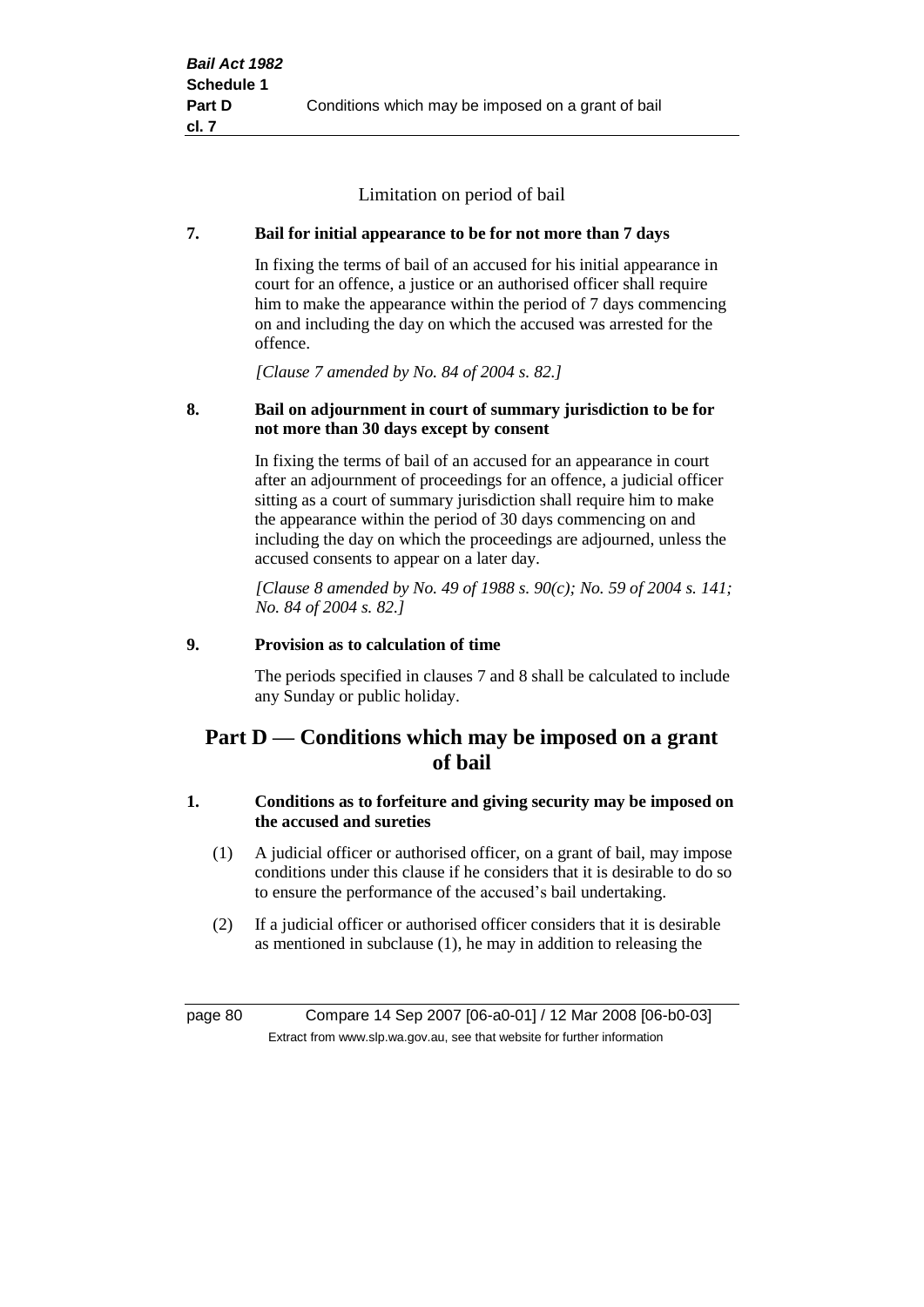accused on his bail undertaking impose any one or more of the following conditions —

- (a) that the accused in his bail undertaking agree to forfeit a specified amount of money if he fails to comply with any requirement of his bail undertaking mentioned in section  $28(2)(a)$  or  $(b)(ii)$ ;
- (b) that a surety or a specified number of sureties enter into a surety undertaking or surety undertakings whereby he or they agree to forfeit a specified amount or specified amounts of money if the accused fails to comply with any requirement of his bail undertaking mentioned in section  $28(2)(a)$  or (b)(ii);
- (c) that any of them the accused and the surety or sureties give security of a specified value, including the deposit of a specified amount of cash, for the performance of their respective obligations;
- (d) that any of them the accused and the surety or sureties deposit with a specified officer any specified passbook or document relating to the title to, or ownership of, any account or other asset offered as security for the performance of their respective obligations; or
- (e) that any of them the accused and the surety or sureties, at his or their own expense or otherwise, enter into such mortgage, charge, assignment or other transaction, or take such other step, as may be required, including completion of the necessary documents, to render any security effective and enforceable by the State.
- (3) The nature and sufficiency of any security, and the documentation therefor, required under subclause (2) shall be determined by the judicial officer or authorised officer who imposed the condition or, if no determination is so made —
	- (a) by the person before whom the bail undertaking is entered into, where the security is to be given by the accused; and
	- (b) where the security is to be given by a surety, by any person authorised under section 36 to approve the surety or before whom the surety undertaking is entered into.
- (4) When a bail undertaking ceases to have effect as provided in section 34(a) to (d), or upon an accused being acquitted of a charge

Compare 14 Sep 2007 [06-a0-01] / 12 Mar 2008 [06-b0-03] page 81 Extract from www.slp.wa.gov.au, see that website for further information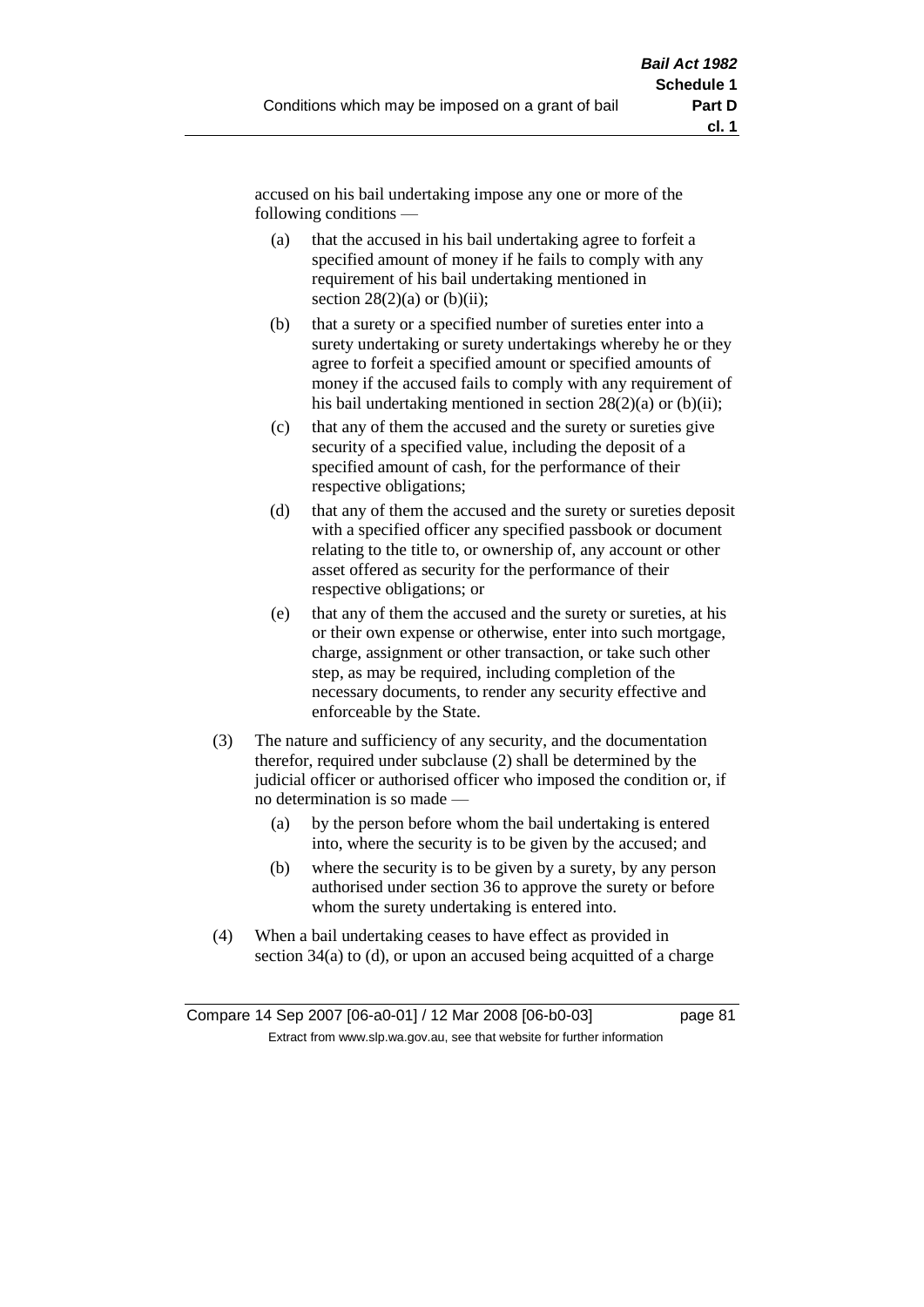under section 51(1) or (2) or discharged from further proceedings therefor, each of them the accused, or where section 34(b) applies his personal representative, and any surety is entitled to have returned to him any security given under subclause (2).

(5) When a surety undertaking ceases to have effect as provided in section 47(a) to (f), a surety is entitled to have returned to him any security given under subclause  $(2)$ .

*[Clause 1 amended by No. 65 of 2003 s. 121(3); No. 84 of 2004 s. 82.]*

#### **2. Other conditions which may be imposed**

- (1) A judicial officer or authorised officer, on a grant of bail, may impose conditions —
	- (a) to be complied with before the accused is released on bail or while the accused is on bail;
	- (b) as to the accused's conduct while on bail; or
	- (c) as to where the accused shall reside while on bail,

if he considers that it is desirable for any purpose mentioned in subclause (2), (2b), (3) or (4).

- (1a) Without limiting subclause (1), a judicial officer or authorised officer shall, on a grant of bail to a child accused, consider whether it is desirable for any purpose mentioned in subclause (2) to impose a condition as to —
	- (a) any period in each day during which the child is to remain at a particular place;
	- (b) any person with whom the child is not to associate or communicate;
	- (c) any place that the child is not to frequent;
	- (d) the attendance by the child at a school or other educational institution; or
	- (e) any other matter,

and the judicial officer or authorised officer may impose any such condition.

page 82 Compare 14 Sep 2007 [06-a0-01] / 12 Mar 2008 [06-b0-03] Extract from www.slp.wa.gov.au, see that website for further information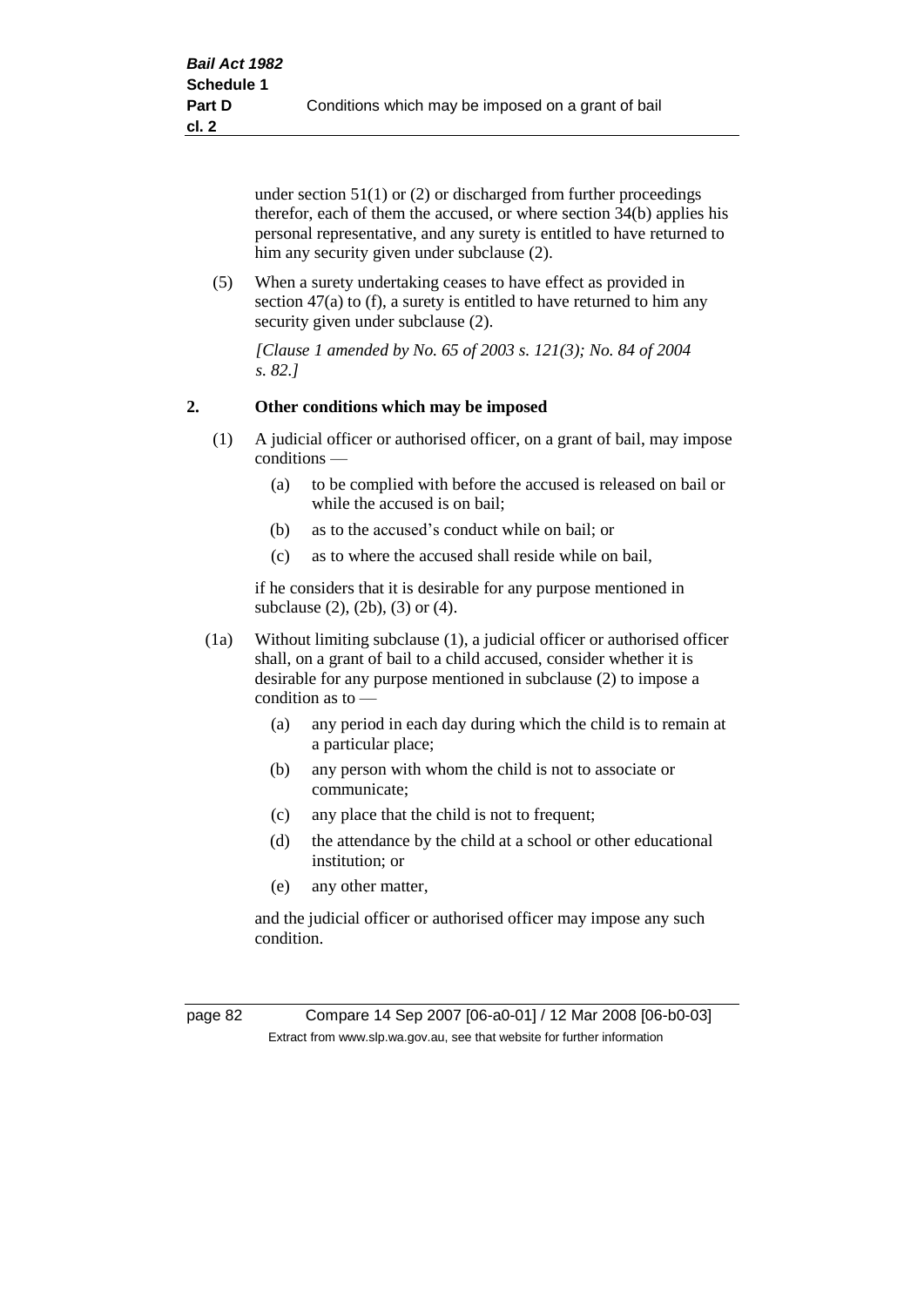- (2) Any condition may be imposed under subclause (1) or (1a) to ensure that an accused —
	- (a) appears in court in accordance with his bail undertaking;
	- (b) does not while on bail commit an offence;
	- (c) does not endanger the safety, welfare or property of any person;
	- (d) does not interfere with witnesses or otherwise obstruct the course of justice, whether in relation to himself or any other person; or
	- (e) as regards the period when the accused is on trial, does not prejudice the proper conduct of the trial.
- (2a) Before imposing a condition on a grant of bail for a purpose mentioned in subclause (2)(c) or (d) a judicial officer or authorised officer is to consider whether that purpose would be better served, or could be better assisted, by a restraining order made under the *Restraining Orders Act 1997* and whether, in the case of a judicial officer, to exercise the power in section 63 of that Act or, in the case of an authorised officer, to make a telephone application under that Act.
- (2b) Where a judicial officer is of the opinion that the accused should while on bail -
	- (a) be counselled for a behavioural problem; or
	- (b) attend a course or programme that may assist with such a problem,

the judicial officer may under subclause (1) impose a condition for that purpose that requires the accused to —

- (c) attend a prescribed person to be counselled; or
- (d) attend a prescribed course or programme,

that is specified by the judicial officer in the condition.

(3) Where a judicial officer who grants bail to an accused is of the opinion that the accused's physical condition ought to be examined the officer may, under subclause (1), impose any condition which the officer considers desirable for the purpose of ensuring that the accused is examined by a medical practitioner.

Compare 14 Sep 2007 [06-a0-01] / 12 Mar 2008 [06-b0-03] page 83 Extract from www.slp.wa.gov.au, see that website for further information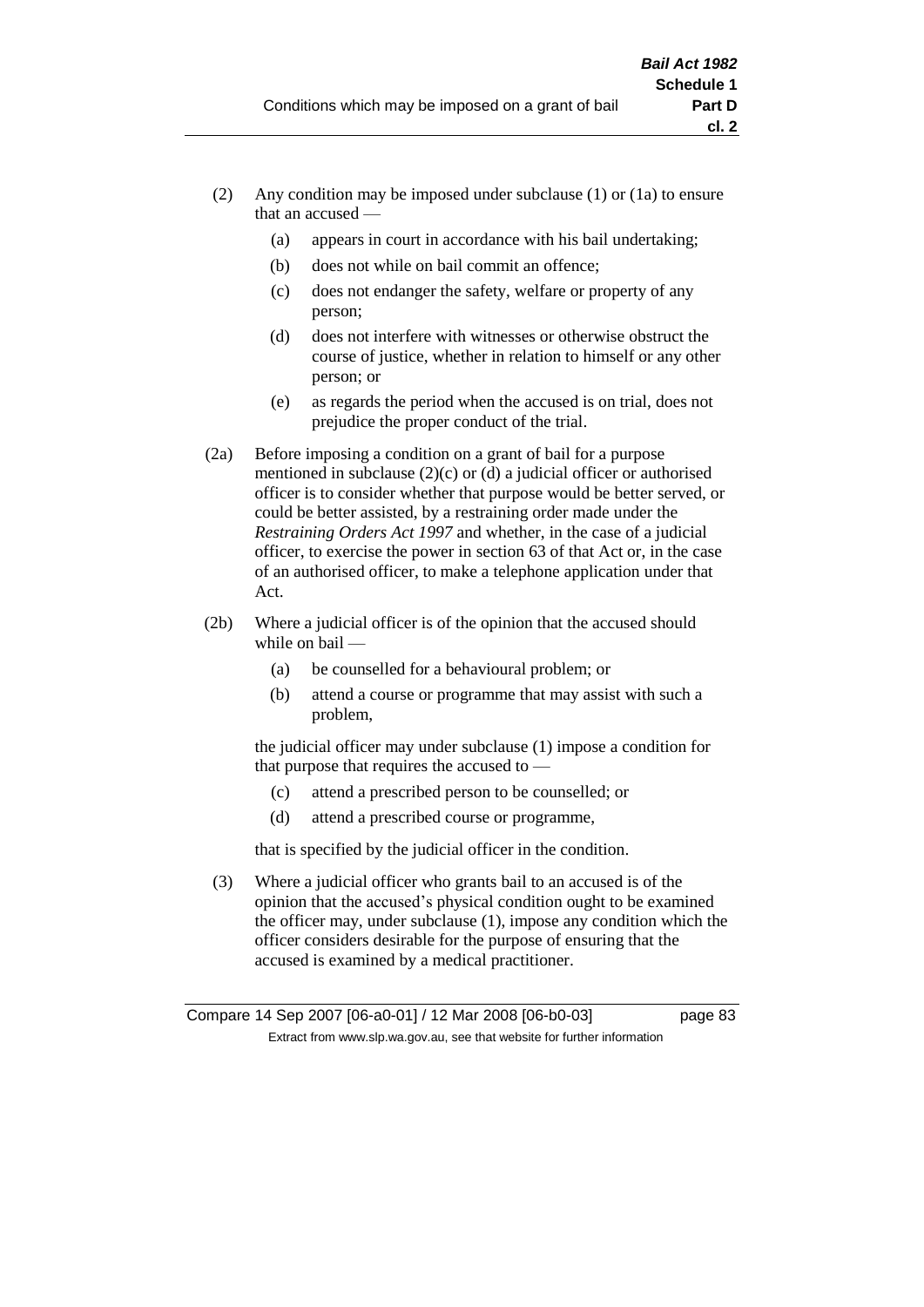- (3a) Where a judicial officer who grants bail to an accused is of the opinion that the accused's mental condition ought to be examined the officer may, under subclause (1), impose any condition which the officer considers desirable for the purpose of ensuring that the accused's mental condition is examined including a condition —
	- (a) that the accused be examined by a medical practitioner or an authorised mental health practitioner (as defined in the *Mental Health Act 1996*) for the purpose of deciding whether to make a referral under section 29 of that Act;
	- (b) that the accused be admitted to an authorised hospital (as defined in the *Mental Health Act 1996*);
	- (c) that the accused be examined by a psychiatrist.
- (4) Where a judicial officer is of the opinion that an accused is suffering from alcohol or drug abuse and is in need of care or treatment either on that account, or to enable him to be prepared for his trial, the judicial officer may, under subclause (1), impose any condition which he considers desirable for the purpose of ensuring that the accused receives such care or treatment, including that he lives in, or from time to time attends at, a specified institution or place in order to receive such care or treatment.
- (5) Where a judicial officer imposes a condition for a purpose mentioned in subclause (2b), (3), (3a) or (4), the judicial officer shall cause to be sent to the person who is to counsel or examine the accused, or the place at which the accused is to attend, a statement of the reasons for imposing the condition.
- (6) Where a condition is imposed under this clause that an accused shall reside in premises established for the accommodation of persons to whom bail has been granted, that condition shall be deemed to include a further condition that the accused shall comply with such rules as are for the time being laid down for the maintenance of the good order of those premises, whether such rules are made under section 67 or by the authority responsible for the good order of the premises.
- (7) In this clause —

**"medical practitioner"** means a medical practitioner within the meaning of the *Medical Act 1894*; and

page 84 Compare 14 Sep 2007 [06-a0-01] / 12 Mar 2008 [06-b0-03] Extract from www.slp.wa.gov.au, see that website for further information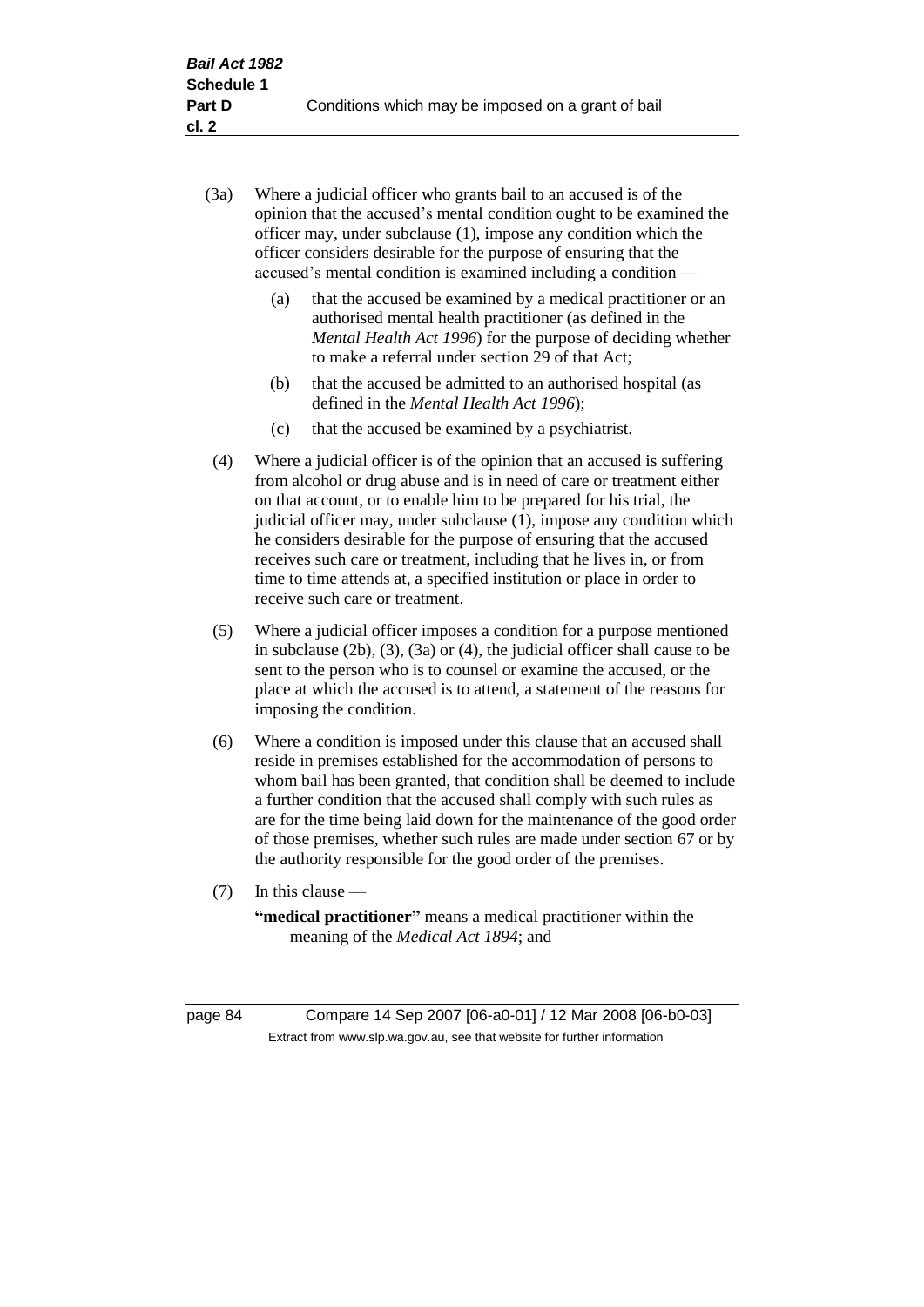**"psychiatrist"** has the same meaning as it has in the *Mental Health Act 1996*.

*[Clause 2 amended by No. 45 of 1993 s. 10(3); No. 69 of 1996 s. 3; No. 54 of 1998 s. 12; No. 84 of 2004 s. 82.]*

#### **3. Home detention condition may be imposed**

- (1) A judicial officer may, subject to this clause, impose a home detention condition as a condition on a grant of bail.
- (2) A home detention condition shall not be imposed unless the accused is over the age of 17 years and the judicial officer is satisfied —
	- (a) after considering a report from a community corrections officer about the accused and his circumstances, that the accused is suitable to be subject to a home detention condition;
	- (b) that the place where it is proposed the accused will remain while subject to the home detention condition is a suitable place; and
	- (c) that unless a home detention condition is imposed, the accused will not be released on bail.
- (3) A home detention condition is a condition that while the accused is on bail the accused shall —
	- (a) remain at and not leave the place specified in the bail record form and in the bail undertaking (or in a notice under section 50E) until the time specified, or deemed by section 31(3) to be specified, in the bail undertaking except —
		- (i) to work in gainful employment approved by a community corrections officer;
		- (ii) with the approval of a community corrections officer, to seek gainful employment;
		- (iii) to obtain urgent medical or dental treatment for the accused;
		- (iv) for the purpose of averting or minimizing a serious risk of death or injury to the accused or to another person;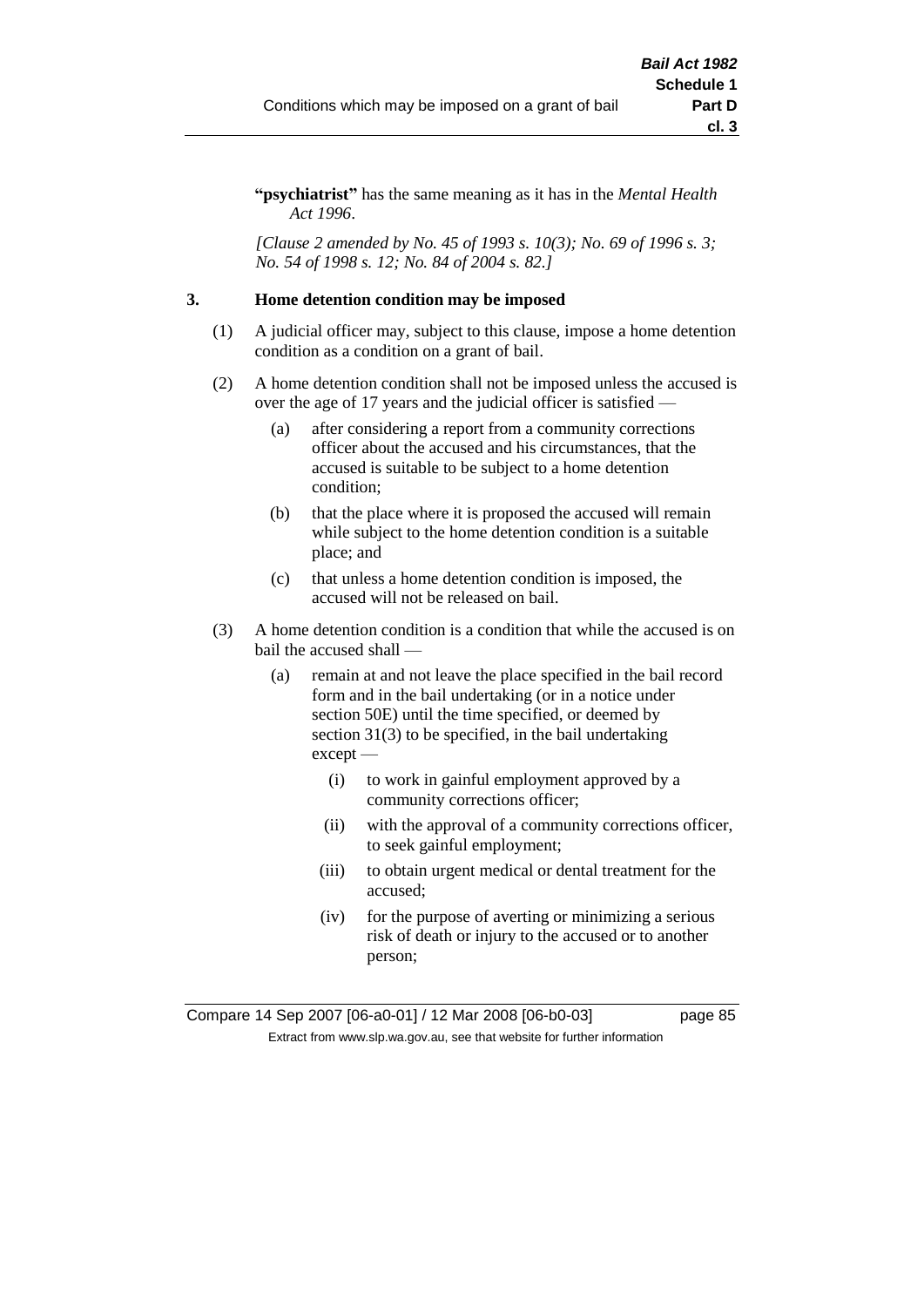|     | (v)   | to obey an order issued under a written law (such as a<br>summons) requiring the accused's presence<br>elsewhere;                                                                                                     |
|-----|-------|-----------------------------------------------------------------------------------------------------------------------------------------------------------------------------------------------------------------------|
|     | (vi)  | for a purpose approved of by a community<br>corrections officer; or                                                                                                                                                   |
|     | (vii) | on the direction of a community corrections officer;                                                                                                                                                                  |
| (b) |       | not leave the State;                                                                                                                                                                                                  |
| (c) |       | comply with every reasonable direction of a community<br>corrections officer;                                                                                                                                         |
| (d) |       | comply with such of the conditions specified in the list<br>provided under section $24A(4)$ as may be specified in a notice<br>given under section 50E(b); and                                                        |
| (e) |       | when requested to do so, produce a copy of his bail<br>undertaking and any notice by the CEO (corrections) under<br>section 50E for inspection by a community corrections officer<br>or a member of the Police Force. |
|     |       | [Clause 3 inserted by No. 61 of 1990 s. 15; amended by No. 31 of<br>1993 s. 9; No. 84 of 2004 s. 82; No. 65 of 2006 s. 53.]                                                                                           |

page 86 Compare 14 Sep 2007 [06-a0-01] / 12 Mar 2008 [06-b0-03] Extract from www.slp.wa.gov.au, see that website for further information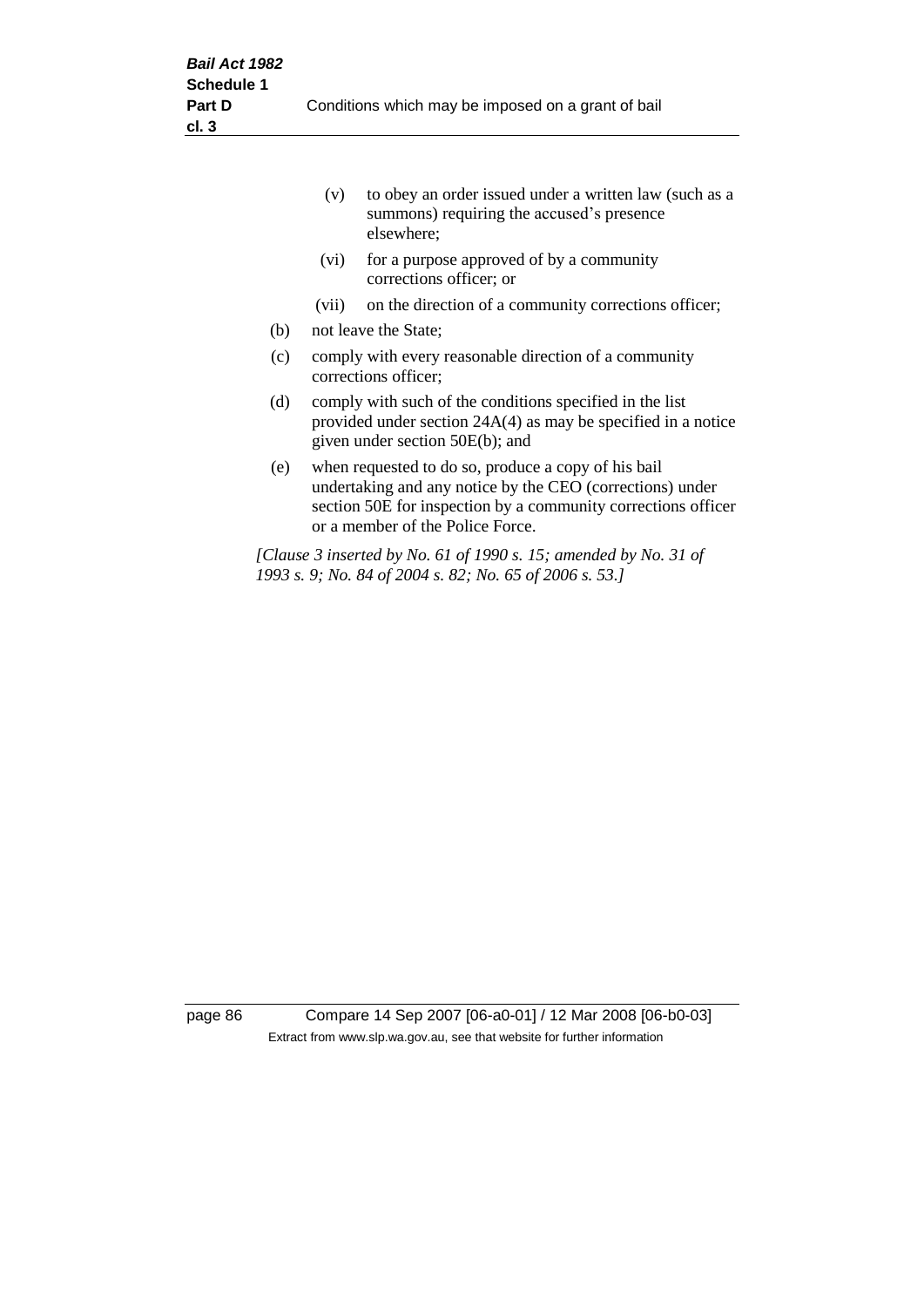**cl. 1**

# **Schedule 2**

*[Heading inserted by No. 45 of 1993 s. 11.]*

[Section 3(1)]

# **Serious offences**

|    | <b>Enactment</b>             | <b>Description of offence</b>                                                    |
|----|------------------------------|----------------------------------------------------------------------------------|
| 1. | <b>The Criminal Code</b>     |                                                                                  |
|    | s. 278 (as read with s. 282) | Wilful murder                                                                    |
|    | s. 279 (as read with s. 282) | Murder                                                                           |
|    | s. 280 (as read with s. 287) | Manslaughter                                                                     |
|    | s. 292                       | Disabling in order to commit<br>indictable offence                               |
|    | s. 294                       | Acts intended to cause grievous<br>bodily harm or to resist or prevent<br>arrest |
|    | s. 297                       | Grievous bodily harm                                                             |
|    | s. 301                       | Wounding and similar acts                                                        |
|    | s. $304(2)$                  | Acts or omissions, with intent to<br>harm, causing bodily harm or<br>danger      |
|    | s. 317                       | Assault occasioning bodily harm                                                  |
|    | s. $317A(a)$                 | Assault with intent to commit or<br>facilitate a crime                           |
|    | s. $317A(b)$                 | Assault with intent to do grievous<br>bodily harm                                |
|    | s. 318                       | Serious assaults                                                                 |
|    | s. 323                       | Indecent assault                                                                 |
|    | s. 324                       | Aggravated indecent assault                                                      |
|    | s. 325                       | Sexual penetration without consent                                               |
|    |                              |                                                                                  |

Compare 14 Sep 2007 [06-a0-01] / 12 Mar 2008 [06-b0-03] page 87 Extract from www.slp.wa.gov.au, see that website for further information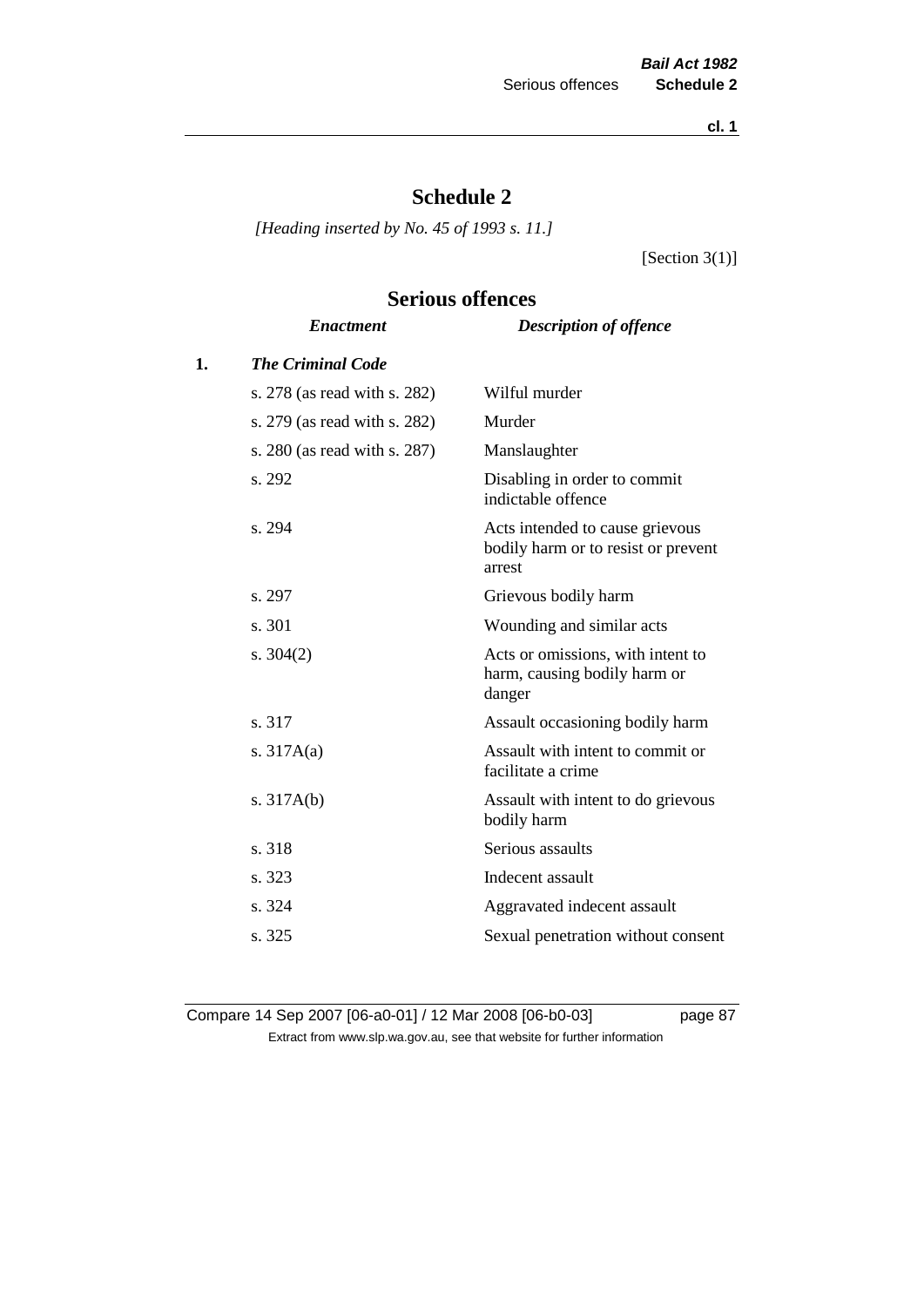**cl. 2**

|     | <i><b>Enactment</b></i>         | <b>Description of offence</b>                                                                                                                      |
|-----|---------------------------------|----------------------------------------------------------------------------------------------------------------------------------------------------|
|     | s. 326                          | Aggravated sexual penetration<br>without consent                                                                                                   |
|     | s. 331B                         | Sexual servitude                                                                                                                                   |
|     | s. 331C                         | Conducting business involving<br>sexual servitude                                                                                                  |
|     | s.331D                          | Deceptive recruiting for<br>commercial sexual services                                                                                             |
|     | s. 332                          | Kidnapping                                                                                                                                         |
|     | s. 333                          | Deprivation of liberty                                                                                                                             |
|     | s. 338E                         | <b>Stalking</b>                                                                                                                                    |
|     | s. 378                          | Stealing a motor vehicle                                                                                                                           |
|     | s. 392                          | Robbery                                                                                                                                            |
|     | s. 393                          | Assault with intent to rob                                                                                                                         |
|     | s. 401                          | <b>Burglary</b>                                                                                                                                    |
|     | s.444                           | Criminal damage, if the property is<br>destroyed or damaged by fire                                                                                |
| 2.  | <b>Bush Fires Act 1954</b>      |                                                                                                                                                    |
|     | s. 32                           | Wilfully lighting a fire or causing a<br>fire to be lit under such<br>circumstances as to be likely to<br>injure or damage a person or<br>property |
| 2a. | <b>Misuse of Drugs Act 1981</b> |                                                                                                                                                    |
|     | s. $6(1)$                       | Offences concerned with<br>prohibited drugs generally                                                                                              |
|     | s. $7(1)$                       | Offences concerned with<br>prohibited plants generally                                                                                             |
|     | s. $33(1)(a)$                   | Attempting to commit an offence<br>under section $6(1)$ or $7(1)$                                                                                  |
|     |                                 |                                                                                                                                                    |

# page 88 Compare 14 Sep 2007 [06-a0-01] / 12 Mar 2008 [06-b0-03] Extract from www.slp.wa.gov.au, see that website for further information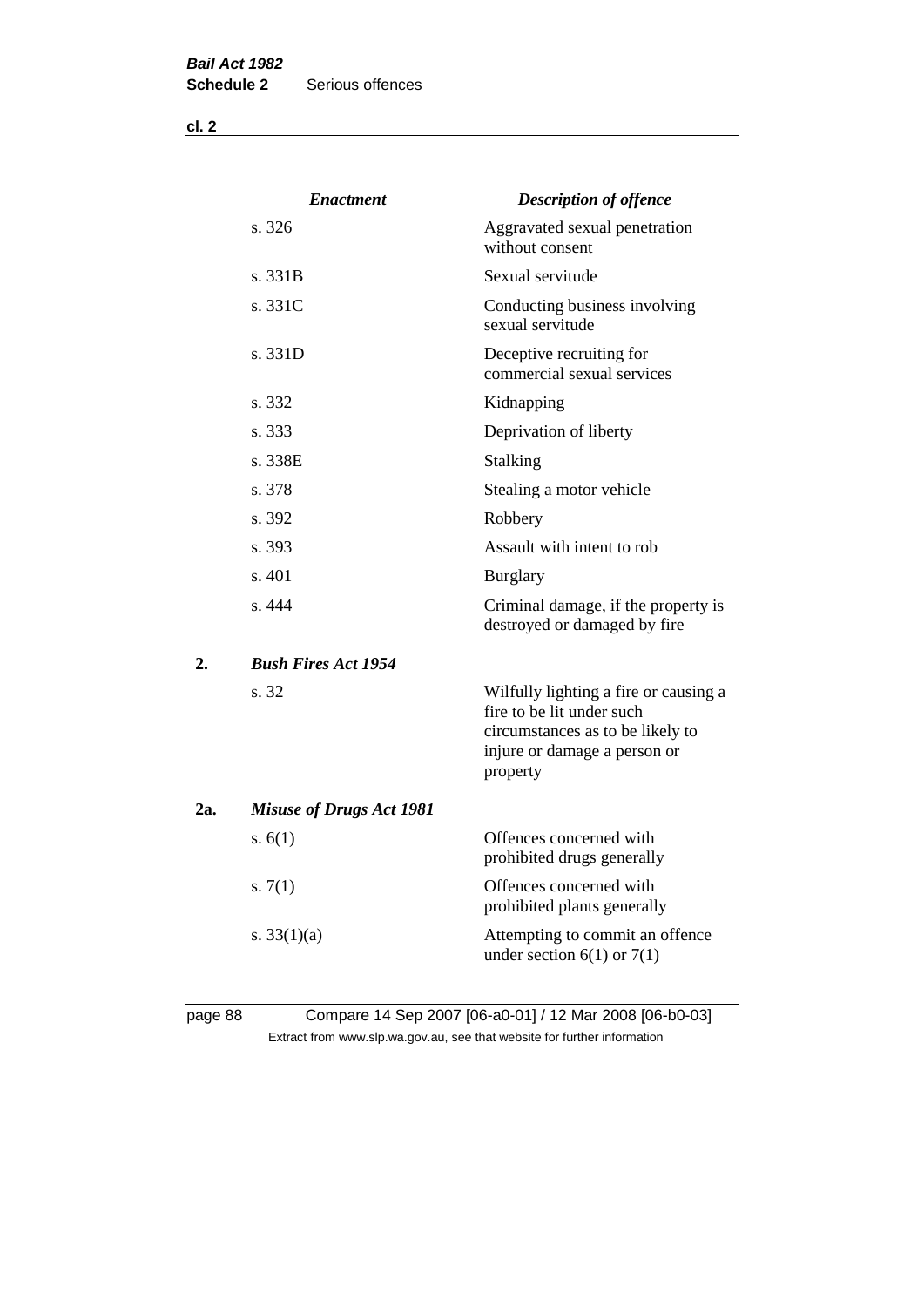#### **cl. 2b**

|     | <b>Enactment</b>                                                           |       | <b>Description of offence</b>                                                                                                                                  |  |  |
|-----|----------------------------------------------------------------------------|-------|----------------------------------------------------------------------------------------------------------------------------------------------------------------|--|--|
|     | s. $33(2)(a)$                                                              |       | Conspiracy to commit an offence<br>under s. $6(1)$ or $7(1)$                                                                                                   |  |  |
| 2b. | <b>Restraining Orders Act 1997</b>                                         |       |                                                                                                                                                                |  |  |
|     | s. $61(1)$                                                                 | order | Breach of a violence restraining                                                                                                                               |  |  |
|     | s. $61(2a)$                                                                |       | Breach of a police order                                                                                                                                       |  |  |
|     | s. $86(2)$                                                                 |       | Breach of a Part VII order under<br>the Justices Act 1902 <sup>2</sup> —                                                                                       |  |  |
|     |                                                                            | (a)   | that under section 86 of the<br><b>Restraining Orders Act 1997</b><br>is taken to be a misconduct<br>restraining order under that<br>Act; and                  |  |  |
|     |                                                                            | (b)   | that shows on the face of the<br>order that the causing or<br>threatening of personal<br>injury by the accused was a<br>ground for the making of the<br>order. |  |  |
| 3.  | <b>Road Traffic Act 1974</b>                                               |       |                                                                                                                                                                |  |  |
|     | s. 59                                                                      |       | Dangerous driving causing death,<br>injury, etc.                                                                                                               |  |  |
|     | s. 59A                                                                     | harm  | Dangerous driving causing bodily                                                                                                                               |  |  |
|     | $\Delta$ Cohedule 2 inserted by No. 45 of 1003 s. 11; amended by No. 82 of |       |                                                                                                                                                                |  |  |

*[Schedule 2 inserted by No. 45 of 1993 s. 11; amended by No. 82 of 1994 s. 13; No. 38 of 1998 s. 4(2); No. 54 of 1998 s. 15; No. 23 of 2001 s. 10(1); No. 4 of 2004 s. 24 and 26; No. 38 of 2004 s. 61; No. 62 of 2004 s. 9(1); No. 84 of 2004 s. 82.]* 

## Compare 14 Sep 2007 [06-a0-01] / 12 Mar 2008 [06-b0-03] page 89 Extract from www.slp.wa.gov.au, see that website for further information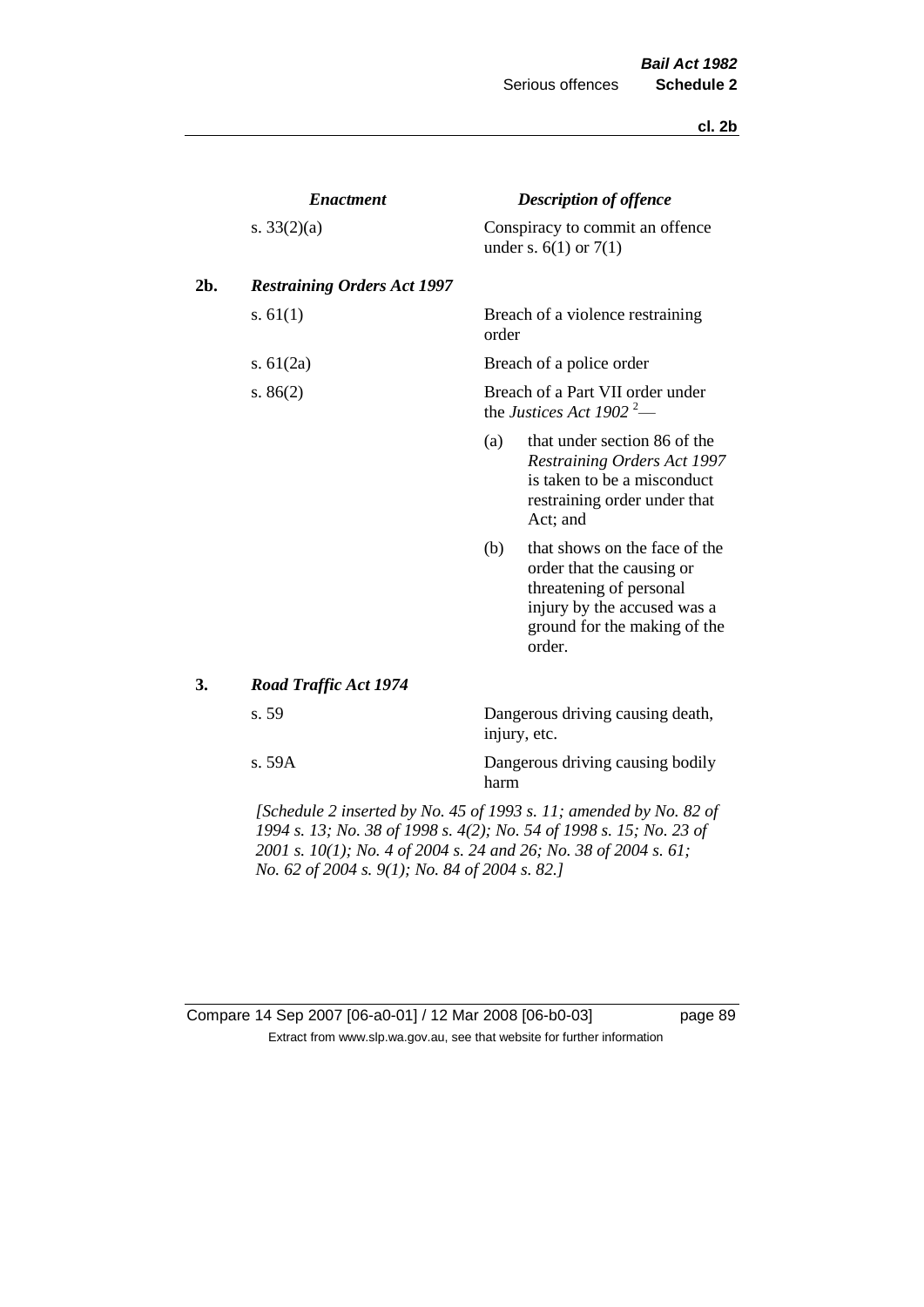## **Notes**

<sup>1</sup> This reprint is a compilation as at 14 September 2007 of the *Bail Act 1982* and includes the amendments made by the other written laws referred to in the following table  $1a, 3$ . The table also contains information about any reprint.

#### **Compilation table**

| <b>Short title</b>                                                          | <b>Number</b><br>and year      | Assent     | <b>Commencement</b>                                                        |
|-----------------------------------------------------------------------------|--------------------------------|------------|----------------------------------------------------------------------------|
| Bail Act 1982                                                               | 86 of 1982                     |            | 18 Nov 1982 6 Feb 1989 (see s. 2 and<br><i>Gazette</i> 27 Jan 1989 p. 263) |
| Acts Amendment<br>(Abolition of Capital)<br>Punishment) Act 1984<br>Pt. III | 52 of 1984                     | 5 Sep 1984 | 3 Oct 1984                                                                 |
| <b>Bail Amendment</b><br>Act 1984 <sup>4</sup>                              | 74 of 1984                     |            | 29 Nov 1984 6 Feb 1989 (see s. 2 and<br><i>Gazette</i> 27 Jan 1989 p. 263) |
| <b>Bail Amendment</b><br>Act 1988                                           | 15 of 1988                     | 6 Sep 1988 | 6 Feb 1989 (see s. 2 and<br><i>Gazette</i> 27 Jan 1989 p. 263)             |
| $\mathbf{r}$                                                                | <b>DU</b> 11 1000 <b>I</b> 1 D |            | $\cdots$ $\cdots$ $\cdots$ $\cdots$ $\cdots$ $\cdots$                      |

**Reprint of the** *Bail Act 1982* **under the** *Reprints Act 1984* **and s. 21 of the** *Bail*  Amendment Act 1988<sup>5</sup> (includes amendments listed above)

| Criminal Law<br>Amendment Act 1988<br>Pt.4                                        | 70 of 1988 | 15 Dec 1988 | 6 Feb 1989 (see s. 2(2)(b) and<br><i>Gazette</i> 27 Jan 1989 p. 263) |
|-----------------------------------------------------------------------------------|------------|-------------|----------------------------------------------------------------------|
| <b>Acts Amendment</b><br>(Children's Court)<br>Act 1988 Pt. 13                    | 49 of 1988 | 22 Dec 1988 | 1 Dec 1989 (see s. 2 and<br>Gazette 24 Nov 1989 p. 4327)             |
| Justices Amendment<br>Act 1989 s. 18                                              | 33 of 1989 | 22 Dec 1989 | 1 Jun 1991 (see s. 2 and<br><i>Gazette</i> 17 May 1991 p. 2455)      |
| <b>Community Corrections</b><br><b>Legislation Amendment</b><br>Act 1990 Pt. 2    | 61 of 1990 | 17 Dec 1990 | 3 Apr 1991 (see s. 2 and<br><i>Gazette</i> 22 Mar 1991 p. 1209)      |
| Child Welfare<br>Amendment Act<br>$(No. 2)$ 1990 s. 15                            | 83 of 1990 | 22 Dec 1990 | 1 Aug 1991 (see s. 2 and<br><i>Gazette</i> 1 Aug 1991 p. 3983)       |
| Children's Court of<br>Western Australia<br>Amendment Act<br>$(No. 2)$ 1991 s. 21 | 15 of 1991 | 21 Jun 1991 | 9 Aug 1991 (see s. 2(2) and<br>Gazette 9 Aug 1991 p. 4101)           |

**Reprint of the** *Bail Act 1982* **as at 17 Oct 1991** (includes amendments listed above)

page 90 Compare 14 Sep 2007 [06-a0-01] / 12 Mar 2008 [06-b0-03] Extract from www.slp.wa.gov.au, see that website for further information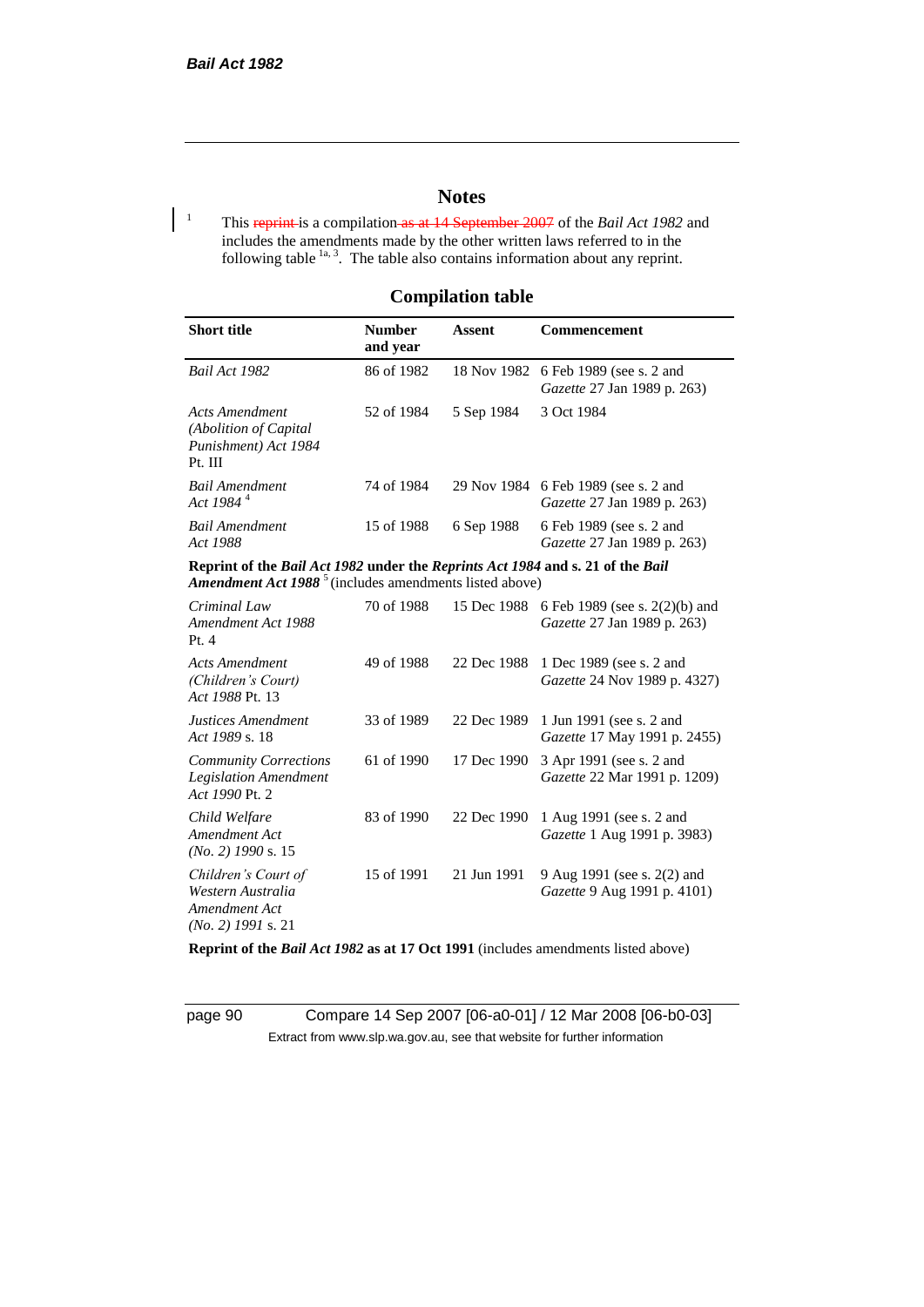| <b>Short title</b>                                                                         | <b>Number</b><br>and year | <b>Assent</b> | Commencement                                                                                                                                                            |
|--------------------------------------------------------------------------------------------|---------------------------|---------------|-------------------------------------------------------------------------------------------------------------------------------------------------------------------------|
| <b>Acts Amendment (Sexual</b><br>Offences) Act 1992 Pt. 3                                  | 14 of 1992                | 17 Jun 1992   | 1 Aug 1992 (see s. 2 and<br>Gazette 28 Jul 1992 p. 3671)                                                                                                                |
| <b>Acts Amendment</b><br>(Ministry of Justice)<br>Act 1993 Pt. 3 <sup>6</sup>              | 31 of 1993                | 15 Dec 1993   | 1 Jul 1993 (see s. 2)                                                                                                                                                   |
| Criminal Procedure<br>Amendment Act 1993<br>Pt. $2^7$                                      | 45 of 1993                | 20 Dec 1993   | Act other than s. 7-9 and<br>10(2)(b): 17 Jan 1994 (see<br>s. $2(1)$ ;<br>s. 7-9 and $10(2)(b)$ : 4 Mar 1994<br>(see s. $2(2)$ and <i>Gazette</i><br>4 Mar 1994 p. 915) |
| Criminal Law<br>Amendment Act 1994<br>s. $13(1)$ and $(2)$                                 | 82 of 1994                | 23 Dec 1994   | 20 Jan 1995 (see s. 2(2))                                                                                                                                               |
| Acts Amendment (Fines,<br>Penalties and<br><b>Infringement Notices</b> )<br>Act 1994 Pt. 3 | 92 of 1994                | 23 Dec 1994   | 1 Jan 1995 (see s. 2(1) and<br>Gazette 30 Dec 1994 p. 7211)                                                                                                             |
| Sentencing<br>(Consequential<br>Provisions) Act 1995 Pt. 5                                 | 78 of 1995                | 16 Jan 1996   | 4 Nov 1996 (see s. 2 and<br>Gazette 25 Oct 1996 p. 5632)                                                                                                                |
| Coroners Act 1996 s. 61                                                                    | 2 of 1996                 |               | 24 May 1996 7 Apr 1997 (see s. 2 and<br>Gazette 18 Mar 1997 p. 1529)                                                                                                    |
| <b>Mental Health</b><br>(Consequential<br>Provisions) Act 1996 Pt. 2                       | 69 of 1996                |               | 13 Nov 1996 13 Nov 1997 (see s. 2)                                                                                                                                      |

**Reprint of the** *Bail Act 1982* **as at 13 Mar 1997** (includes amendments listed above except those in the *Coroners Act 1996* and the *Mental Health (Consequential Provisions) Act 1996*) (corrections in *Gazette* 25 Jul 1997 p. 3909 and 14 Nov 1997 p. 6426)

*Statutes (Repeals and Minor Amendments) Act 1997* s. 21 57 of 1997 15 Dec 1997 15 Dec 1997 (see s. 2(1)) *Criminal Law Amendment Act (No. 1) 1998* s. 4(2) 38 of 1998 25 Sep 1998 23 Oct 1998

Compare 14 Sep 2007 [06-a0-01] / 12 Mar 2008 [06-b0-03] page 91 Extract from www.slp.wa.gov.au, see that website for further information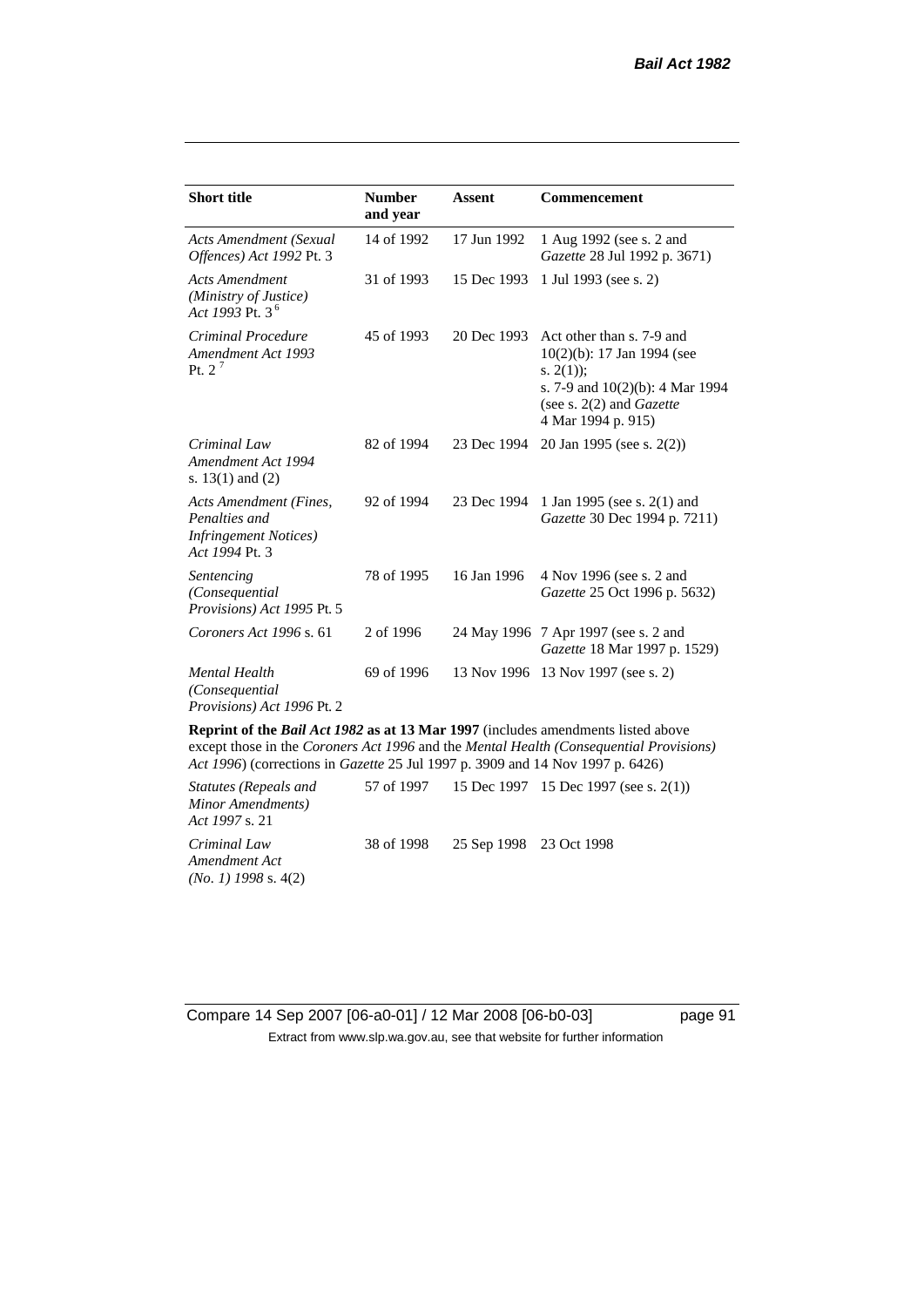| <b>Short title</b>                                                                                                                                        | <b>Number</b> | Assent      | Commencement                                                                                                                                                                                                                                                                                                                                            |
|-----------------------------------------------------------------------------------------------------------------------------------------------------------|---------------|-------------|---------------------------------------------------------------------------------------------------------------------------------------------------------------------------------------------------------------------------------------------------------------------------------------------------------------------------------------------------------|
|                                                                                                                                                           | and year      |             |                                                                                                                                                                                                                                                                                                                                                         |
| <b>Bail Amendment</b><br>Act 1998 <sup>8</sup>                                                                                                            | 54 of 1998    | 11 Jan 1999 | s. 1 and 2: 11 Jan 1999;<br>Pt. 4 and 7: 15 May 1999<br>(see s. 2 and <i>Gazette</i> )<br>11 May 1999 p. 1905);<br>Pt. 2, 3 and 5 (other than s. 12):<br>8 Mar 2000 (see s. 2 and<br>Gazette 7 Mar 2000 p. 1039);<br>s. 12: 1 Sep 2000 (see s. 2 and<br>Gazette 29 Aug 2000 p. 4985);<br>Pt. 6: 4 Dec 2000 (see s. 2 and<br>Gazette 4 Dec 2000 p. 6799) |
| <b>Reprint of the Bail Act 1982 as at 27 Aug 1999</b> (includes amendments listed above<br>except those in the Bail Amendment Act 1998 Pt. 2, 3, 5 and 6) |               |             |                                                                                                                                                                                                                                                                                                                                                         |
| Court Security and<br><b>Custodial Services</b><br>(Consequential<br>Provisions) Act 1999 Pt. 3                                                           | 47 of 1999    | 8 Dec 1999  | 18 Dec 1999 (see s. 2 and<br>Gazette 17 Dec 1999 p. 6175-6)                                                                                                                                                                                                                                                                                             |
| Criminal Law Amendment<br>Act 2001 s. $10(1)$                                                                                                             | 23 of 2001    | 26 Nov 2001 | 24 Dec 2001                                                                                                                                                                                                                                                                                                                                             |
| Criminal Investigation<br>(Identifying People)<br>Act 2002 s. 96                                                                                          | 6 of 2002     | 4 Jun 2002  | 20 Nov 2002 (see s. 2 and<br>Gazette 19 Nov 2002 p. 5505)                                                                                                                                                                                                                                                                                               |
| Criminal Law (Procedure)<br>Amendment Act 2002 Pt. 4<br>Div. 1                                                                                            | 27 of 2002    | 25 Sep 2002 | 27 Sep 2002 (see s. 2 and<br>Gazette 27 Sep 2002 p. 4875)                                                                                                                                                                                                                                                                                               |
| Sentencing Legislation<br>Amendment and Repeal<br>Act 2003 s. 29(3) and 37                                                                                | 50 of 2003    | 9 Jul 2003  | s. 29(3): 31 Aug 2003 (see s. 2<br>and Gazette 29 Aug 2003<br>p. 3833);<br>s. 37: 15 May 2004 (see s. 2 and<br>Gazette 14 May 2004 p. 1445)                                                                                                                                                                                                             |
| Acts Amendment and<br>Repeal (Courts and Legal<br>Practice) Act 2003 s. 88<br>and 121 $9$                                                                 | 65 of 2003    | 4 Dec 2003  | 1 Jan 2004 (see s. 2 and Gazette<br>30 Dec 2003 p. 5722)                                                                                                                                                                                                                                                                                                |
| <b>Statutes (Repeals and</b><br>Minor Amendments)<br>Act 2003 s. 29                                                                                       | 74 of 2003    | 15 Dec 2003 | 15 Dec 2003 (see s. 2)                                                                                                                                                                                                                                                                                                                                  |
| Criminal Code Amendment<br>Act 2004 s. 24, 26 and 58                                                                                                      | 4 of 2004     | 23 Apr 2004 | 21 May 2004 (see s. 2)                                                                                                                                                                                                                                                                                                                                  |

page 92 Compare 14 Sep 2007 [06-a0-01] / 12 Mar 2008 [06-b0-03] Extract from www.slp.wa.gov.au, see that website for further information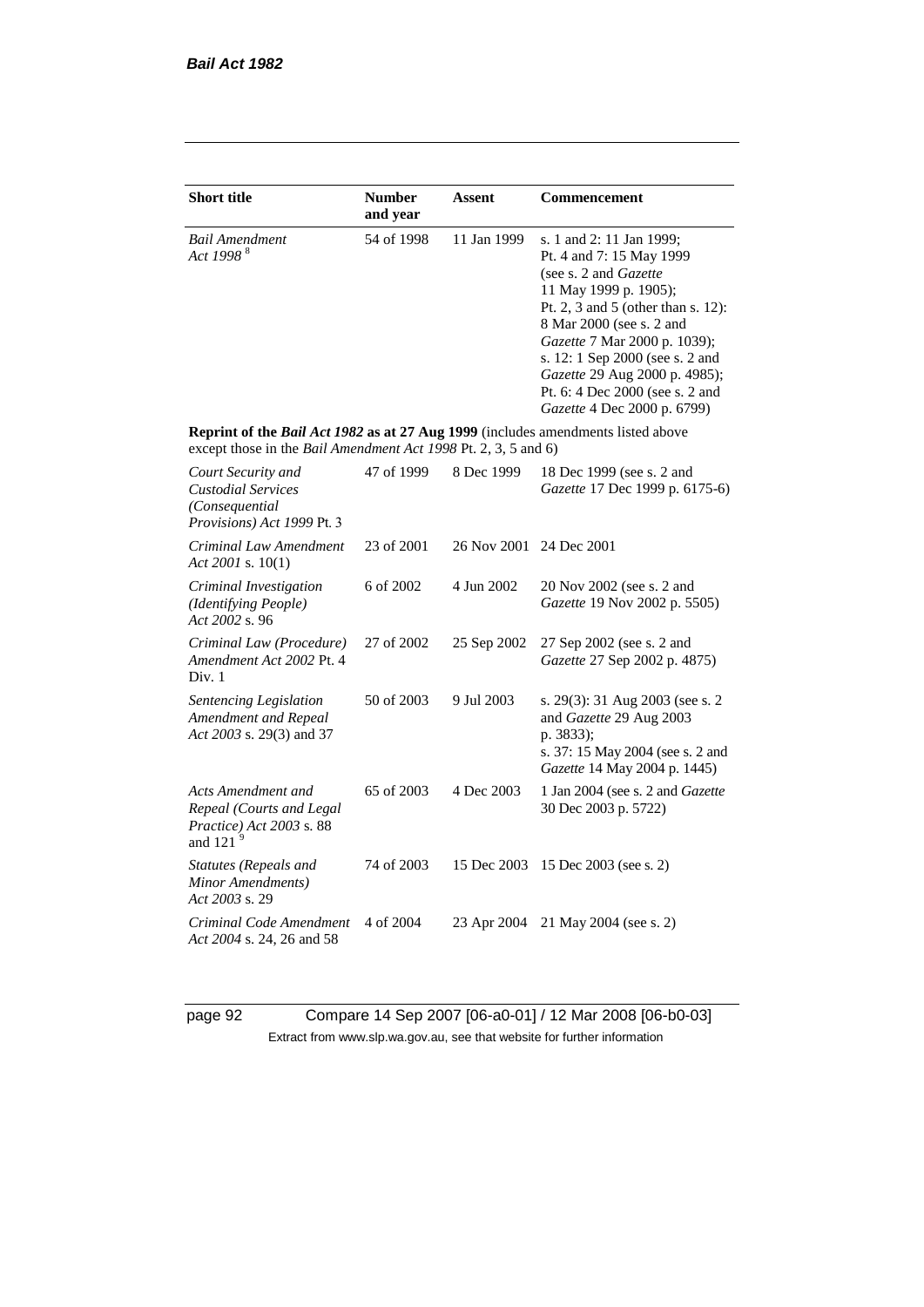| <b>Short title</b>                                                                                           | <b>Number</b><br>and year | <b>Assent</b> | <b>Commencement</b>                                                                                                                                                                                                                                      |
|--------------------------------------------------------------------------------------------------------------|---------------------------|---------------|----------------------------------------------------------------------------------------------------------------------------------------------------------------------------------------------------------------------------------------------------------|
| Sentencing Legislation<br>Amendment Act 2004 s. 13                                                           | 27 of 2004                | 14 Oct 2004   | 31 May 2006 (see s. 2 and<br>Gazette 30 May 2006 p. 1965)                                                                                                                                                                                                |
| Children and Community<br><i>Services Act 2004 s. 251</i>                                                    | 34 of 2004                | 20 Oct 2004   | 1 Mar 2006 (see s. 2 and<br>Gazette 14 Feb 2006 p. 695)                                                                                                                                                                                                  |
| <b>Acts Amendment (Family</b><br>and Domestic Violence)<br>Act 2004 Pt. 3                                    | 38 of 2004                | 9 Nov 2004    | 1 Dec 2004 (see s. 2 and<br>Gazette 26 Nov 2004 p. 5309)                                                                                                                                                                                                 |
| Acts Amendment (Court of<br>Appeal) Act 2004 s. 28                                                           | 45 of 2004                | 9 Nov 2004    | s. $28(1)$ , (2) and (4) (other than<br>the amendment to s. $7A(1)$ :<br>1 Feb 2005 (see. s. 2 and<br>Gazette 14 Jan 2005 p. 163);<br>s. $28(3)$ and $(4)$ (the<br>amendment to s. $7A(1)$ :<br>2 May 2005 (see. s. 2 and<br>Gazette 14 Jan 2005 p. 163) |
| <b>Courts Legislation</b><br>Amendment and Repeal<br>Act 2004 s. 141 <sup>10</sup>                           | 59 of 2004                | 23 Nov 2004   | 1 May 2005 (see s. 2 and<br>Gazette 31 Dec 2004 p. 7128)                                                                                                                                                                                                 |
| Misuse of Drugs<br>Amendment Act 2004 s. 9(1)                                                                | 62 of 2004                | 24 Nov 2004   | 1 Jan 2005 (see s. 2 and <i>Gazette</i><br>10 Dec 2004 p. 5965)                                                                                                                                                                                          |
| Criminal Procedure and<br>Appeals (Consequential and<br>Other Provisions) Act 2004<br>Pt. 3 and s. 82 and 83 | 84 of 2004                | 16 Dec 2004   | 2 May 2005 (see s. 2 and<br>Gazette 31 Dec 2004 p. 7129<br>(correction in Gazette<br>7 Jan 2005 p. 53))                                                                                                                                                  |
| Appeal) Act 2004 s. 28(3) and (4) (the amendment to s. 7A(1)), the Children and                              |                           |               | <b>Reprint 5: The Bail Act 1982 as at 1 Apr 2005</b> (includes amendments listed above except<br>those in the Sentencing Legislation Amendment Act 2004, the Acts Amendment (Court of                                                                    |

*Community Services Act 2004*, the *Courts Legislation Amendment and Repeal Act 2004* and the *Criminal Procedure and Appeals (Consequential and Other Provisions) Act 2004*) *Planning and Development*   $38.39$  of 2005 12 Dec 2005 9 Apr 2006 (see s. 2 and

| Planning and Development 38 of 2005<br>(Consequential and<br><b>Transitional Provisions</b> )<br>Act 2005 s. 15 |            |            | 12 Dec 2005 9 Apr 2006 (see s. 2 and<br>Gazette 21 Mar 2006 p. 1078)        |
|-----------------------------------------------------------------------------------------------------------------|------------|------------|-----------------------------------------------------------------------------|
| Criminal Investigation<br><i>(Consequential Provisions)</i><br>Act 2006 Pt. 2                                   | 59 of 2006 |            | 16 Nov 2006 1 Jul 2007 (see s. 2 and <i>Gazette</i><br>22 Jun 2007 p. 2838) |
| <b>Prisons and Sentencing</b><br><b>Legislation Amendment</b><br>Act 2006 Pt. 5                                 | 65 of 2006 | 8 Dec 2006 | 4 Apr 2007 (see s. 2 and <i>Gazette</i><br>3 Apr 2007 p. 1491)              |

Compare 14 Sep 2007 [06-a0-01] / 12 Mar 2008 [06-b0-03] page 93 Extract from www.slp.wa.gov.au, see that website for further information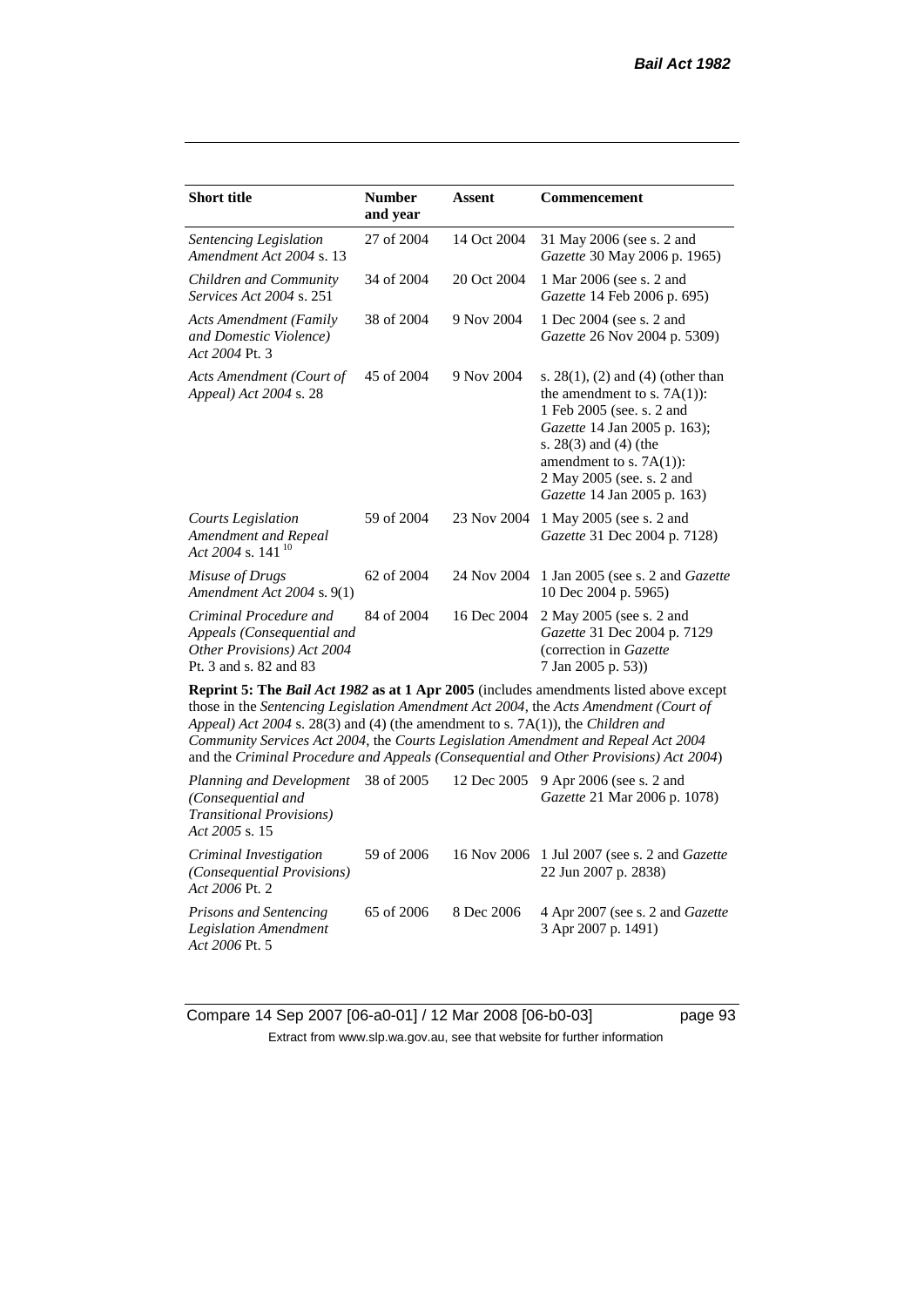| <b>Short title</b>                                                                              | <b>Number</b><br>and vear | Assent | <b>Commencement</b> |  |
|-------------------------------------------------------------------------------------------------|---------------------------|--------|---------------------|--|
| <b>Reprint 6:</b> The <i>Bail Act 1982</i> as at 14 Sep 2007 (includes amendments listed above) |                           |        |                     |  |

<sup>1a</sup> On the date as at which this **reprint**compilation was prepared, provisions referred to in the following table had not come into operation and were therefore not included in compiling the reprint. this compilation. For the text of the provisions see the endnotes referred to in the table.

| Provisions that have not come into operation |  |  |
|----------------------------------------------|--|--|
|----------------------------------------------|--|--|

| <b>Short title</b>                                                                               | <b>Number</b><br>and year | Assent | <b>Commencement</b>                     |
|--------------------------------------------------------------------------------------------------|---------------------------|--------|-----------------------------------------|
| <b>Machinery of Government</b><br>(Miscellaneous<br>Amendments) Act 2006<br>Pt. 3 Div. 1 $^{11}$ | 28 of 2006                |        | 26 Jun 2006 To be proclaimed (see s. 2) |
| <b>Criminal Law and Evidence</b><br>Amendment Act 2008 s. $5613$                                 | 2 of 2008                 |        | 12 Mar 2008 To be proclaimed (see s. 2) |

- <sup>2</sup> The short title of the *Justices Act 1902* was changed to the *Criminal Procedure (Summary) Act 1902* by the *Courts Legislation Amendment and Repeal Act 2004*  s. 25. The Act was then repealed by the *Criminal Procedure and Appeal (Consequential and Other Provisions) Act 2004.*
- <sup>3</sup> The amendment in the *Sentencing Legislation Amendment and Repeal Act 1999* s. 26 had not come into operation when it was repealed by the *Sentencing Legislation Amendment and Repeal Act 2003* s. 31.
- <sup>4</sup> The *Bail Amendment Act 1984* s. 10 and 11 were repealed by the *Bail Amendment Act 1988* s. 20.
- <sup>5</sup> The *Bail Act 1982* was not in operation at the time when the reprint was compiled, but the reprinting was authorised by s. 21 of the *Bail Amendment Act 1988*.
- <sup>6</sup> The *Acts Amendment (Ministry of Justice) Act 1993* Pt. 19 is a transitional provision that is of no further effect.
- <sup>7</sup> The *Criminal Procedure Amendment Act 1993* s. 13 reads as follows:

#### **13. Transitional**

- (1) The amendments to the principal Act effected by a provision of this Part apply in relation to —
	- (a) a child arrested for any offence; and

 $\alpha$ 

page 94 Compare 14 Sep 2007 [06-a0-01] / 12 Mar 2008 [06-b0-03] Extract from www.slp.wa.gov.au, see that website for further information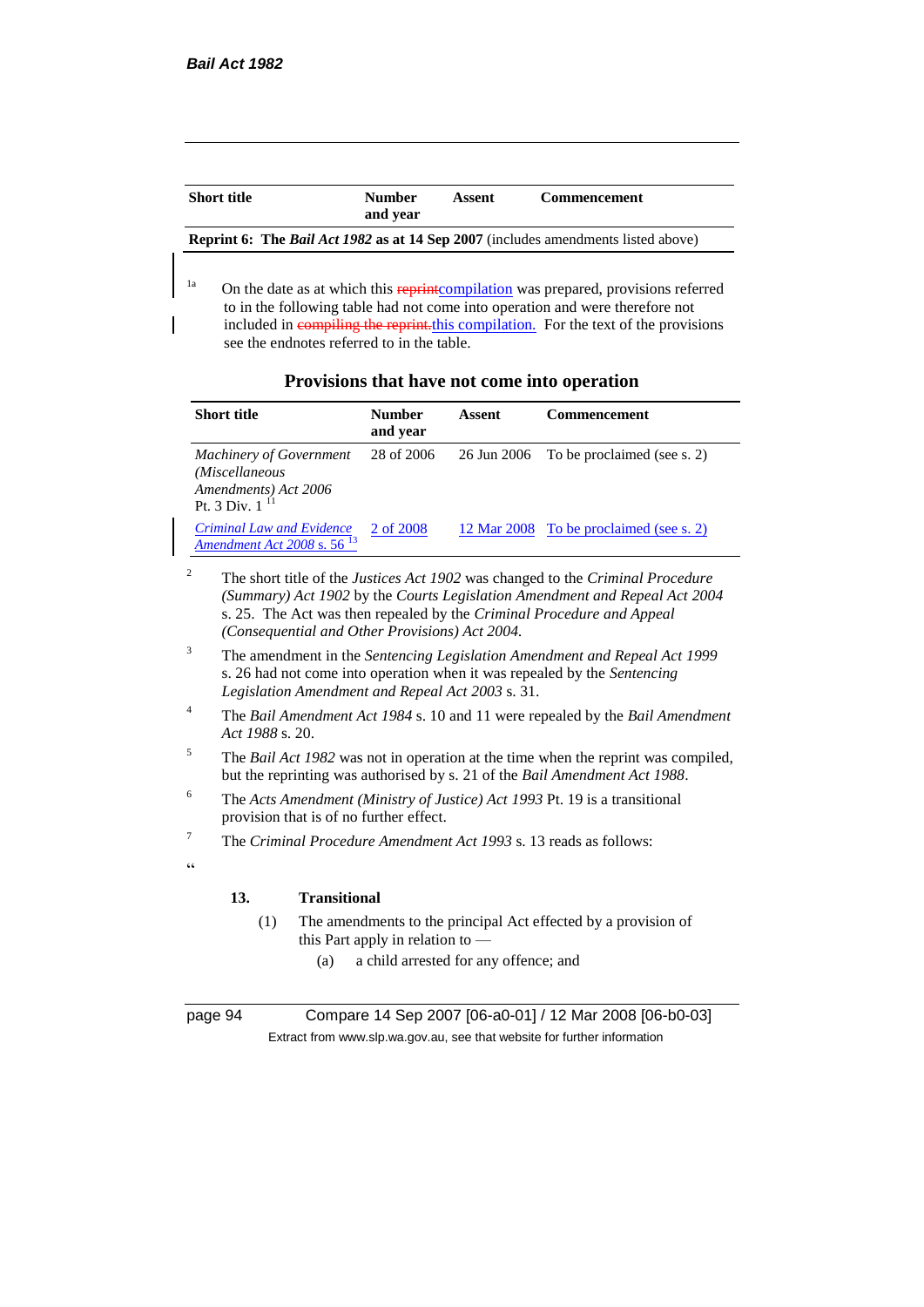(b) a person, other than a child, arrested for a serious offence,

on or after the day on which that provision comes into operation.

(2) In subsection (1) **"child"** and **"serious offence"** have the same meanings as in the principal Act.

".

- <sup>8</sup> The *Bail Amendment Act 1998* s. 6(2) is a transitional provision that is of no further effect.
- <sup>9</sup> The *Acts Amendment and Repeal (Courts and Legal Practice) Act 2003* s. 97 reads as follows:

 $\epsilon$ 

#### **97. References to Crown Solicitor**

If in a written law or other document or instrument there is a reference to the Crown Solicitor that reference may, where the context so requires, be read as if it had been amended to be a reference to the State Solicitor.

".

- <sup>10</sup> The amendment in the *Courts Legislation Amendment and Repeal Act 2004* s. 141 (amending Sch. 1 Pt. A cl. 4) is not included because the clause it sought to amend had been amended by the *Acts Amendment (Court of Appeal) Act 2004* s. 28(4) before the amendment purported to come into operation.
- <sup>11</sup> On the date as at which this **reprint**compilation was prepared, the *Machinery of Government (Miscellaneous Amendments) Act 2006* Pt. 3 Div. 1 had not come into operation. It reads as follows:

 $cc$ 

#### **Part 3 — Attorney General, and Justice**

#### **Division 1 —** *Bail Act 1982*

#### **30. The Act amended**

The amendments in this Division are to the *Bail Act 1982*.

#### **31. Section 3 amended**

- (1) Section 3(1) is amended as follows:
	- (a) by inserting the following definitions in the appropriate alphabetical positions —

 $\epsilon$ 

**"CEO"** means the chief executive officer of the Department;

Compare 14 Sep 2007 [06-a0-01] / 12 Mar 2008 [06-b0-03] page 95 Extract from www.slp.wa.gov.au, see that website for further information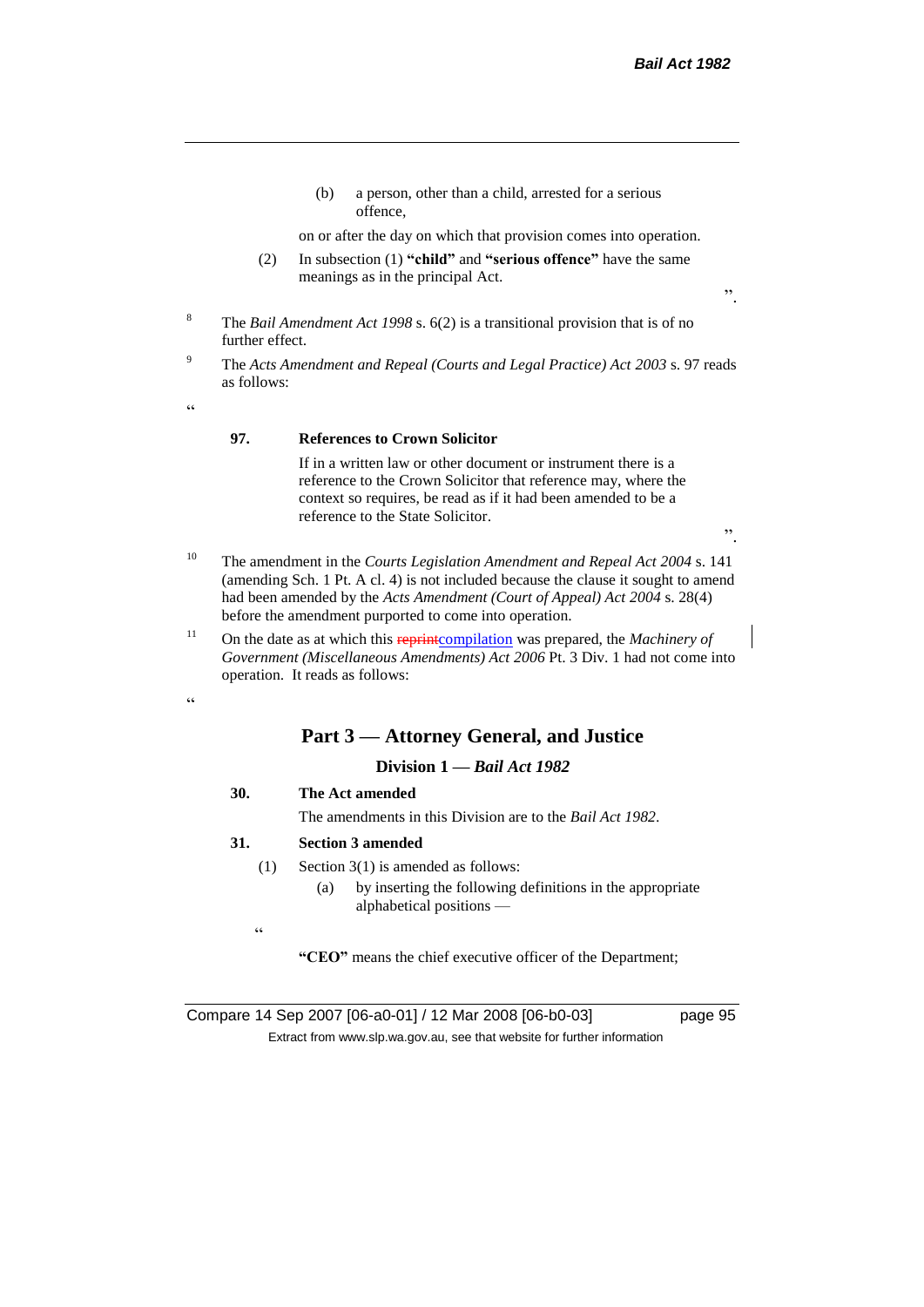|     | (b)<br>places where it occurs $^{12}$ ;                                                                                | in the definition of "authorised community services"<br>officer" in paragraph (a) by deleting "(Justice)" in both              |  |
|-----|------------------------------------------------------------------------------------------------------------------------|--------------------------------------------------------------------------------------------------------------------------------|--|
|     | (c)                                                                                                                    | by deleting the definition of "CEO (Justice)" <sup>12</sup> .                                                                  |  |
| (2) | Section 3(5) is amended by deleting "department of which he is<br>the chief executive officer" and inserting instead — |                                                                                                                                |  |
|     | Department<br>$\cdot$ $\cdot$                                                                                          |                                                                                                                                |  |
| 32. | Section 66A amended <sup>12</sup>                                                                                      |                                                                                                                                |  |
|     | $instead -$                                                                                                            | Section 66A(2) is amended by deleting "department of which the<br>CEO (Justice) is the chief executive officer" and inserting  |  |
|     | $\epsilon$<br>Department ".                                                                                            |                                                                                                                                |  |
| 33. | Various references to CEO (Justice) changed to CEO <sup>12</sup>                                                       |                                                                                                                                |  |
|     | inserting instead —                                                                                                    | Each provision listed in the Table to this section is amended by<br>deleting "CEO (Justice)" in each place where it occurs and |  |
|     | $\mathsf{c}\,\mathsf{c}$<br><b>CEO</b>                                                                                 |                                                                                                                                |  |
|     |                                                                                                                        | <b>Table</b>                                                                                                                   |  |
|     | s. $3(5)$                                                                                                              | s. 50E                                                                                                                         |  |
|     | s. $24A(4)$<br>s. 27A                                                                                                  | s. $50F(1)$ , (3), (4) and (5)<br>s. 50H                                                                                       |  |
|     | s. 50A                                                                                                                 | s. 50J                                                                                                                         |  |
|     | s. $50C(4)(a)$ and (b)                                                                                                 | s. $50L(1)$                                                                                                                    |  |
|     | s. $50D(1)(a)$                                                                                                         | Sch. 1 Part D cl. 3(3)(e)                                                                                                      |  |
|     | Note:                                                                                                                  | The headings to sections 27A, 50A, 50E, 50F and 50J will be altered by                                                         |  |

- and 33 would conflict with amendments by the *Prisons and Sentencing Legislation Amendment Act 2006* Pt. 5.
- <sup>13</sup> On the date as at which this compilation was prepared, the *Criminal Law and Evidence Amendment Act 2008* s. 56 had not come into operation. It reads as follows:

page 96 Compare 14 Sep 2007 [06-a0-01] / 12 Mar 2008 [06-b0-03] Extract from www.slp.wa.gov.au, see that website for further information